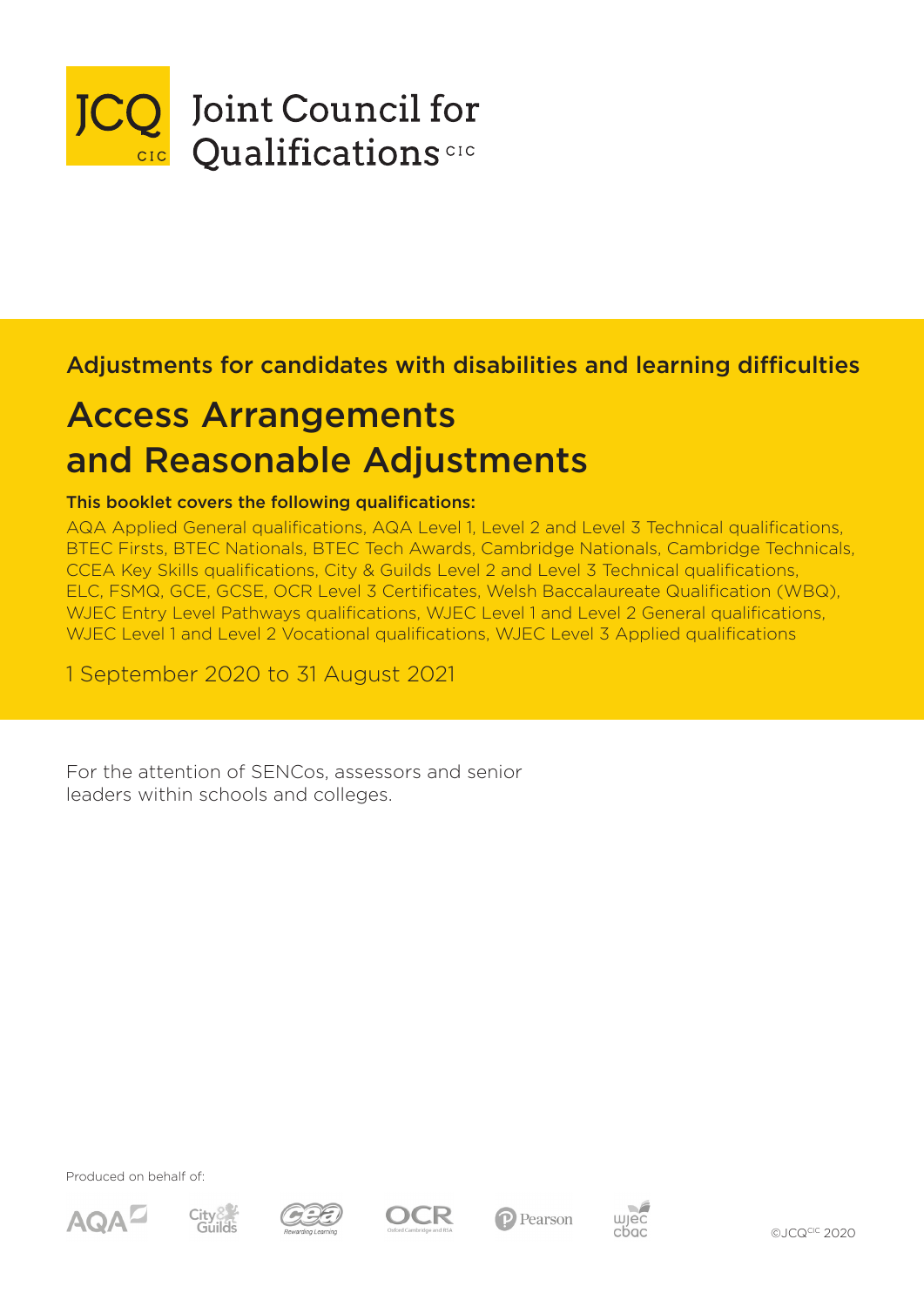## Statement

These regulations reflect a whole centre approach to access arrangements.

It is therefore the responsibility of the head of centre, members of the senior leadership team, the SENCo/assessor(s)† and where relevant the SFN Governor to familiarise themselves with **the entire contents** of this document.

The SENCo, or an equivalent member of staff within a FE college, fully supported by teaching staff and members of the senior leadership team, **must** lead on the access arrangements process within his/her centre.

Teaching staff and members of the senior leadership team must support the SENCo in determining and implementing appropriate access arrangements.

The SENCo **must** work with teaching staff, support staff (such as Learning Support Assistants and Teaching Assistants) and exams office personnel to ensure that approved access arrangements are put in place for internal school tests, mock examinations and examinations.

Where appropriate, the SENCo will also need to work with specialist advisory teachers and medical professionals.

Ideally, the SENCo will also be the in-house designated assessor and will thus assess candidates, process applications on-line and hold the evidence for inspection purposes for GCSE and/or GCE qualifications.

The SENCo **must** work with teaching staff to identify the most appropriate published format of modified papers (see Chapter 6) which will enable the candidate(s) to access their examinations.

These regulations **must** be used when processing applications using *Access arrangements online*.

Failure to comply with the regulations contained in this document have the potential to constitute malpractice which may impact on the candidate's result(s).

Failure to comply is defined as putting in place access arrangements that are not approved or permitting access arrangements within the centre which are not supported by appropriate evidence.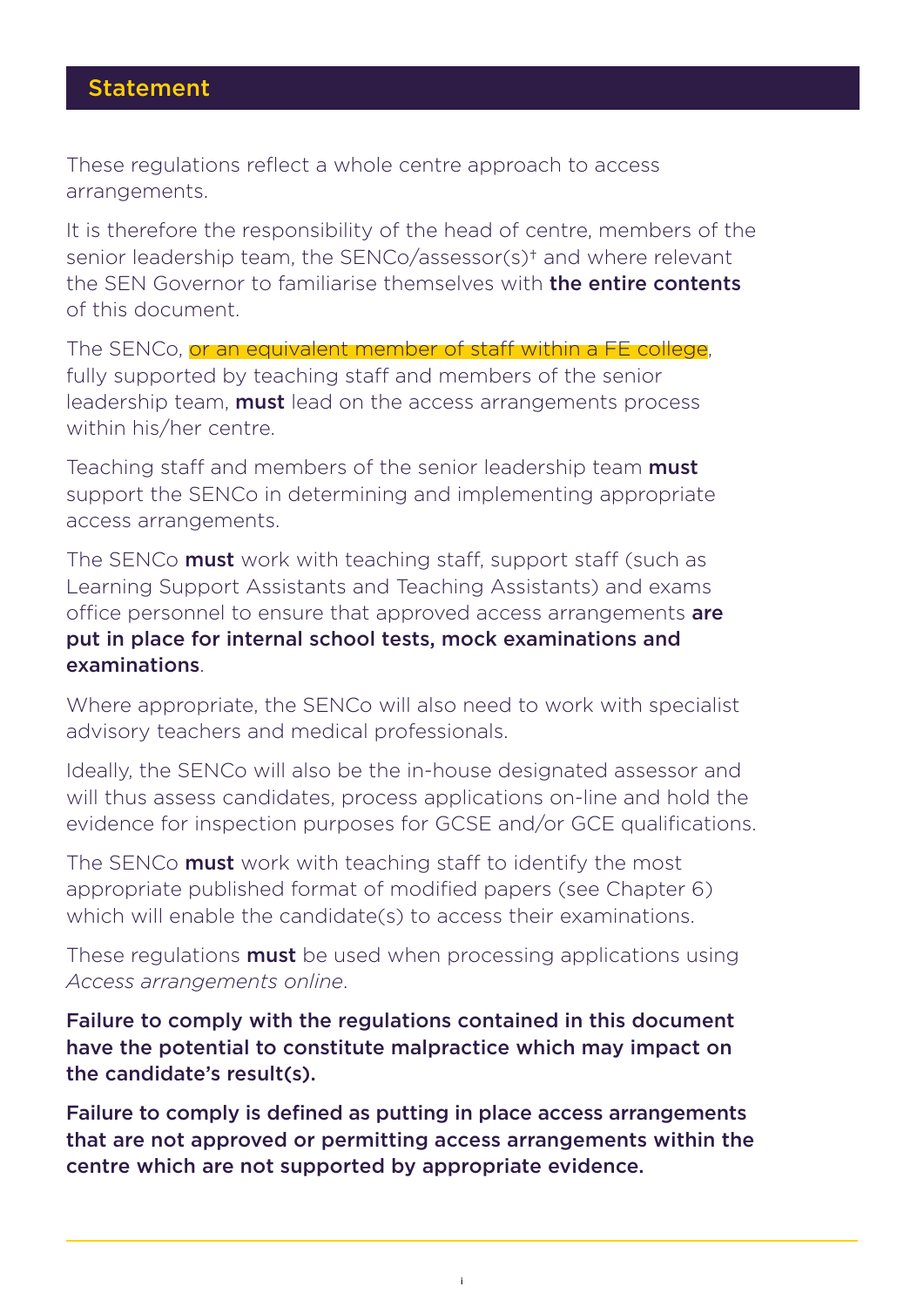Whilst this document addresses the duty upon awarding bodies to make reasonable adjustments and avoid unfavourable treatment towards disabled candidates, it cannot cover every scenario. Each case will turn on its own facts as to what is reasonable.

†An assessor is defined in Chapter 7, paragraph 7.3.3.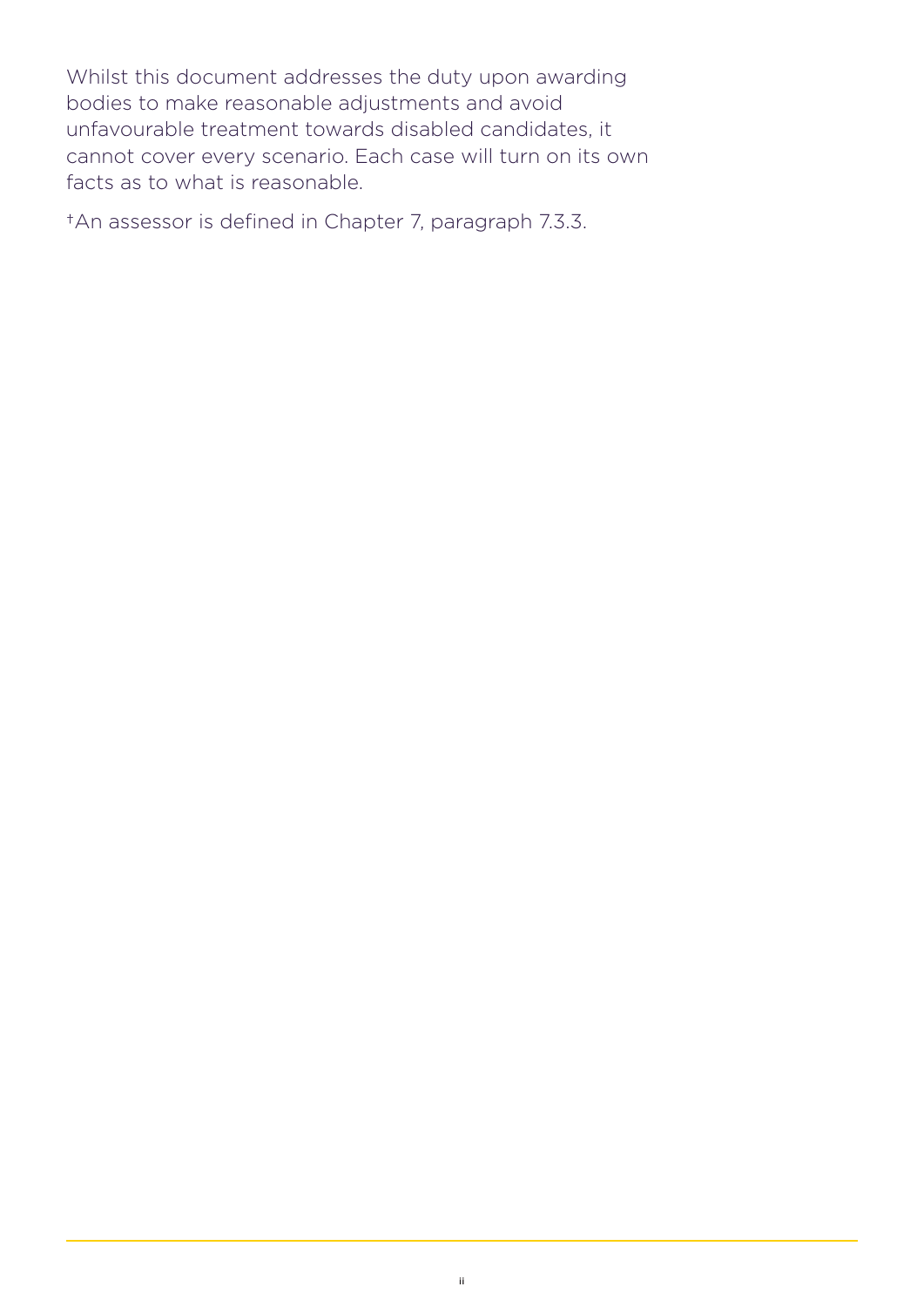# **Contents**

| Deadlines for submitting applications for access arrangements and orders for modified papers using |  |
|----------------------------------------------------------------------------------------------------|--|
|                                                                                                    |  |
|                                                                                                    |  |
| <b>Section A</b>                                                                                   |  |
|                                                                                                    |  |
|                                                                                                    |  |
|                                                                                                    |  |
| Section B Adjustments for candidates with disabilities and learning difficulties                   |  |
|                                                                                                    |  |
|                                                                                                    |  |
|                                                                                                    |  |
|                                                                                                    |  |
|                                                                                                    |  |
|                                                                                                    |  |
|                                                                                                    |  |
|                                                                                                    |  |
|                                                                                                    |  |
|                                                                                                    |  |
|                                                                                                    |  |
|                                                                                                    |  |
|                                                                                                    |  |
|                                                                                                    |  |
|                                                                                                    |  |
|                                                                                                    |  |
|                                                                                                    |  |
|                                                                                                    |  |
|                                                                                                    |  |
|                                                                                                    |  |
|                                                                                                    |  |
|                                                                                                    |  |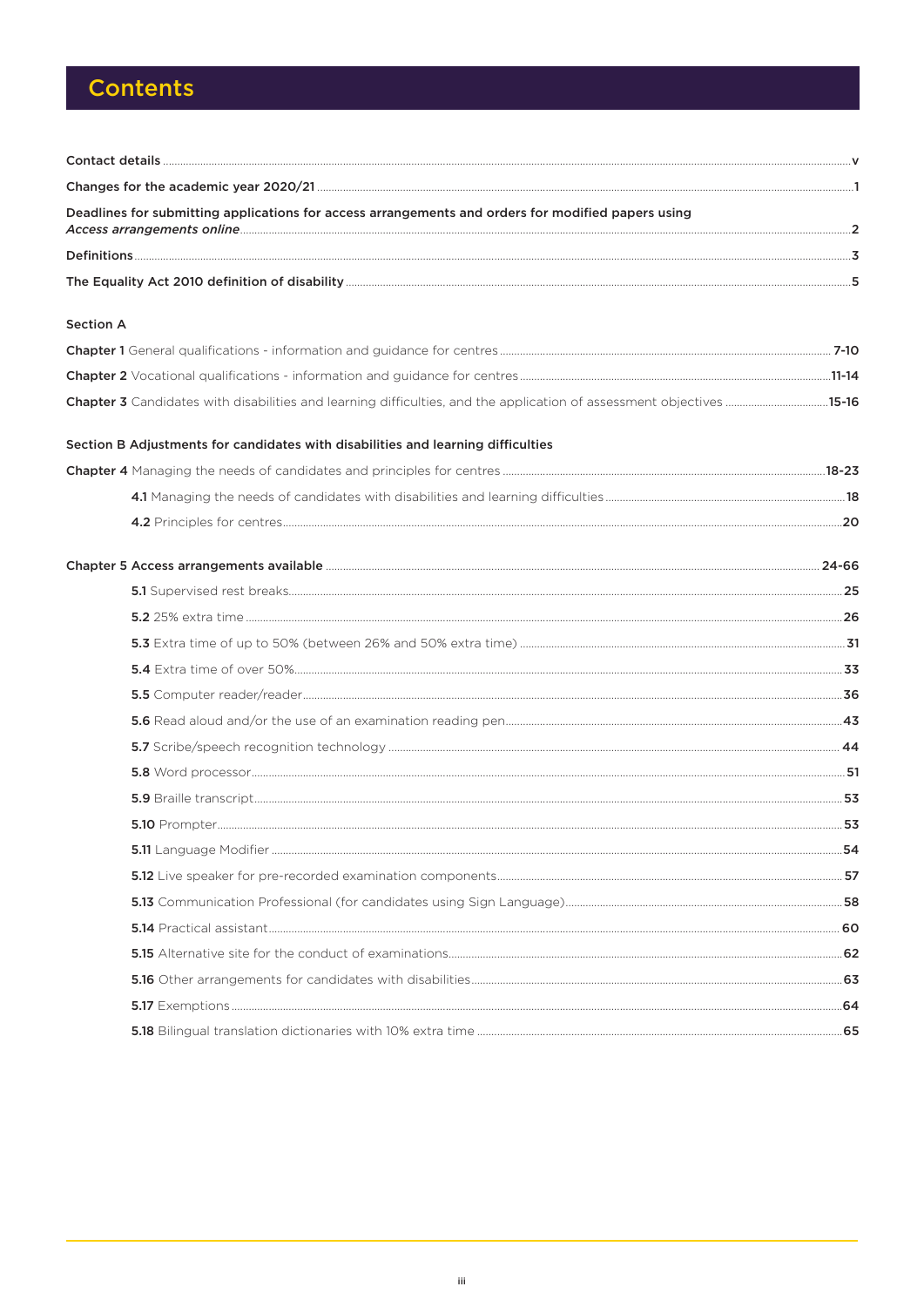| <b>Appendices</b> |  |
|-------------------|--|
|                   |  |
|                   |  |

| 90 |
|----|
|    |
|    |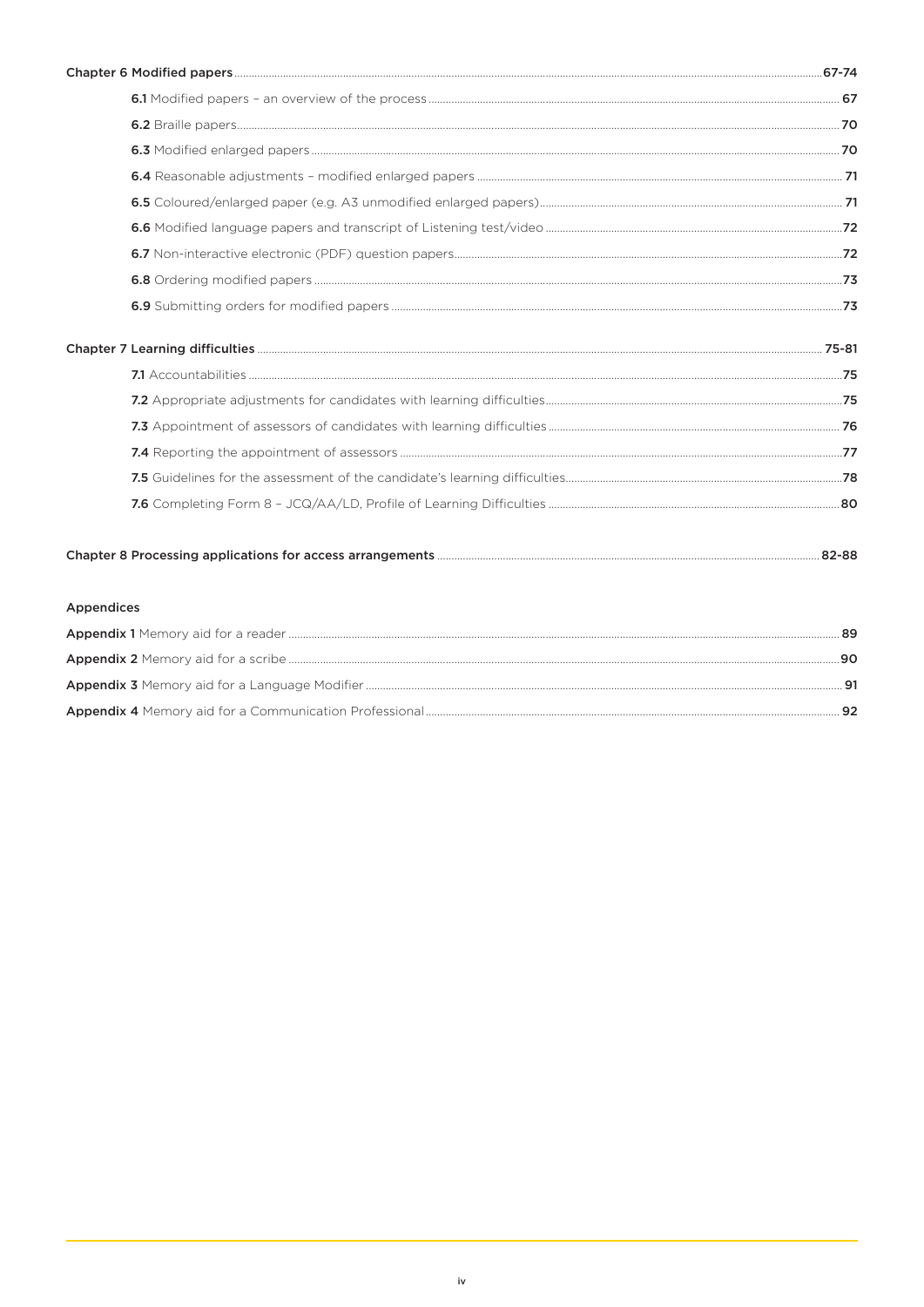## Contact details

JCQ† Ground Floor, 4 Millbank London SW1P 3JA

Email: [centresupport@jcq.org.uk](mailto:centresupport%40jcq.org.uk?subject=) Fax: 020 7374 4343 Website: [jcq.org.uk](https://www.jcq.org.uk/)

AQA

Stag Hill House Guildford Surrey GU2 7XJ Tel: 0800 197 7162 Website: [aqa.org.uk](https://www.aqa.org.uk/)

### City & Guilds

Giltspur House 5-6 Giltspur Street London EC1A 9DE Tel: 020 7294 2772 Website: [cityandguilds.com](https://www.cityandguilds.com/) **CCEA** 29 Clarendon Road Belfast BT1 3BG

Tel: 02890 261 200 Fax: 02890 261 234 Website: [ccea.org.uk](https://ccea.org.uk/)

### Pearson

Special Requirements Team Fretwell Road Hellaby Business Park Rotherham S66 8HN

Tel: 0344 463 2535 Website: [qualifications.pearson.com](https://qualifications.pearson.com/en/home.html)

WJEC/CBAC 245 Western Avenue Cardiff CF5 2YX

Email: [specialrequirements@wjec.co.uk](mailto:specialrequirements%40wjec.co.uk?subject=) Tel: 02920 265 000 Website: wiec.co.uk

### **OCR**

The Triangle Building Shaftesbury Road Cambridge CB2 8EA

Tel: 01223 553 998 Website: [ocr.org.uk](https://ocr.org.uk/)

†Queries to the JCQ must be submitted by e-mail and not by telephone. All queries must be sent to centresupport@jcq.org.uk

The e-mail address info@jcq.org.uk must not be used for access arrangements queries.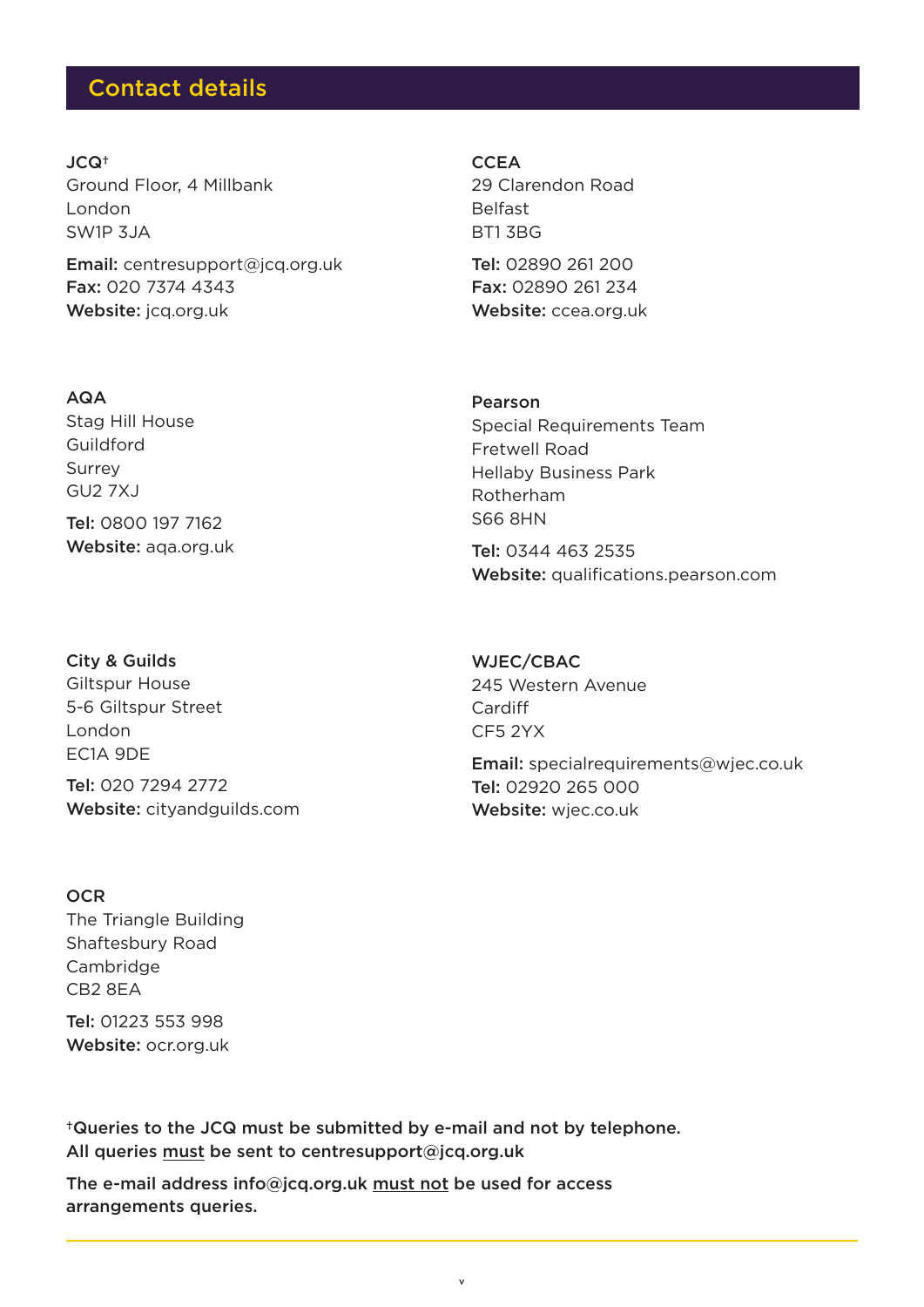# Changes for the academic year 2020/21

### Heads of centre, members of senior leadership teams, SENCos and assessors must familiarise themselves with the entire contents of this document.

Changes made to the content of this document since the previous version (1 September 2019 to 31 August 2020) are highlighted for easy identification.

SENCos, and equivalent members of staff within FE colleges, are encouraged to access the interactive version of this booklet using the Centre Admin Portal (CAP). CAP is accessible via any of the awarding bodies' secure extranet sites.

The JCQ publication *Instructions for conducting examinations*, referenced within this document, is also available in an interactive format.

Centres should note that any reference to 'JCQ' or 'Joint Council for Qualifications' within this document should be read as JCQCIC or the Joint Council for QualificationsCIC.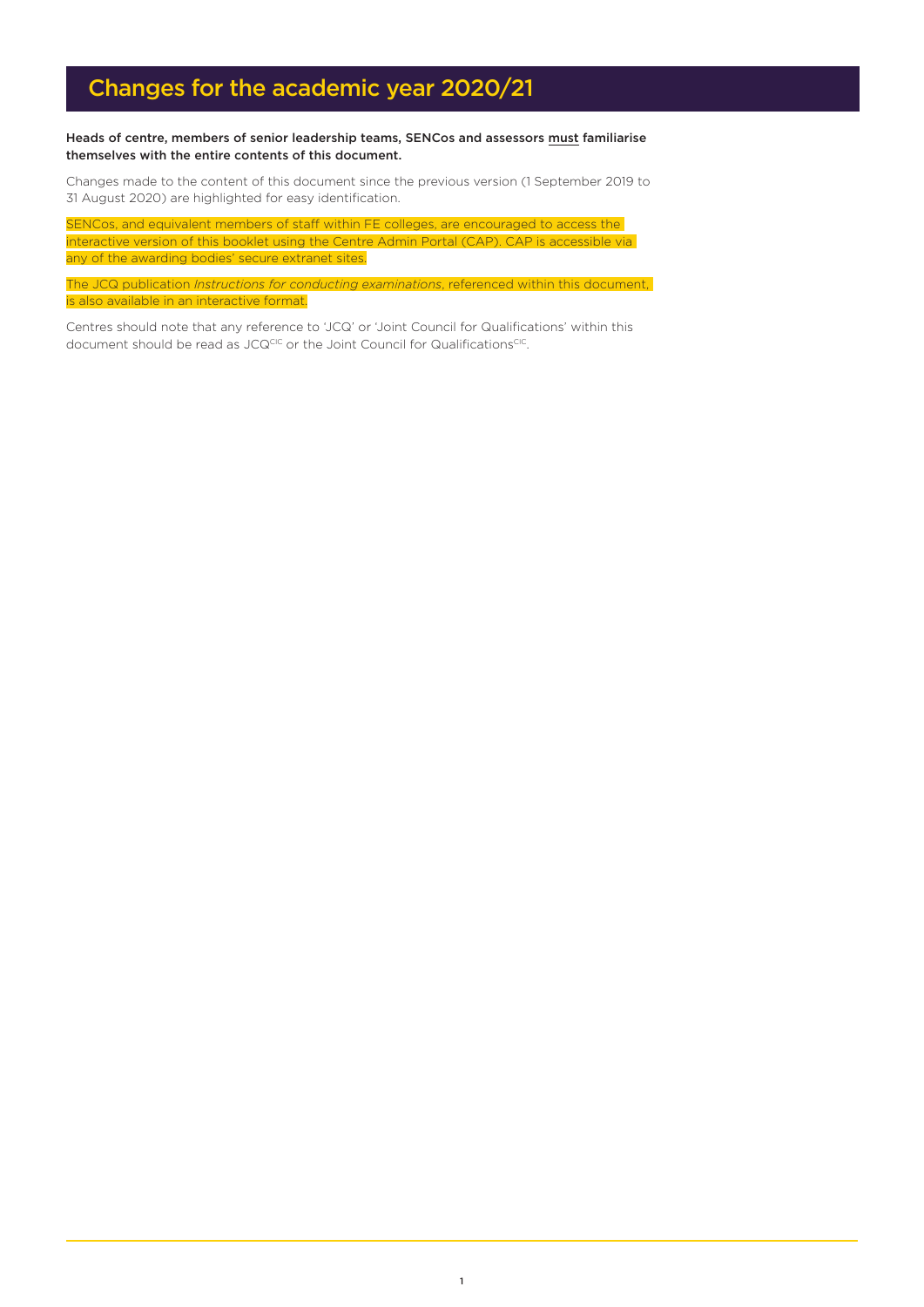# Deadlines for submitting applications for access arrangements and orders for modified papers using *Access arrangements online*

Access arrangements may cover the entire course. Ideally, they should be applied for at the start of the course. *Access arrangements online* must be used to process applications for the following qualification types:

AQA Applied General qualifications, AQA Level 1, Level 2, Level 3 Technical qualifications, Cambridge Nationals, Cambridge Technicals, FSMQ, GCE, GCSE, OCR Level 3 Certificates, Welsh Baccalaureate Qualification (WBQ), WJEC Level 1, Level 2 General qualifications, WJEC Level 1, Level 2 Vocational qualifications and WJEC Level 3 Applied qualifications.

Arrangements must be processed and approved before an examination or assessment, no later than the published deadline as below.

| <b>Exam series</b> | <b>Access arrangement</b>        | <b>Final deadline</b>                          |
|--------------------|----------------------------------|------------------------------------------------|
| November 2020      | Modified papers                  | 4 September 2020                               |
| 4 November 2020    | All other access<br>arrangements | 1 October 2020 (GCE)<br>1 November 2020 (GCSE) |
| January 2021       | Modified papers                  | 4 October 2020                                 |
| January 2021       | All other access<br>arrangements | 21 October 2020                                |
| <b>June 2021</b>   | Modified papers                  | 31 January 2021                                |
| <b>June 2021</b>   | All other access<br>arrangements | 31 March 2021                                  |

GCSE January 2021 examination series – GCSE specifications are not available to centres in England.

For those candidates who decide to re-sit GCSE units in June 2021, following the publication of January 2021 GCSE examination results, orders for modified papers must be received no later than 21 March 2021.

(For unitised GCSE qualifications in Northern Ireland in March 2021 please see CCEA's website for information.)

NB Please note that candidates may not be able to have the modified papers requested, if orders are not received by the published deadline.

Applications must be processed and approved before an examination or assessment, no later than the published deadline as above.

Late applications on account of a temporary injury or impairment, or a diagnosis of a disability or manifestation of an impairment relating to an existing disability arising after the published deadline are permissible. Centres **must** process applications as detailed in Chapter 8, section 8.3 using *Access arrangements online* where required.

Any application processed after the published deadline may be subject to scrutiny. SENCos must ensure that the appropriate paperwork is on file and available for inspection.

Where an existing approved application will expire prior to or during the June 2021 examination series, and the candidate is studying at the same qualification level, it is permissible to process a new on-line application **upon expiry** and after 31 March 2021.

Centres should refer to **Chapter 8** for more detailed information on how to use *Access arrangements online.*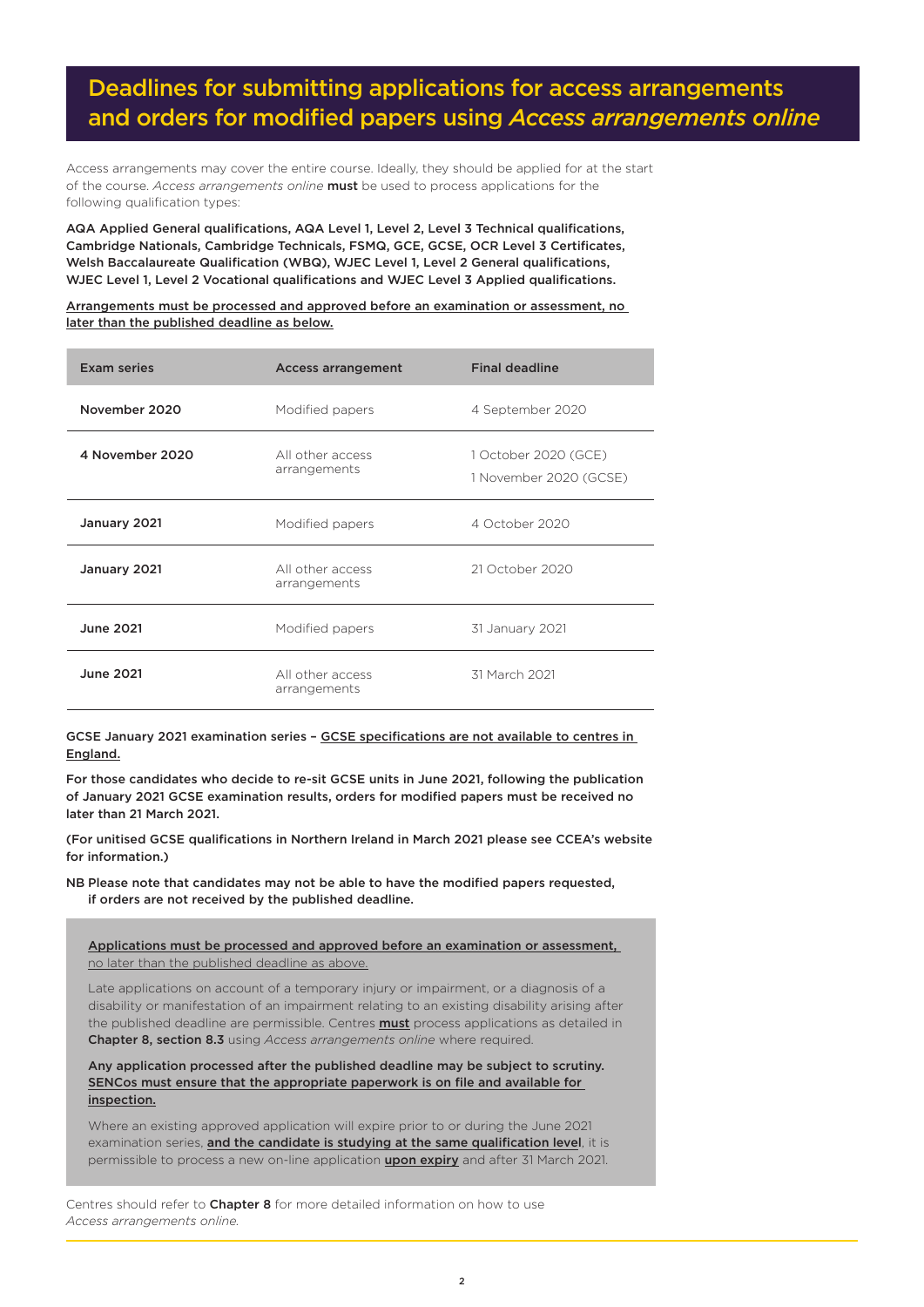### Access arrangements

Access arrangements are agreed before an assessment. They allow candidates with specific needs, such as special educational needs, disabilities or temporary injuries to access the assessment and show what they know and can do without changing the demands of the assessment. The intention behind an access arrangement is to meet the needs of an individual candidate without affecting the integrity of the assessment. Access arrangements are the principal way in which awarding bodies comply with the duty under the Equality Act 2010\* to make 'reasonable adjustments'.

### Reasonable adjustments

The Fauality Act 2010\* requires an awarding body to make reasonable adjustments where a candidate, who is disabled within the meaning of the Equality Act 2010, would be at a substantial disadvantage in comparison to someone who is not disabled. The awarding body is required to take reasonable steps to overcome that disadvantage. An example would be a Braille paper which would be a reasonable adjustment for a vision impaired candidate who could read Braille. A reasonable adjustment may be unique to that individual and may not be included in the list of available access arrangements. Whether an adjustment will be considered reasonable will depend on several factors which will include, but are not limited to:

- the needs of the disabled candidate;
- the effectiveness of the adjustment;
- the cost of the adjustment: and
- the likely impact of the adjustment upon the candidate and other candidates.

An adjustment will not be approved if it:

- involves unreasonable costs to the awarding body;
- involves unreasonable timeframes; or
- affects the security and integrity of the assessment.

This is because the adjustment is not 'reasonable'.

In most cases it will not be reasonable for adjustments to be made to assessment objectives within a qualification. To do so would likely undermine the effectiveness of the qualification in providing a reliable indication of the knowledge, skills and understanding of the candidate. There is no duty to make adjustments which the qualifications regulators have specified should not be made. As set out in Chapter 2 there is no duty to make adjustments to competence standards within vocational qualifications.

(See Chapter 3 for information on assessment objectives and Chapter 1, sections 1.6 and 1.8 for the list of general qualifications covered by equality legislation in England, Wales and Northern Ireland.)

The responsibility of an awarding body is principally one of making reasonable adjustments for a candidate defined as disabled within the meaning of the Equality Act 2010.

\*References to legislation in Chapter 1 are to the Equality Act 2010. Separate legislation is in place for Northern Ireland (see Chapter 1, section 1.8). The definitions and procedures in this document relating to access arrangements and reasonable adjustments will also apply in Northern Ireland.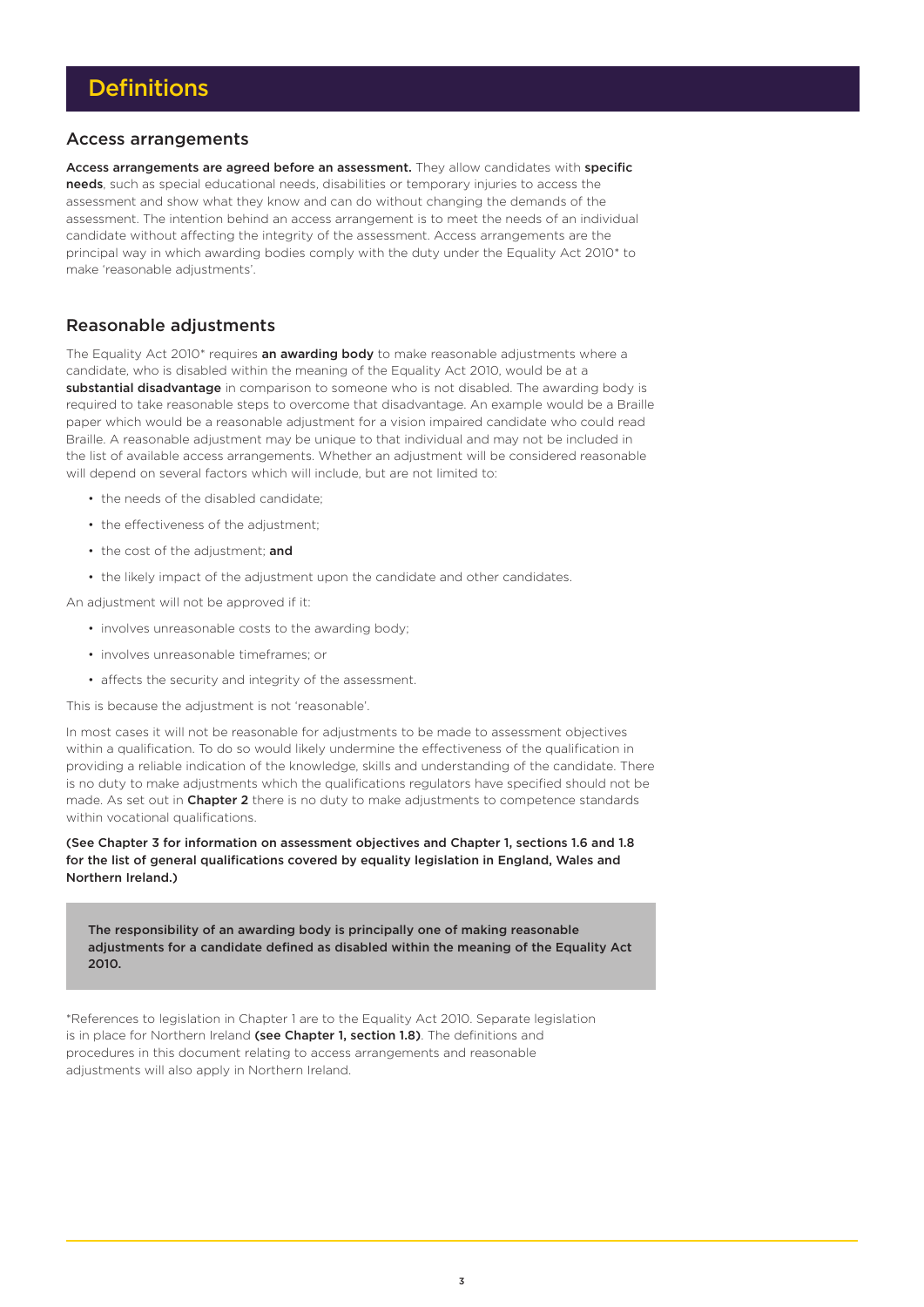## Evidence of need

The evidence of need will vary depending on the disability and the access arrangement(s) being applied for. *Access arrangements online* will provide prompts as to the evidence required. However, please see the relevant section(s) of Chapter 5 for full details as to what constitutes the core evidence/evidence of need for each access arrangement. Failure to produce the appropriate evidence of need will lead to the application being rejected. Usually, further evidence of need will be required for **a substantial impairment**.

The evidence of need required for the following access arrangements, **where a candidate has a** substantial impairment, can be found in Chapter 5:

- section 5.2, 25% extra time
- section 5.3, extra time of up to 50% (between 26% and 50% extra time)
- section 5.7, scribe/speech recognition technology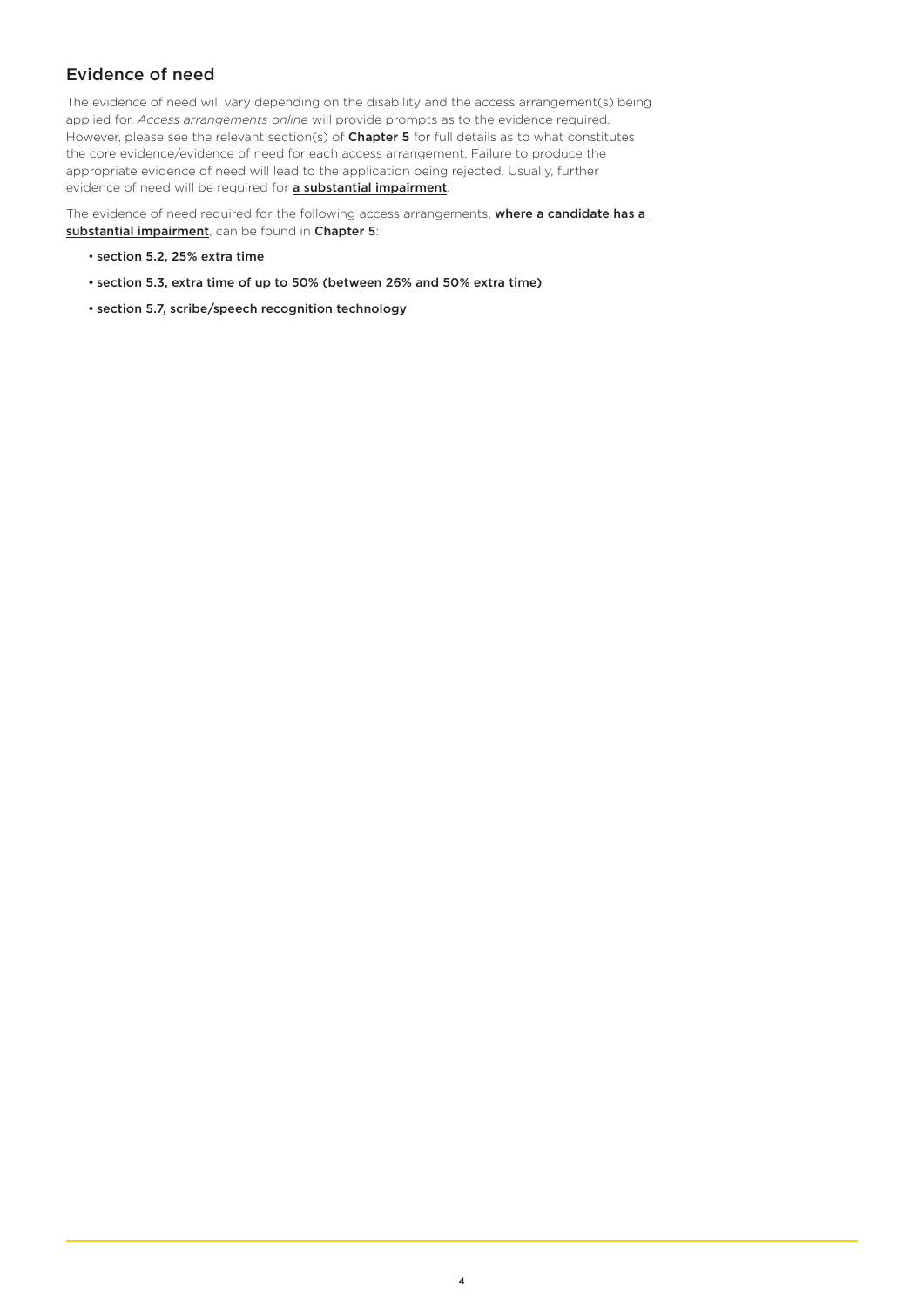## The Equality Act 2010 definition of disability

Generally, impairments have to meet the statutory requirements set out in section 6 and Schedule 1 to the Equality Act 2010 and associated regulations.

The Equality Act 2010 definition of disability is usually considered cumulatively in terms of:

- identifying a physical or mental impairment;
- looking into adverse effects and assessing which are substantial;
- considering if substantial adverse effects are long term;
- judging the impact of long term adverse effects on normal day to day activities.

Statutory guidance on the Equality Act 2010 definition of disability has been produced by the Office for Disability Issues (within the Department for Work and Pensions) to help better understand and apply this definition:

### <http://odi.dwp.gov.uk/docs/wor/new/ea-guide.pdf>

The clear starting point in the statutory guidance is that disability means 'limitations going beyond the normal differences in ability which may exist among people'.

'Substantial' means 'more than minor or trivial'. Substantial adverse effects can be determined by looking at the effects on a person with the impairment, comparing those to a person without the impairment, to judge if the difference between the two is more than minor or trivial.

'Long term' means the impairment has existed for at least 12 months, or is likely to do so.

'Normal day to day activities' could be determined by reference to the illustrative, nonexhaustive list of factors in pages 47 to 51 of the statutory guidance relating to the Equality Act 2010. (Study and education related activities are included in the meaning of 'day to day' activities.)

The guidance from the Office for Disability Issues referred to above illustrates the factors which might reasonably be regarded as having a substantial adverse effect on normal day to day activities. Factors that might reasonably be expected not to have a substantial adverse effect are also provided.

### Factors that might reasonably be expected to have a substantial adverse effect include:

- persistent and significant difficulty in reading and understanding written material where this is in the person's native language, for example because of a mental impairment, a learning difficulty or a sensory or multi-sensory impairment;
- persistent distractibility or difficulty concentrating;
- difficulty understanding or following simple verbal instructions;
- physical impairment for example, difficulty operating a computer because of physical restrictions in using a keyboard.

### Factors that might reasonably be expected not to have a substantial adverse effect include:

- minor problems with writing or spelling;
- inability to read very small or indistinct print without the aid of a magnifying glass;
- inability to converse orally in a language which is not the speaker's native spoken language.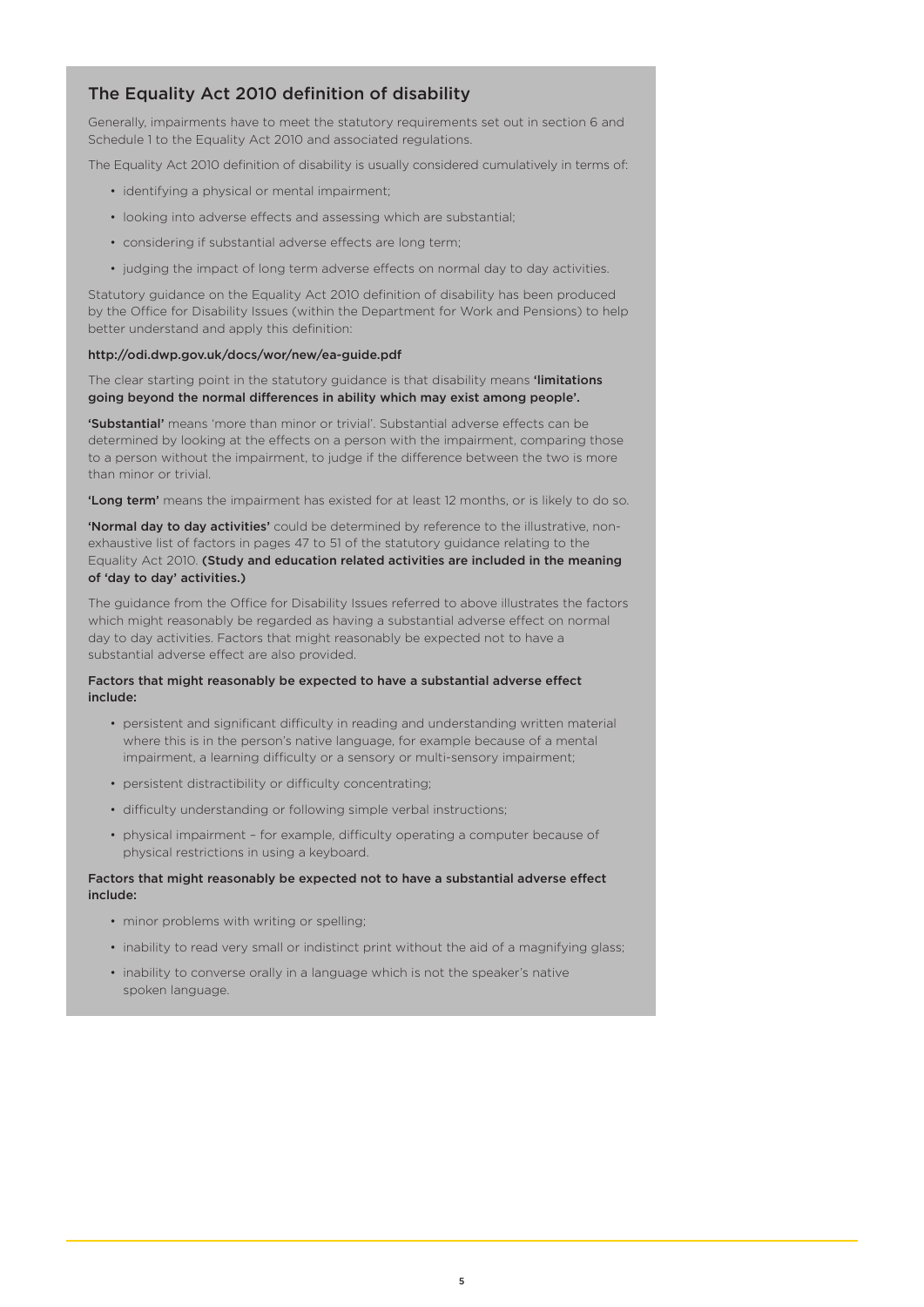# Section A

| <b>Chapter 1</b> General qualifications - information and quidance for centres       |
|--------------------------------------------------------------------------------------|
| <b>Chapter 2</b> Vocational qualifications - information and quidance<br>for centres |

Chapter 3 Candidates with disabilities and learning difficulties, and the application of assessment objectives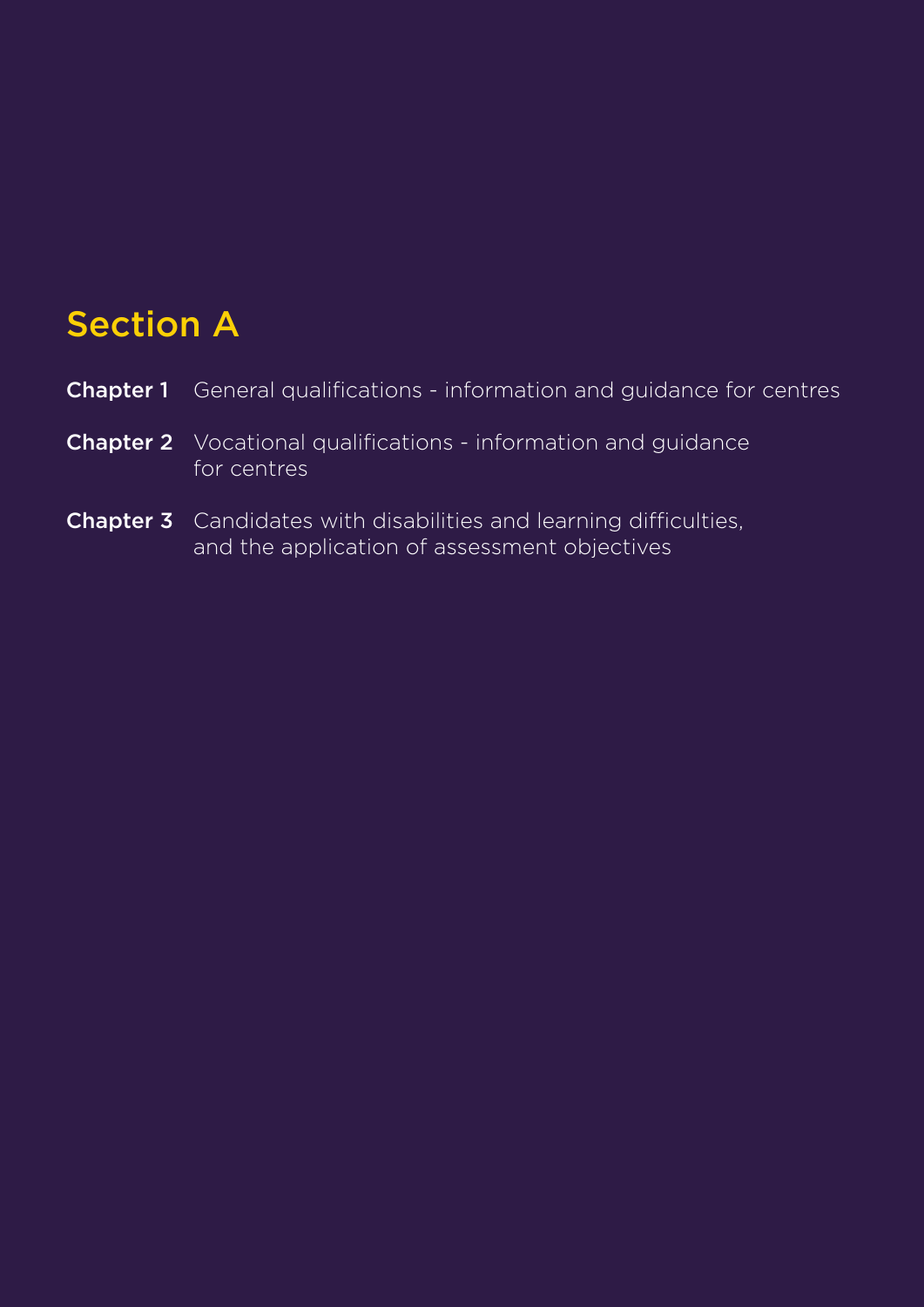# Chapter 1 General qualifications - information and guidance for centres

The awarding bodies have a duty not to discriminate against individuals in relation to conferring qualifications in respect of all protected characteristics set out in the Equality Act 2010 (with the exception of the protected characteristics of marriage and civil partnership). They will take steps when developing specifications, identifying the assessment criteria and drafting question papers to ensure that the impact of each of these upon individuals with differing protected characteristics is minimised.

This chapter specifically sets out the duty upon awarding bodies to make reasonable adjustments and avoid unfavourable treatment towards disabled candidates.

## 1.1 Awarding bodies - general qualifications

Section 96 (1-6) of the Equality Act 2010 states that when assessing candidates and conferring general qualifications awarding bodies must not discriminate, harass or victimise and have a duty to make reasonable adjustments.

## 1.2 Duty to make a reasonable adjustment

The duty for an awarding body to make a reasonable adjustment will apply where assessment arrangements would put a disabled candidate at a substantial disadvantage in comparison with a candidate who is not disabled. In such circumstances, the awarding body is required to take reasonable steps to avoid that disadvantage. Awarding bodies are not required to make adjustments to the academic or other standard being applied when conducting an examination/ assessment.

## 1.3 Definition of disability

Section 6 of the Equality Act 2010 defines disability as a 'physical or mental impairment which has a substantial and long term adverse effect on someone's ability to carry out normal day to day activities'.

## 1.4 Definition of special educational needs

A candidate has 'special educational needs' as defined in the SEND code of practice: 0 to 25 years.

Children have special educational needs if they have a learning difficulty or disability which calls for special educational provision to be made for them.

The Equality Act 2010 definition of disability includes substantial and long-term sensory impairments such as those affecting sight or hearing, mental health difficulties and long-term health conditions such as asthma, diabetes, epilepsy and cancer. Children and young people with such conditions do not necessarily have SEN, but there is a significant overlap between disabled children and young people and those with SEN.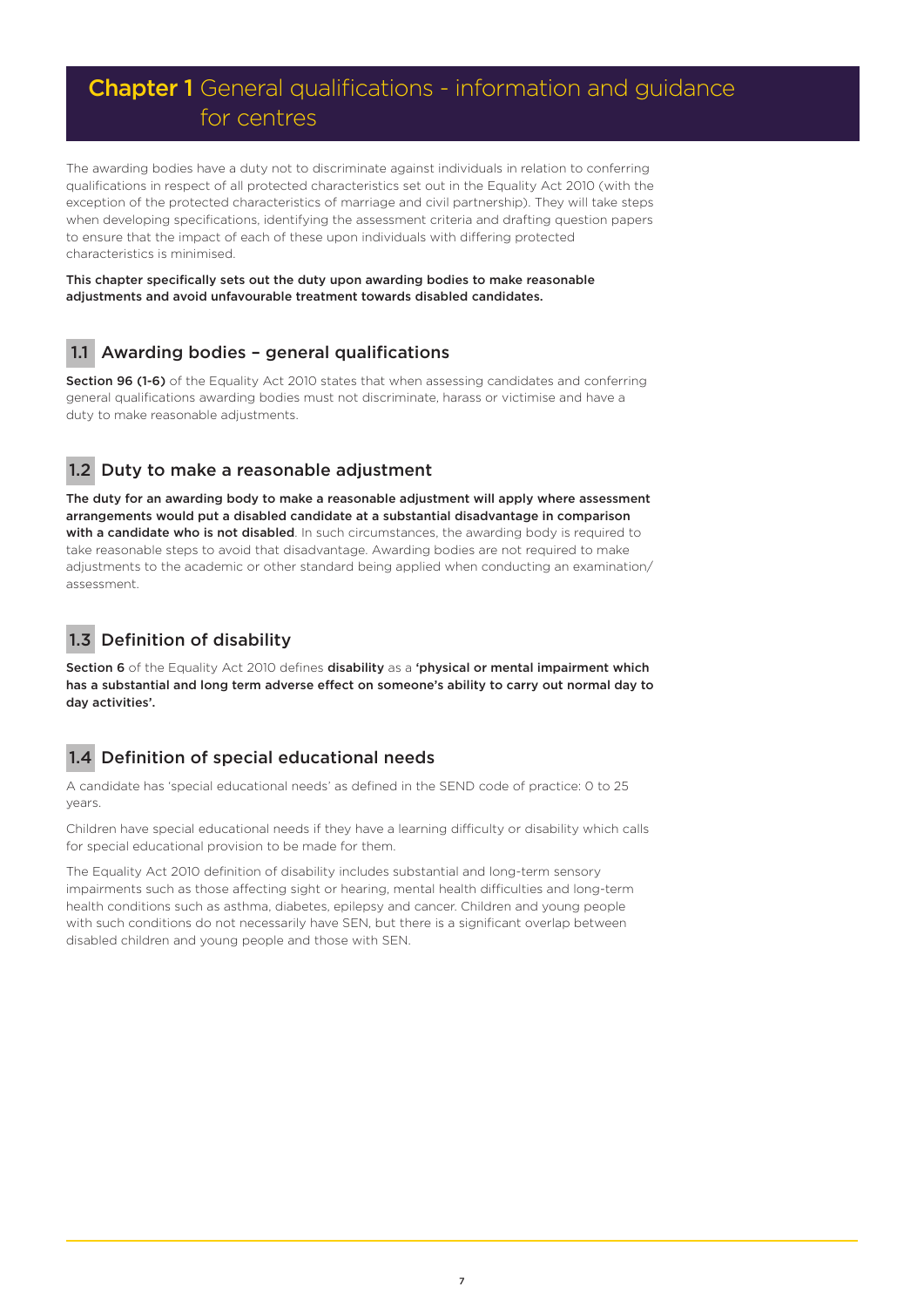## 1.5 The power of the regulator

Section 96 (7-8) states that the duty to make reasonable adjustments to general qualifications does not apply where the regulator specifies provisions, criteria or practices in relation to which the awarding body:

- is not subject to a duty to make reasonable adjustments;
- is subject to a duty to make reasonable adjustments, but in relation to which such adjustments, as the regulator specifies, should not be made.

It should be noted that the regulators' powers under section 96 of the Equality Act 2010 are 'negative' rather than 'permissive'. That is, section 96 allows the regulators to specify where awarding bodies are not under a duty to make reasonable adjustments, rather than saying precisely what adjustments should be made.

For example, the regulators have specified that a reader cannot be used as a reasonable adjustment where a candidate's reading ability is being assessed.

## 1.6 Which qualifications are covered by section 96 of the Equality Act 2010 in England and Wales?

- Advanced Extension Awards
- Entry Level Certificate qualifications
- Essential Skills (Wales)
- Free Standing Mathematics Qualifications
- General Certificate of Education (Advanced and Advanced Subsidiary levels)
- General Certificate of Secondary Education
- Project qualifications (Extended, Foundation and Higher Projects)
- Welsh Baccalaureate Qualification, Core Certificate.

## 1.7 How can centres apply for reasonable adjustments for candidates defined as disabled under the terms of the Equality Act 2010?

### Reasonable adjustments

A reasonable adjustment required by a candidate who is disabled within the meaning of the Equality Act 2010 will usually be an access arrangement for the assessment in question, as listed in Chapters 5 and 6 of this document.

The arrangements set out in Chapters 5 and 6 of this document are the most common ones that are put in place. They will be sufficient to enable candidates who experience persistent and significant difficulties (whether those are a result of a disability within the meaning of the Equality Act or otherwise) to access assessments.

Please see the examples below.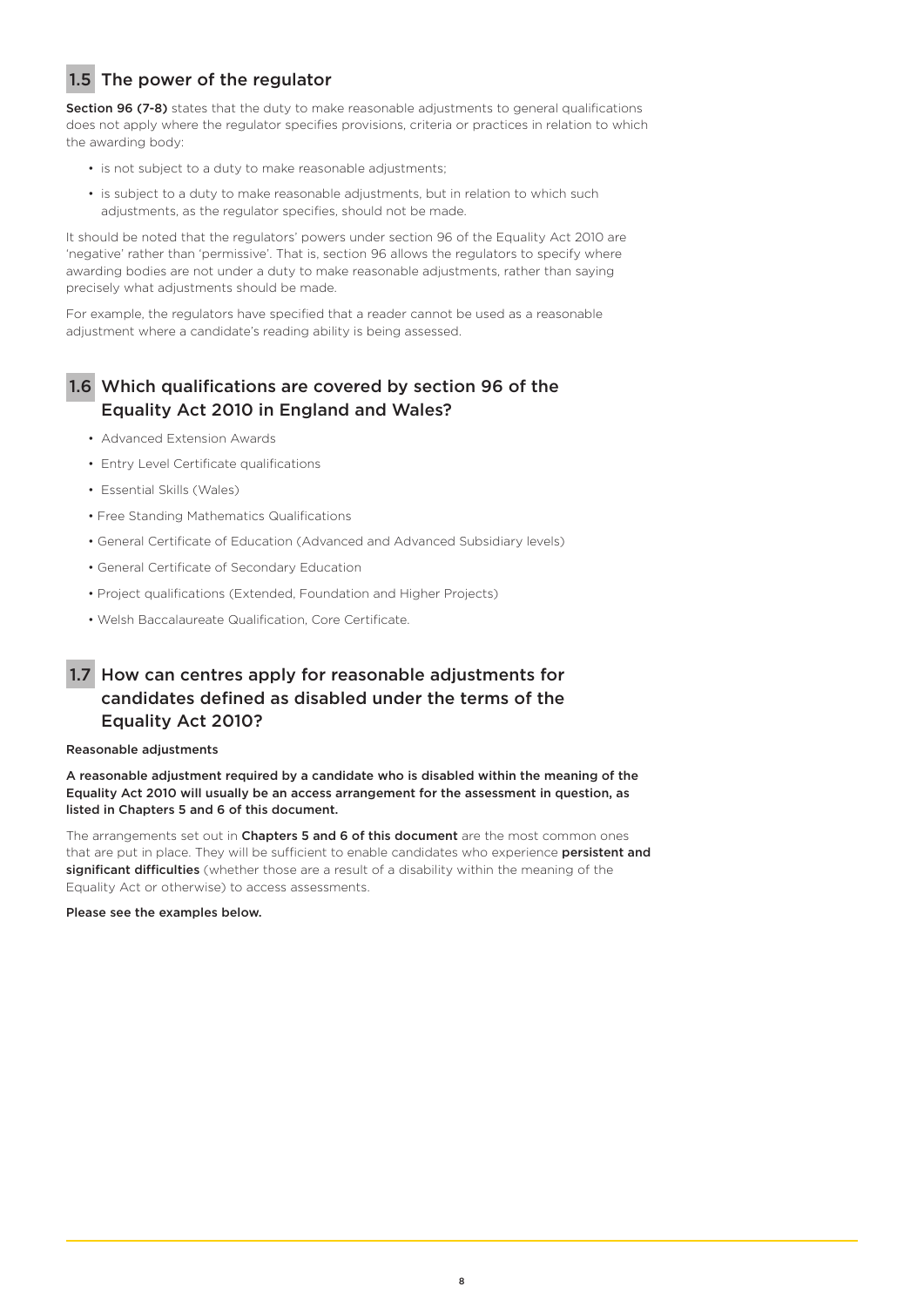### Examples of reasonable adjustments for disabled candidates

• A candidate with Dyslexia needs to use a coloured overlay and a word processor, and requires 25% extra time. The use of a yellow coloured overlay is a reasonable adjustment for the candidate since it helps him to improve his reading accuracy. The use of a word processor is a reasonable adjustment since it is his normal means of producing written work within the centre and is appropriate to his needs.

The candidate has been assessed by an assessor using current nationally standardised tests. The assessment shows that the candidate has a substantial and long term impairment as his working memory score is in the below average range. The candidate has a standardised score of 79. The SENCo can supplement the assessor's assessment (Part 2 of Form 8) with a **detailed picture of need** showing 25% extra time as his normal way of working within the centre. The application of 25% extra time is a reasonable adjustment and the SENCo processes an on-line application using *Access arrangements online.*

- A candidate with ADD (Attention Deficit Disorder) has persistent difficulty concentrating and poor working memory. Supervised rest breaks and the use of a prompter, who may need to physically show him where on a page he had been working in order to re-start his work, would be reasonable adjustments.
- A candidate has Asperger's Syndrome which is formally confirmed by a letter from a consultant paediatrician. He has **persistent and significant difficulties** with his handwriting which is poor but not illegible. He is unable to complete mock English, Geography and Religious Studies papers within the time allowed. In other subjects he finishes the mock papers before the end of the test. The SENCo processes an on-line application for 25% extra time on account of his impairment which is having a substantial and adverse effect in those GCSE subjects with extended writing. Without the application of 25% extra time in those subjects the candidate would be at a substantial disadvantage.
- A candidate with a severe vision impairment requires 50% extra time in order to effectively access the modified enlarged papers ordered for her. In papers involving complex layout and diagrams she also requires the use of a practical assistant and a reader to work under her instruction to locate relevant information. The awarding bodies approve the use of a practical assistant, a reader and 50% extra time as the candidate has a substantial and long term impairment.
- A candidate is profoundly deaf and uses BSL as his normal way of working within the centre. The candidate will be provided with modified language papers (where the paper has not been modified at source), a live speaker for pre-recorded components and a Communication Professional. These are reasonable adjustments for the candidate. The SENCo orders modified language papers, where available, using *Access arrangements online.*
- A candidate with profound Speech, Language and Communication Needs (SLCN) is allocated a reader. An on-line application for a reader is approved. The candidate has a substantial and long term impairment and the use of a reader reflects his normal way of working within the centre. The candidate, in light of his substantial difficulties, is presented with a number of prompt cards - "please repeat the instructions", "please read that again", "please read back my answers". The use of a reader and prompt cards (placed on the candidate's desk and open to scrutiny by a JCQ Centre Inspector) would be reasonable adjustments for this candidate.

The candidate also has **persistent and significant difficulty** with memory of spoken language and needs repetition. Extra time of 25% is required as the process of reading will be **substantially slower.** Without the application of 25% extra time the candidate would be at a **substantial disadvantage**. The SENCo decides to apply for 25% extra time and processes an on-line application.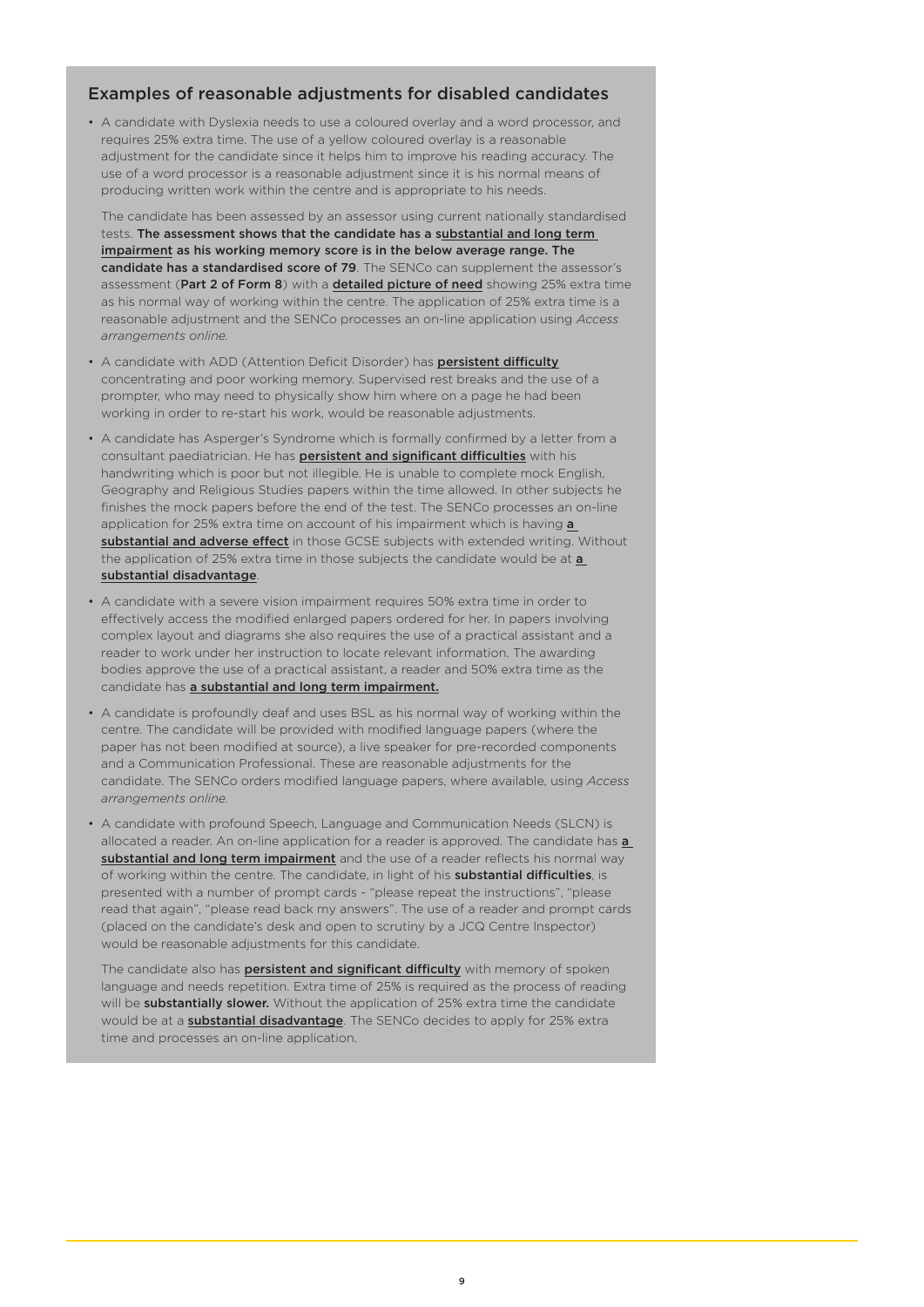#### Candidates with substantial needs

There may be disabled candidates who require other adjustments which are not listed in this document. Accordingly, the list of access arrangements is not exhaustive.

Where a candidate has substantial needs which are not accommodated by *Access arrangements online*, the centre must make an on-line referral to the relevant awarding body/bodies. This must be done via *Access arrangements online* by selecting 'Other'. However, additional paperwork may be required in order to justify the request being made.

Awarding bodies may require more compelling evidence of need before approving an arrangement that would otherwise unfairly advantage the candidate. The requirement for evidence of need is important to maintain the rigour and standard of the examination system. Evidence is also necessary to ensure that those using examination certificates can continue to have confidence in the awarding of qualification grades.

Each application will be considered in light of the candidate's needs. The response will relate primarily to the effect the requested adjustment may have on the assessment objective being tested in the qualification.

## 1.8 Arrangements in Northern Ireland

Separate legislation is in place in Northern Ireland. However, the definitions and procedures in this document relating to access arrangements and reasonable adjustments will apply.

The definition of disability is defined in the Disability Discrimination Act 1995 (as amended). The provisions that make discrimination in the arrangements for awarding general qualifications by awarding bodies unlawful are contained in Part 3, Chapter 3, of the Special Educational Needs and Disability (Northern Ireland) Order 2005 (SENDO 2005).

Current qualifications covered by SENDO 2005 are set out in the Schedule to The Special Educational Needs and Disability (General Qualifications Bodies) (Relevant Qualifications, Reasonable Steps and Physical Features) Regulations (Northern Ireland) 2008 ('the 2008 Regulations'). These are as follows:

- Advanced Extension Awards
- Entry Level qualifications
- Essential Skills
- Free Standing Mathematics Qualifications
- General Certificate of Education (Advanced and Advanced Subsidiary levels)
- General Certificate of Secondary Education
- Key Skills.

Guidance issued by the Equality Commission for Northern Ireland (Draft Guide to Disability Discrimination Law that relates to General Qualifications Bodies) describes the duties placed on general qualification bodies that offer qualifications in Northern Ireland. Pages 6 to 7 of this guidance also detail the qualifications that the 2008 Regulations deem to be relevant general qualifications.

A copy of the guidance can be found on the Equality Commission's website:

[http://www.equalityni.org/ECNI/media/ECNI/Publications/Employers%20and%20](https://www.equalityni.org/Home) [Service20Providers/ DraftguidetodiscrimlawGeneralQualificationsbodies2010.pdf?ext=.](https://www.equalityni.org/Home) [pdf](https://www.equalityni.org/Home)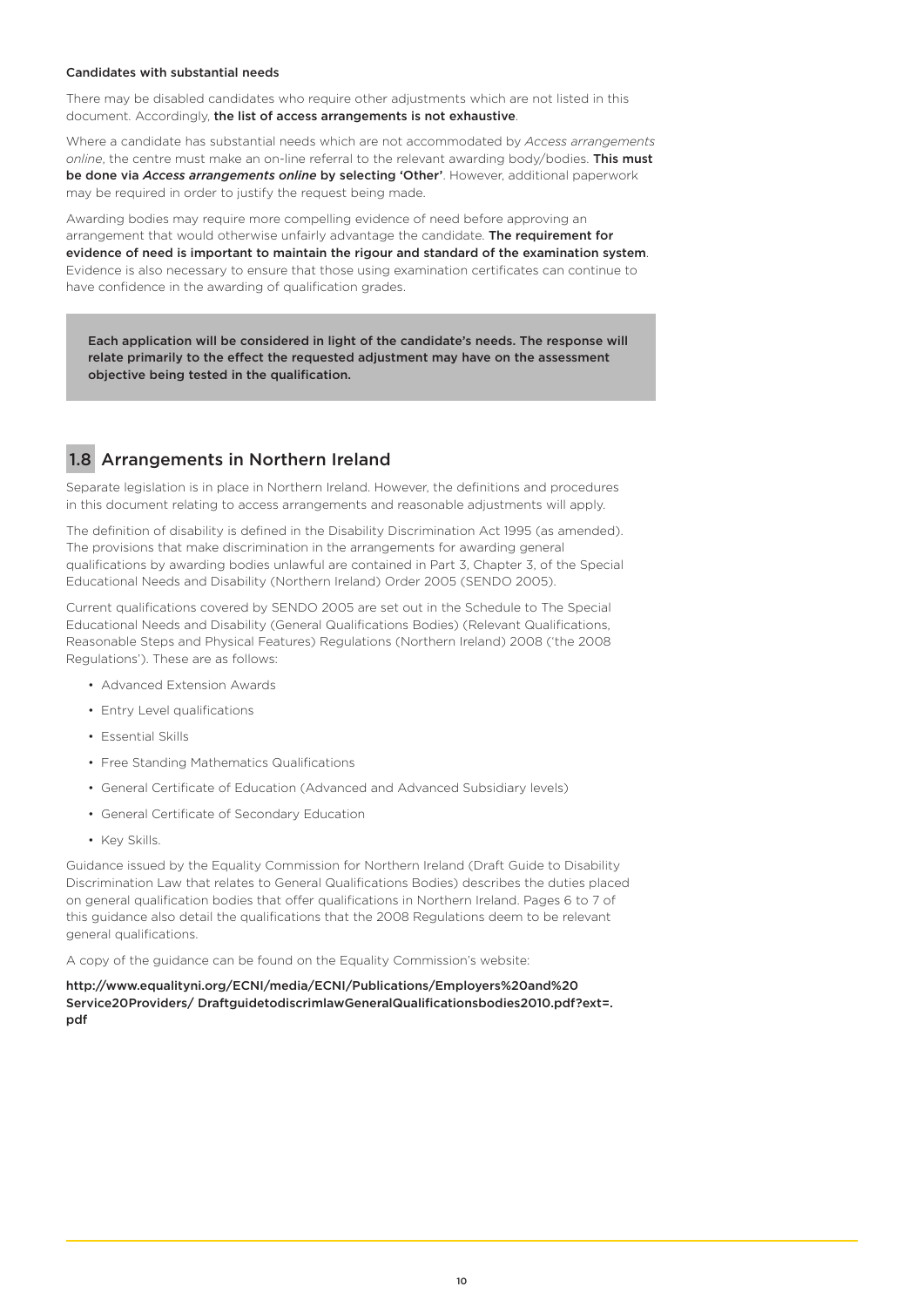# **Chapter 2** Vocational qualifications - information and guidance for centres

## 2.1 Which qualifications are covered?

This chapter relates specifically to vocational qualifications as defined in section 53 of the Equality Act 2010.

## 2.2 Awarding bodies – vocational qualifications

Section 53 of the Equality Act 2010 states that when assessing candidates and conferring vocational qualifications awarding bodies must not discriminate, harass or victimise and have a duty to make reasonable adjustments.

## 2.3 What are the duties of awarding bodies?

The duty for an awarding body to make a reasonable adjustment will apply where an assessment arrangement would put a disabled person at a substantial disadvantage in comparison to someone who is not disabled. In such circumstances, the awarding body is required to take reasonable steps to avoid that disadvantage. Awarding bodies are not required to make adjustments to the academic or other standard being applied when conducting an examination/assessment.

## 2.4 Application of competence standards

Awarding bodies offering vocational qualifications are allowed to apply competence standards to a disabled person. (This equally applies to general qualifications.)

A competence standard is defined as an academic, medical or other standard applied for the purpose of determining whether or not a person has a particular level of competence or ability.

The application by an awarding body of a competence standard to a disabled person is not disability discrimination unless it is discrimination by virtue of section 19 of the Equality Act 2010 (re indirect discrimination).

## 2.5 Taking advice from the awarding body about competence standards

There are subject specific issues relating to vocational qualifications where the centre may need to seek advice from the awarding body issuing the qualification.

In many vocational qualifications a wide range of reasonable adjustments will be available. The arrangements listed in Chapters 5 and 6 may be relevant for some candidates entering for vocational qualifications.

However, there are some important exceptions where the competence standards would be invalidated if an adjustment was made. Reasonable adjustments to vocational qualifications that carry a 'licence to practise' need to be carefully considered so as not to invalidate 'the licence'.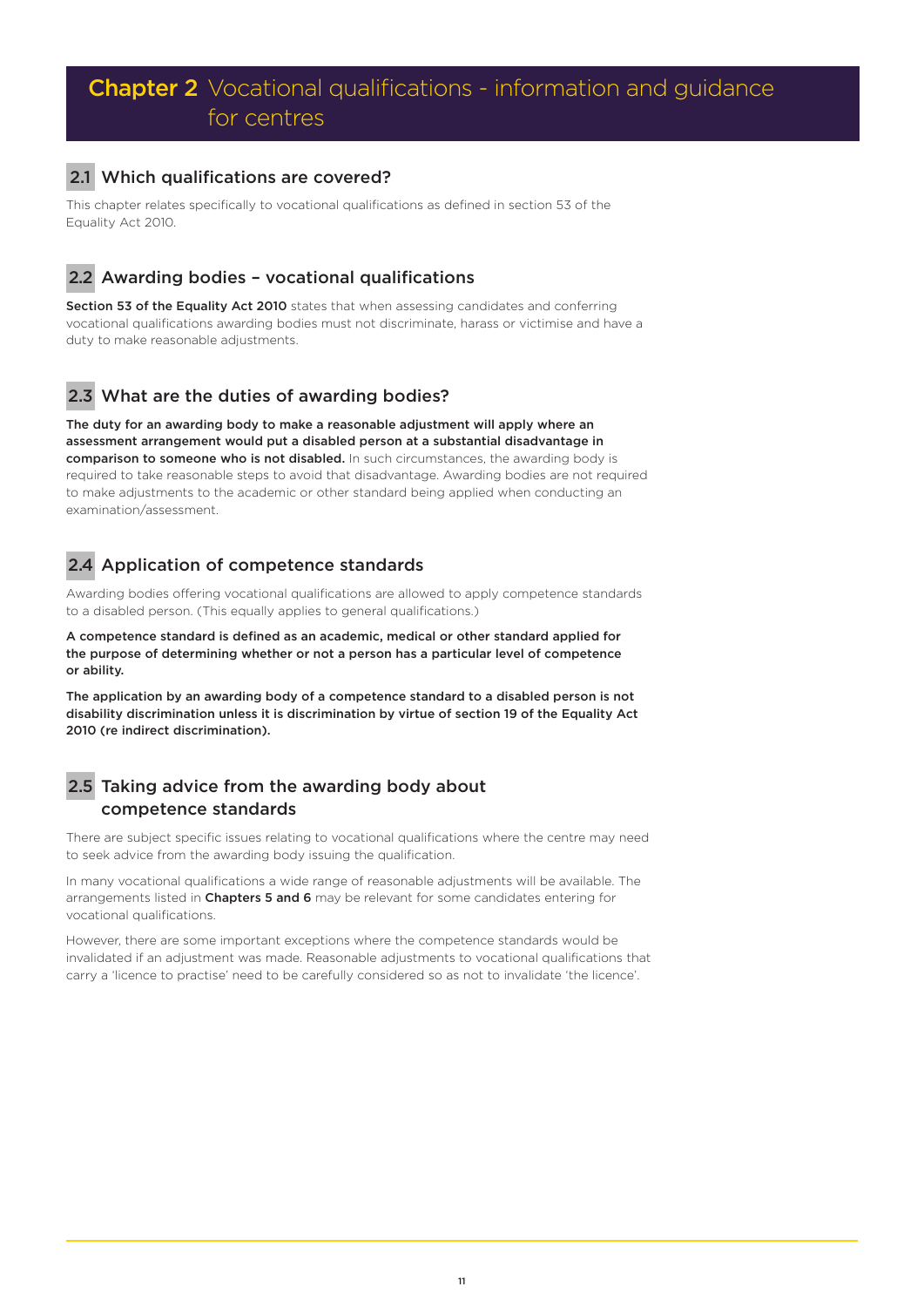## 2.6 Recruiting learners with integrity

It is vital that centres recruit with integrity with regard to vocational qualifications. Centres must ensure that learners have the correct information and advice on their selected qualification(s) and that the qualification(s) will meet their needs. The recruitment process must include the centre assessing each potential learner. The centre must make justifiable and professional judgements about the learner's potential to successfully complete the assessment and achieve the qualification. Such an assessment must identify, where appropriate, the support that will be made available to the learner to facilitate access to the qualification(s).

Where the recruitment process identifies that the learner may not be able to demonstrate attainment and thus gain achievement in all assessments for the selected qualification, this must be communicated clearly to the learner. A learner may still decide to proceed with a qualification and not be entered for all or some of the assessments.

Centres **must** ensure that learners are aware of:

- the range of options available, including any reasonable adjustments that may be necessary, to enable the demonstration of attainment across all the required assessments; and
- any restrictions on progression routes to the learner as a result of not achieving certain outcomes.

## 2.7 Guidance on reasonable adjustments

Awarding bodies aim to ensure open access to vocational qualifications for learners who are eligible for reasonable adjustments in assessments, without compromising the assessment of the skills, knowledge, understanding or competence being measured.

A reasonable adjustment is agreed at the pre-assessment planning stage and is any action that helps to reduce the effect of a disability or difficulty, which places the learner at a **substantial** disadvantage.

### Reasonable adjustments must not, however, affect the reliability or validity of assessment outcomes nor must they give the learner an unfair assessment advantage over other learners undertaking the same or similar assessments.

The head of centre/Principal/CEO (or designated nominee) **must** ensure that a reasonable adjustment implemented by the centre on behalf of the learner is based on firm evidence of a barrier to assessment and is in line with this guidance. Failure to do so may result in advice or action for the centre through to the implementation of steps to manage centre malpractice. This could ultimately lead to the recall of certificates, removal of qualification approval or removal of centre approval.

## 2.8 Reasonable adjustments within vocational qualifications

Vocational qualifications accredit competence against qualification specifications and assessment criteria, and/or National Standards and an approved assessment strategy. Any reasonable adjustment **must** reflect the normal learning or working practice of a learner in a centre or working within the occupational area.

Learners may, however, use mechanical, electronic and other aids in order to demonstrate competence. The aids must either be generally commercially available, or available from specialist suppliers, and can feasibly be used in the centre or on the employers' premises.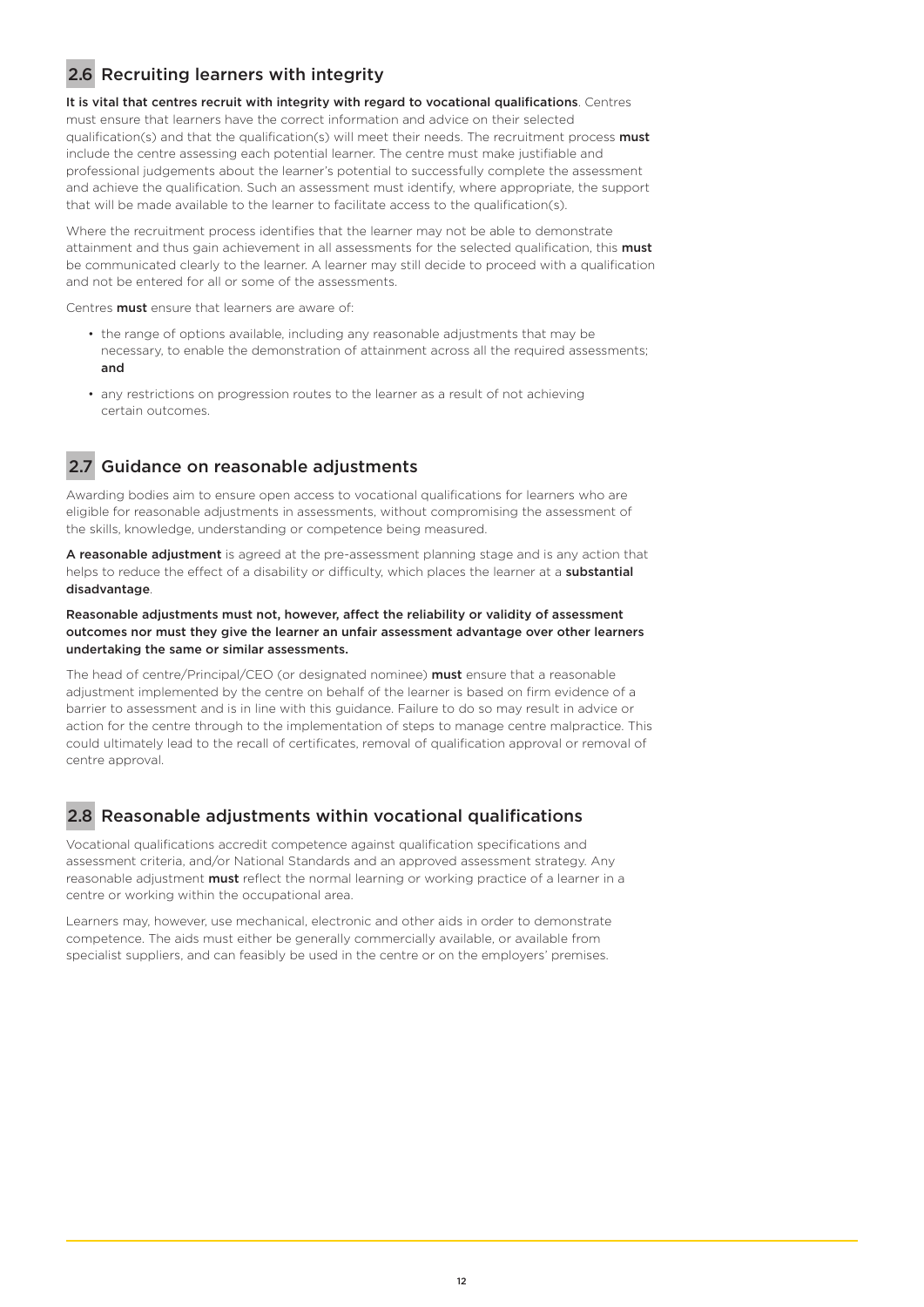The following adaptations are examples of what may be considered as facilitating access if they do not impact on any competence standards being tested:

- adapting assessment materials;
- adaptation of the physical environment for access purposes;
- adaptation to equipment;
- assessment material in an enlarged format or Braille;
- assessment material on coloured paper or in audio format;
- British Sign Language (BSL);
- changing or adapting the assessment method;
- changing usual assessment arrangements;
- extra time, e.g. assignment extensions;
- modified language assessment material;
- practical assistant;
- prompter;
- providing assistance during assessment;
- reader;
- scribe;
- use of assistive software/technology;
- use of CCTV, coloured overlays, low vision aids;
- use of a different assessment location;
- use of ICT/responses using electronic devices.

It is important to note that not all the adjustments (as above) will be reasonable, permissible or practical in some situations. The learner may not need, nor be allowed, the same adjustment for all assessments.

Learners should be fully involved in any decisions about adjustments/adaptations. This will ensure that individual needs can be met, whilst still bearing in mind the specified assessment criteria for a qualification.

As the needs and circumstances of each learner are different, centres **must** consider any request for a reasonable adjustment on a case by case basis. Evidence of need will be required.

## 2.9 Applying reasonable adjustments to internal assessments

For qualifications which are internally assessed, centres **do not** need to apply to the awarding body. However, centres must make reasonable adjustments that are in line with the awarding body's policies.

All reasonable adjustments made in relation to internal assessments must be recorded on Form VQ/IA and held on file within the centre for inspection by an awarding body.

Form VQ/IA is available electronically at:

http://www.jcq.org.uk/exams-office/access-arrangements-and-special-consideration/forms

Where the centre is unsure if the reasonable adjustment proposed is in line with this guidance, the relevant awarding body must be contacted for advice.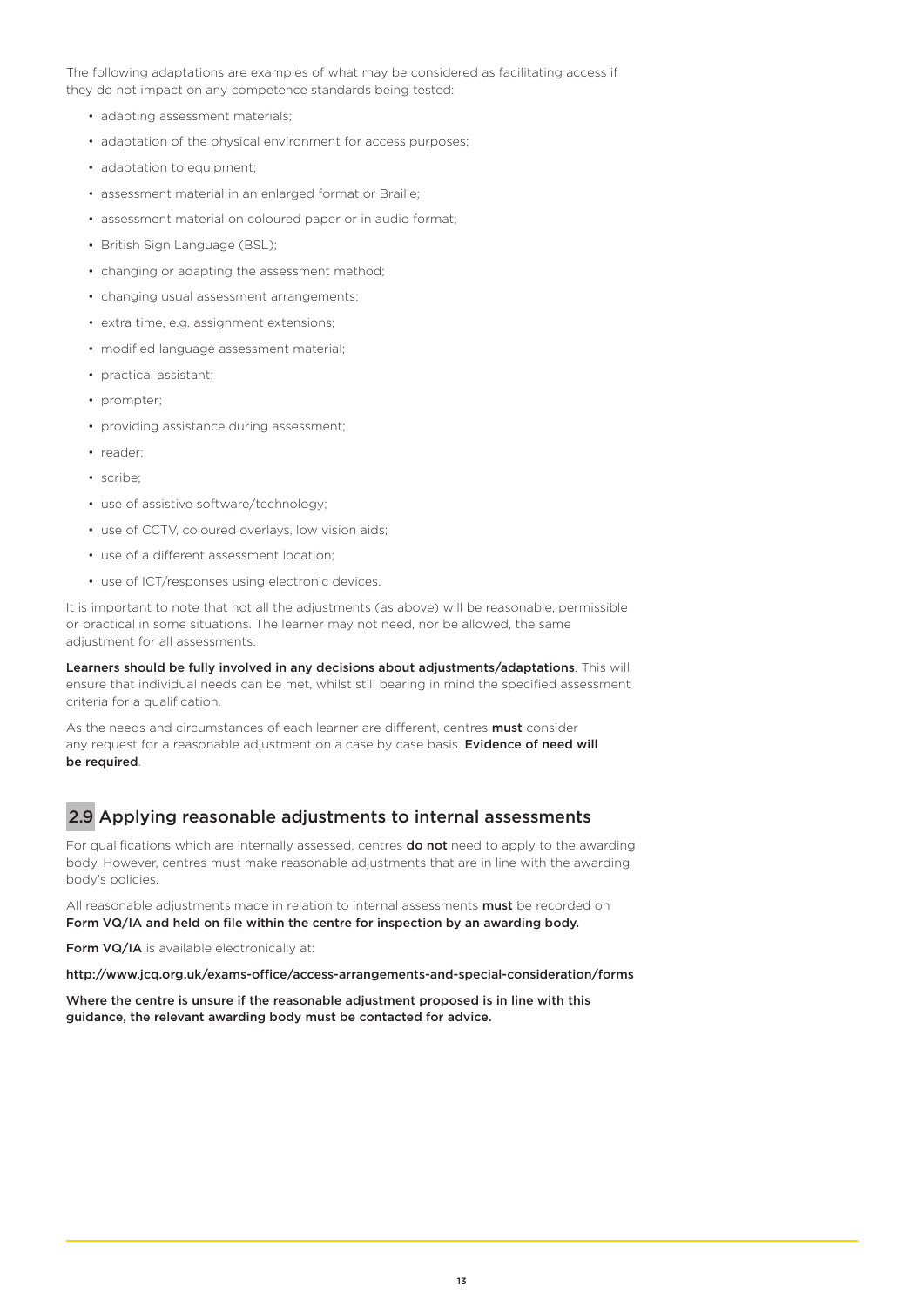## 2.10 How can centres apply for reasonable adjustments for external assessments?

Centres who wish to apply for a reasonable adjustment in a vocational qualification must make an application to the relevant awarding body at least six weeks before the date of the series in which the assessment is to be taken. Form VQ/EA must be used.

Form VQ/EA is available electronically at:

### http://www.jcq.org.uk/exams-office/access-arrangements-and-special-consideration/forms

Each application will be considered individually. The response will relate primarily to the effect the requested adjustment might have on the competence and ability being tested in the qualification, as well as the reliability and validity of the assessment.

Some adjustments may not be considered reasonable if they:

- do not meet the published criteria;
- involve unreasonable costs to the awarding body;
- involve unreasonable timeframes; or
- affect the security and integrity of the qualification itself.

For example, Braille papers cannot be produced at short notice. Adjustments must not put in jeopardy the health and well-being of the candidate or any other person.

## 2.11 Modified papers

To apply for Braille papers, modified enlarged papers, modified language papers or papers adapted for the purpose of using a recording, please submit Form VQ/EA no later than ten weeks before the date of the assessment.

Where it reflects the learner's normal way of working, centres may provide an A3 enlargement of non-secure materials without requesting the permission of the awarding body.

The language of non-secure materials **must not** be changed without the prior permission of the awarding body.

### Secure question papers must not be opened early without the prior permission of the awarding body.

Form VQ/EA is available electronically at:

http://www.jcq.org.uk/exams-office/access-arrangements-and-special-consideration/forms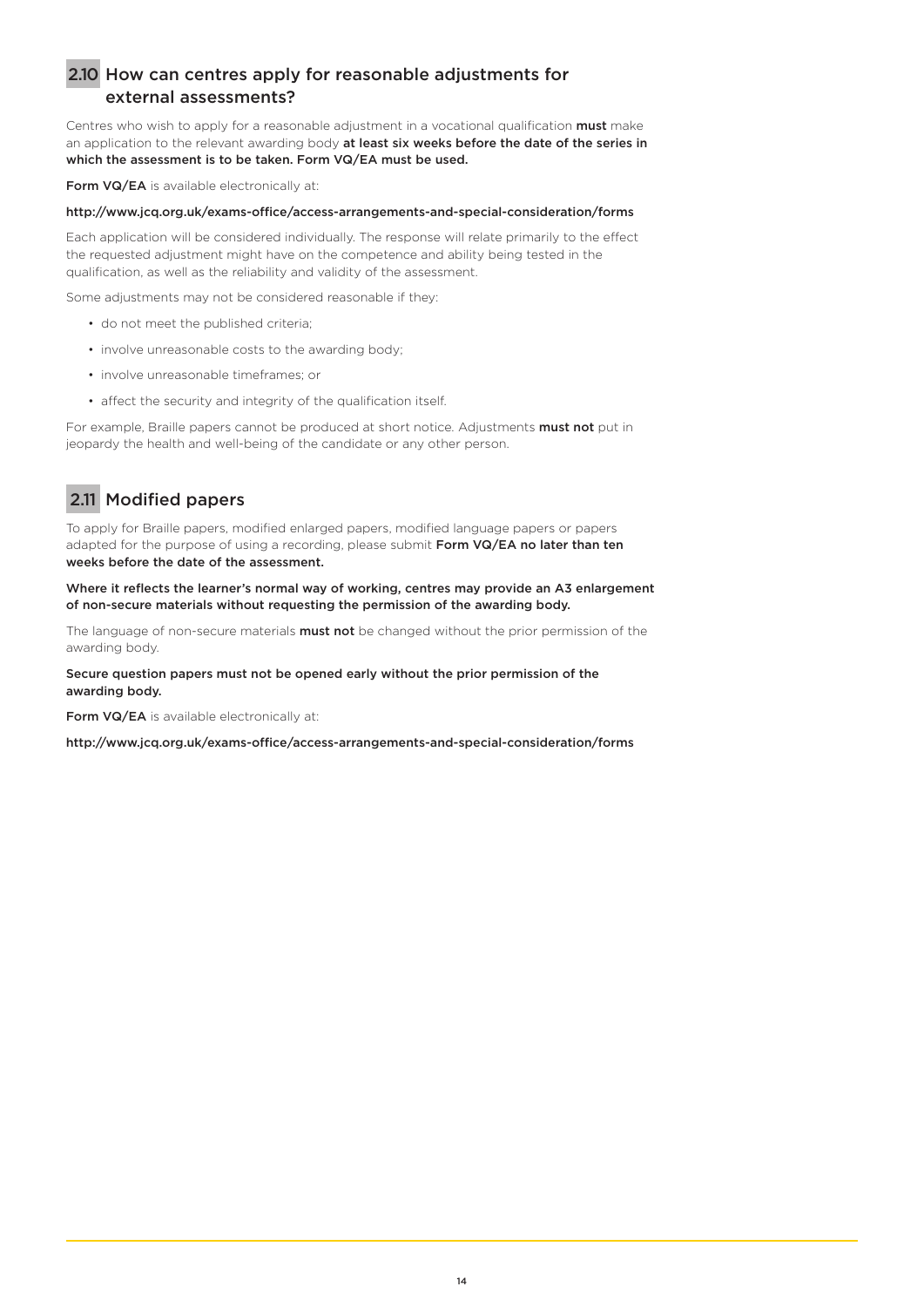### General qualifications

3.1 It is vital that centres recruit with integrity with regard to general qualifications. Centres must ensure that learners have in an accessible format the correct information and advice on their selected qualifications and that the qualifications will meet their needs.

The centre **must** assess each potential learner and make justifiable and professional judgements about the learner's potential to successfully complete and achieve the qualifications. Such an assessment **must** identify, where appropriate, the support that will be made available to the learner to facilitate access to the qualifications.

## Assessment objectives and grade boundaries

3.2 In general qualifications, (see Chapter 1, section 1.6 and section 1.8) the candidate must demonstrate attainment in a number of assessment objectives.

The assessment objectives define the competencies being tested by the specification. These test knowledge, understanding, skills and their application. The assessment objectives are set out in the awarding bodies' specifications for each subject.

The marks gained when these skills are measured are multiplied by an aggregation factor to maintain the appropriate weightings.

The total mark is matched against the agreed number of marks (the grade boundary) required for each grade at which the qualification can be issued.

3.3 The academic standard or level which must be reached by each candidate to achieve a particular grade is identified by the grade boundary. The grade boundaries are applied equally to all candidates. To be awarded a grade, the candidate must be able to demonstrate the level of competence or ability against the assessment objectives.

3.4 Some types of disability may affect the candidate's ability to demonstrate one or more of the assessment objectives. An alternative route may be available in the specification and advice **must** be sought from the awarding body. In some cases, a disabled candidate may have to be exempted from a component (see Chapter 5, section 5.17) if that is the only adjustment available to enable him/her to overcome a substantial disadvantage in accessing the specification.

Sometimes, however, alternatives cannot be found because the impairment relates to a fundamental part of the assessment. As a result, the candidate may not score enough marks to justify entering for the assessment.

The centre may include a candidate on a course in the full knowledge that they may not be able to fulfil all the assessment requirements. The candidate and his/her parents/carers must be made fully aware of the extent to which it is advisable to enter the candidate for the qualification. It is not always possible to arrange equal access for a candidate whose impairment affects a competence which is being tested and who may be unable to demonstrate the assessment objectives.

Centres should take steps to ensure that their assessors (see Chapter 7, section 7.3) have access to the assessment objectives for the relevant specification(s).

**3.5** The examples below show how adjustments can be made to enable candidates to gain access to qualifications and to demonstrate what they know and can do. The examples show cases where an adjustment will not be permitted and where it is not advisable for the candidate to enter for the assessment, (unless it is felt that the impairment will not affect a significant proportion of the assessment).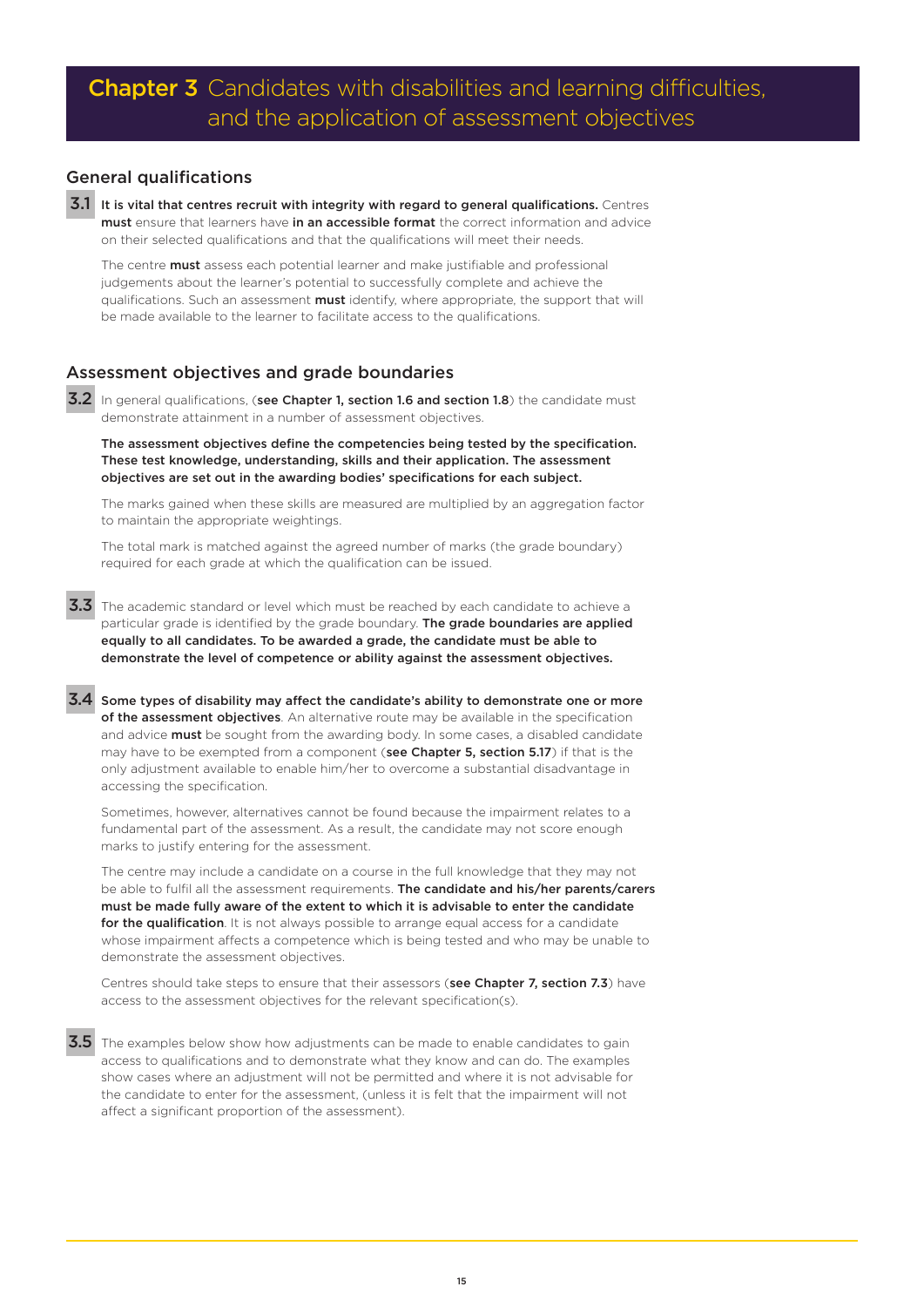3.6 In most cases it will not be reasonable for adjustments to be made to assessment objectives within a qualification. To do so would likely undermine the effectiveness of the qualification in providing a reliable indication of the knowledge, skills and understanding of the candidate. There is no duty to make adjustments which the qualifications regulators have specified should not be made.

## Examples of how assessment objectives would impact on the availability of access arrangements

- A candidate with severe cerebral palsy enjoys her GCSE Design and Technology course but cannot use her hands. She cannot design or make any realisation independently, even with the aid of CAD/CAM. As this part of the assessment is a large proportion of the qualification, she decides not to enter for this subject. The assessment objectives are designing and making, so no adjustment can be made.
- A candidate with severe dyslexia wants to take GCSE English Language and GCSE Spanish but cannot read or write adequately.

He cannot have an adjustment in the form of a reader in the Reading section of the GCSE English Language paper and the GCSE Spanish Reading paper but may use a computer reader.

He cannot have a scribe for GCSE Spanish examinations unless he is able to dictate each foreign word letter by letter. It may be appropriate to enter the candidate for GCSE Spanish if, with extra time of up to 50%, or the use of a word processor with the spelling and grammar check disabled, he can access the examinations independently.

He can have a scribe though in the Reading and Writing sections of the GCSE English Language paper. (Where a scribe is used in an examination assessing quality of written communication or spelling, punctuation and grammar, marks can only be awarded if the candidate can demonstrate that he/she has carried out the skills being assessed.)

• A candidate with no hands wishes to take GCE A level Fine Art. It is suggested that mouth or foot painting will be acceptable. The candidate cannot do either and wants another person to paint at her instruction. This is not permitted as the assessment includes the skill of painting.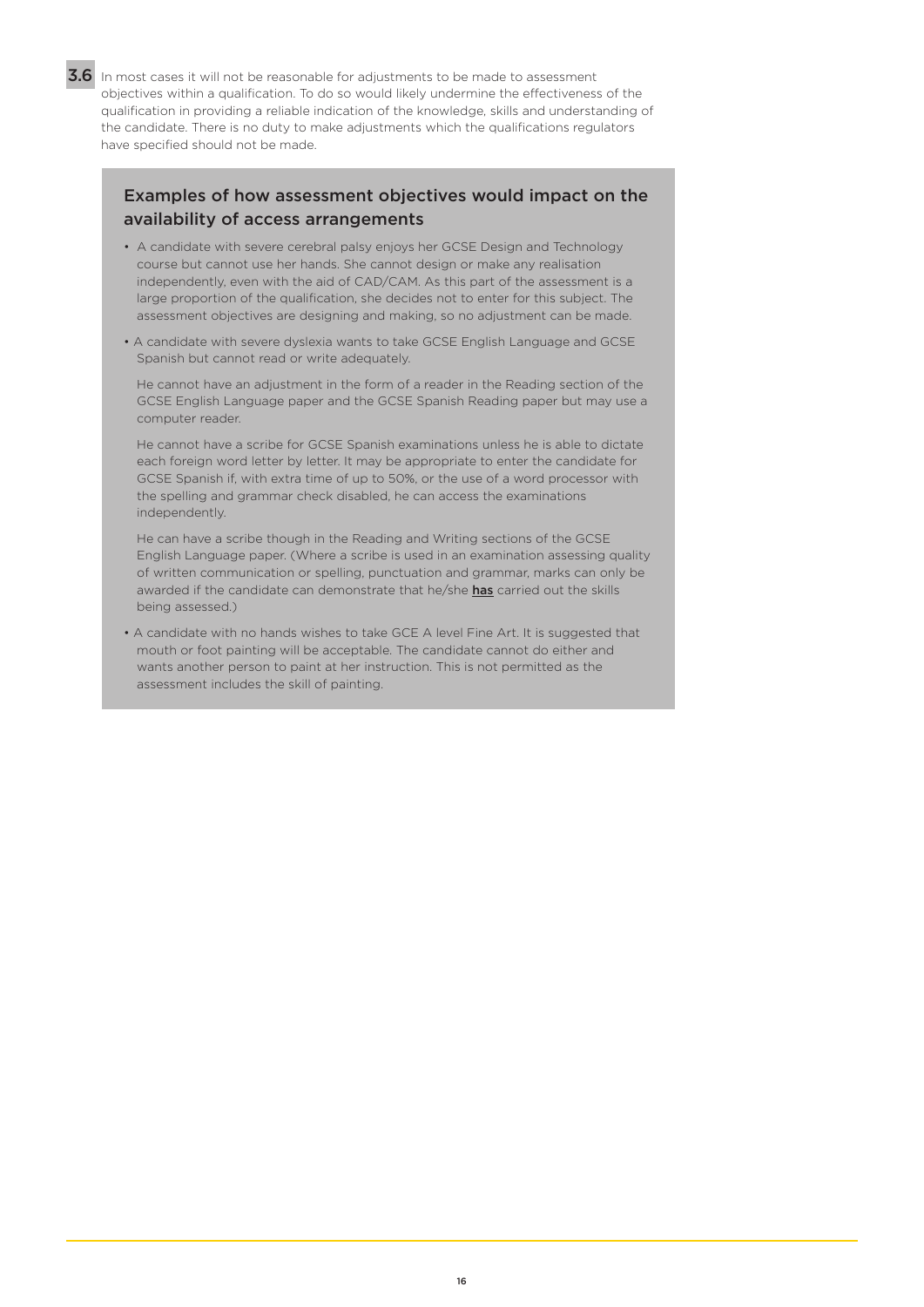# Section B

# Adjustments for candidates with disabilities and learning difficulties

| <b>Chapter 4</b> Managing the needs of candidates and principles for centres |
|------------------------------------------------------------------------------|
| <b>Chapter 5</b> Access arrangements available                               |
| <b>Chapter 6</b> Modified papers                                             |
| <b>Chapter 7</b> Learning difficulties                                       |
| <b>Chapter 8</b> Processing applications for access arrangements             |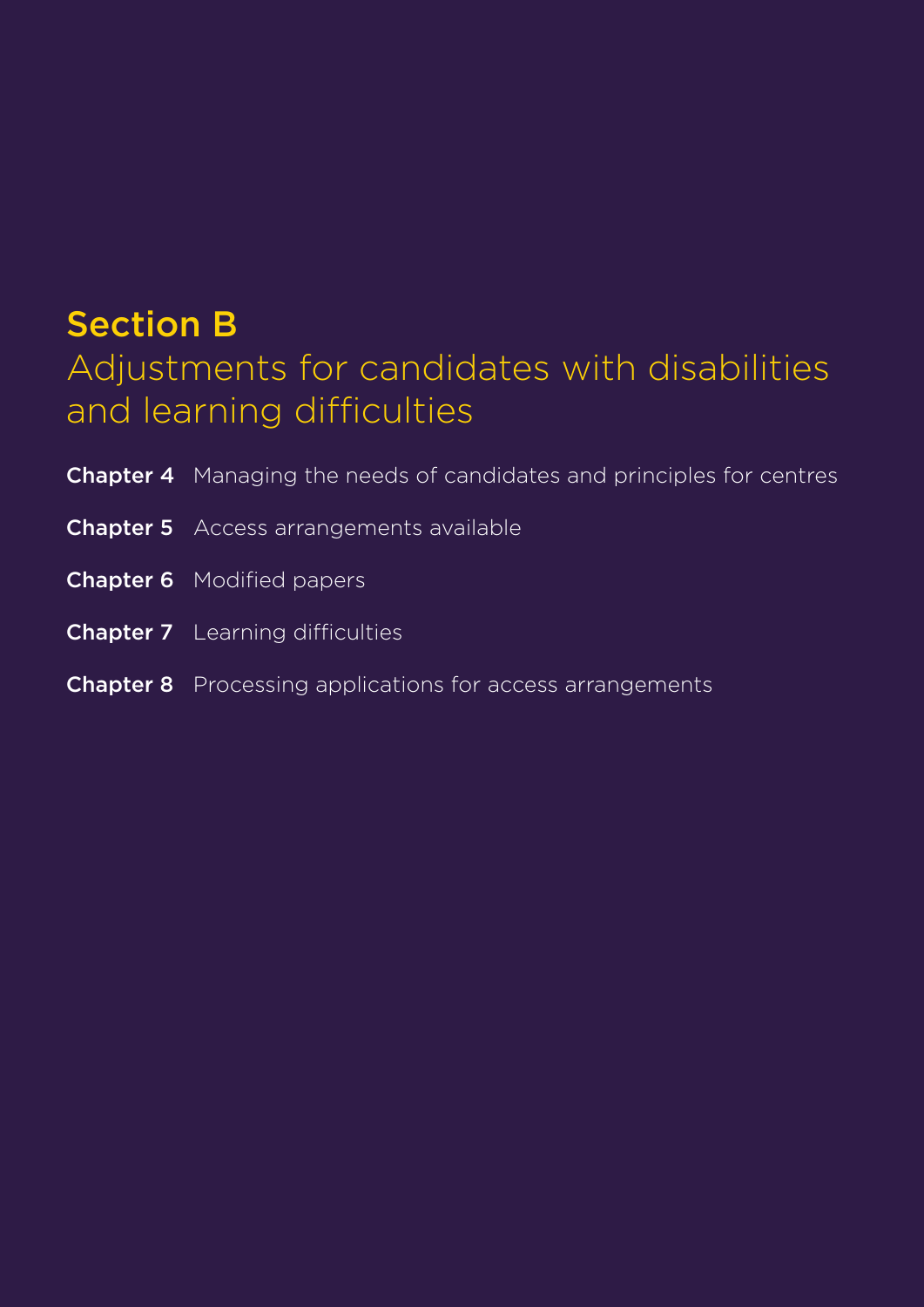# Chapter 4 Managing the needs of candidates and principles for centres

## 4.1 Managing the needs of candidates with disabilities and learning difficulties

Some candidates with disabilities and learning difficulties are likely to have several needs as set out in paragraphs 4.1.1-4.1.4. They may require a range of access arrangements. The examples given are therefore not exhaustive and are illustrative only.

### (See Chapter 5 and Chapter 6 for details of these arrangements.)

### 4.1.1 Cognition and Learning Needs<sup>+</sup>

### E.g. General and/or Specific Learning Difficulties (such as Dyscalculia and Dyslexia)

Candidates with learning difficulties may require for example:

- supervised rest breaks
- extra time
- a computer reader or a reader
- read aloud or an examination reading pen
- a scribe
- a word processor
- a prompter
- a practical assistant
- coloured overlays
- coloured/enlarged papers
- modified language papers.

### 4.1.2 Communication and Interaction Needs†

### E.g. Autistic Spectrum Disorder (ASD), Speech, Language and Communication Needs (SLCN)

### Candidates with communication and interaction difficulties may require for example:

- supervised rest breaks
- extra time
- a computer reader or a reader
- read aloud or an examination reading pen
- a scribe
- a word processor
- modified language papers.

<sup>+</sup>The candidate must have an impairment in their first language which has a substantial and long term adverse effect. A candidate **does not** have a learning difficulty simply because their first language is not English, Irish or Welsh.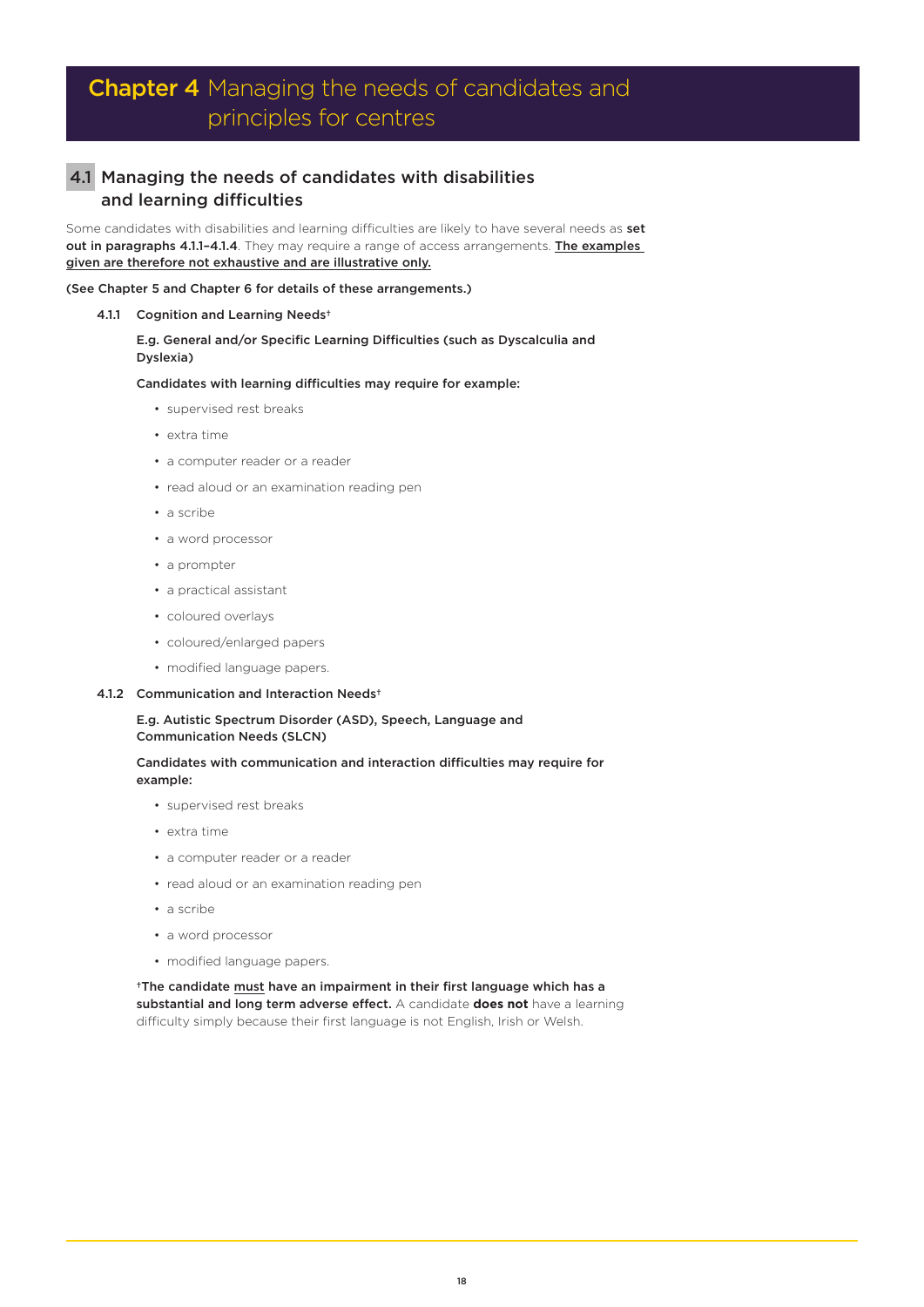### 4.1.3 Sensory and Physical Needs

### E.g. Hearing Impairment (HI), Multi-Sensory Impairment (MSI), Physical Disability (PD), Vision Impairment (VI)

### Candidates with sensory and physical needs may require for example:

- supervised rest breaks
- extra time
- a computer reader or a reader
- read aloud or an examination reading pen
- a scribe
- a word processor
- a live speaker
- a Communication Professional
- a practical assistant
- Braille papers, modified enlarged and/or modified language papers.

### 4.1.4 Social, Mental and Emotional Needs†

### E.g. Attention Deficit Disorder (ADD), Attention Deficit Hyperactivity Disorder (ADHD), Mental Health Conditions

### Candidates with social, mental and emotional needs may require for example:

- supervised rest breaks
- extra time
- a computer reader or a reader
- read aloud or an examination reading pen
- a scribe
- a word processor
- a prompter
- alternative site arrangement
- separate invigilation within the centre.

†The candidate must have an impairment in their first language which has a substantial and long term adverse effect. A candidate does not have a learning difficulty simply because their first language is not English, Irish or Welsh.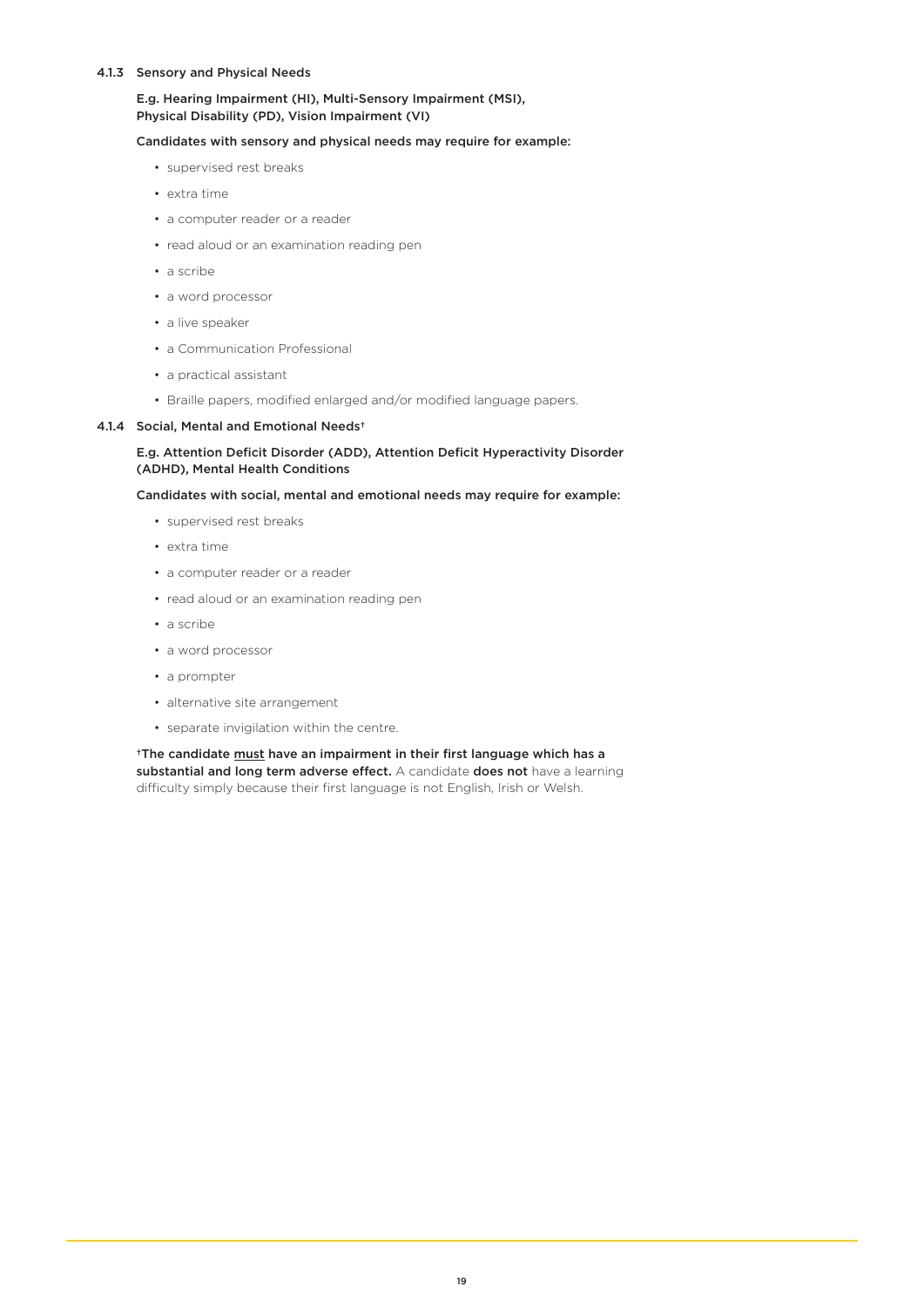## 4.2 Principles for centres

4.2.1 The purpose of an access arrangement is to ensure, where possible, that barriers to assessment are removed for a disabled candidate preventing him/her from being placed at a substantial disadvantage due to persistent and significant difficulties. The integrity of the assessment is maintained, whilst at the same time providing access to assessments for a disabled candidate.

The SENCo, or an equivalent member of staff within a FE college, must ensure that the proposed access arrangement does not disadvantage or advantage the candidate.

- 4.2.2 Although access arrangements are intended to allow access to assessments, they cannot be granted where they will compromise the assessment objectives of the specification in question (see Chapter 3). For example, the use of a practical assistant will not normally be allowed when practical skills are being tested.
- 4.2.3 Candidates may not require the same access arrangements in each specification. Subjects and their methods of assessments may vary, leading to different demands of the candidate. SENCos must consider the need for access arrangements on a subject-by-subject basis. (See the second example below.)

### Examples

- A GCE AS student will use a word processor in English Literature, History and Sociology papers but not in Further Mathematics papers. The use of a word processor in English Literature, History and Sociology AS papers is appropriate to his needs and reflects his normal way of working within the centre.
- A GCSE student is awarded 25% extra time in papers with extended writing – English Language, English Literature and History because his impairment substantially impacts only upon his ability to compose continuous text. These difficulties are not so extensive in short answer Spanish papers, Science and Mathematics papers therefore 25% extra time is not awarded.
- A GCSE student is awarded 25% extra time in all papers because his impairment **substantially** impacts upon his reading, writing and processing skills.
- 4.2.4 Access arrangements should be processed at the start of the course. Schools, for example, should be able to process applications at the start of or during the first year of a two-year GCSE course having firmly established a picture of need and normal way of working during Years 7 to 9.

However, in the event of a temporary injury or impairment, or a diagnosis of a disability or manifestation of an impairment relating to an existing disability arising after the start of the course, access arrangements should be applied for as soon as is practicable. Centres must process applications as per Chapter 8, section 8.3 using *Access arrangements online* where required.

Arrangements **must** always be approved before an examination or assessment.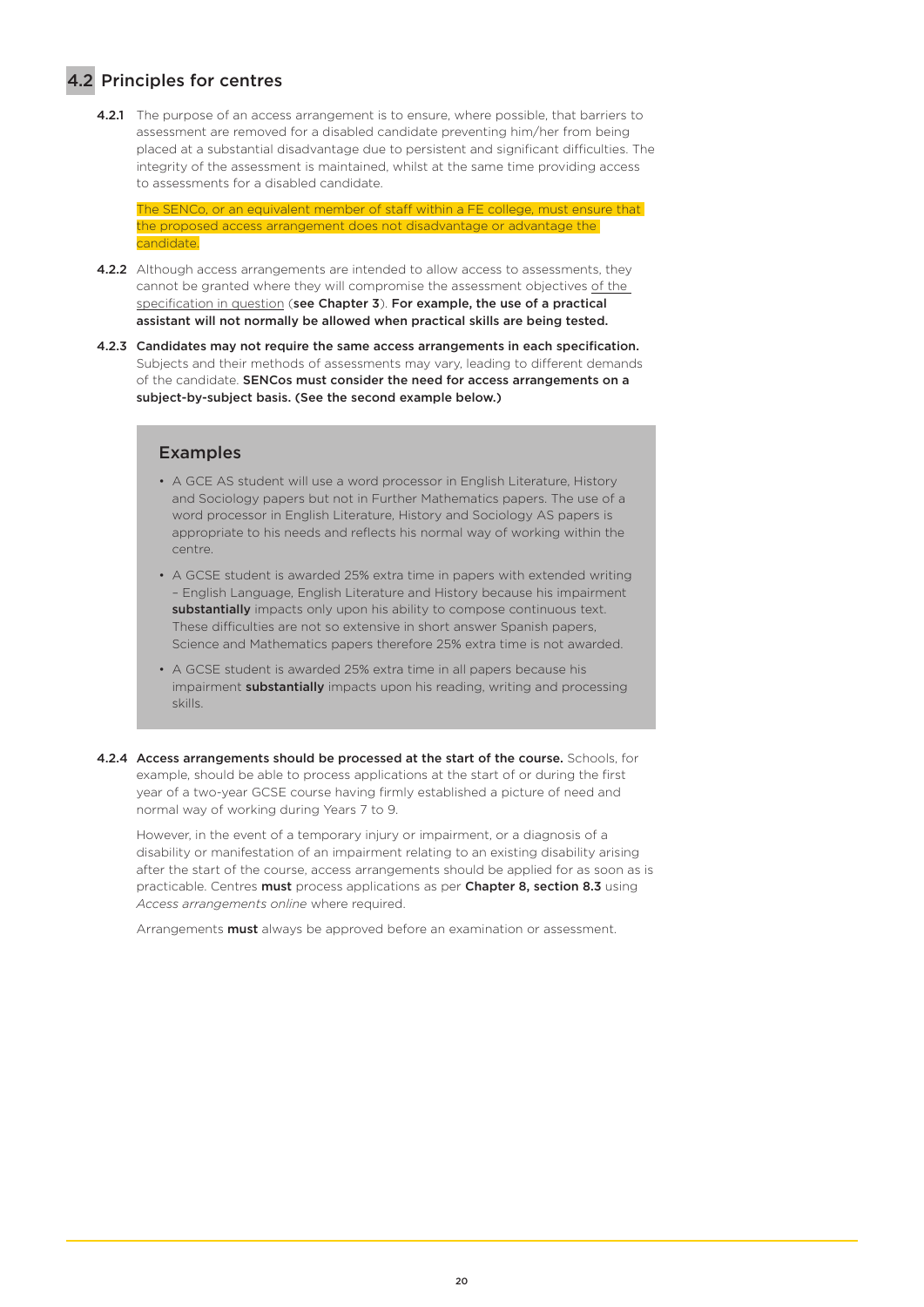### 4.2.5 The arrangement(s) put in place must reflect the support given to the candidate in the centre†, for example:

- in the classroom (where appropriate):
- working in small groups for reading and/or writing;
- literacy support lessons;
- literacy intervention strategies;
- in internal school tests/examinations;
- mock examinations.

This is commonly referred to as 'normal way of working'. For candidates with learning difficulties this is typically the background information recorded within Part 1 of Form 8 by the SENCo or the assessor working within the centre.

SENCos and assessors must refer to Chapter 7, paragraph 7.6.1 for information on how to confirm 'normal way of working'.†The only exception to this is where an arrangement is put in place due to a temporary injury or impairment (see section 8.3).

- 4.2.6 As subjects vary, leading to different demands of the candidate, support may be needed in just one or two subjects; another candidate may need support in all their subjects. The key principle is that the SENCo, or the assessor working within the centre, can show a history of support and provision. The arrangement is not suddenly being granted to the candidate at the time of his/her examinations.
- 4.2.7 The SENCo and/or the assessor must work with teaching staff, support staff and exams office personnel to ensure that approved access arrangements are put in place for internal school tests, mock examinations and examinations.

The candidate **must** have had appropriate opportunities to practise using the access arrangement(s) before his/her first examination. This is particularly so where a computer reader, modified enlarged papers, a scribe, speech recognition technology or a word processor will be used in examinations.

- 4.2.8 If a candidate has never made use of the arrangement granted to him/her, e.g. 25% extra time or supervised rest breaks, then it is **not** his/her normal way of working. The SENCo may consider withdrawing the arrangement, provided the candidate will not be placed at a substantial disadvantage. (The SENCo would have monitored the use of the arrangement in internal school tests and mock examinations.)
- 4.2.9 Where non-examination assessment is marked by teachers, credit must only be given for skills demonstrated by the candidate working independently. Access arrangements must not compromise assessment requirements.
- 4.2.10 Where a person is appointed to facilitate an access arrangement, i.e.
	- a Communication Professional
	- a Language Modifier
	- a practical assistant
	- a prompter
	- a reader
	- a scribe

he/she is responsible to the head of centre and must be acceptable to the head of centre. The person appointed must not normally be the candidate's own subject teacher and must not be a relative, friend, peer or private tutor of the candidate.

The head of centre must ensure that the person appointed is a responsible adult, is appropriately trained and fully understands the rules of the access arrangement(s), as detailed in this document. It is not acceptable for a centre to use a Year 12 or Year 13 candidate to facilitate an access arrangement.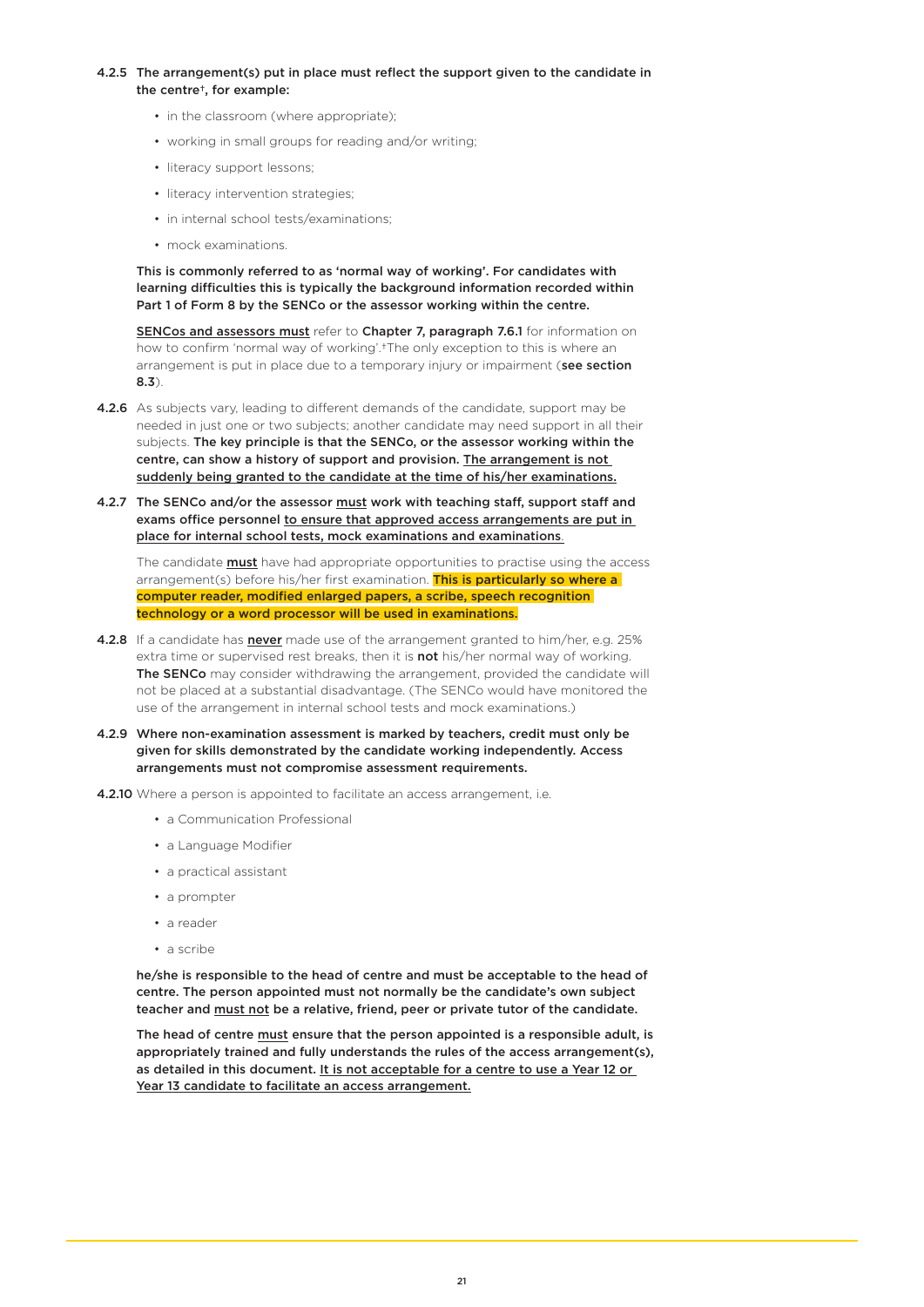### 4.2.11 Failure to comply with the regulations contained in this document have the potential to constitute malpractice which may impact on the candidate's result(s).

### Failure to comply is defined as:

- putting in place access arrangements that are not approved; or
- permitting access arrangements within the centre which are not supported by the required evidence as per these requiations; or
- not putting in place appropriate arrangements for candidates with known and established learning difficulties/disabilities.

### 4.2.12 The JCQ and the awarding bodies can only enter into discussions over access arrangements with the candidate's centre and not with parents/carers.

4.2.13 When an access arrangement has been processed on-line and approved, for GCSE and GCE qualifications the evidence of need (where required) must be made available by the SENCo to a JCQ Centre Inspector upon request. An awarding body may also request evidence of need when considered necessary. This can either be in hard copy paper format or electronically.

Where the SENCo is storing access arrangements documentation electronically he/ she must create an e-folder for each individual candidate. The candidate's e-folder must hold each of the required documents for inspection.

All GCSE and GCE centres will be inspected by a member of the JCQ Centre Inspection Service. Inspectors will expect to see appropriate documentation to substantiate the use of an access arrangement processed electronically.

If a JCQ centre inspection reveals deficient performance by a centre in respect of its role in requesting and/or implementing access arrangements, an awarding body will take decisive action. Ultimately, an awarding body might have to withdraw approval for a centre. This would be where a centre has clearly failed to comply with its obligations in respect of identifying the need for, requesting and implementing access arrangements.

### 4.2.14 The documentation must be presented to the JCQ Centre Inspector by the SENCo.

If the SENCo is not available when the Inspector calls, *the relevant member of the* senior leadership team must meet with the Inspector and address any queries, any questions, he/she may raise.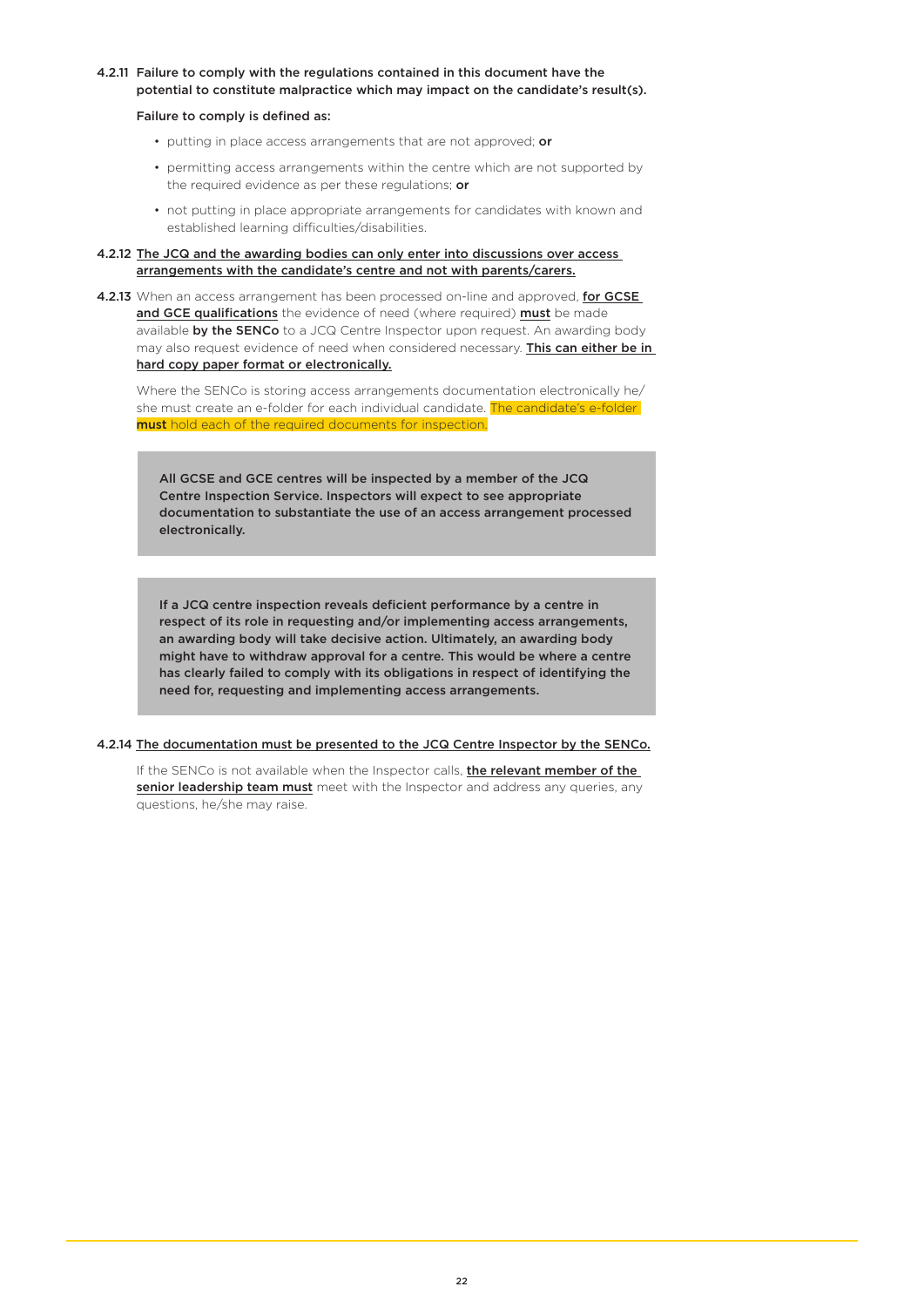### Examples – evidence for inspection purposes

The evidence may be stored by the SENCo electronically or in hard copy paper format.

A GCSE candidate with severe autism, which has a substantial and long term adverse effect, is awarded a reader and a scribe. The SENCo presents for inspection:

- centre based evidence which is supplemented by a written statement from a Speech and Language Therapist; (The **signed and dated** centre based evidence, written by the SENCo, is produced in line with these regulations.)
- the approval sheet from AAO;
- a signed candidate personal data consent form.

A GCE candidate with specific learning difficulties is awarded 25% extra time. He has two low average standardised scores (85-89) relating to two different areas of speed of working. The SENCo presents for inspection:

- Form 8, with an electronic signature and dated, with Parts 1, 2 and 3 completed and evidence of the assessor's qualification;
- an IEP; (As the candidate has two low average standardised scores the centre is required to paint a detailed picture of need in addition to Form 8.)
- approval from the awarding bodies;
- a signed candidate personal data consent form.

A GCSE candidate with specific learning difficulties is awarded a computer reader on account of his persistent reading difficulties. The SENCo presents for inspection:

- centre based evidence as per paragraph 5.5.5;
- the approval sheet from AAO;
- a signed candidate personal data consent form.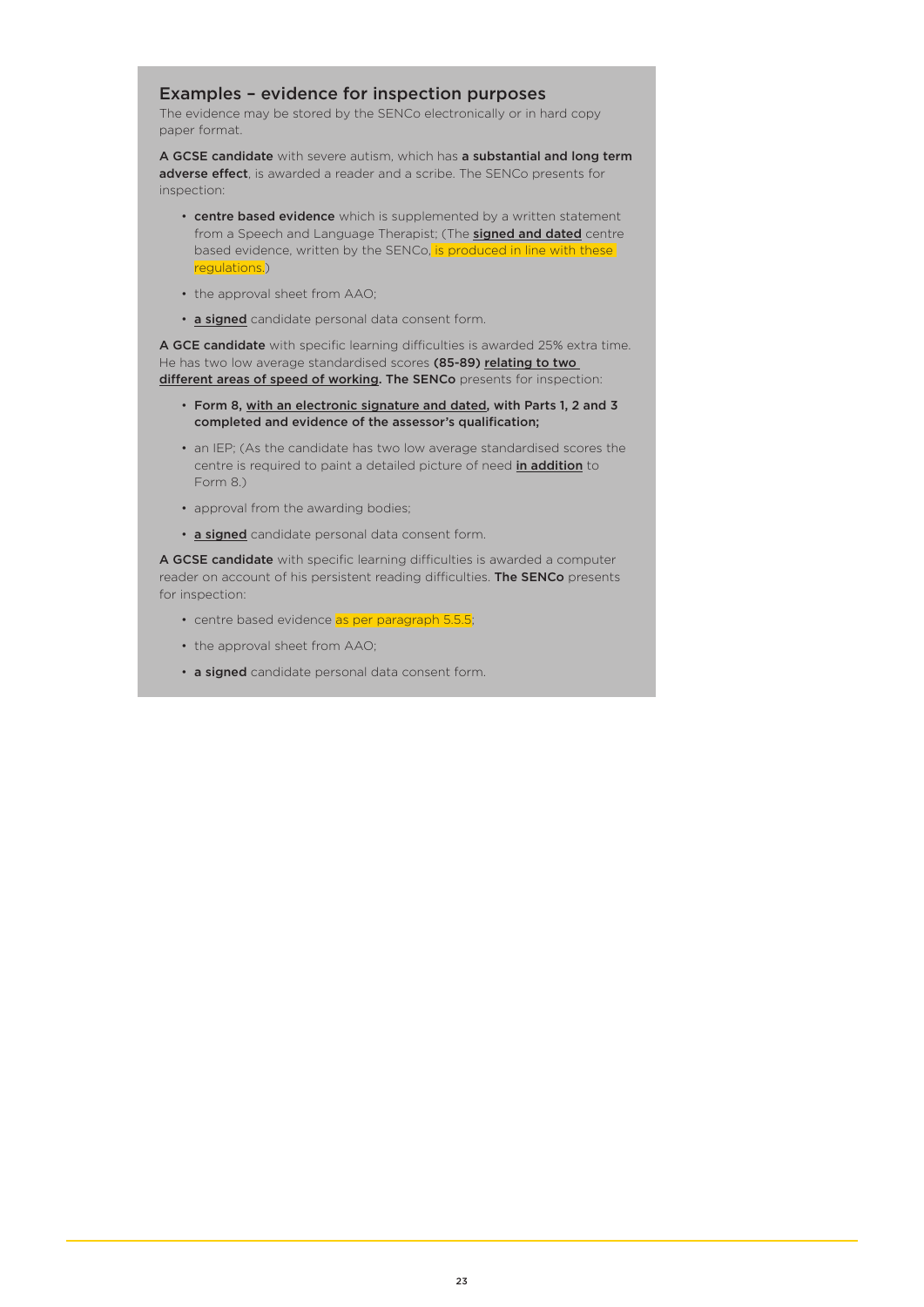## **Chapter 5** Access arrangements available

The access arrangements listed within this chapter apply to the following qualifications:

- AQA Applied General qualifications
- AQA Level 1, Level 2 and Level 3 Technical qualifications
- RTEC Firsts
- BTEC Nationals
- BTEC Tech Awards
- Cambridge Nationals
- Cambridge Technicals
- CCEA Key Skills
- City & Guilds Level 2 and Level 3 Technical qualifications
- Entry Level Certificate qualifications (ELC)
- Free Standing Mathematics Qualifications (FSMQ)
- GCE
- GCSE
- OCR Level 3 Certificates
- Welsh Baccalaureate Qualification (WBQ)
- WJEC Entry Pathways
- WJEC Essential Skills (Wales)
- WJEC Level 1 and Level 2 General qualifications
- WJEC Level 1 and Level 2 Vocational qualifications
- WJEC Level 3 Applied qualifications

(where permitted by the specification)

The principle will be the same across all qualification types: access arrangements must not be allowed to interfere with the integrity of the assessment or to give credit for skills, knowledge and understanding which cannot be demonstrated by the candidate.

Centres should bear in mind that they will have duties towards disabled candidates, including a duty to make reasonable adjustments to the service they provide to candidates.

The SENCo must undertake the necessary and appropriate steps to gather an appropriate picture of need and demonstrate normal way of working for a private candidate. This includes distance learners and home educated students. The centre, where required, must lead on the assessment process. The candidate must be assessed by the centre's appointed assessor. In some instances, depending on his/her needs, the candidate may have to be assessed away from the centre, for example at home. The centre must comply with the obligation to identify the need for, request and implement access arrangements.

NB Where reference is made to an assessment 'no earlier than the start of Year 9', for candidates in Northern Ireland this would be Year 10.

NB In Wales an Individual Development Plan (IDP) which confirms the candidate's disability has the same status as a current Education, Health and Care Plan or a Statement of special educational needs.

NB Where reference is made to 'standardised scores' these are standard scores which use a mean of 100 and a standard deviation of 15.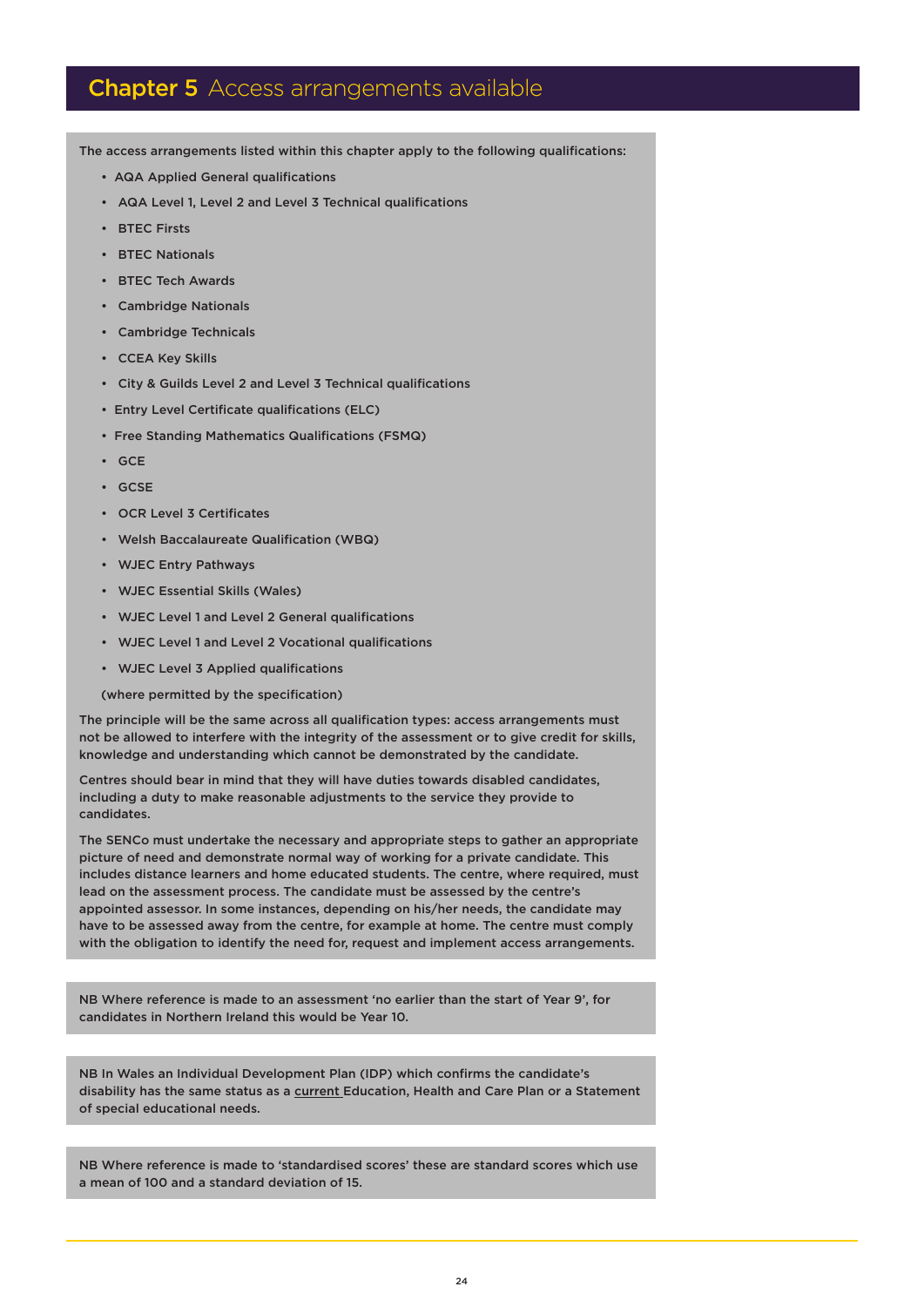\*There is not a requirement to process an application for supervised rest breaks using *Access arrangements online*. However, for GCSE and GCE qualifications the SENCo must produce a short concise file note on centre headed paper, signed and dated, confirming the need for supervised rest breaks to a JCQ Centre Inspector upon request. This must confirm the nature of the candidate's impairment and that supervised rest breaks reflect his/her normal way of working within the centre.

The SENCo must always consider if supervised rest breaks would be more appropriate before making an application for 25% extra time.

5.1.1 The SENCo is allowed to provide a supervised rest break to a candidate where it is his/her normal way of working within the centre.

The SENCo must be satisfied that:

- the candidate has an impairment which has a substantial and long term adverse effect, giving rise to persistent and significant difficulties (the candidate is disabled within the meaning of the Equality Act); and
- there is a genuine need for the arrangement.

Supervised rest breaks will be awarded on account of:

- cognition and learning needs;
- communication and interaction needs;
- a medical condition;
- sensory and physical needs;
- social, mental and emotional needs.

In addition, the candidate's difficulties must be established within the centre and thus known to a Form Tutor, a Head of Year, the SENCo and/or a senior member of staff with pastoral responsibilities.

**5.1.2** The timing of the examination should be paused and re-started when the candidate is ready to continue.

### During the supervised rest break the candidate must not have access to the question paper/answer booklet.

If the candidate needs to leave the examination room, an invigilator must accompany the candidate.

There is no maximum time set for supervised rest breaks. The decision must be made by the SENCo based on their knowledge of the candidate's needs and the candidate's normal way of working when placed under timed conditions. It may be helpful to consider in advance of the examination(s) how many breaks a candidate might need and the approximate duration of the supervised rest break. This will allow sufficient staff to be available to facilitate the rest break.

**5.1.3** There will be some constraints on timing if the candidate has more than one examination to take each day. The supervised rest break is not included in any extra time allowance.

Centres must seek medical advice in cases of serious illness on whether the candidate is fit to take the examination.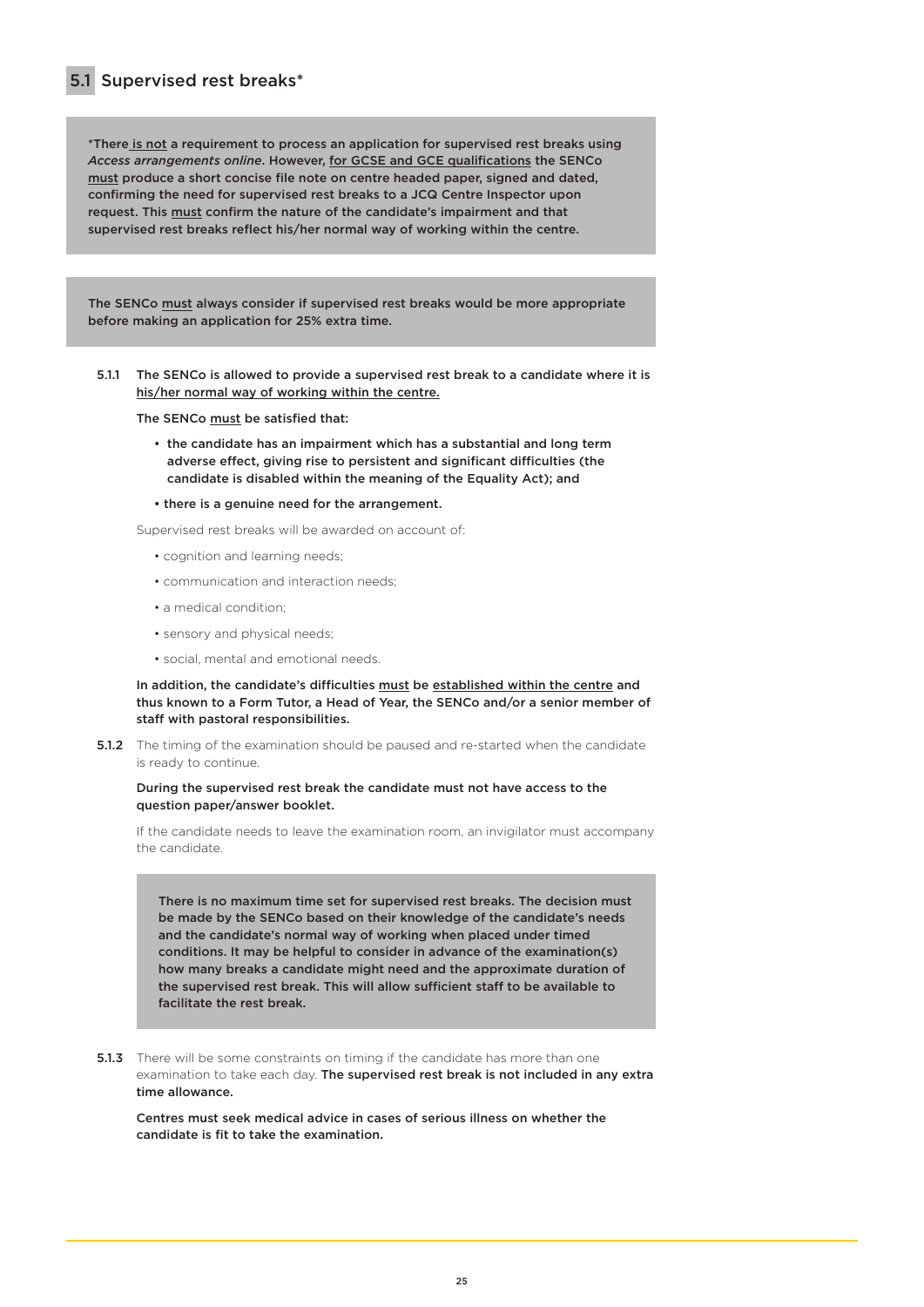## 5.2 25% extra time

(Extra time must not be confused with supervised rest breaks – see section 5.1.)

Where a candidate requires a scribe with 25% extra time in all their examinations centres must refer to paragraph 5.7.9.

### Processing applications

5.2.1 For those qualifications listed within the Deadlines section, page 2, an application for 25% extra time must be processed using *Access arrangements online*.

> Where candidates have complex needs other than learning difficulties, please see paragraph 5.2.3.

Extra time will not be allowed if a candidate's literacy difficulties are primarily caused by English, Irish or Welsh not being his/her first language.

### Candidates with learning difficulties – core evidence required

- 5.2.2 In order to award 25% extra time the SENCo **must** determine the needs of the candidate based on one of the following:
	- a **current** Statement of Special Educational Needs, or an Education, Health and Care Plan, or an Individual Development Plan, which confirms the candidate's disability (supplemented by the required centre based evidence); or
	- a fully completed Form 8 with an assessment (**Part 2 of Form 8**) carried out **no** earlier than the start of Year 9 by an assessor confirming a learning difficulty relating to secondary/further education (**supplemented by a detailed picture** of need - see page 28).

### Substantial impairment

So as not to give an unfair advantage, the assessor's report (Part 2 of Form 8) must confirm that the candidate has:

at least one below average standardised score of 84 or less which relates to an assessment of:

- speed of reading (see paragraph 7.5.10); or
- speed of writing (see paragraph 7.5.11); or
- cognitive processing measures which have a substantial and long term adverse effect on speed of working (see paragraph 7.5.12).

### Exceptional circumstances

In exceptional circumstances an awarding body may grant 25% extra time to a candidate where the assessment confirms that he/she has at least two low average standardised scores (85-89) which relate to two different areas of speed of working.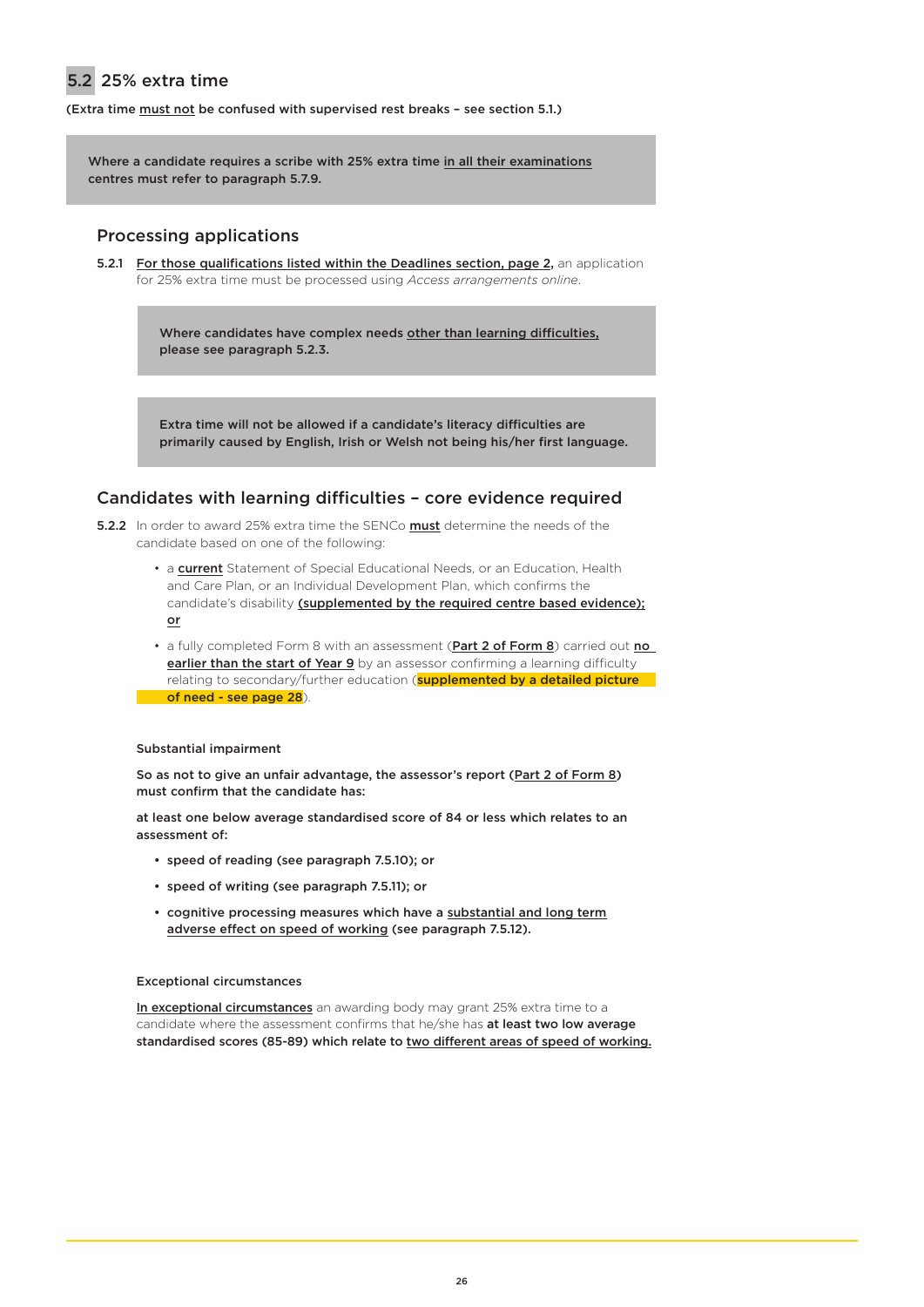Rare and very exceptional circumstances

Where there are a cluster of scores (at least three, relating to three different areas of speed of working) just within the average range (90 to 94), in rare and very exceptional circumstances an awarding body may grant 25% extra time. The candidate must have a diagnostic assessment report, from no earlier than Year 9, confirming a significant learning difficulty or disability which has a clear, measurable and substantial long term adverse effect on performance and speed of working. This must have been undertaken by a specialist diagnostic assessor.

25% extra time - candidates with learning difficulties

In all cases, in addition to the core evidence, the SENCo must paint a picture of the candidate's normal way of working, clearly demonstrating the need for 25% extra time. The arrangement must not suddenly be granted to the candidate at the time of his/her examinations.

(A definition of normal way of working is provided within paragraph 4.2.5.

The amount of evidence required to paint a picture of need will vary according to the candidate's standardised scores.

The documentation presented for inspection purposes must show a compelling case for 25% extra time with a clear and detailed picture of current need.

Statements of special educational needs or Education, Health and Care Plans

Where a candidate has a **current** Statement of special educational needs. or an Education, Health and Care Plan, the SENCo must substantiate the documentation with a picture of need. (Form 8 is not required and must not be used.)

#### Where a candidate progresses from GCSE to GCE qualifications

When a candidate progresses from GCSE to GCE AS and/or A-level qualifications a new on-line application for 25% extra time must be processed.

An assessment conducted no earlier than the start of Year 9 (Part 2 of Form 8) recommending 25% extra time for GCSE examinations will be valid for GCE AS and A-level examinations.

A fully completed Form 8 (Parts 1, 2 and 3), signed and dated, may roll forward from GCSE to GCE qualifications†. No further assessment is required.

However, so as not to give an unfair advantage, the SENCo or the assessor working with the centre must have available evidence, which clearly shows that 25% extra time is still needed for GCE AS and/or A-level examinations. (This updated centre based evidence must be produced on centre headed paper/template, signed and dated by the SENCo, specifically relating to GCE AS and/or A-level examinations):

- confirm that 25% extra time **continues** to be the candidate's normal way of working within the centre as a direct consequence of their disability within the meaning of the Equality Act 2010;
- provide evidence from teaching staff that the candidate has persistent and significant difficulties, and how these substantially impact on teaching and learning.

†The rolling forward of a Form 8 from GCSE to GCE AS and/or A-level qualifications principally applies in the context of 11 to 18 schools, including 11 to 18 schools operating local Sixth Form consortium arrangements for GCE AS and/or A-level qualifications. A FE College or a Sixth Form College must have established working relationships with 'feeder' schools for the Form 8 to roll forward from GCSE to GCE AS and A-level qualifications.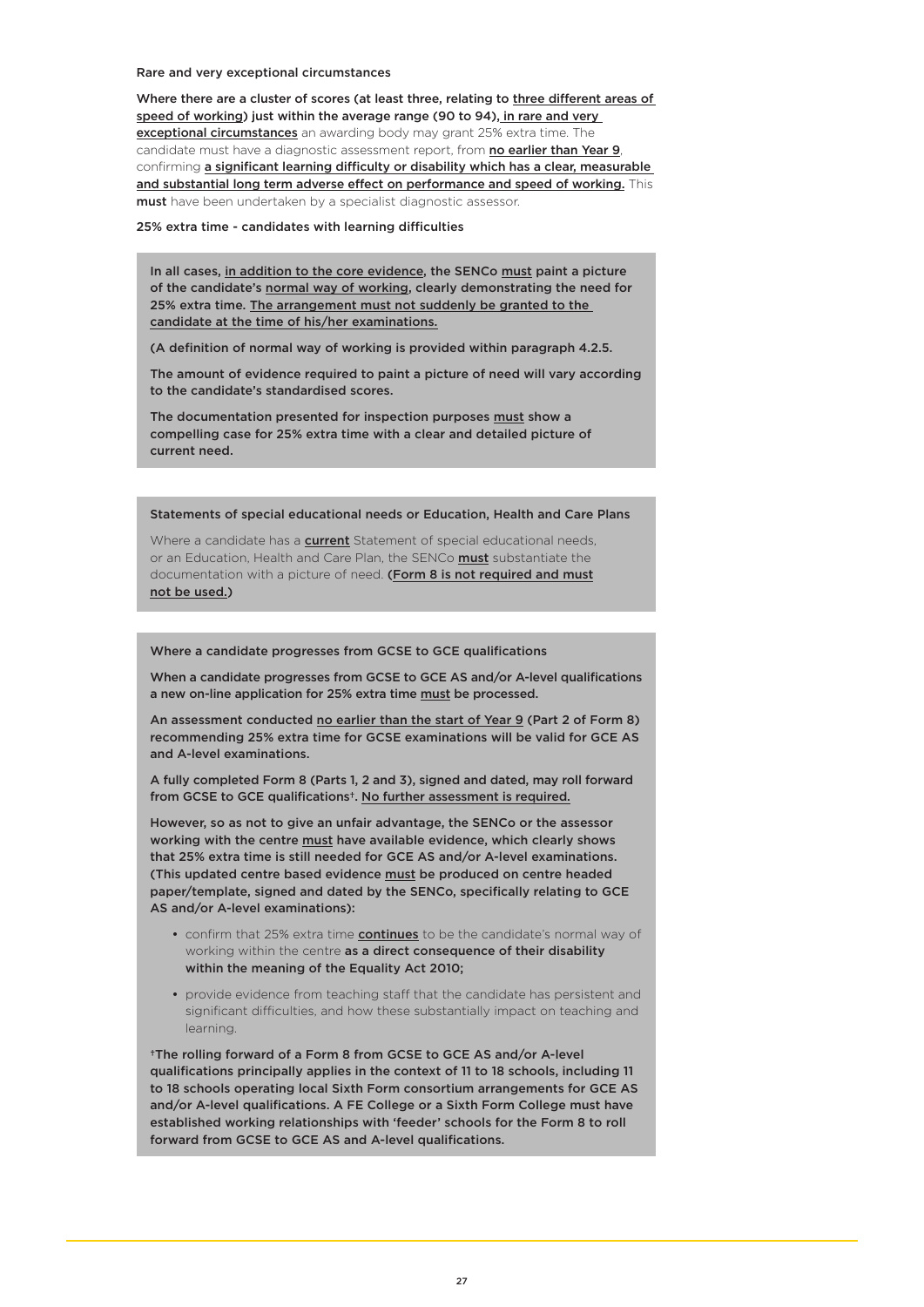### Evidence from an assessor



The vast majority of candidates with learning difficulties awarded 25% extra time will have an assessment of speed of working showing at least one standardised score of 84 or less. Rare and exceptional cases may however exist.

### At least one standardised score of 84 or less

Where a candidate has at least one standardised score of 84 or less the SENCo must present for inspection purposes a substantial and comprehensive body of evidence.

The next page shows the balance of requirements between core evidence (the quantitative data from the assessor's report – Part 2 of Form 8) and supplementary evidence (painting the picture of need).

### Rare and exceptional cases

For those rare and exceptional cases which fall outside the standard expected category, of at least one standardised score of 84 or less, the amount of evidence of need will vary, and will likely need to be greater, according to the candidate's standardised scores on tests of speed.

These rare and exceptional cases will need to be referred to the relevant awarding body using *Access arrangements online*. An awarding body reserves the right to request, 'call-in' evidence from the centre and will expect to see a strong justification for 25% extra time.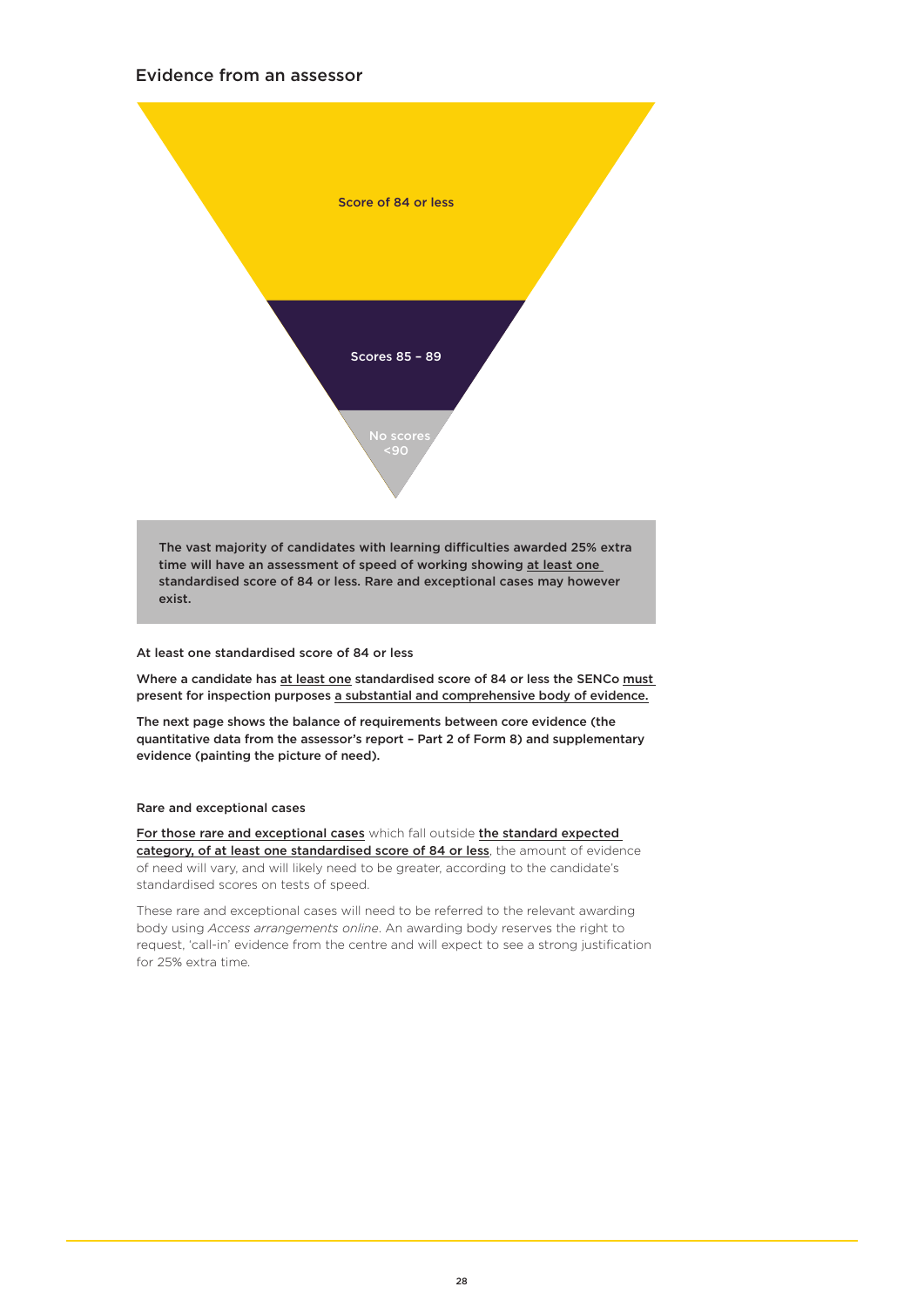Pictorial representation of the evidence requirements for candidates with learning difficulties requiring 25% extra time, showing the balance of requirements between core and supplementary evidence

 Core evidence – defined as the quantitative data from the assessor's report (Part 2 of Form 8).

| Proportion of candidates typically awarded 25% extra time with an assessor's<br>report showing standardised scores on tests of speed:  |                                                                           |                                                                                            |
|----------------------------------------------------------------------------------------------------------------------------------------|---------------------------------------------------------------------------|--------------------------------------------------------------------------------------------|
| At least one score of 84 or less                                                                                                       | Two or<br>more scores<br>between<br>85-89                                 | Three or<br>more<br>scores<br>between<br>$90 - 94$                                         |
| The vast majority of candidates with a substantial and<br>long term impairment awarded 25% extra time will fall<br>into this category. | A small<br>proportion<br>of candidates<br>will fall into this<br>category | Very few<br>candidates<br>awarded<br>extra time are<br>expected to be<br>in this category. |

### Supplementary evidence – painting the picture of need

The amount of evidence required to paint the picture of need will vary according to the candidate's standardised scores on tests of speed:

#### At least one score of 84 or less

- Evidence of normal way of working within the centre (i.e. Part 1 of Form 8)
- and a sample of internal school tests/mock exam papers showing the application of extra time

*or*

 IEP/ILP referring to the need for extra time or comments and observations from teaching staff as to why the candidate needs extra time and how he/she uses the extra time awarded.

Two or more scores between 85-89 relating to two different areas of speed of working

- Evidence of normal way of working within the centre (i.e. Part 1 of Form 8)
- and a sample of internal school tests/mock exam papers showing the application of extra time or

IEP/ILP referring to the need for extra time

or

 comments and observations from teaching staff as to why the candidate needs extra time and how he/she uses the extra time awarded.

Three or more scores between 90-94 relating to three different areas of speed of working

- Evidence of normal way of working within the centre showing an extensive history of need; and
- Evidence of a clear, measurable and substantial long term adverse effect on performance and speed of working; and
- A diagnostic assessment report, from no earlier than Year 9, confirming a significant learning difficulty or disability. This must have been undertaken by a HCPC registered psychologist or specialist diagnostic assessor; and
- A cluster of standardised scores (at least three) relating to three different areas of speed of working just within the average range, 90 to 94.

 As these cases are rare and very exceptional, centres may find the definition of disability within the Equality Act 2010 helpful.

 HCPC registered psychologists and specialist diagnostic assessors are advised to consider in extreme and unusual cases, particularly where the candidate has complex learning needs, whether paragraph 5.2.3 might apply.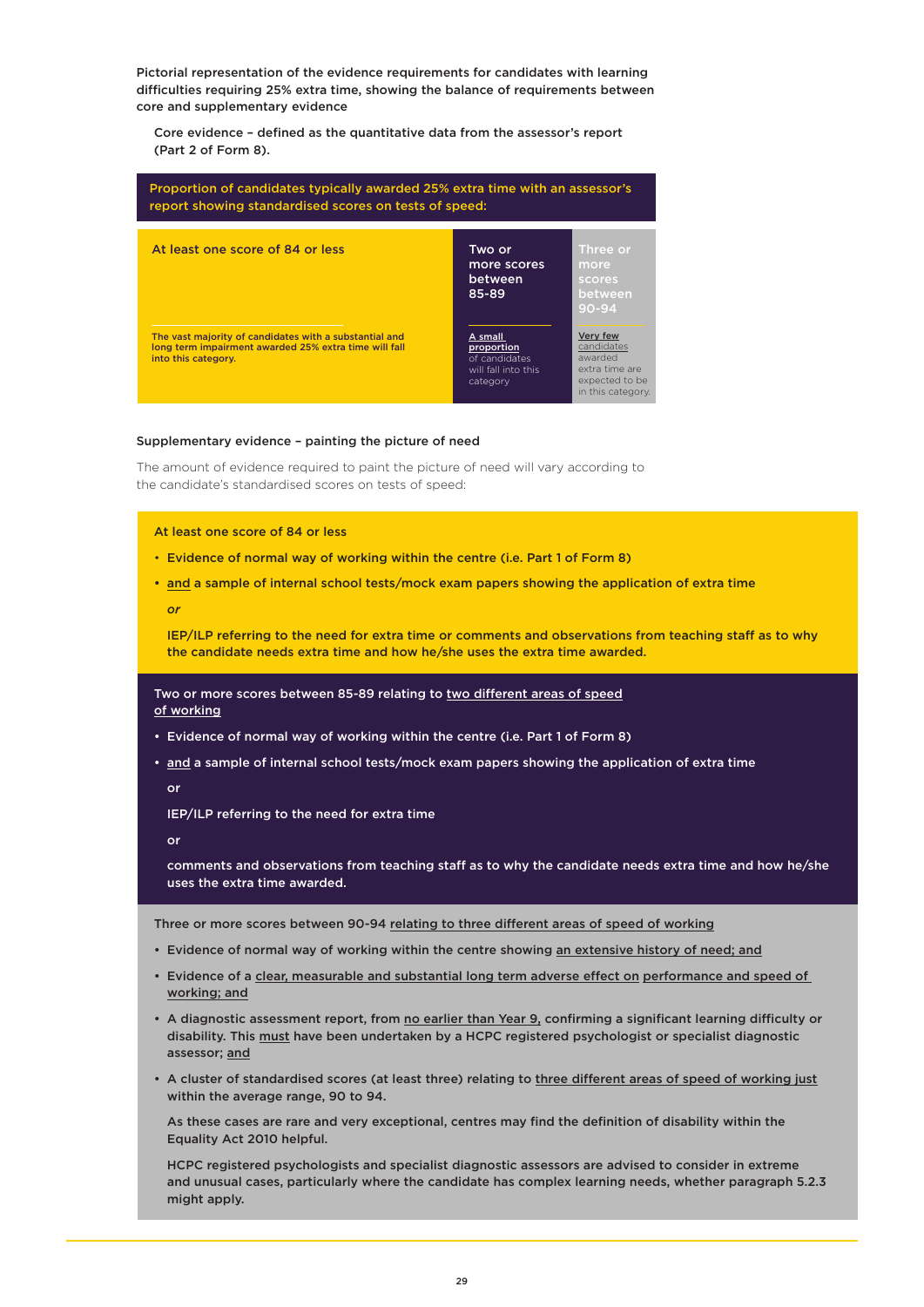### Types of disability or access needs

- Autistic Spectrum Disorder (ASD)
- Sensory and/or Physical Needs (HI, MSI, PD, VI)
- Social, Mental and Emotional Needs (e.g. ADD, ADHD)
- Speech, Language and Communication Needs (SLCN)

Supervised rest breaks must always be considered before making a request for extra time, since they may be more appropriate for candidates with a medical condition, a physical disability or a psychological condition. (See Chapter 5, section 5.1 for more detail.)

### **5.2.3** Where a candidate has complex needs, i.e.

- Communication and Interaction Needs; or
- a learning difficulty with a **current** EHCP or Statement of special educational needs; or
- Sensory and/or Physical Needs; or
- Social, Mental and Emotional Needs;

 which have a substantial and long term adverse effect on his/her speed of working, appropriate evidence of need (as below) must be available at the centre for inspection. Form 8 is not required and must not be used.

### Substantial impairment – evidence of need

### So as not to give an unfair advantage, the SENCo must address both bullet points below, on centre headed paper/template, signed and dated):

- confirm that 25% extra time is the candidate's normal way of working within the centre;
- provide evidence from teaching staff that the candidate has persistent and significant difficulties, and how these substantially impact on teaching and learning.

The SENCo's detailed information, as above, will be supported by specialist evidence confirming the candidate's disability:

- a **letter/report** from CAMHS, a HCPC registered psychologist, a medical consultant, a psychiatrist, a Speech and Language Therapist (SaLT); or
- a letter/report from the Local Authority Specialist Service, Local Authority Sensory Impairment Service or Occupational Health Service<sup>†</sup>; or
- a **current** Statement of Special Educational Needs, or an Education, Health and Care Plan, which confirms the candidate's learning difficulty, medical condition, physical disability, sensory or multi-sensory impairment.

†For example, an Occupational Therapist specialising in Children and Young People Services, learning disability, mental health.

The specialist evidence is not required to recommend 25% extra time but to simply confirm the candidate's disability. The specialist evidence may relate to any age provided it remains current.

### Factors the centre must consider

- **5.2.4** Where 25% extra time is to be made available to a candidate in his/her examinations, the centre **must** ensure that appropriate invigilation and timetabling arrangements are in place.
- 5.2.5 Extra time will not be permitted in examinations testing the time in which a skill is performed, such as expressive arts, a musical performance, or a sport, where timing is an explicit part of the assessment objective.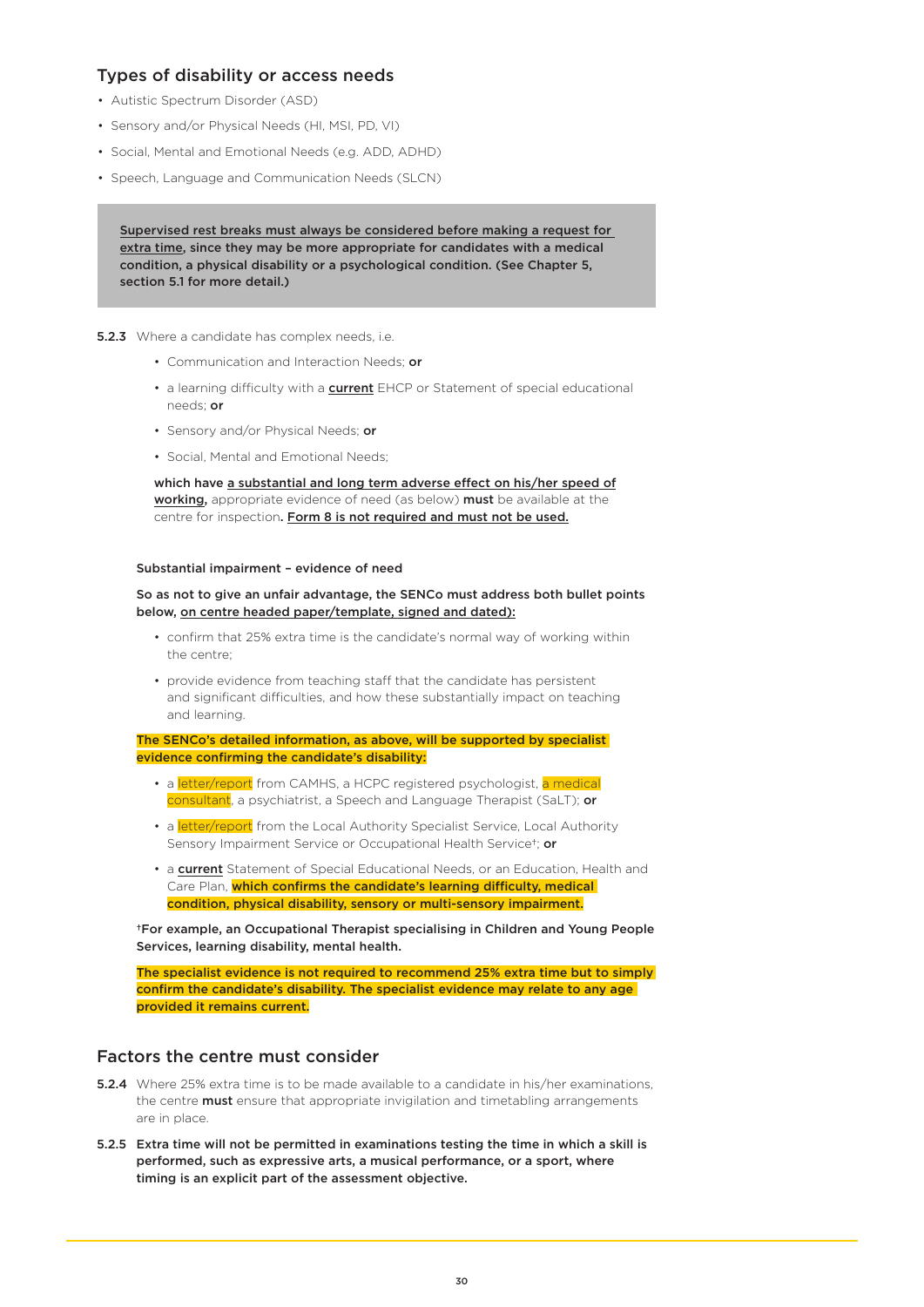#### 5.2.6 Candidates may not require extra time for every examination/assessment and

every subject. As subjects and the methods of assessment vary, so the demands on the candidate will vary.

#### Extra time may not be appropriate in:

- practical examinations; or
- non-examination assessments where the impairment has a minimal effect on the assessment.

Care **must** be taken within the centre to ensure that candidates (whose normal way of working is to use extra time) are not placed at a disadvantage.

**5.2.7** For recorded examinations, the centre must request an extra recording from the awarding body, unless they normally receive enough spares.

Where a candidate has an approved application for 25% extra time, advice should always be sought from the relevant awarding body as to how the extra time is to be applied in a Listening examination.

Entry Level Certificate (ELC) qualifications

For Entry Level Certificate qualifications the centre is not required to have each candidate individually assessed.

The SENCo must determine the need for 25% extra time based on how the candidate normally works in the classroom.

# 5.3 Extra time of up to 50% (between 26% and 50% extra time)

Access arrangements are determined on an individual basis, based on the assessment evidence, the candidate's demonstrated needs within the centre and his/her normal way of working. If a candidate with processing difficulties can demonstrate his/her knowledge, understanding and skills with 25% extra time then it would not be appropriate to award more than this. To do so would not create a level playing field. It would advantage the candidate over his/her peers.

For the overwhelming majority of candidates with cognition and learning needs who require extra time, 25% will be sufficient. If more than this is needed, there must be a strong justification as to why more than 25% extra time is required, including a substantial body of centre based evidence.

## Processing applications

**5.3.1 For those qualifications listed within the Deadlines section, page 2, an application** for extra time of up to 50% must be processed using *Access arrangements online*.

> *Access arrangements online* will automatically reject applications for extra time of more than 25%. However, the centre will be able to refer the application to the relevant awarding body. Each application will be considered in light of the candidate's needs. An awarding body reserves the right to request 'call-in' evidence from the centre and will expect to see a strong justification for the arrangement.

- 5.3.2 An application for extra time of more than 25% and up to 50% must only be processed in the following exceptional circumstances:
	- a) Learning Difficulties *(including a candidate who has a learning difficulty as* evidenced by a current EHCP): Very substantial impairment - evidence of need.
		- A candidate working independently with a learning difficulty which has a very substantial and long term adverse effect on speed of working (as comprehensively detailed within Part 1 of Form 8).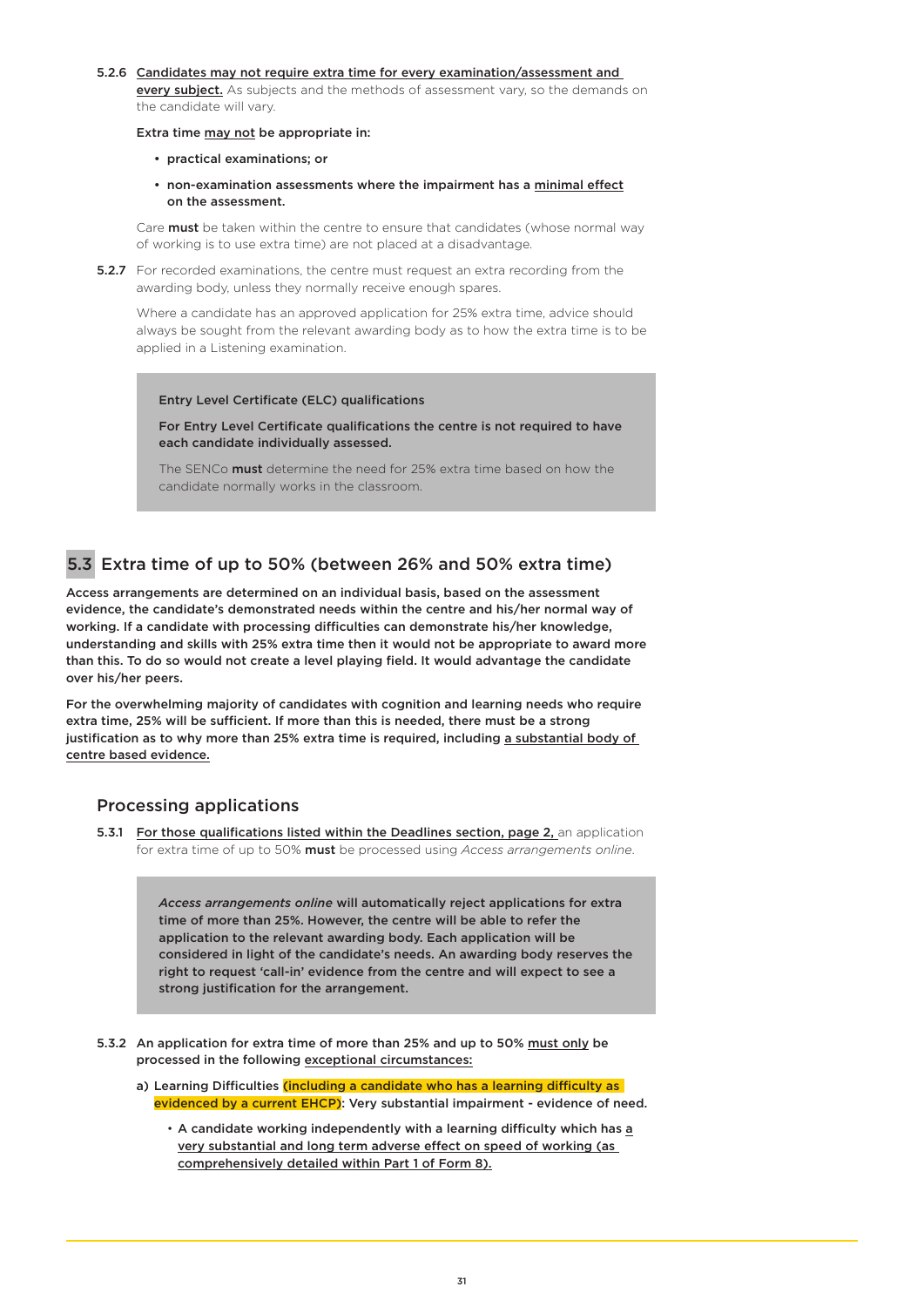Results must be given as standardised scores. So as not to give an unfair advantage, only very substantially below average standardised scores of 69 or less are acceptable.

 The candidate must have two very substantially below average standardised scores which relate to two different areas of speed of working as below:

- speed of reading and speed of writing; or
- speed of reading and cognitive processing measures; or
- speed of writing and cognitive processing measures; or
- two different areas of cognitive processing.

 The candidate will have been assessed with current editions of nationally standardised tests being conducted within 26 months of the final examination (see Chapter 7, section 7.5). This will be in addition to a compelling and substantial picture of need, indicating the candidate's normal way of working, as evidenced within Part 1 of Form 8.

- b) A medical condition, a physical disability , a sensory or multi-sensory impairment: Very substantial impairment - evidence of need.
	- A candidate who has a medical condition, a physical disability, a sensory or multi-sensory impairment that very substantially hinders his/her speed of working.

 Extra time might be needed for various reasons. For example, it could take a candidate with a very substantial multi-sensory impairment longer to read and process text, and to find their way round a modified enlarged paper.

 Where a candidate is proficient in reading a Braille paper it would normally be appropriate to award no more than 50% extra time.

 Where a candidate is proficient in using a modified enlarged paper, whether with a computer reader/reader and/or a scribe, it would normally be appropriate to award no more than 50% extra time.

#### SENCos must have clear evidence that extra time of up to 50% is needed.

So as not to give an unfair advantage, the SENCo must:

- confirm that the candidate has very persistent and significant difficulties when accessing and processing information, and is disabled within the meaning of the Equality Act 2010;
- include evidence of the candidate's current difficulties and how they very substantially impact on teaching and learning in the classroom;
- indicate the maximum amount of extra time required, e.g. 40%;
- provide evidence of how the amount of extra time required has been determined;
- show the involvement of teaching staff in determining the amount of extra time required;
- indicate whether the candidate will be working independently with Braille or modified enlarged papers;
- indicate whether the candidate will be using a computer reader/reader and/or a scribe and/or a word processor;
- confirm that without the application of extra time of up to 50% the candidate would be at a very substantial disadvantage; and (The candidate would be at a very substantial disadvantage when compared with other, non-disabled candidates undertaking the assessment.)
- confirm that extra time of up to 50% is the candidate's normal way of working within the centre as a direct consequence of their disability.

#### The SENCo's detailed information, as above, will be supported by specialist evidence confirming the candidate's disability:

• a letter/report from CAMHS, a HCPC registered psychologist, a medical consultant, a psychiatrist, a Speech and Language Therapist (SaLT); or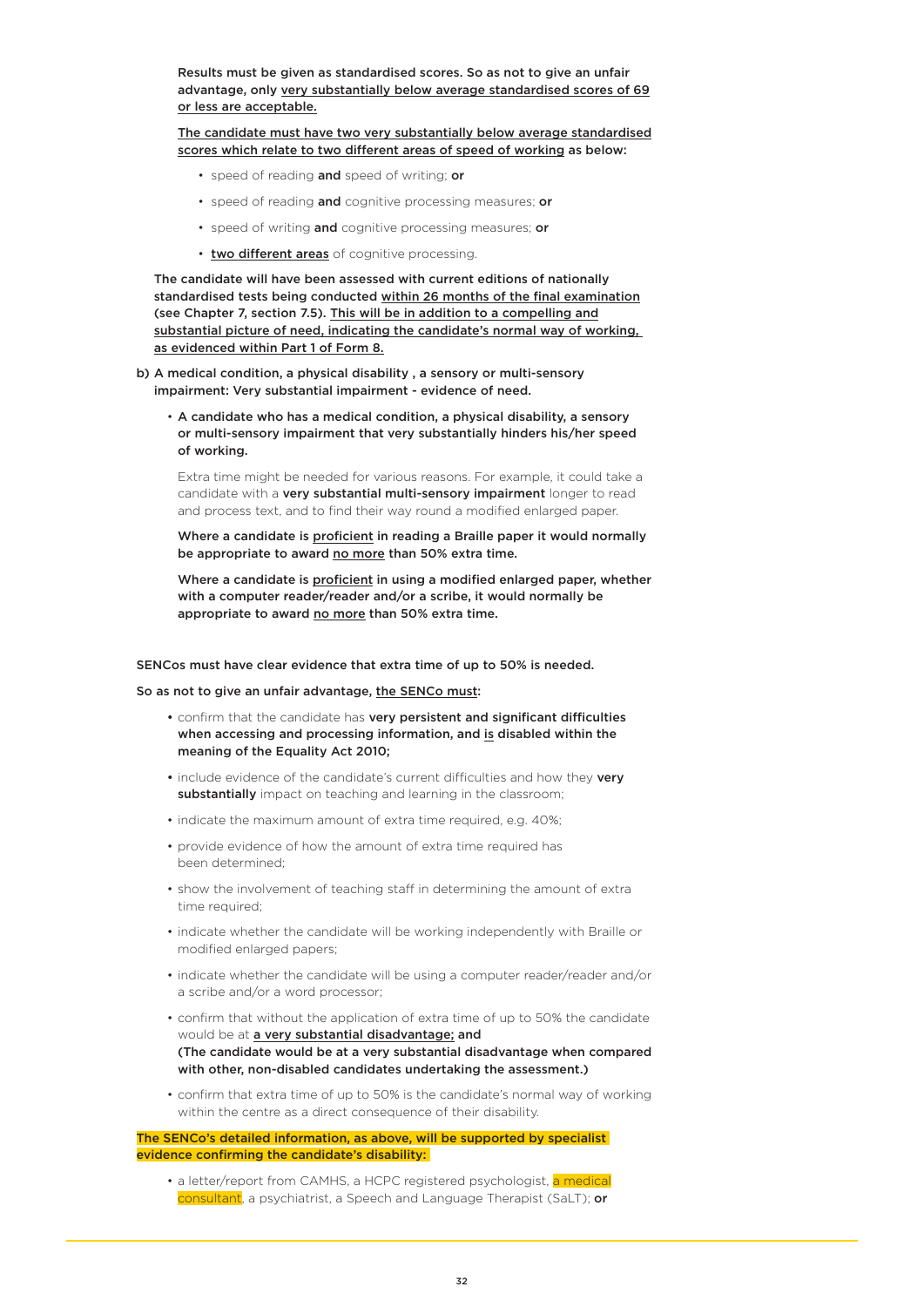- a letter/report from the Local Authority Specialist Service, Local Authority Sensory Impairment Service or Occupational Health Service<sup>†</sup>; or
- a current Statement of Special Educational Needs, or an Education, Health and Care Plan, which confirms the candidate's medical condition, physical disability, sensory or multi-sensory impairment.

 †For example, an Occupational Therapist specialising in Children and Young People Services, learning disability, mental health.

## 5.4 Extra time of over 50%

5.4.1 In very exceptional circumstances, a candidate may require more than 50% extra time in order to manage a very substantial impairment.

For example, a candidate with a severe vision impairment who is very slow in reading a modified enlarged or Braille paper and cannot access an electronic paper.

*Access arrangements online* will automatically reject applications for extra time of over 50%. However, the centre will be able to refer the application to the relevant awarding body. Each application will be considered in light of the candidate's needs. An awarding body reserves the right to request 'call-in' evidence from the centre and will expect to see a strong justification for the arrangement.

Detailed information **must** be provided to the relevant awarding body, indicating the very substantial nature of the candidate's impairment and why 50% extra time is insufficient.

#### The SENCo must:

- confirm that the candidate has very persistent and significant difficulties when accessing and processing information, and is disabled within the meaning of the Equality Act 2010;
- include evidence of the candidate's current difficulties and how they verv substantially impact on teaching and learning in the classroom;
- indicate the maximum amount of extra time required, e.g. 75%;
- provide evidence of how the amount of extra time required has been determined;
- show the involvement of teaching staff in determining the amount of extra time required;
- indicate whether the candidate will be working independently with Braille or modified enlarged papers;
- indicate whether the candidate will be using a computer reader/reader and/or a scribe and/or a word processor; and
- confirm that without the application of extra time of over 50% the candidate would be at a very substantial disadvantage; and (The candidate would be at a very substantial disadvantage when compared with other, non-disabled candidates undertaking the assessment.)
- confirm that extra time of over 50% is the candidate's normal way of working within the centre as a direct consequence of their disability

The amount of extra time requested must be both reasonable and appropriate to the candidate's needs.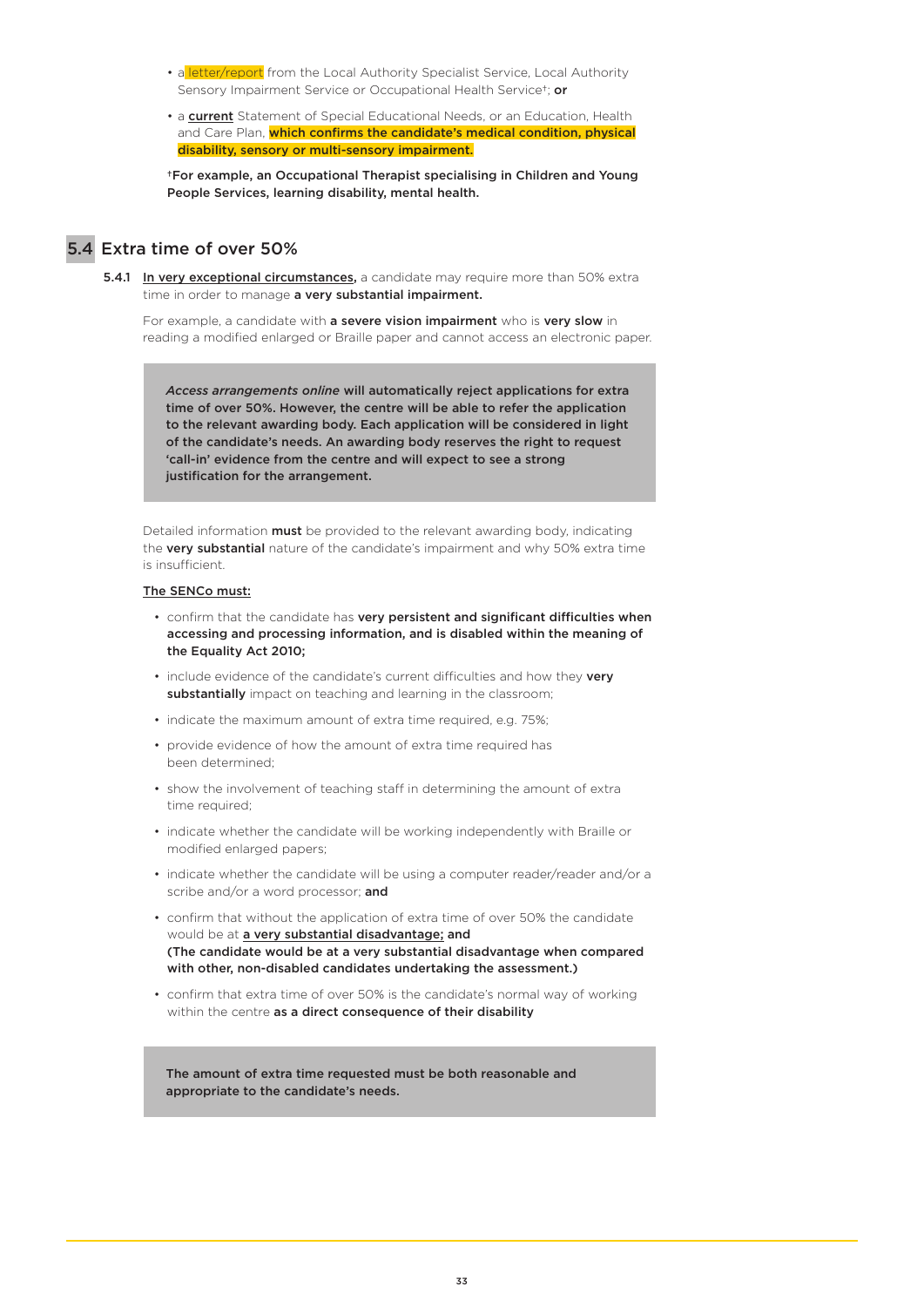SENCos should note that extra time of over 100% is likely to be counterproductive in terms of fatigue. Other access arrangements, particularly supervised rest breaks, should be identified to make this arrangement unnecessary.

# Examples - extra time (learning difficulties)

#### A candidate not awarded extra time

• A Year 11 GCSE student has an assessment which identifies that his underlying cognitive abilities fall in the upper range, with a score of 125. His literacy skills are within the average range and his processing ability scores are in the range of 94-96. There is no evidence that he requires extra time in light of his performance in the classroom, in internal school tests and in his GCSE English Language examination sat in Year 10. An application for extra time cannot be pursued as he does not meet the published criteria.

#### A candidate with no previous history of need

• A Year 12 A-level student has recently been identified as having a specific learning difficulty, with processing speeds in the below average range, (standardised scores of 80 and 83). The assessor who has an established working relationship with the centre recommends 25% extra time. However, the SENCo only managed to produce a 'skeleton' Part 1 of Form 8 prior to the candidate being assessed. Extra time was not needed for GCSE examinations. The SENCo decides to trial and monitor the award of 25% extra time and records its impact and use. By the February of Year 13 a detailed picture of need and evidence of normal way of working has been firmly established. The SENCo, having collected data throughout the monitoring period, is now able to **fully complete Part 1 of Form 8**. Together with the two below average standardised scores, as recorded within Part 2 of Form 8, the SENCo processes an on-line application for 25% extra time by 31 March.

#### Using evidence of working memory difficulties

• A GCSE student has an assessment which confirms the presence of a weak, below average working memory (a standardised score of 77). Her teachers observe she is slow at gathering her thoughts and putting them down onto paper, especially under the timed conditions of an examination. They confirm she regularly needs verbal instructions repeated. Class test papers additionally show that the quality and quantity of her written answers improves significantly with the allowance of 25% extra time. The SENCo processes an on-line application for 25% extra time based on her below average working memory, as recorded within Part 2 of Form 8, and a detailed picture of need (Part 1 of Form 8 and additional supplementary evidence).

#### Re-assessment in Year 12

• An A-level student was found to have learning difficulties in Year 9. When re-assessed on entry to the Sixth Form his reading accuracy and comprehension skills are well within the average range. His writing speed has never posed a difficulty but he has previously received extra time in exams requiring extended reading. The new assessment does not indicate below average speeds of working. They fall into the low average range (i.e. 85-89), with one measure falling just within the average range. His reading speed using continuous texts is 89, his single word reading speed is 86, his phonological processing speed is 91 and his score for working memory is 88. The SENCo considers his history of need. He has consistently used his extra time in exams requiring extended reading and extension times are allowed for reading in class. Having produced a detailed picture of need, the SENCo processes an on-line application for 25% extra time. The application will need to be referred on-line to the relevant awarding body/bodies as it falls outside the standard expected category of at least one standardised score of 84 or less.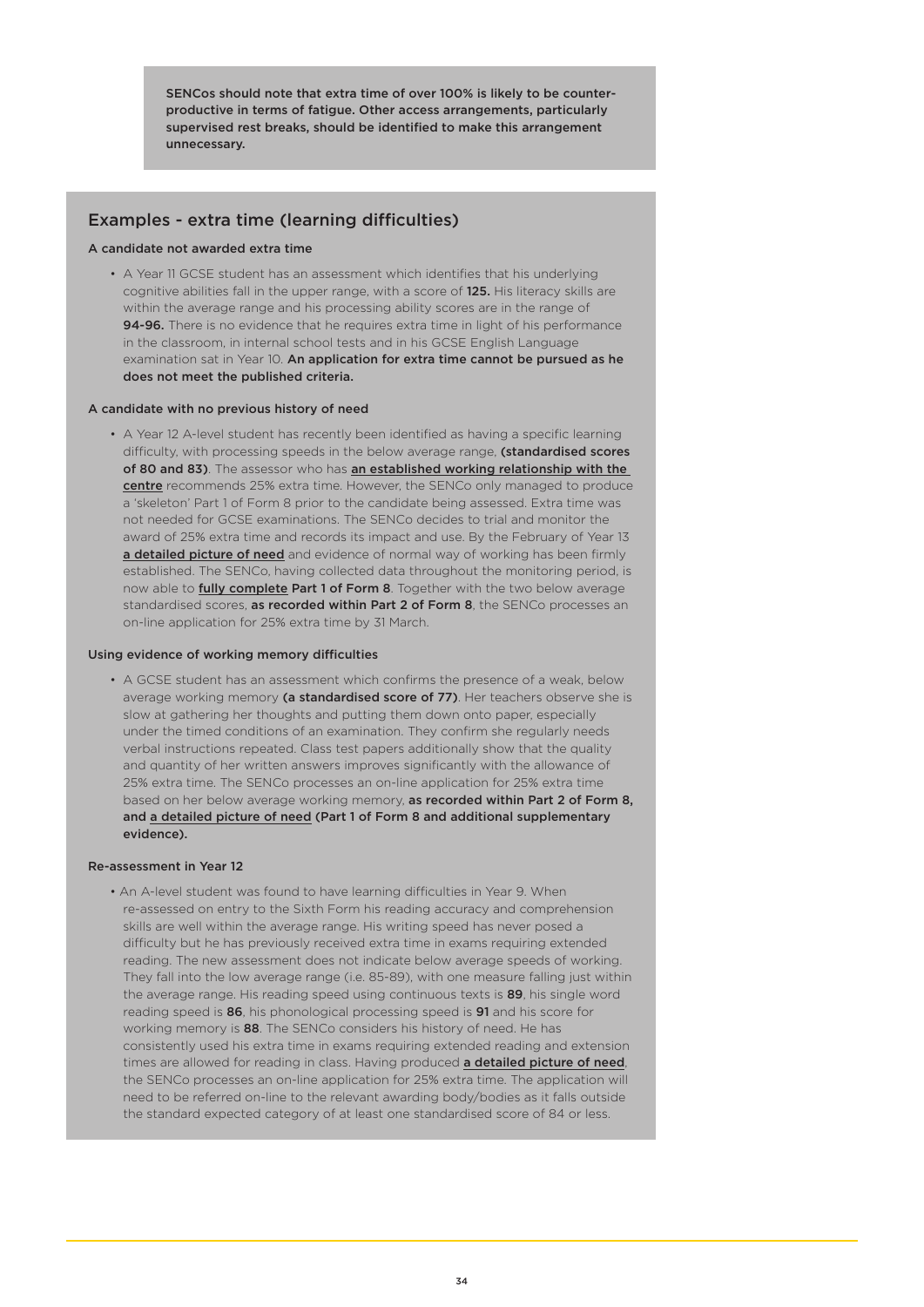# Examples - extra time (learning difficulties) (continued)

#### A candidate with specific learning difficulties

• An A-level student has a long established diagnosis of a specific learning difficulty. She has been awarded 25% extra time throughout her schooling to date (National Curriculum Tests and GCSE examinations). When entering the Sixth Form for her A-level studies the school's specialist assessor reported the continued existence of a significant learning difficulty. The candidate's standardised scores generally fall just within the average range in tests of visual processing (92), reading speed (94), working memory (89) and rapid naming (91). These scores compare to underlying cognitive abilities which fall into the upper range with a score of 130. The SENCo can paint a compelling picture of need with substantial evidence of a significant improvement in quality of performance in mock exams and timed classroom activities when 25% extra time is allowed - in measures of reading speed, writing coherence, quality of ideas and information content.

The SENCo decides to process an on-line application for 25% extra time. The application will need to be referred on-line to the relevant awarding body/bodies as it falls outside the standard expected category of at least one standardised score of 84 or less.

#### A candidate with a vision impairment using Braille papers

• A blind candidate is using Braille papers. There is a great deal of text to read in GCSE History and there are many diagrams and tables in GCSE Science. The candidate's vision impairment very substantially hinders his speed of working.

The SENCo processes an application for a practical assistant, a reader (in order to assist the candidate in examinations involving diagrams, graphs and tables) and 50% extra time. The application is automatically rejected by the on-line system. The SENCo refers the application on-line to the relevant awarding bodies.

The awarding bodies will consider the application in light of the candidate's needs.

#### A candidate with a vision impairment using modified enlarged papers

• A candidate with a vision impairment uses a print size larger than the published modified enlarged paper formats. Her normal way of working involves enlarging scanned material on a laptop in order to read it. The SENCo orders A4 modified enlarged 18 point bold papers in a non-interactive electronic (PDF) format which the candidate will enlarge on a laptop. The candidate will additionally require 50% extra time considering her vision impairment which very substantially hinders her speed of working.

The SENCo processes an application for 50% extra time which is automatically rejected by the on-line system. The SENCo refers the application on-line to the relevant awarding bodies who will consider the application in light of the candidate's needs.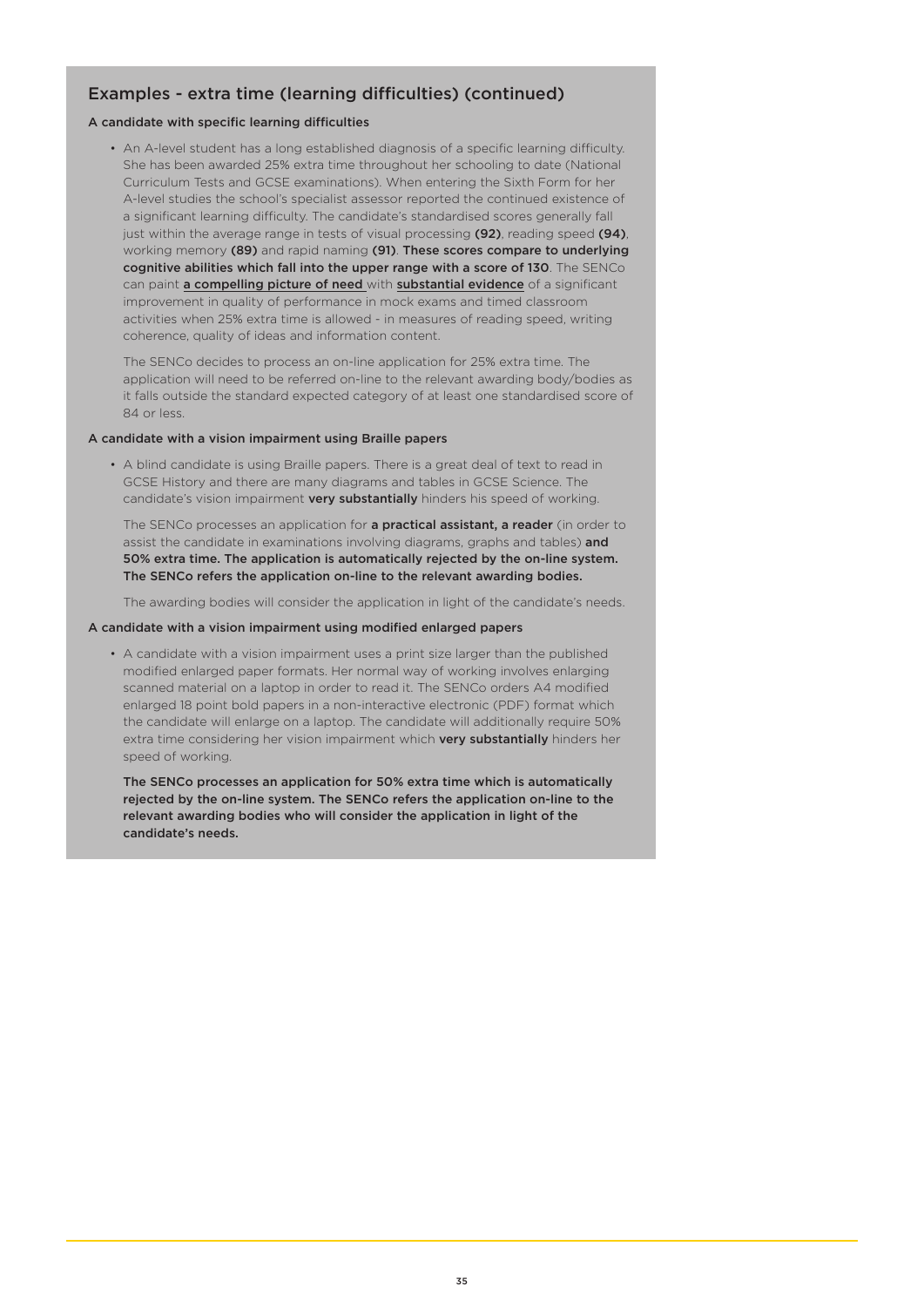## 5.5 Computer reader/reader

## Processing applications

5.5.1 For those qualifications listed within the Deadlines section, page 2, an application for a computer reader/reader must be processed using *Access arrangements online*. Appropriate evidence of need must be available at the centre for inspection (see paragraph 5.5.5).

> A computer reader/reader will not be allowed if a candidate's literacy difficulties are primarily caused by English, Irish or Welsh not being his/ her first language.

For a candidate with a disability or a learning difficulty a computer reader may allow them to demonstrate their attainment more effectively and independently than would be possible with a reader. However, a computer reader must be appropriate to the candidate's needs. There must be sufficient time and training to ensure the candidate is able to use a computer reader effectively.

### A computer reader

5.5.2 Computer software which accurately reads out text, (including synthetic speech software stored on a memory stick) but does not decode or interpret the paper, may be used as a computer reader.

It is the centre's responsibility to ensure that the computer used does not contain any software that the candidate can access and which might assist him/her with the examination. Failure to do so may constitute malpractice.

A computer reader will be allowed in papers (or sections of papers) testing reading.

In cases where a computer reader is unable to recognise and thus read an individual word, a reader may read out the word to the candidate.

Where an application for a computer reader is approved, the centre is permitted to open the question paper packet in the secure room within 90 minutes of the awarding body's published starting time for the examination. This is specifically to scan the hard copy question paper into PDF format. Any infringement has the potential to constitute malpractice.

However, where an application for a computer reader is approved, it is strongly recommended that the centre orders a non-interactive electronic question paper (see Chapter 6, section 6.7).

### A reader

- 5.5.3 A reader is a responsible adult who reads the instructions of the question paper and the questions to the candidate. This may involve reading the whole paper to the candidate or the candidate may request only some words to be read. (See the rules – the use of a reader within this section.)
- 5.5.4 A reader is not a Communication Professional, a practical assistant, a prompter or a scribe. The same person may act as a Communication Professional, a practical assistant, a prompter, a reader and/or a scribe if permission has been given for these arrangements (where necessary). The regulations for the use of each arrangement must be strictly adhered to.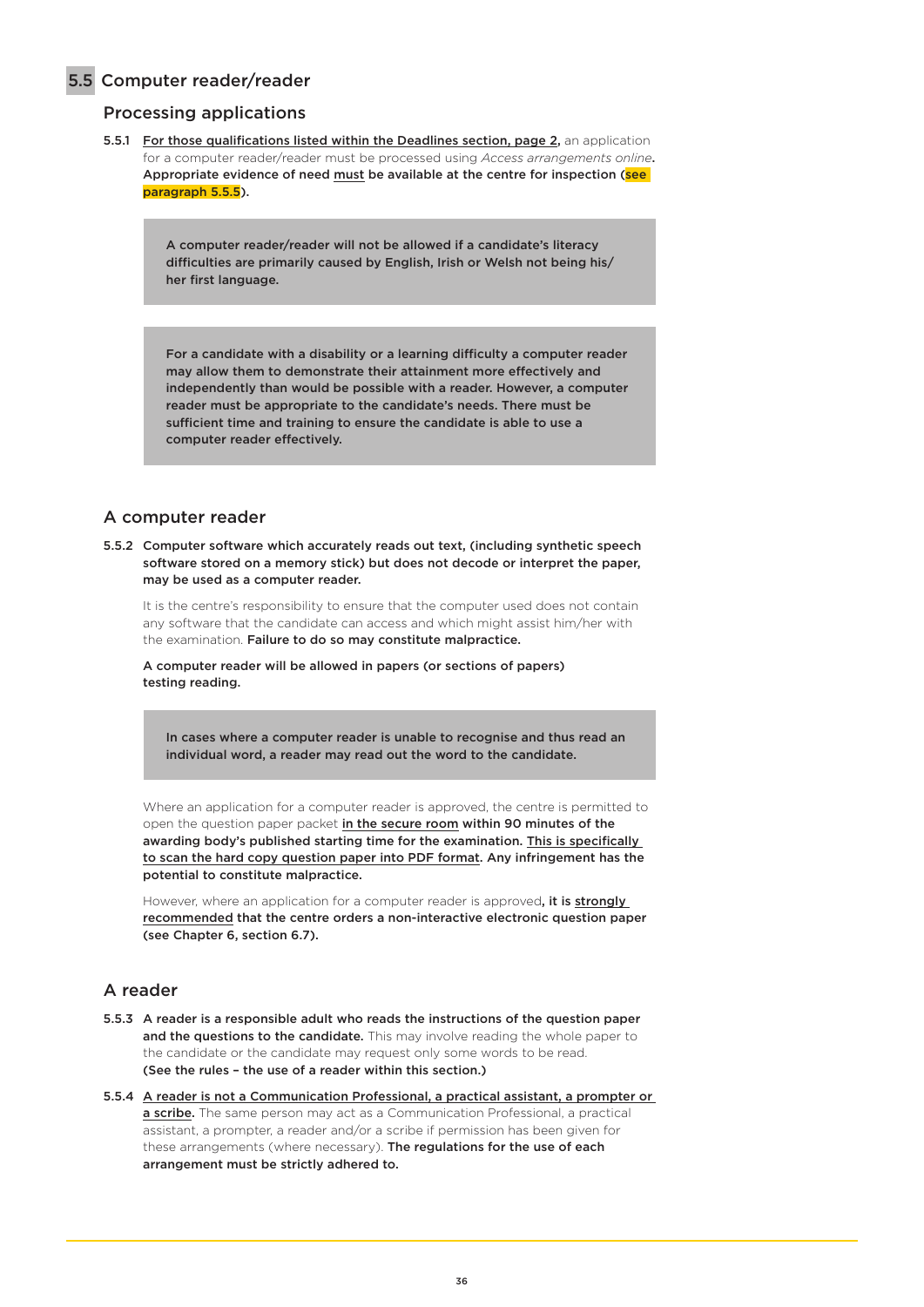## Types of disability or access needs

- Autistic Spectrum Disorder (ASD)
- Learning Difficulties
- Sensory and/or Physical Needs (HI, MSI, PD, VI)
- Social, Mental and Emotional Needs (e.g. ADD, ADHD)
- Speech, Language and Communication Needs (SLCN)

# Evidence of need for all types of disability

5.5.5 The SENCo must produce a short concise file note on centre headed paper, signed and dated, confirming the nature of the candidate's impairment and that the use of a computer reader and/or a reader reflects his/her normal and current way of working within the centre.

For candidates with learning difficulties assessment evidence and Form 8 is not required.

However, the SENCo must be satisfied that:

- the candidate has an impairment which has a substantial and long term adverse effect, giving rise to persistent and significant reading difficulties (the candidate is disabled within the meaning of the Equality Act); and
- there is a genuine need for the arrangement.

A computer reader/reader will be awarded on account of:

- cognition and learning needs;
- communication and interaction needs;
- a medical condition;
- sensory and physical needs;
- social, mental and emotional needs.

## Entry Level Certificate (ELC) qualifications

For Entry Level Certificate qualifications the SENCo must determine the need for a computer reader and/or a reader based on how the candidate normally works in the classroom.

In Entry Level Certificate English a reader is not permitted in the Reading component. A computer reader may be used in the Reading component of Entry Level Certificate English where its use reflects the candidate's normal way of working within the centre.

A candidate who would normally be eligible for a reader, but is not permitted this arrangement, may be granted up to a maximum of 50% extra time.

The need for 25% extra time alongside the use of a computer reader/reader should always be considered. If the candidate requires 25% extra time then he/she must meet the published criteria for 25% extra time. The required evidence must be in place to support an on-line application.

## Papers (or sections of papers) testing reading

#### 5.5.6 A computer reader will be allowed in papers (or sections of papers) testing reading.

A computer reader and a reader do not interpret text in the same way. A reader can add a layer of vocal interpretation (nuance and meaning). This could affect a candidate's response and therefore compromise the reliability of the qualification. A computer reader is an acceptable arrangement since it allows the candidate to independently meet the requirements of the reading standards.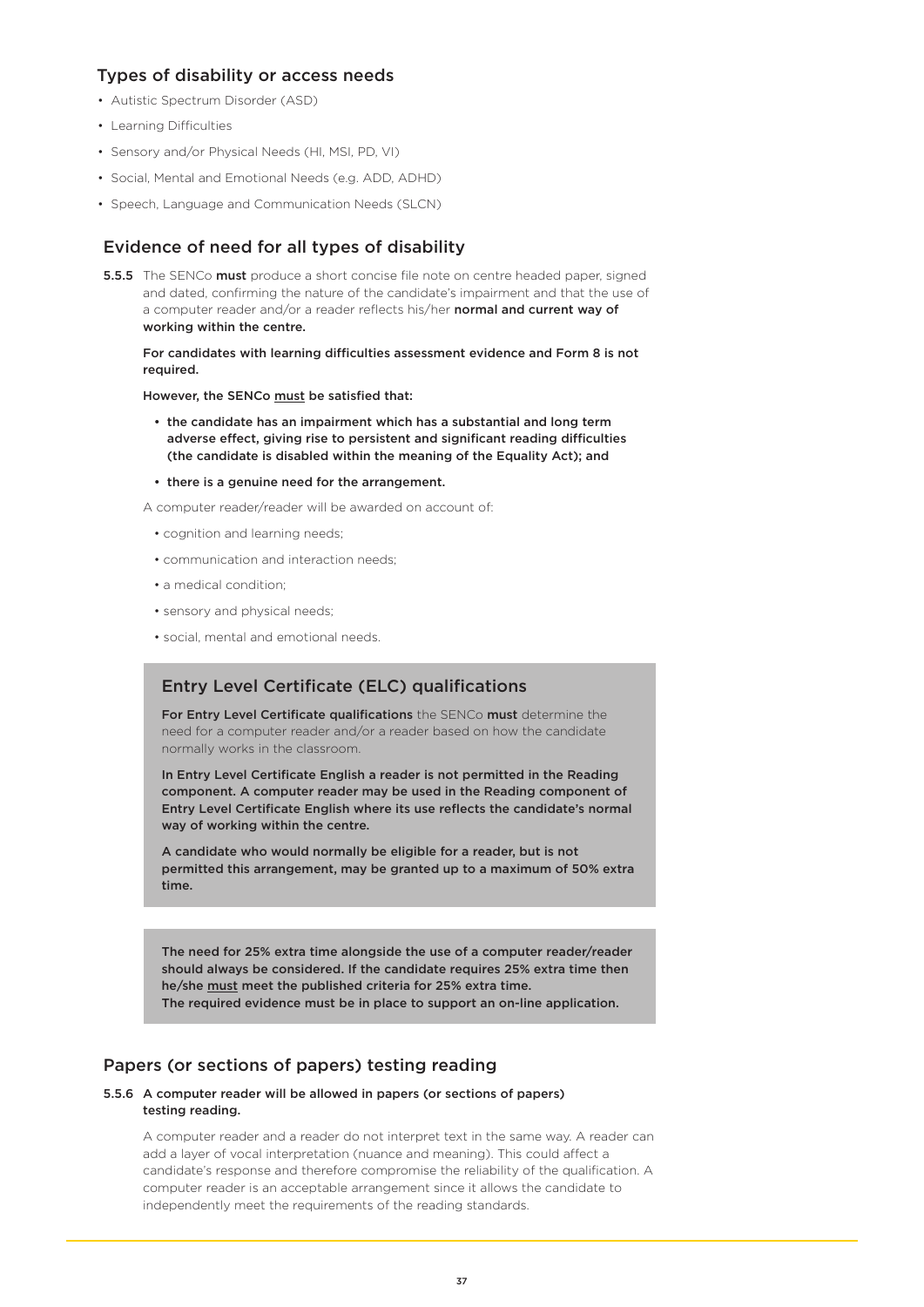(See the Permissions table within this section on the use of computer readers/ readers in GCSE and GCE qualifications.)

#### 5.5.7 A reader will not be allowed to read questions or text in papers (or sections of papers) testing reading.

A candidate who would normally be eligible for a reader but is not permitted this arrangement in a paper (or a section of a paper) testing reading may be granted up to a maximum of 50% extra time. (Where a candidate is using a computer reader or an examination reading pen the SENCo cannot grant up to a maximum of 50% extra time.)

An approved application for a reader will allow the SENCo to grant the candidate up to a maximum of 50% extra time in a paper (or a section of a paper) testing reading. Where Reading and Writing is being assessed in the same paper, the maximum allowance of 50% extra time must only be allocated to the Reading section.

Centres should calculate the total time allocated to reading based on the number of marks allocated to the Reading questions and add up to a maximum of 50% to that time. Advice from the relevant awarding body may need to be sought.

In a paper (or a section of a paper) testing reading a reader may read back, upon request, what the candidate has written without any emphasis on errors.

## Factors the centre must consider

- **5.5.8** The centre is responsible for ensuring that the candidate and reader cannot be overheard by, or distract, other candidates. (This will also apply if the candidate uses a computer reader.) Where the candidate and reader are accommodated in another room, on a one to one basis, the invigilator may additionally act as the reader.
- 5.5.9 Readers may work with more than one candidate but must not read the paper to a group of candidates at the same time, as this imposes the timing of the paper on the candidates.

Where candidates only require occasional words or phrases to be read, three or four candidates may share one reader. The candidate will need to put their hand up or use a prompt card when he/she needs help with reading. If the group is accommodated in another room, away from the main examination room, a separate invigilator will be required.

Each candidate in the group must meet the published criteria for a reader.

## The rules – the use of a reader

- may enable a vision impaired candidate to identify diagrams, graphs and tables but must not give factual information nor offer any suggestions, other than the information which would be available on the paper for sighted candidates;
- may read numbers printed in figures as words (e.g. 356 would be read as three hundred and fifty six, but when reading the number it should also be pointed to on the question paper). An exception would be when the question is asking for a number to be written in words (e.g. write the number 356 in words);
- **may** decode symbols and unit abbreviations in Maths and Science examinations for candidates who require this arrangement in order to access the assessment and where it reflects the candidate's current and normal way of working within the centre;
- may, if requested, give the spelling of a word which appears on the paper but otherwise spellings **must not** be given;
- may read back, when requested, what the candidate has written without any emphasis on any errors;
- must read accurately;
- must have appropriate subject knowledge in order to act effectively as a reader in Maths and Science examinations, and decode symbols and formulae with accuracy;
- must only read the instructions of the question paper and questions, and must not explain or clarify;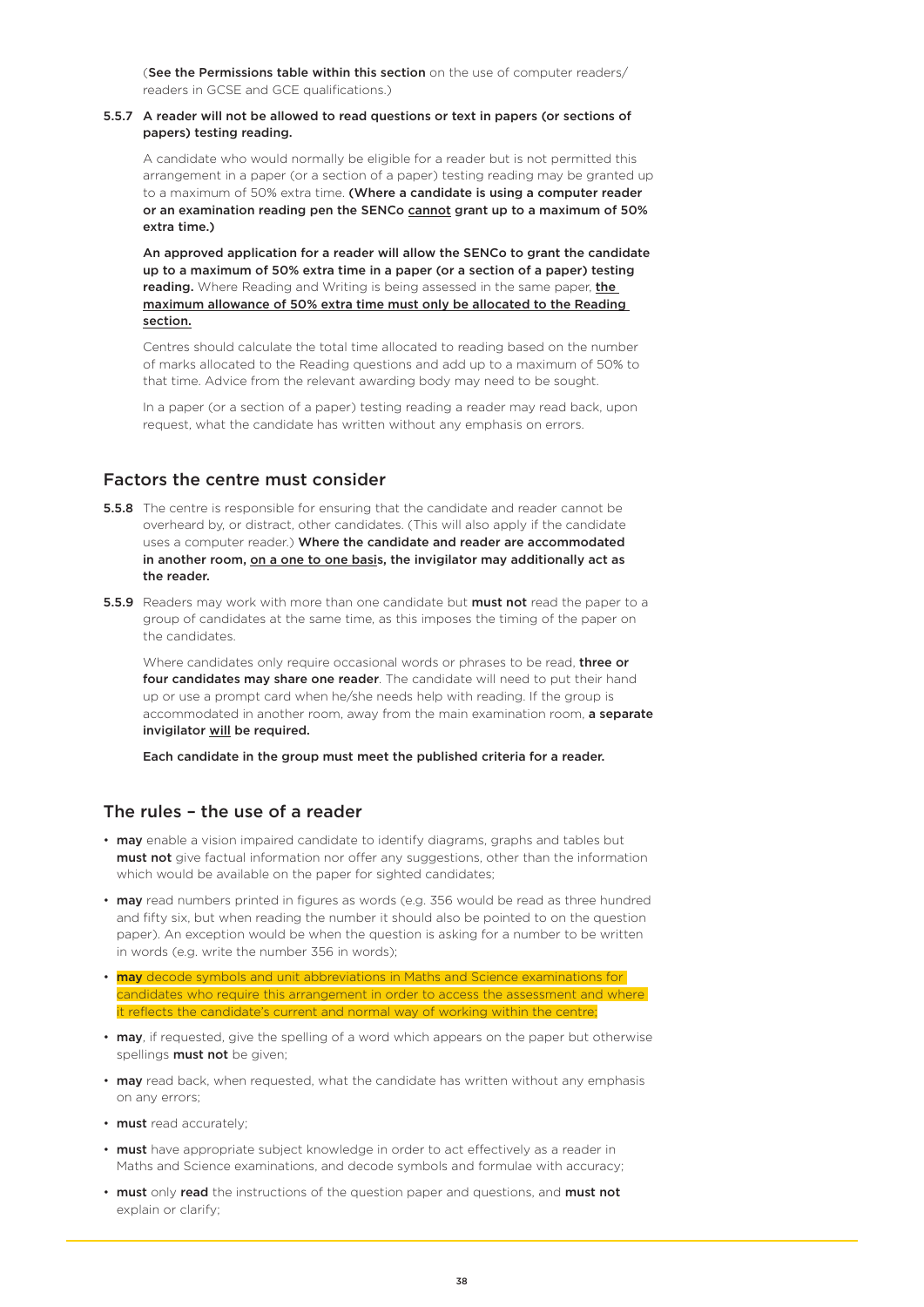- must only repeat the instructions of the question paper or questions when a candidate indicates a specific need for help;
- must only read the instructions/rubric of a paper testing reading and must not read individual questions or text;
- must abide by the regulations since failure to do so could lead to the disqualification of the candidate;
- must not advise the candidate regarding which questions to do, when to move on to the next question, nor the order in which questions should be answered;
- must not decode any symbols in a Music examination.
	- A suggested memory aid for a reader can be found at Appendix 1.

#### Remember

For Entry Level Certificate qualifications where a reader is used, Form 13 must baded from the Centre Admin Portal (CAP). CAP can be accessed via any of the awarding bodies' secure extranet sites.

Form 13 must be placed inside the candidate's script.

### Examples – Computer readers and readers

- A candidate on the autistic spectrum with substantial and long term reading difficulties is granted the use of a reader. She hears the words read out by the reader but cannot understand the question. She asks the reader to explain. The reader reads the question again but cannot offer any explanation. A reader is only permitted to read the text and not to explain it.
- A candidate with a substantial and long term vision impairment requests A4 modified 24 point bold papers, which the SENCo orders. As his condition is a deteriorating one, he has gradually become accustomed to using a tablet with computer reading software (a computer reader). The SENCo processes an application for a computer reader which is approved by *Access arrangements online*. He is allowed a computer reader in his examinations, including those testing reading.
- A candidate has had a severe hearing loss since birth and related language delay. This is partly shown by persistent and significant difficulties in understanding complex language. His reading age has consistently been below that of his hearing peers. He is thus at a substantial disadvantage. He has regular support with reading in class and teaching resources are modified by a Communication Support Worker. He also has behavioural difficulties at school. He is allowed a reader in all examinations except those testing reading. The use of a reader will remove his **substantial disadvantage**. (A computer reader is not appropriate to his needs because he relies on lip-reading.)
- A candidate with Speech, Language and Communication Needs has a complex language disorder. He has **persistent and significant difficulties** with sentence recall. As this will have a substantial and adverse impact on the speed at which he can process spoken information, he is allowed a reader.
- A candidate with ADHD is allowed a laptop with computer reading software (a computer reader) in all subjects, including those testing reading, as this has reflected his normal way of working within the centre since Year 7. The SENCo can produce a picture of need as per paragraph 5.5.5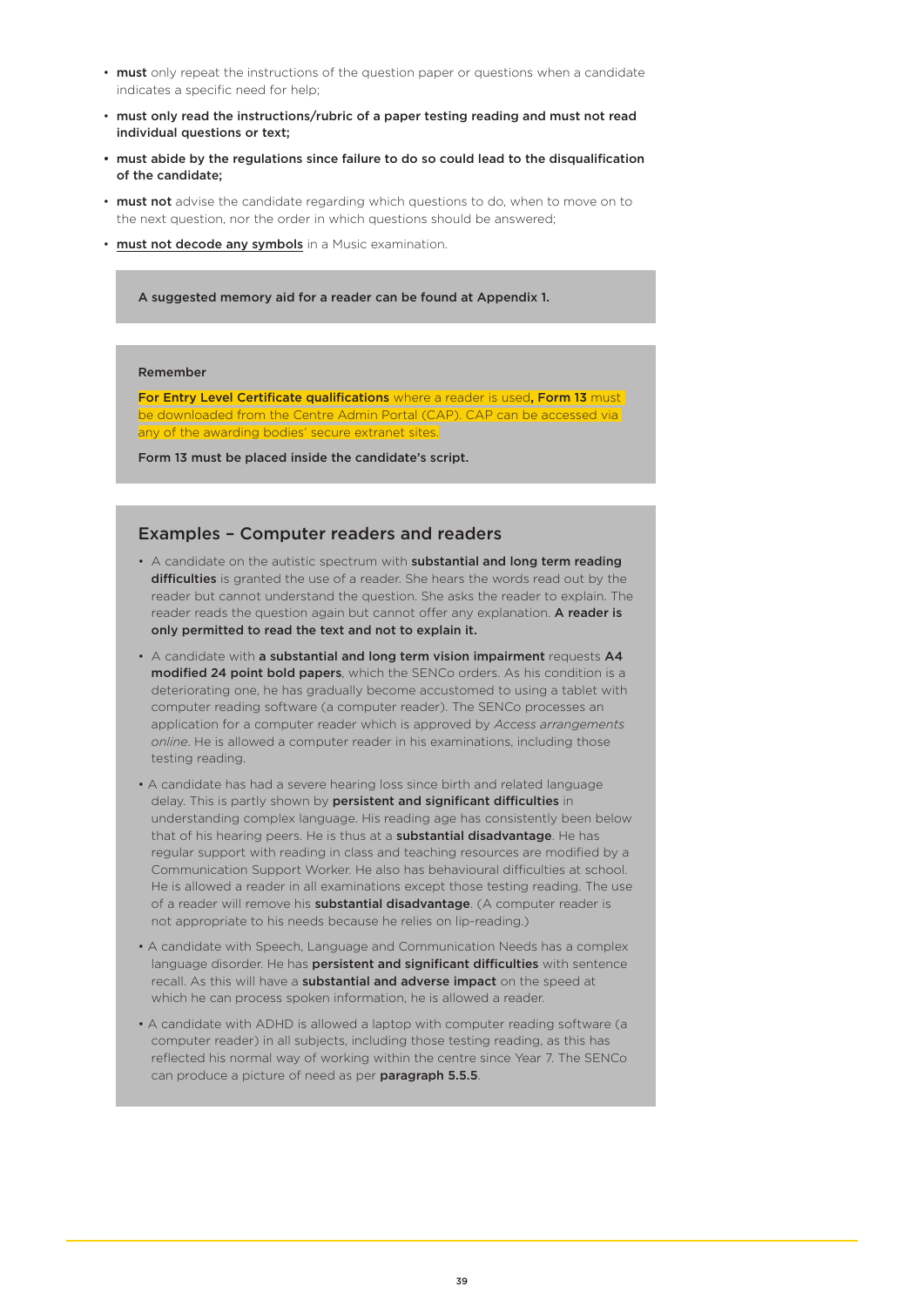- A blind candidate in A-level Mathematics and Further Mathematics examinations requires a combination of access arrangements. His centre orders Braille papers and tactile diagrams. An application for a practical assistant, a reader and a scribe is subsequently approved by the awarding body having been automatically rejected by the on-line system. The reader will enable the candidate to identify diagrams correctly. The practical assistant will guide the candidate's hand under instruction to the tactile graphs. The scribe will draw a straight line between the points the candidate has plotted independently on the tactile graphs. The same person will act as a reader, a scribe and a practical assistant.
- A candidate is studying for three A-levels (Biology, Chemistry and Physics). He has **complex learning needs** - ASD, Dyslexia and Dyspraxia. The candidate has a current Education, Health and Care Plan and has received classroom support since Year 7. His normal way of working is a reader and 25% extra time (since he has **persistent and significant difficulties** in following the reader because of substantial language and vocabulary difficulties). The SENCo processes an on-line application for a reader since without the arrangement the candidate would be at a substantial disadvantage - removing the reader might cause a severe adverse reaction. The SENCo can produce a picture of need for a reader (see paragraph 5.5.5).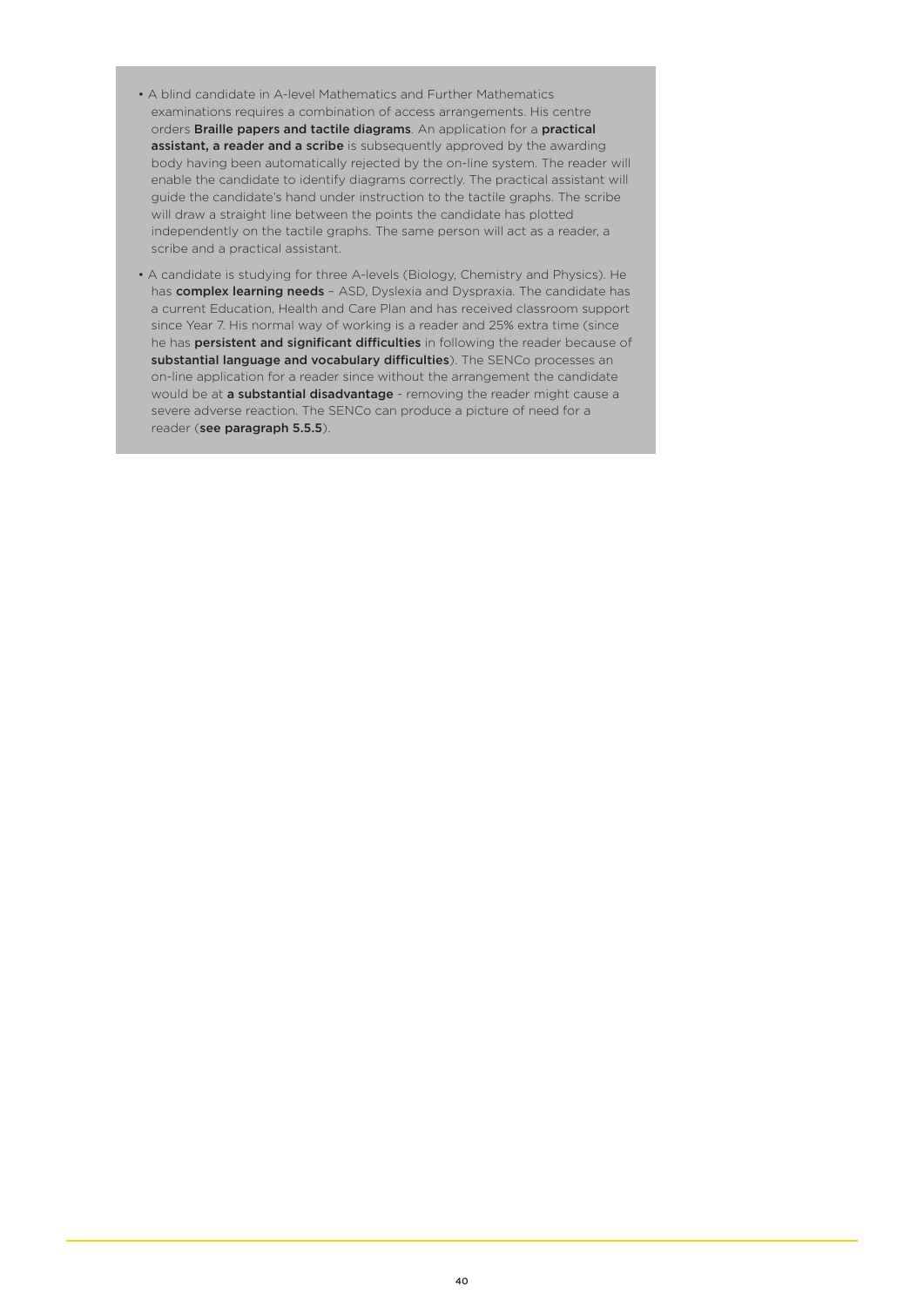# Permissions table for the use of readers and computer readers in GCSE and GCE qualifications

|                                            | <b>Current position</b>                   |                                                        | Rationale for current position                                                                                                                                                                                                                                                                                                                                                                                                                                                                                   |
|--------------------------------------------|-------------------------------------------|--------------------------------------------------------|------------------------------------------------------------------------------------------------------------------------------------------------------------------------------------------------------------------------------------------------------------------------------------------------------------------------------------------------------------------------------------------------------------------------------------------------------------------------------------------------------------------|
| Qualification                              | Candidate must<br>read for him/herself    | Reader<br>allowed                                      |                                                                                                                                                                                                                                                                                                                                                                                                                                                                                                                  |
| A level English Language                   | No                                        | Yes                                                    | For A level English Language, 'reading' is<br>essentially a requirement to understand the text.<br>A reader or a computer reader would be<br>permitted to support the candidate in<br>understanding the text.                                                                                                                                                                                                                                                                                                    |
| A level English Literature                 | No                                        | Yes                                                    | The candidate's response to literature and texts is<br>being assessed rather than reading. A reader or a<br>computer reader would be permitted to support<br>the candidate in understanding the text.                                                                                                                                                                                                                                                                                                            |
| A level English Language<br>and Literature | No                                        | Yes                                                    | The same position holds as for A level English<br>Language and A level English Literature. A reader<br>or a computer reader would be permitted to<br>support the candidate in understanding the text.                                                                                                                                                                                                                                                                                                            |
| A level Welsh                              | No                                        | Yes                                                    | A level Welsh is a combination of both Welsh<br>Language and Welsh Literature elements.<br>Although reading is a requirement, by this level<br>(in a first language) learners are assumed to have<br>progressed beyond taking meaning off the page<br>from text. A reader or a computer reader would<br>be permitted.                                                                                                                                                                                            |
| A level Welsh second<br>language           | Yes, in components<br>that assess reading | Yes, except in<br>components<br>that assess<br>reading | A level Welsh second language assessment<br>objectives show that learners must actually 'read'<br>and demonstrate understanding of the written<br>language. This requires taking meaning off the<br>page from text or Braille. A reader would not be<br>permitted for components that assess reading.<br>NB A candidate may however use a computer<br>reader in components that assess reading. A<br>computer reader allows the candidate to<br>independently meet the requirements of the<br>reading standards. |
| A level MFL specifications                 | Yes, in MFL Reading<br>papers             | Yes, except in<br>MFL Reading<br>papers                | The assessment objectives show that learners<br>must actually "understand and respond, in<br>speech and writing, to written language" (A02).<br>This requires taking meaning off the page from<br>text or Braille. Using a reader to read the English<br>Language rubric is acceptable. However, using a<br>reader to read the respective Modern Foreign<br>Language would not be permitted. This would<br>turn the task into a listening one.<br>NB A candidate may however use a computer                      |
|                                            |                                           |                                                        | reader in a MFL Reading paper. A computer<br>reader allows the candidate to independently<br>meet the requirements of the reading standards.                                                                                                                                                                                                                                                                                                                                                                     |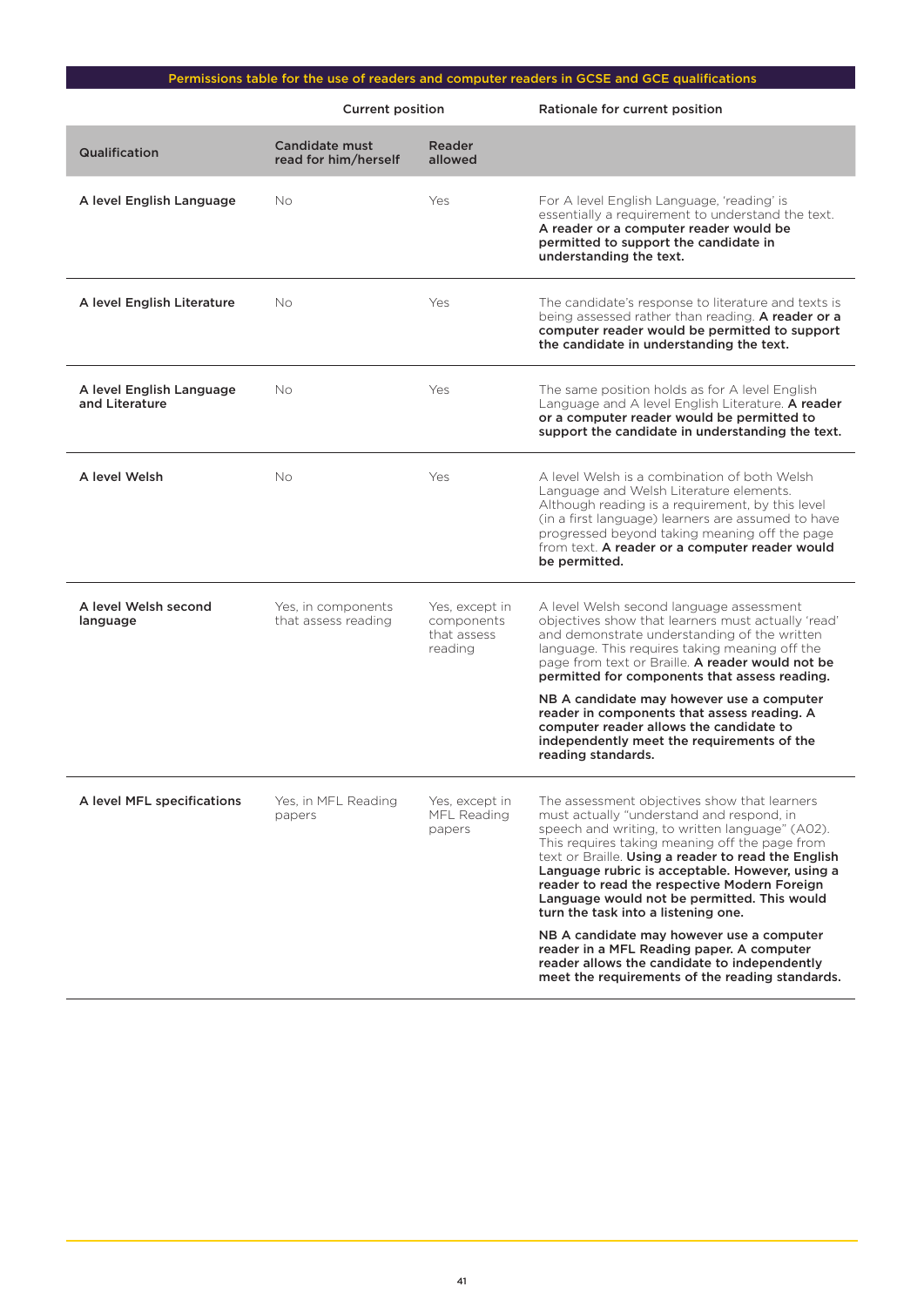# Permissions table for the use of readers and computer readers in GCSE and GCE qualifications

|                                      | <b>Current position</b>                                    |                                                                         | Rationale for current position                                                                                                                                                                                                                                                                                                             |
|--------------------------------------|------------------------------------------------------------|-------------------------------------------------------------------------|--------------------------------------------------------------------------------------------------------------------------------------------------------------------------------------------------------------------------------------------------------------------------------------------------------------------------------------------|
| Qualification                        | Candidate must<br>read for him/herself                     | <b>Reader</b><br>allowed                                                |                                                                                                                                                                                                                                                                                                                                            |
| <b>GCSE English Language</b>         | Yes, in the section<br>of a paper that<br>assesses reading | Yes, except in<br>the section<br>of a paper<br>that assesses<br>reading | GCSE English Language assessment objectives<br>show that learners must actually "read" and<br>demonstrate understanding of the written<br>language. This requires taking meaning off the<br>page from text or Braille. A reader would not be<br>permitted for components that assess reading.<br>NB A candidate may however use a computer |
|                                      |                                                            |                                                                         | reader in the section of the paper that assesses<br>reading. A computer reader allows the<br>candidate to independently meet the<br>requirements of the reading standards.                                                                                                                                                                 |
| <b>GCSE English Literature</b>       | <b>No</b>                                                  | Yes                                                                     | Reading is not being assessed in GCSE English<br>Literature. A reader or a computer reader would<br>be permitted.                                                                                                                                                                                                                          |
| <b>GCSE Welsh first language</b>     | Yes, in components<br>that assess reading                  | Yes, except in<br>components<br>that assess<br>reading                  | GCSE Welsh requires learners to read and<br>demonstrate understanding of the written<br>language, taking meaning off the page from text<br>or Braille. A reader would not be permitted for<br>components that assess reading.                                                                                                              |
|                                      |                                                            |                                                                         | NB A candidate may however use a computer<br>reader in components that assess reading. A<br>computer reader allows the candidate to<br>independently meet the requirements of the<br>reading standards.                                                                                                                                    |
| <b>GCSE Welsh Literature</b>         | No                                                         | Yes                                                                     | In GCSE Welsh Literature candidates are required<br>to extract literary meaning.                                                                                                                                                                                                                                                           |
|                                      |                                                            |                                                                         | A reader or a computer reader would be<br>permitted.                                                                                                                                                                                                                                                                                       |
| <b>GCSE Welsh second</b><br>language | Yes, in components<br>that assess reading                  | Yes, except in<br>components<br>that assess<br>reading                  | GCSE Welsh second language assessment<br>objectives show that learners must actually 'read'<br>and demonstrate understanding of the written<br>language. This requires taking meaning off the<br>page from text or Braille. <b>A reader would not be</b><br>permitted for components that assess reading.                                  |
|                                      |                                                            |                                                                         | NB A candidate may however use a computer<br>reader in components that assess reading. A<br>computer reader allows the candidate to<br>independently meet the requirements of the<br>reading standards.                                                                                                                                    |
| <b>GCSE MFL specifications</b>       | Yes, in MFL Reading<br>papers                              | Yes, except in<br>MFL Reading<br>papers                                 | As for A level Modern Foreign Languages,<br>the assessment objectives require that learners<br>must actually "understand written language".<br>This requires taking meaning off the page from<br>text or Braille. Using a reader would not be<br>permitted as it would turn this task into a<br>listening task.                            |
|                                      |                                                            |                                                                         | NB A candidate may however use a computer<br>reader in a MFL Reading paper. A computer<br>reader allows the candidate to independently<br>meet the requirements of the reading standards.                                                                                                                                                  |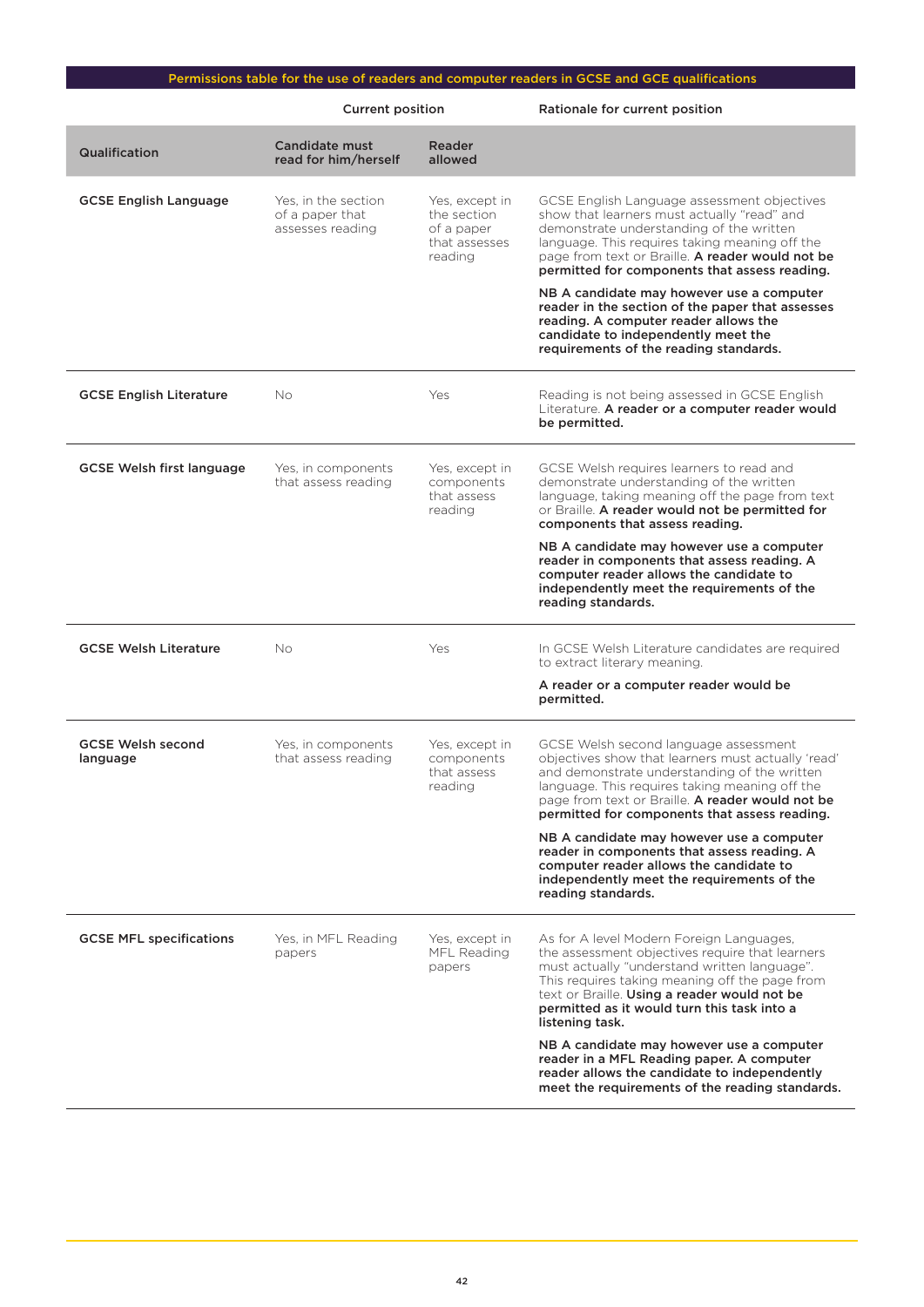\*There is not a requirement to process an application for Read Aloud and/or the use of an examination reading pen using *Access arrangements online*. No evidence is needed to support the arrangement for inspection purposes.

## Read aloud

- 5.6.1 It can make a significant difference to a candidate who **persistently** struggles to understand what they have read to read aloud. Where a candidate is reading difficult text he/she may work more effectively if they can hear themselves read.
- 5.6.2 The arrangement must reflect the candidate's normal way of working in internal school tests and mock examinations.
- 5.6.3 A candidate who reads aloud to himself/herself must be accommodated in another room, away from the main examination room.

### Examination reading pen

5.6.4 A permitted examination reading pen will not have an in-built dictionary or thesaurus, or a data storage facility.

The use of an examination reading pen, **provided by the centre**, might benefit those candidates who wish to work independently. It may increase the independence of candidates who needed a reader for accuracy rather than comprehension.

The use of an examination reading pen might also benefit those candidates who only require occasional words or phrases to be read to them.

An examination reading pen may be used in papers (or sections of papers) testing reading. However, the candidate cannot additionally be granted up to a maximum of 50% extra time in place of the reader.

## Example – examination reading pen

A candidate was found to be mildly dyslexic in Year 7. The candidate has always used a reader in internal school tests.

However, the SENCo trials the use of an examination reading pen which subsequently becomes his normal way of working within the centre. It is an effective arrangement, appropriate to his needs.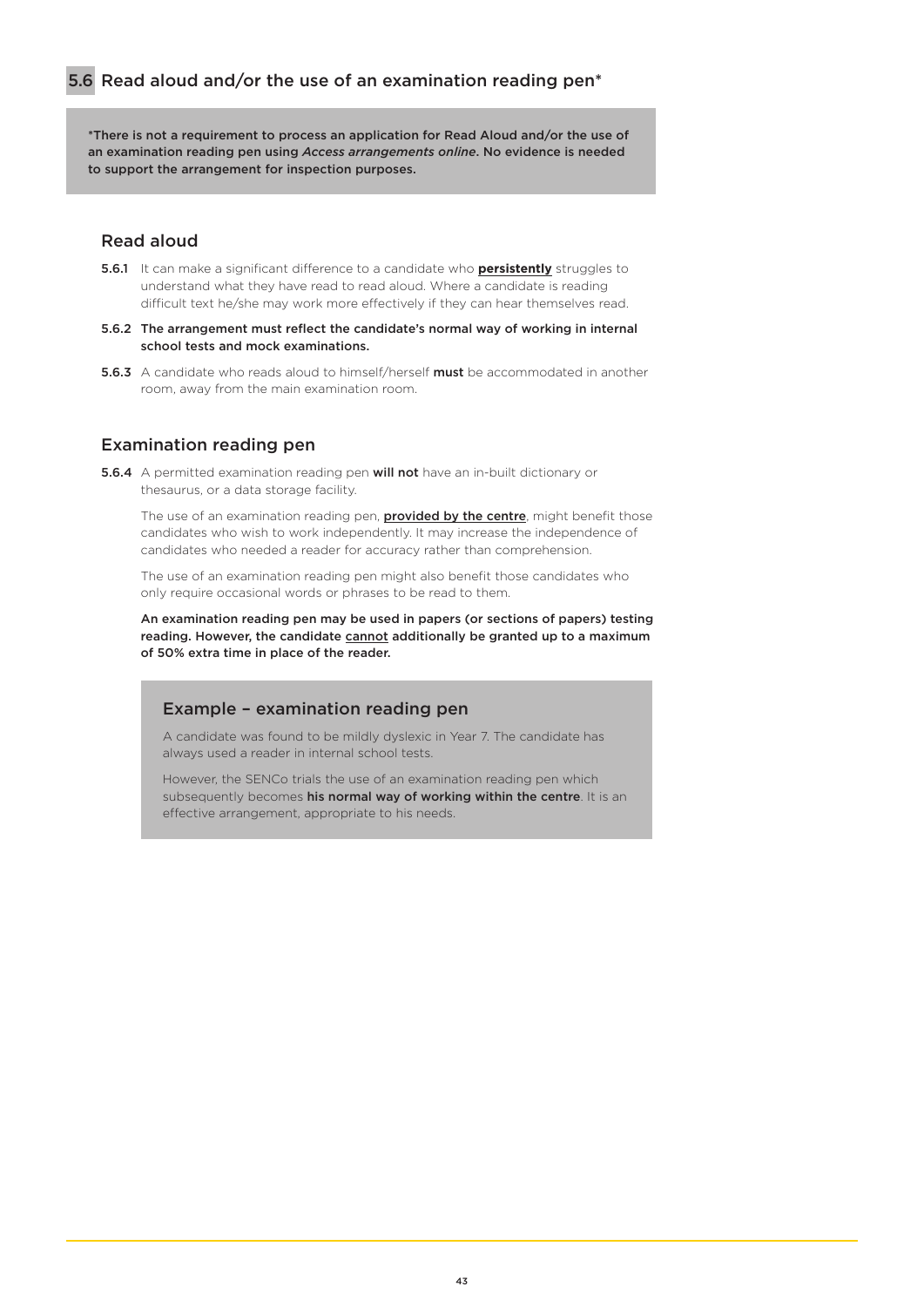5.7 Scribe/speech recognition technology

## Processing applications

5.7.1 For those qualifications listed within the Deadlines section, page 2, an application for a scribe or speech recognition technology must be processed using *Access arrangements online*. Appropriate evidence of need must be available at the centre for inspection.

> If a word processor (with the spelling and grammar check disabled) is the candidate's normal way of working within the centre, then it should be used in examinations in order to encourage independent working and access to marks awarded for spelling, punctuation and grammar (see section 5.8).

A scribe must only be used where a candidate is not sufficiently competent or confident in using a word processor with the spelling and grammar check or predictive text facility disabled (switched off).

Some candidates will be able to use a word processor in most of their subjects but may require a scribe in subjects such as Maths and Science.

A scribe or speech recognition technology software will not be allowed if a candidate's literacy difficulties are primarily caused by English, Irish or Welsh not being his/her first language.

# A scribe

5.7.2 A scribe is a responsible adult who, in non-examination assessments and/or in an examination but not in a Speaking Test, writes or types a candidate's dictated answers to the questions. (See the rules – the use of a scribe within this section.)

If a candidate dictates answers on to a tape, a responsible adult must write down or word process the candidate's dictated answers to the questions. (A scribe cover sheet must be completed.)

Candidates must respond in English, Irish or Welsh as appropriate, to meet the assessment of written communication in English, Irish or Welsh.

5.7.3 A scribe is not a practical assistant, a prompter or a reader. The same person may act as a practical assistant, a prompter, a reader and/or a scribe if permission has been given for these arrangements. The regulations for the use of each arrangement must be strictly adhered to.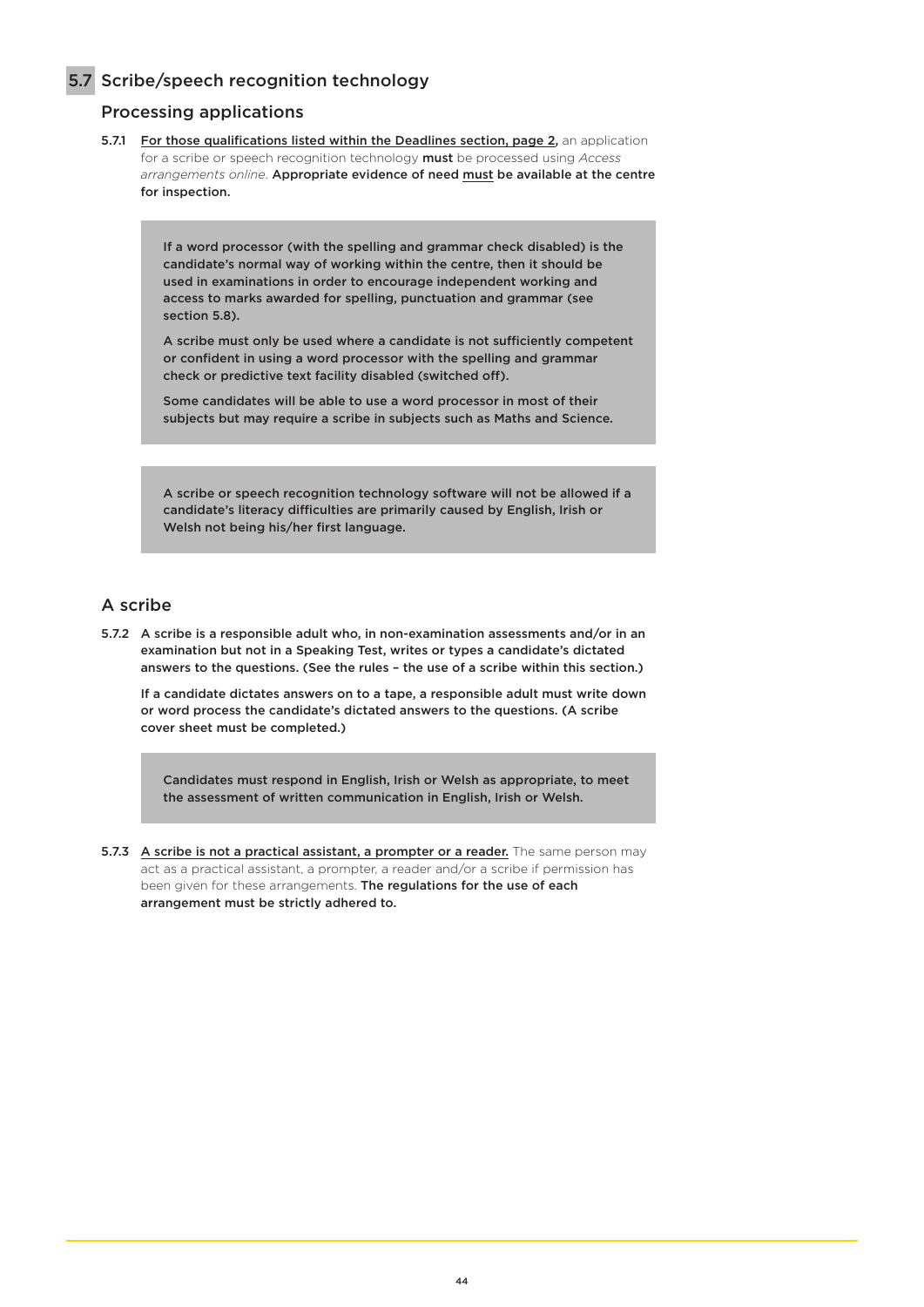### Use of speech recognition technology

- 5.7.4 Where the centre has approval for the use of a scribe and where it reflects the candidate's normal way of working within the centre, as appropriate to his/her needs, the candidate may alternatively use:
	- a word processor with the spelling and grammar check facility enabled; (NB This arrangement will not be permitted in ELC, GCSE and GCE Modern Foreign Language specifications. See paragraph 5.7.6.)
	- a word processor with predictive text/spelling and grammar check facility enabled; (NB This arrangement will not be permitted in ELC, GCSE and GCE Modern Foreign Language specifications. See paragraph 5.7.6.)
	- speech recognition technology with predictive text when the candidate dictates into a word processor. Software (a screen reader) may be used to read back and correct the candidate's dictated answers; (NB This arrangement will not be permitted in ELC, GCSE and GCE Modern Foreign Language specifications. See paragraph 5.7.6.)
	- computer software, producing speech, which is used to dictate to a scribe.

However, the candidate will not have access to marks awarded for spelling, punctuation and/or grammar unless he/she has independently dictated spelling, punctuation and/or grammar, and this has been recorded on the scribe cover sheet.

In all cases a scribe cover sheet must be completed.

## Types of disability or access needs

- Autistic Spectrum Disorder (ASD)
- Learning Difficulties
- Sensory and/or Physical Needs (HI, MSI, PD, VI)
- Social, Mental and Emotional Needs (e.g. ADD, ADHD)
- Speech, Language and Communication Needs (SLCN)

So as not to give an unfair advantage, a scribe will only be allowed where:

- an impairment has a substantial and long term adverse effect on the candidate's writing; or
- a candidate cannot write, type or Braille independently, or at sufficient speed to record their answers even with extra time allowed, as a result of a substantial and long term impairment.

The use of a scribe must reflect the candidate's normal way of working within the centre in light of their substantial and long term impairment.

NB Many candidates who produce inaccurate spellings write legibly as they make reasonable phonic approximations of the word in question, which can be read by the examiner. These candidates are unlikely to need the help of a scribe unless they have other substantial and long term writing difficulties.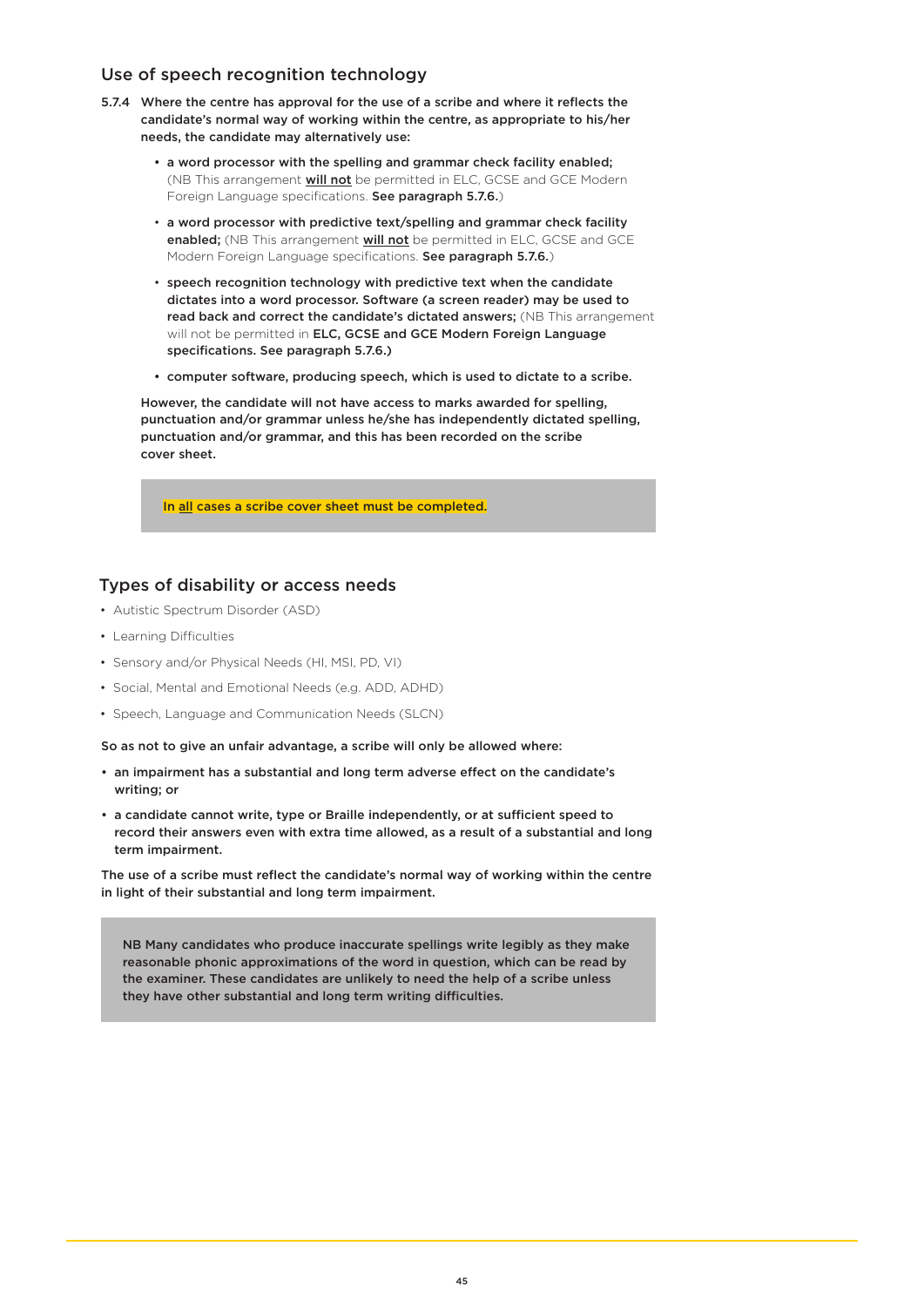# Communication and Interaction Needs, Sensory and/or Physical Needs, Social, Mental and Emotional Needs

#### Where a candidate has complex needs, i.e.

- Communication and Interaction Needs; or
- Sensory and/or Physical Needs; or
- Social, Mental and Emotional Needs;

it is not necessary to formally assess the candidate's writing skills. Form 8 is not required and must not be used.

However, the SENCo must demonstrate that the candidate has an impairment which has a substantial and long term adverse effect on his/her writing.

## Learning Difficulties

Where a candidate has learning difficulties and is not subject to a Statement of Special Educational Needs or an Education, Health and Care Plan, Form 8 must be completed.

An assessment no earlier than the start of Year 9 (Part 2 of Form 8) in relation to the candidate's writing skills is required. (See Chapter 7, paragraph 7.5.11 for more detail.)

# Substantial impairment – evidence of need

# Communication and Interaction Needs, Sensory and/or Physical Needs, Social, Mental and Emotional Needs

For those qualifications listed within the Deadlines section page 2, appropriate evidence of need must be available at the centre for inspection.

So as not to give an unfair advantage, the SENCo must address the three bullet points below, on centre headed paper/template, signed and dated:

- confirm that a scribe is the candidate's normal way of working within the centre;
- provide evidence from teaching staff that the candidate has persistent and significant difficulties, and how these substantially impact on teaching and learning;
- confirm that the candidate is not sufficiently competent or confident in using a word processor with the spelling and grammar check or predictive text facility disabled (switched off) in every subject.

The SENCo's detailed information, as above, will be supported by specialist evidence confirming the candidate's disability:

- a letter/report from CAMHS, a HCPC registered psychologist, a medical consultant, a psychiatrist, a Speech and Language Therapist (SaLT); or
- a *letter/report* from the Local Authority Specialist Service, Local Authority Sensory Impairment Service or Occupational Health Service†; or
- a current Statement of Special Educational Needs, or an Education, Health and Care Plan, which confirms the candidate's learning difficulty, medical condition, physical disability, sensory or multi-sensory impairment.

†For example, an Occupational Therapist specialising in Children and Young People Services, learning disability, mental health.

The specialist evidence is not required to recommend a scribe but to simply confirm the candidate's disability. The specialist evidence may relate to any age provided it remains current.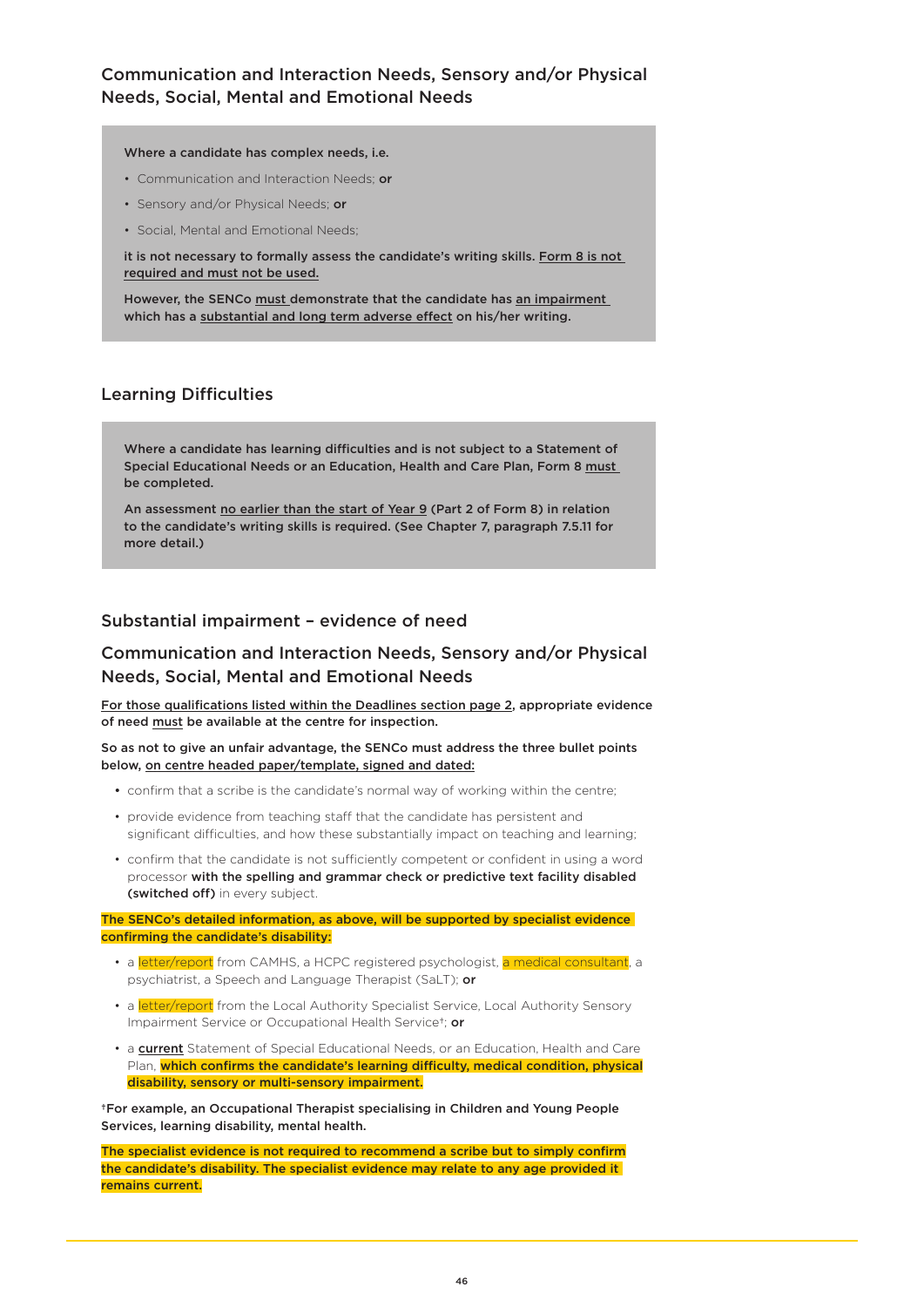# Where a candidate progresses from GCSE to GCE qualifications

When a candidate progresses from GCSE to GCE AS and/or A-level qualifications a new on-line application for a scribe must be processed.

An assessment conducted no earlier than the start of Year 9 (Part 2 of Form 8) recommending a scribe for GCSE examinations will be valid for GCE AS and A-level examinations.

A fully completed Form 8 (Parts 1, 2 and 3), signed and dated, may roll forward from GCSE to GCE qualifications†. No further assessment is required.

However, so as not to give an unfair advantage, the SENCo or the assessor working with the centre must have available evidence which clearly shows that a scribe is still needed for GCE AS and/or A-level examinations. (This updated centre based evidence must be produced on centre headed paper/template, signed and dated by the SENCo, specifically relating to GCE AS and/or A-level examinations):

- confirm that a scribe **continues** to be the candidate's normal way of working within the centre as a direct consequence of their disability within the meaning of the Equality Act 2010;
- provide evidence from teaching staff that the candidate has persistent and significant difficulties, and how these substantially impact on teaching and learning.

†The rolling forward of a Form 8 from GCSE to GCE AS and A-level qualifications principally applies in the context of 11 to 18 schools, including 11 to 18 schools operating local Sixth Form consortium arrangements for GCE AS and A-level qualifications.

A FE College or a Sixth Form College must have established working relationships with 'feeder' schools for the Form 8 to roll forward from GCSE to GCE AS and A-level qualifications.

## Use of a scribe - Modern Foreign Language papers

5.7.5 A scribe will not be allowed in Modern Foreign Language papers, unless the candidate can dictate foreign words letter by letter - see paragraph 5.7.6.

A candidate who would normally be eligible for a scribe, but is not permitted this arrangement, may be granted up to a maximum of 50% extra time.

The candidate's dictation may be taped. This will help the candidate to get the flow of the respective Modern Foreign Language. When the candidate has finished dictating his/her response the tape may be re-run, enabling the candidate to give the exact spellings of the words dictated.

An approved application for a scribe will allow the SENCo to grant up to a maximum of 50% extra time in Modern Foreign Language papers.

5.7.6 In Modern Foreign Language Writing papers candidates are marked for the quality of their language which not only covers the range and complexity of the language, but also the accuracy of their language and spelling. It is therefore essential for the words to be spelled out in such examinations.

Similarly, in Modern Foreign Language Listening and Reading papers, marks are awarded for comprehension. Sometimes the spelling of a word in a language can indicate a particular tense and this can be significant in the marking process.

In Modern Foreign Language Listening and Reading papers where answers are required to be given in English or Welsh a scribe is permitted.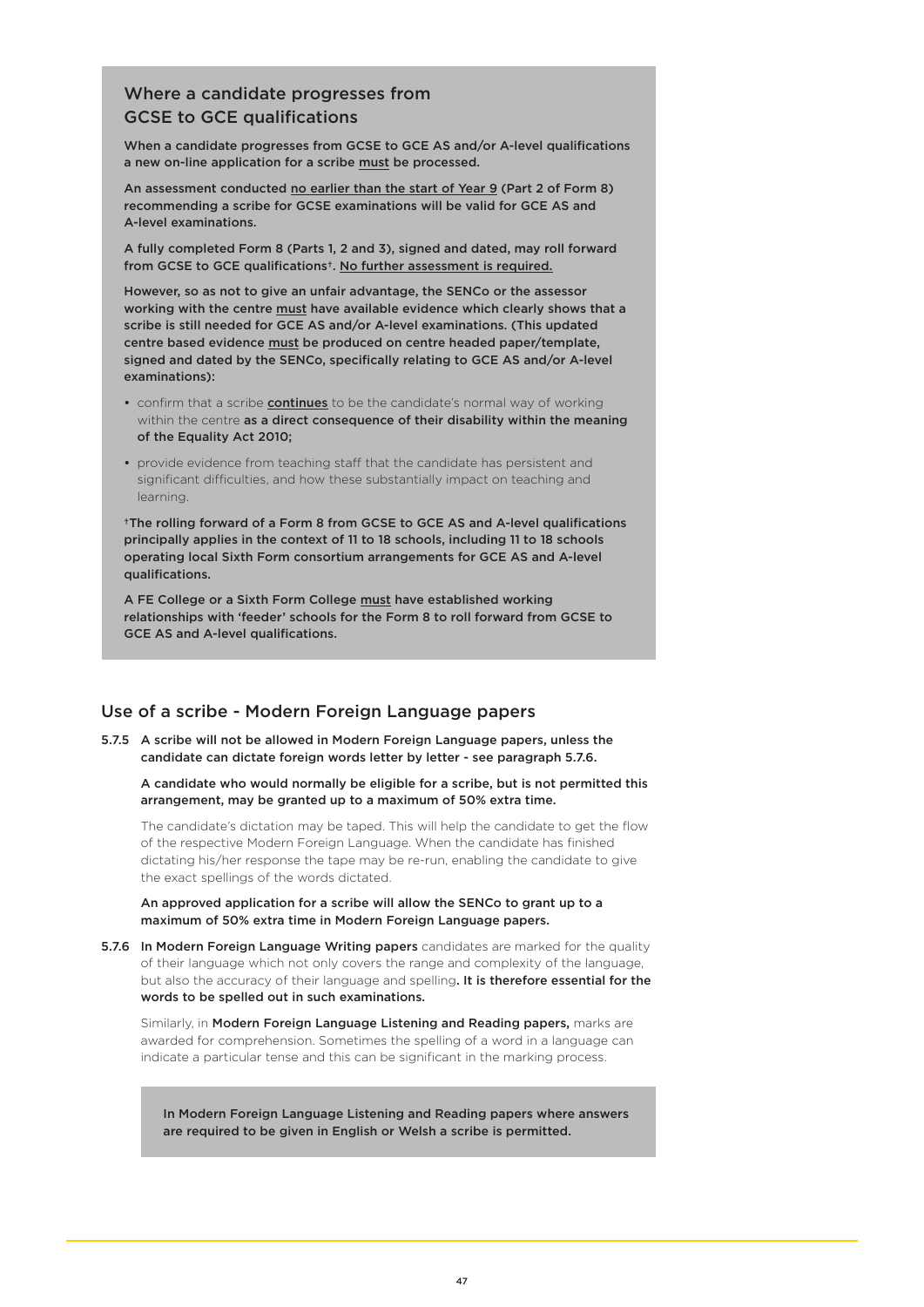# Use of a scribe - in subjects assessing quality of written communication or spelling, punctuation and grammar

**5.7.7** In subjects where quality of written communication (QWC) is being assessed or where the candidate's spelling, punctuation and grammar (SPaG) is specifically being assessed, a scribe will be allowed.

A scribe will be allowed in the written papers of the following GCSE subjects:

- GCSE English Language (including the Writing section);
- GCSE English Literature;
- GCSE Geography;
- GCSE History; and
- GCSE Religious Studies.

However, where a scribe is used in an examination assessing quality of written communication or spelling, punctuation and grammar, marks can only be awarded if the candidate can demonstrate that he/she has carried out the skills being assessed.

(This also applies where a candidate uses a scribe due to a temporary injury at the time of the examination.)

Although it is not recommended, where, in exceptional circumstances, a candidate specifically chooses to dictate his/her spellings and/or punctuation in those questions assessing spelling, punctuation and grammar, this must be recorded on the scribe cover sheet.

 If a candidate chooses to dictate his/her spellings and/or punctuation, up to a maximum of 50% extra time may be awarded. An approved application for a scribe will allow the SENCo to grant up to a maximum of 50% extra time to the candidate when spelling, punctuation and grammar is being assessed.

#### Entry Level Certificate (ELC) qualifications

For Entry Level Certificate qualifications the centre is not required to have each candidate individually assessed.

The SENCo **must** determine the need for a scribe or speech recognition technology based on how the candidate normally works in the classroom.

## Factors the centre must consider

- 5.7.8 A scribe will not be permitted to perform tasks which are part of the assessment objectives. For further information please consult the awarding body.
- 5.7.9 In cases where a candidate will be dictating to a scribe for the entire duration of the examination 25% extra time should always be considered. The scribe will often require the candidate to repeat his/her dictation whilst he/she catches up and to ensure the candidate's response has been correctly recorded. There is not a requirement to process a separate application or show slow processing scores in order to award 25% extra time alongside a scribe. However, the SENCo or the assessor working with the centre **must** explain the need for 25% extra time when using a scribe, for example through Part 1 of Form 8. When processing an application for a scribe using *Access arrangements online* the question 'Will the candidate be awarded 25% extra time on account of dictating to a scribe for the entire duration of the examination?' should be answered with a 'Yes'.

Where a candidate requires 25% extra time without the use of a scribe, a separate application for 25% extra time is required. The candidate must meet the published criteria for 25% extra time.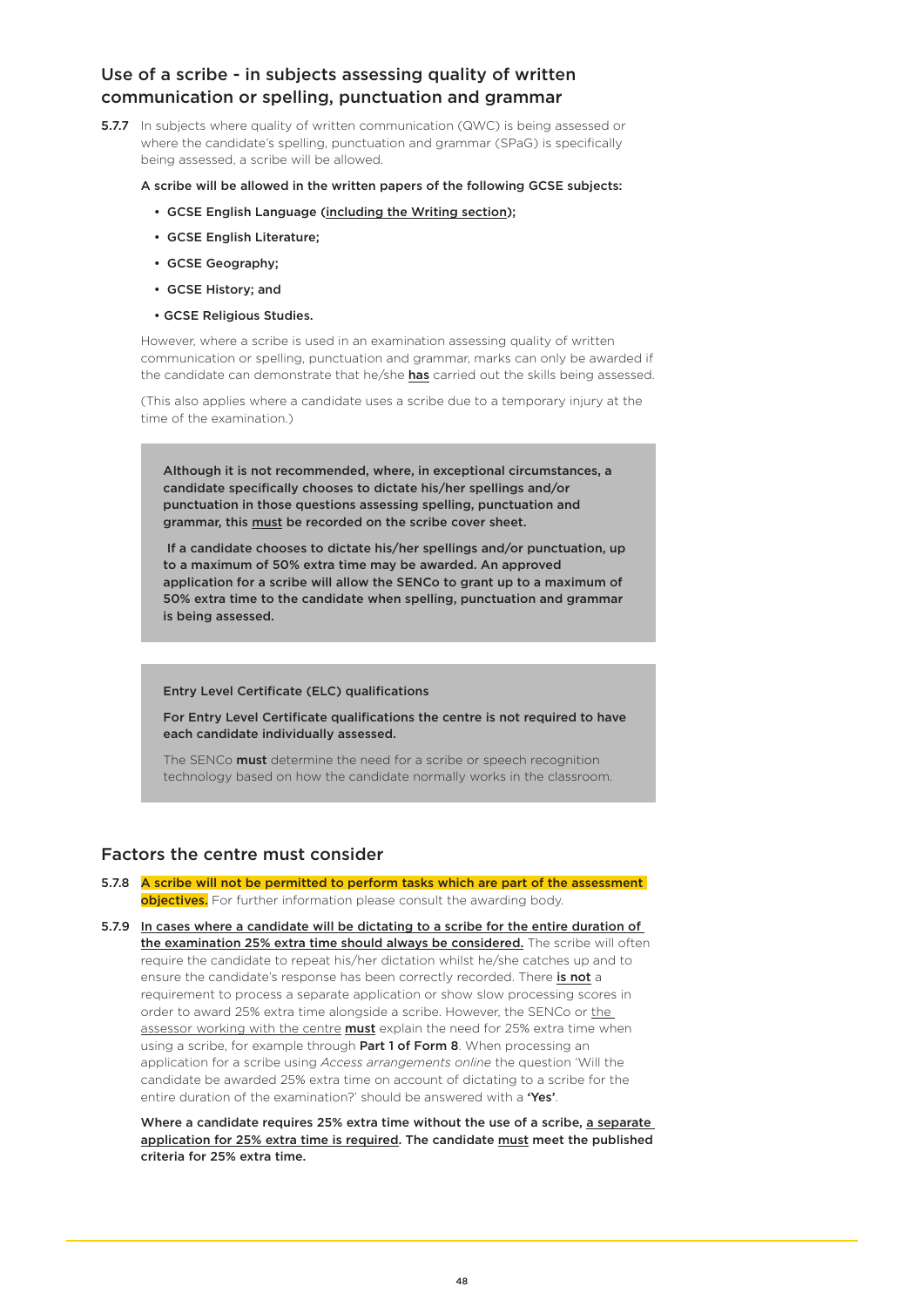#### 5.7.10 Where a temporary injury at the time of the examination gives rise to the need for a scribe the centre must:

- process the arrangement using *Access arrangements online;*
- ensure that appropriate documentation is on file to substantiate the arrangement;
- abide by the rules;
- ensure that the scribe cover sheet is completed.
- **5.7.11** The centre is responsible for ensuring that the candidate and scribe cannot be overheard by, or distract, other candidates. (This will also apply if the candidate uses speech recognition technology.)

Normally, the candidate and the scribe will be accommodated in another room, away from the main examination room.

Where the candidate and scribe are accommodated in another room, on a one to one basis, the invigilator may additionally act as the scribe.

### The rules – the use of a scribe

- must write or type accurately, and at a reasonable speed, what the candidate has said;
- must draw or add to maps, diagrams and graphs strictly in accordance with the candidate's instructions, unless the candidate is taking a design paper, in which case a scribe will only be permitted to assist with the written parts of the paper;
- must abide by the regulations since failure to do so could lead to the disqualification of the candidate;
- must write or word process a correction on a typescript or Braille sheet if requested to do so by the candidate;
- must immediately refer any problems in communication during the examination to the invigilator or examinations officer;
- must not give factual help to the candidate or indicate when the answer is complete;
- must not advise the candidate on which questions to do, when to move on to the next question, or the order in which questions should be answered;
- may, at the candidate's request, read back what has been recorded.

A suggested memory aid for a scribe can be found at Appendix 2.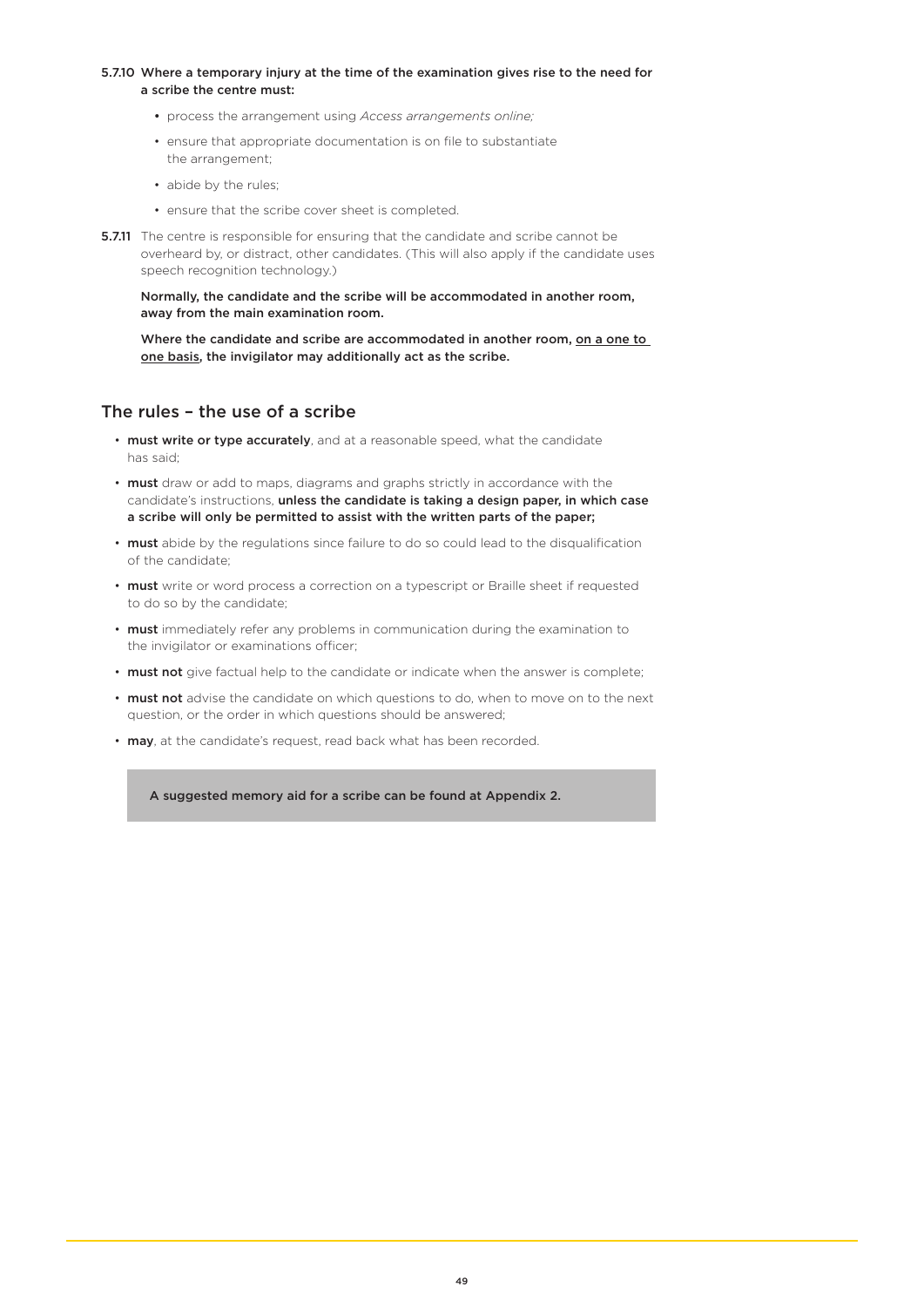### Remember

Where an application is processed using *Access arrangements online*, e.g. GCSE and GCE qualifications, a pre-populated scribe cover sheet must be printed from the system.

For Entry Level Certificate qualifications, Form 13 must be downloaded from the Centre Admin Portal (CAP). CAP can be accessed via any of the awarding bodies' secure extranet sites.

The cover sheet must indicate whether graphs and diagrams were completed by the candidate or the scribe.

The cover sheet must be signed by the scribe and countersigned by the head of centre or the examinations officer.

The cover sheet must be placed inside the candidate's completed script when handwritten.

Where the candidate's completed script has been typed, please refer to the relevant awarding body's instructions as different processing arrangements apply.

A cover sheet must also be securely attached to any non-examination assessment completed with the aid of a scribe. The work **must** be sent to the moderator in addition to the sample requested. The cover sheet must be signed by the scribe and countersigned by the head of centre or examinations officer.

### Examples - scribes

- A candidate, who has significant learning difficulties, cannot write legibly. However, he can use a word processor, with the spelling and grammar check facility disabled (switched off), to record his answers. The SENCo permits the candidate to use a word processor in his examinations, as it reflects his normal way of working within the centre and will allow him to work independently.
- A candidate with severe cerebral palsy has no use of his hands. He cannot use speech recognition technology because his speech is indistinct. An approved on-line application permits the use of a scribe in all subjects except Modern Foreign Language writing papers since it is too difficult for him to spell out each word letter by letter.
- A candidate with severe dyspraxia cannot use a word processor because she has poor motor skills. She can dictate words in Spanish, her chosen Modern Foreign Language, letter by letter. She is permitted a scribe if she dictates in Spanish writing papers by spelling out words letter by letter. In other subjects, she is permitted to use speech recognition technology without spelling out the words, unless they are uncommon ones. She will be awarded marks for those skills which she has demonstrated.
- A candidate with substantial learning difficulties is assessed by the centre's appointed assessor. He achieves a below average standardised spelling score of 73. As many of his incorrect spellings are unrecognisable, the SENCo decides to apply for a scribe which reflects his normal way of working in internal school tests. The SENCo processes an on-line application for a scribe which is approved.
- The SENCo has had concerns over a pupil for some time. He has been diagnosed with an autistic spectrum disorder. The pupil has **persistent and significant difficulties** when concentrating and is totally unable to write in any detail. His verbal recall is very good. Teachers have shown concern but because his handwriting is not illegible or unrecognisable, he has not been awarded a scribe. When taking his last set of mock examinations every teacher showed concern. He can answer multiple choice questions but has a complete block when writing detailed answers. The SENCo arranged for his mock GCSE English Language exam to be conducted again with a scribe to see if it made any difference. He was able to answer questions that he did not attempt before and it appears to have substantially increased his chances of getting a grade in the subject. The SENCo decides to process an on-line application for a scribe which is approved.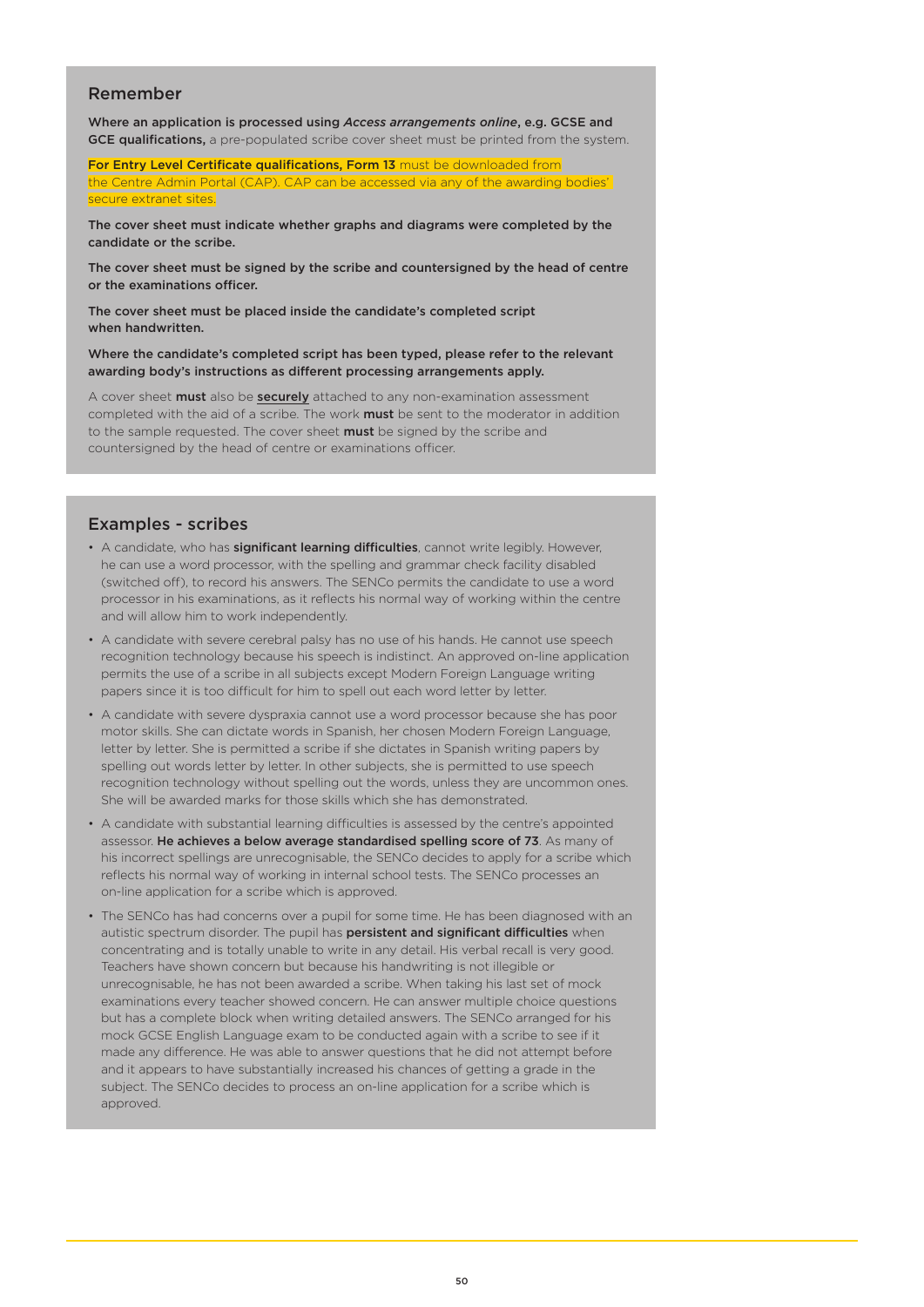\*There is not a requirement to process an application for a word processor using *Access arrangements online*. No evidence is needed to support the arrangement for inspection purposes. (This also applies where a candidate is using a word processor on a temporary basis because of a temporary injury.)

5.8.1 Centres are allowed to provide a word processor with the spelling and grammar check facility/predictive text disabled (switched off) to a candidate where it is their normal way of working within the centre.

For example, the quality of language significantly improves as a result of using a word processor due to problems with planning and organisation when writing by hand.

(This also extends to the use of electronic braillers and tablets.)

- 5.8.2 The use of word processors in non-examination assessment components will be considered standard practice unless prohibited by the specification.
- **5.8.3** It is permissible for a candidate using a word processor in an examination to type certain questions, i.e. those requiring extended writing, and handwrite shorter answers.

NB Examinations which have a significant amount of writing, as well as those that place a greater demand on the need to organise thought and plan extended answers, are those where candidates will frequently need to type. Examinations which require more simplistic answers are often easier to handwrite within the answer booklet. The candidate avoids the difficulty of visually tracking between the question paper and computer screen.

5.8.4 For the regulations on the use of word processors in written examinations, please see the JCQ publication *Instructions for conducting examinations* (commonly known as the JCQ 'ICE' booklet):

[http://www.jcq.org.uk/exams-office/ice---instructions-for-conducting](https://www.jcq.org.uk/exams-office/ice---instructions-for-conducting-examinations)[examinations](https://www.jcq.org.uk/exams-office/ice---instructions-for-conducting-examinations)

An awarding body may require a word processor cover sheet to be completed.

A centre must have a policy on the use of word processors. A word processor cannot simply be granted to a candidate because he/she now wants to type rather than write in examinations or can work faster on a keyboard, or because he/she uses a laptop at home.

The use of a word processor must reflect the candidate's normal way of working within the centre. For example, where the curriculum is delivered electronically and the centre provides word processors to all candidates.

The centre may wish to set out the types of candidates which it considers would benefit from the use of a word processor. For example, a candidate with:

- a learning difficulty which has a substantial and long term adverse effect on their ability to write legibly;
- a medical condition;
- a physical disability;
- a sensory impairment;
- planning and organisational problems when writing by hand;
- poor handwriting.

This list is not exhaustive.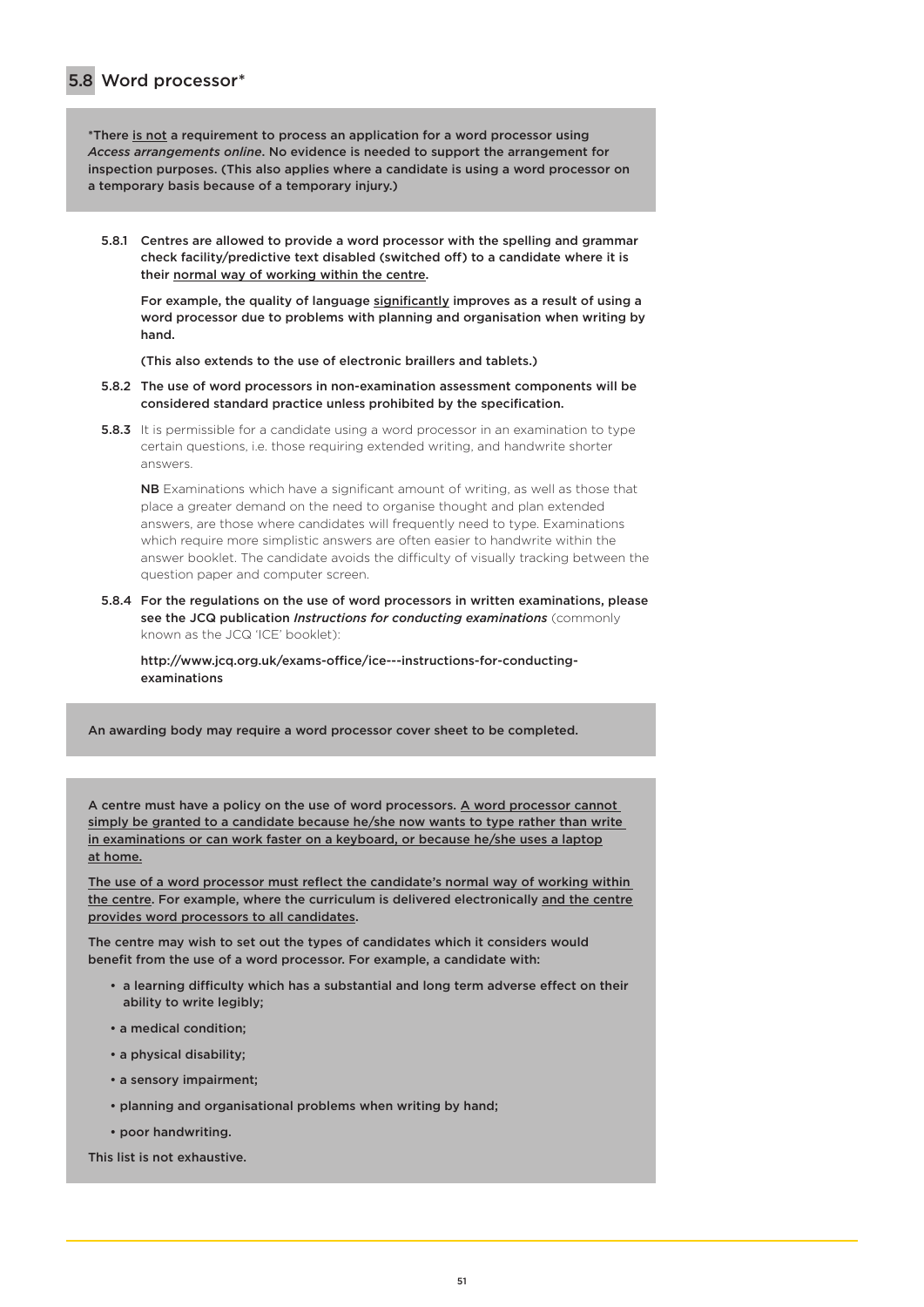A member of the centre's senior leadership team must produce a statement for inspection purposes which details the criteria the centre uses to award and allocate word processors for examinations.

### Examples - Word processor

- A candidate who cannot write legibly because she has significant learning difficulties asks to use a word processor in her examinations. It is her normal means of producing written work within the centre because her teachers cannot read her writing. She is very proficient in using a word processor. The SENCo allows her to use a word processor in her examinations.
- A candidate does not have a learning difficulty but is a 'messy' writer. His handwriting is hard to decipher. He requests the use of a word processor. This is granted by the SENCo because it reflects his normal way of working within the centre.
- A candidate wishes to use a word processor since this is her normal way of working within the centre. However, the candidate additionally wishes to use the spelling and grammar check facility. Given that she does not meet the published criteria for a scribe, the candidate cannot use the spelling and grammar check facility. The SENCo allows her to use a word processor in line with the regulations as set out in the JCQ 'ICE' booklet.
- A candidate who has significant learning difficulties has quite legible writing. However, he makes many omissions and cannot order his ideas correctly. His written scripts are legible but covered in crossings-out and omission marks. He requests a word processor and this is granted by the SENCo. The use of a word processor allows him to correct text, sequence his answers and reflects his normal way of working within the centre.
- A blind candidate asks to use a word processor in his examinations. He also requests the use of a screen reader to allow him to 'read' back and check the answers he has typed. These arrangements are permitted when using a word processor in his examinations. However, if the candidate also wants to use predictive text and/or the spelling and grammar check facility he must meet the published criteria for a scribe, with an approved application in place.

## Examples - Word processor and 25% extra time

- A candidate has a below average free writing speed when handwriting and qualifies for 25% extra time. However, using a word processor is her **normal way of working within** the centre. When typing she can produce her written work effectively and at a speed equivalent to an average writing rate. She has no further learning difficulties. The SENCo awards the use of a word processor as it removes the barrier presented by her slow handwriting, and only applies for 25% extra time when she writes by hand such as in GCSE Mathematics and Science examinations.
- A candidate with significant learning difficulties has a below average speed of writing and below average scores in areas of cognitive processing and reading speed. As using a word processor is his *normal way of working within the centre* he has been able to improve his typing speed to match the equivalent average writing rate. However, he has persistent and significant difficulties in interpreting questions and formulating his typed answers. He is given 25% extra time, as well as the use of a word processor, as both arrangements are appropriate to his needs.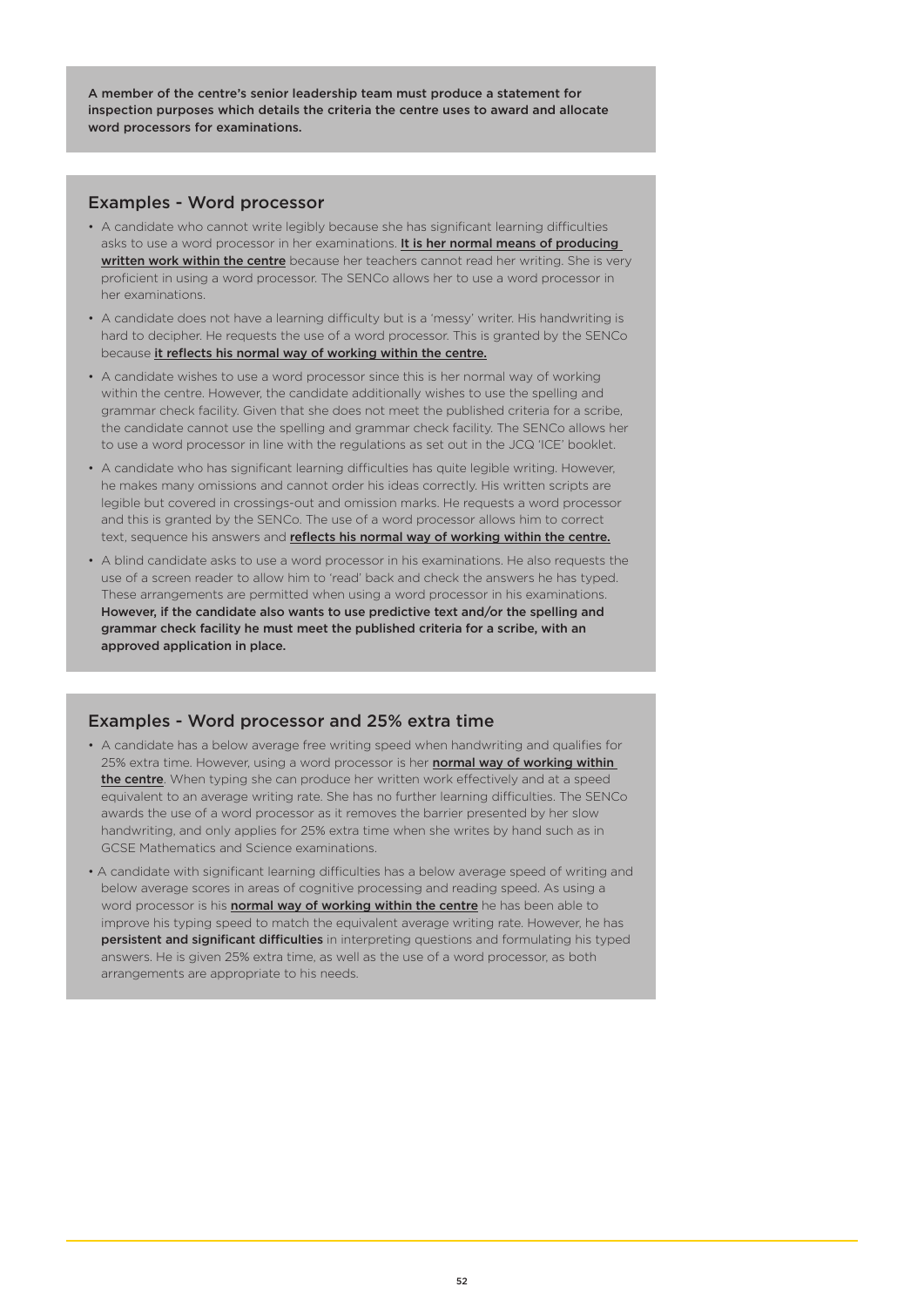# 5.9 Braille transcript\*

\*There is not a requirement to process an application for a Braille transcript using *Access arrangements online*. No evidence is needed to support the arrangement for inspection purposes.

- **5.9.1** Manual braillers will require transcription into print. Braille scripts must be transcribed by the centre.
- 5.9.2 For the regulations on the use of a Braille transcript, please see the JCQ publication *Instructions for conducting examinations:*

[http://www.jcq.org.uk/exams-office/ice---instructions-for-conducting](http://www.jcq.org.uk/exams-office/ice---instructions-for-conducting-examinations)[examinations](http://www.jcq.org.uk/exams-office/ice---instructions-for-conducting-examinations)

# 5.10 Prompter\*

\*There is not a requirement to process an application for a prompter using *Access arrangements online*. No evidence is needed to support the arrangement for inspection purposes.

5.10.1 A prompter may be permitted where a candidate has a substantial and long term adverse impairment resulting in persistent distractibility or significant difficulty in concentrating.

For example, the candidate:

- has little or no sense of time (e.g. candidates with ADHD or ASD); or
- persistently loses concentration; or
- is affected by an Obsessive-Compulsive Disorder which leads them to keep revising a question rather than moving onto other questions.

In such instances a candidate may be assisted by a prompter who can keep the candidate focused on the need to answer a question and then move on to answering the next question.

5.10.2 For the regulations on the use of a prompter please see the JCQ publication *Instructions for conducting examinations:*

[http://www.jcq.org.uk/exams-office/ice---instructions-for-conducting](https://www.jcq.org.uk/exams-office/ice---instructions-for-conducting-examinations)[examinations](https://www.jcq.org.uk/exams-office/ice---instructions-for-conducting-examinations)

### Examples - prompters

- A candidate with Asperger's syndrome has no sense of time. The prompter sees that the candidate is doing nothing. She says "Jake, focus on the question, there are 15 minutes left".
- A candidate with an Obsessive-Compulsive Disorder goes over the first question again and again. The prompter taps on the desk every quarter of an hour. The candidate knows how many questions must be done in that time and tries to move on.
- A candidate with Attention Deficit Disorder works for a few minutes then looks out of the window. As he is taking his examination under separate invigilation, the invigilator can call out his name to bring his attention back to the question paper.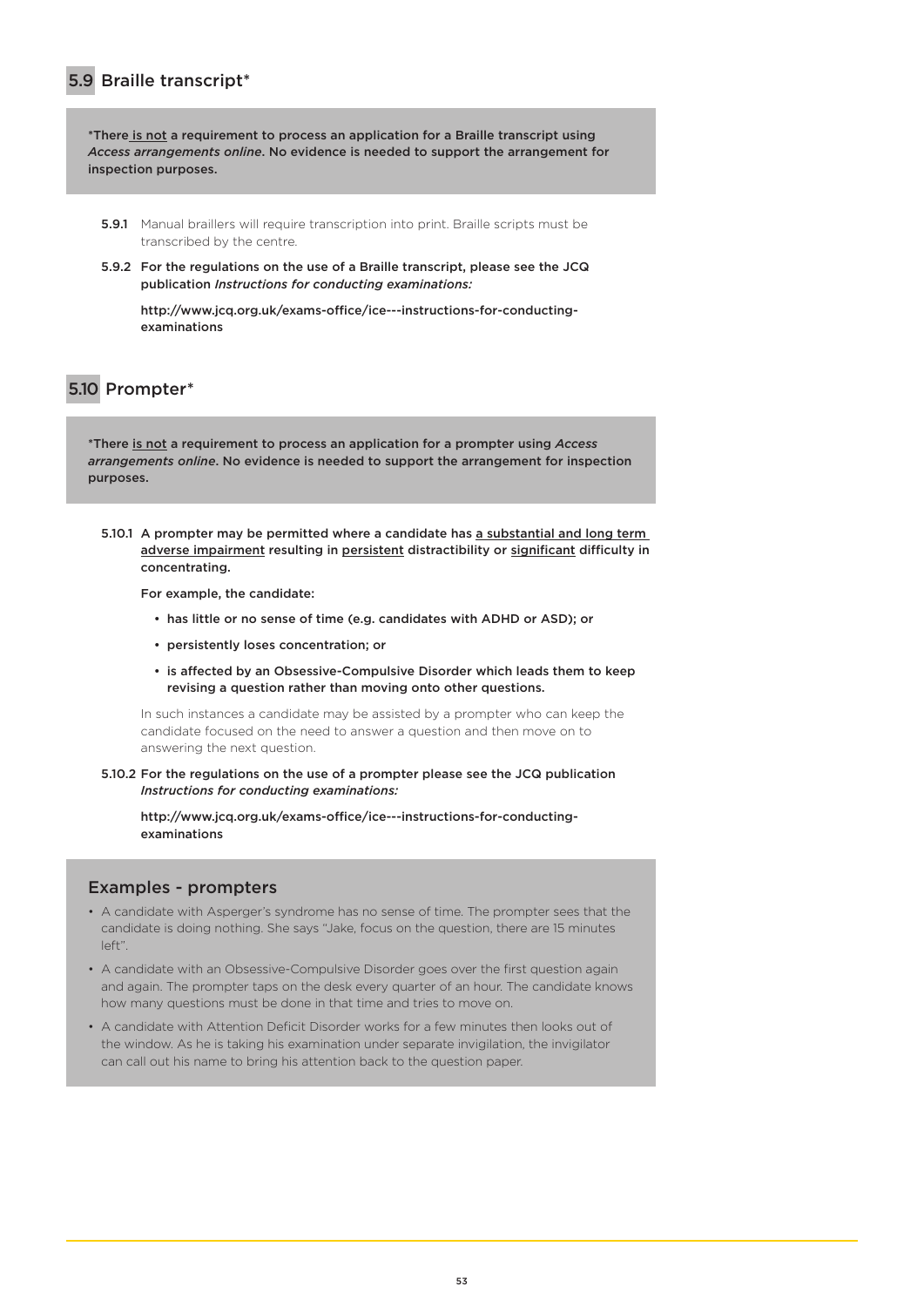## 5.11 Language Modifier

5.11.1 *Access arrangements online* does not include a Language Modifier. However, it enables centres to refer individual applications to awarding bodies. The centre in the first instance should select 'Other'. This will result in an automatic rejection. The centre **must** then make a referral to the relevant awarding body who will consider the application in light of the candidate's needs.

A Language Modifier must be a rare and exceptional arrangement. It must only be considered for those candidates whose disability has a very substantial and long term adverse effect resulting in very persistent and significant difficulties in accessing and processing information.

A Language Modifier is an adjustment of the last resort. An application must only be made once all other relevant access arrangements have been considered and found to be unsuitable or unworkable. There must be a very strong justification as to why a Language Modifier is required.

### Substantial impairment - suitability and evidence of need

5.11.2 As part of the supporting evidence to an awarding body, the candidate must have a standardised score of 69 or less (a very substantially below average standardised score) in relation to reading comprehension and/or vocabulary. The candidate will have been assessed with current editions of nationally standardised tests being conducted within 26 months of the final examination. (The candidate may be assessed by a qualified Teacher of the Deaf who will record the results of their assessment within Part 2 of Form 8.)

The extensive modification of language must reflect the candidate's normal way of working within the centre as evidenced within Part 1 of Form 8.

An awarding body reserves the right to request, 'call-in' evidence from the centre.

## A Language Modifier

5.11.3 A Language Modifier is a responsible adult who may clarify the carrier language used in the examination paper when requested to do so by a candidate.

The Language Modifier must not explain technical terms or subject-specific terms. The ability to understand these terms is part of the assessment. If such terms are explained to the candidate then the demands of the question will have been compromised and may constitute malpractice. (See The rules - the use of a Language Modifier within this section.)

A Language Modifier may also act as a reader (see section 5.5). Centres should note that a separate application for a reader is not required.

## Papers (or sections of papers) testing reading

5.11.4 A Language Modifier will not be allowed to read questions or text in a paper (or a section of a paper) testing reading.

A candidate who would normally be eligible for a Language Modifier but is not permitted this arrangement in a paper (or a section of a paper) testing reading may be granted up to a maximum of 50% extra time. An approved application for a Language Modifier will allow the SENCo to grant the candidate up to a maximum of 50% extra time in a paper (or a section of a paper) testing reading.

Where a Language Modifier uses sign language interpretation, he/she can only sign the instructions/rubric, but not the questions, in Modern Foreign Languages, English, Irish and Welsh Language examinations. Text/source material or literacy extracts must not be signed to the candidate.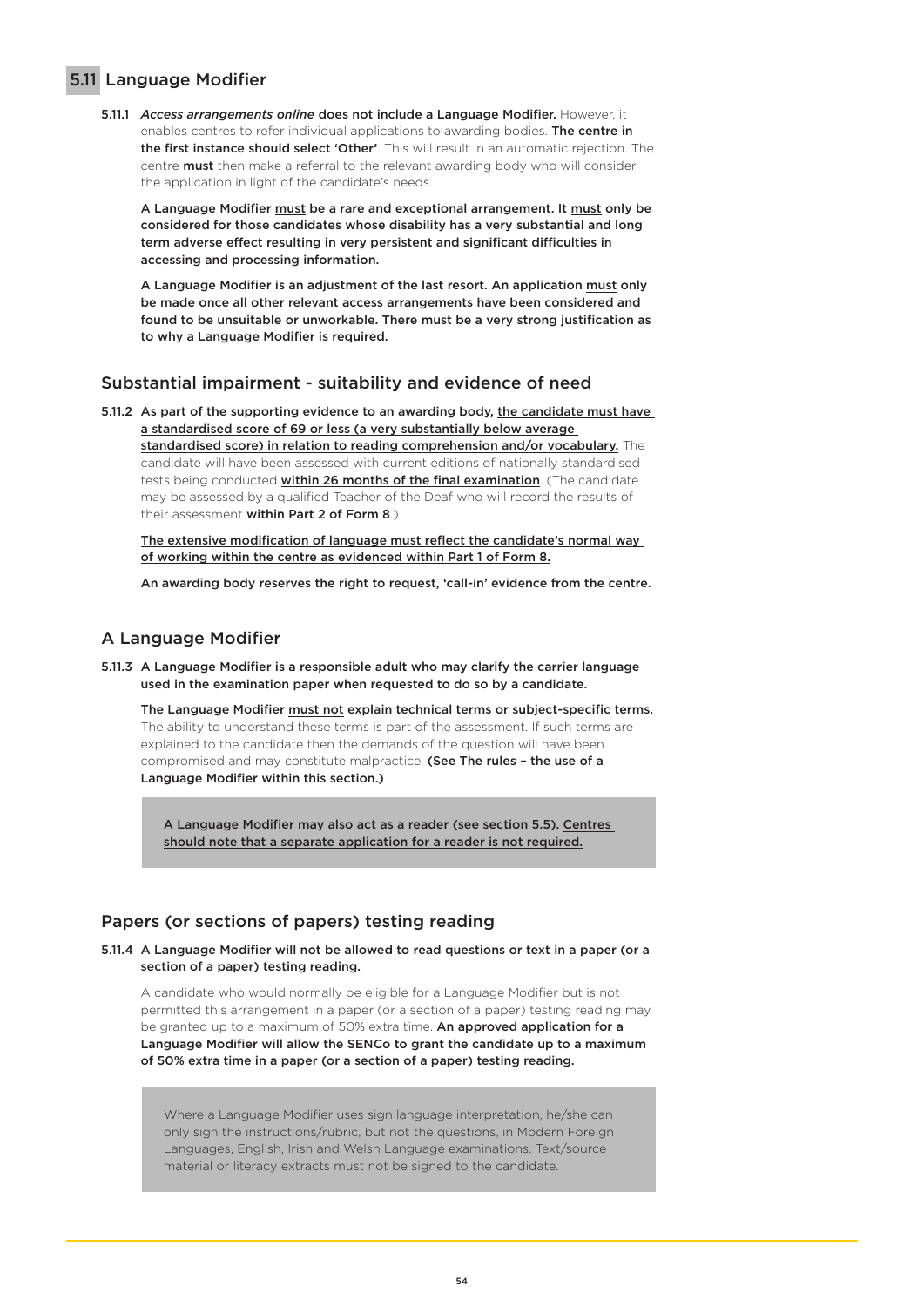### Factors the centre must consider

5.11.5 The centre must remember that acting as a Language Modifier requires significantly more skills than most other access arrangements.

#### A Language Modifier must have:

- successfully completed accredited training; (A JCQ Centre Inspector will ask to see evidence of successfully completed accredited training.)
- knowledge of the subject being examined in order to recognise subject specific vocabulary and technical terms;
- a good working knowledge of English Language grammatical structures;
- an understanding of the impact of command words and an examiner's expectations of a candidate's answer.

#### A fully qualified Teacher of the Deaf may act as a Language Modifier without the need to successfully complete accredited training.

**5.11.6** The candidate should, wherever possible, be familiar with the Language Modifier. (This will be essential for some autistic candidates and hearing-impaired candidates who will be reliant on familiar voice/lip patterns.)

Where this is not the case, the candidate must:

- have the opportunity to familiarise him/herself with the Language Modifier using a trial presentation; and
- be comfortable with the method of communication.
- **5.11.7** The candidate and the Language Modifier should be accommodated in another room, away from the main examination room.
- 5.11.8 A separate Language Modifier and invigilator must be available for each candidate. The invigilator must listen carefully and observe the conduct of the Language Modifier throughout the duration of the examination. The invigilator must countersign the cover sheet ensuring that it accurately reflects the actions of the Language Modifier during the examination.
- 5.11.9 Where available, modified language papers must always be ordered for candidates who use a Language Modifier. (Please see Chapter 6, section 6.6.)
- **5.11.10** An approved application for a Language Modifier will allow the centre to open the question paper packet one hour before the published starting time for the examination. A copy of the question paper should be provided to the Language Modifier to enable him/her to:
	- identify and highlight technical or subject-specific terms and command words which cannot be modified;
	- make notes on the copy if, for example, potentially problematic language is identified.

#### The Language Modifier must only modify in an examination if the candidate makes clear that he/she does not understand the wording of a specific question.

The Language Modifier's copy of the question paper must:

- only be annotated in the examination room and must not be shown to another person except for another Language Modifier working in the same room; and
- be retained by the centre until the closing date for reviews of marking for the respective examination series.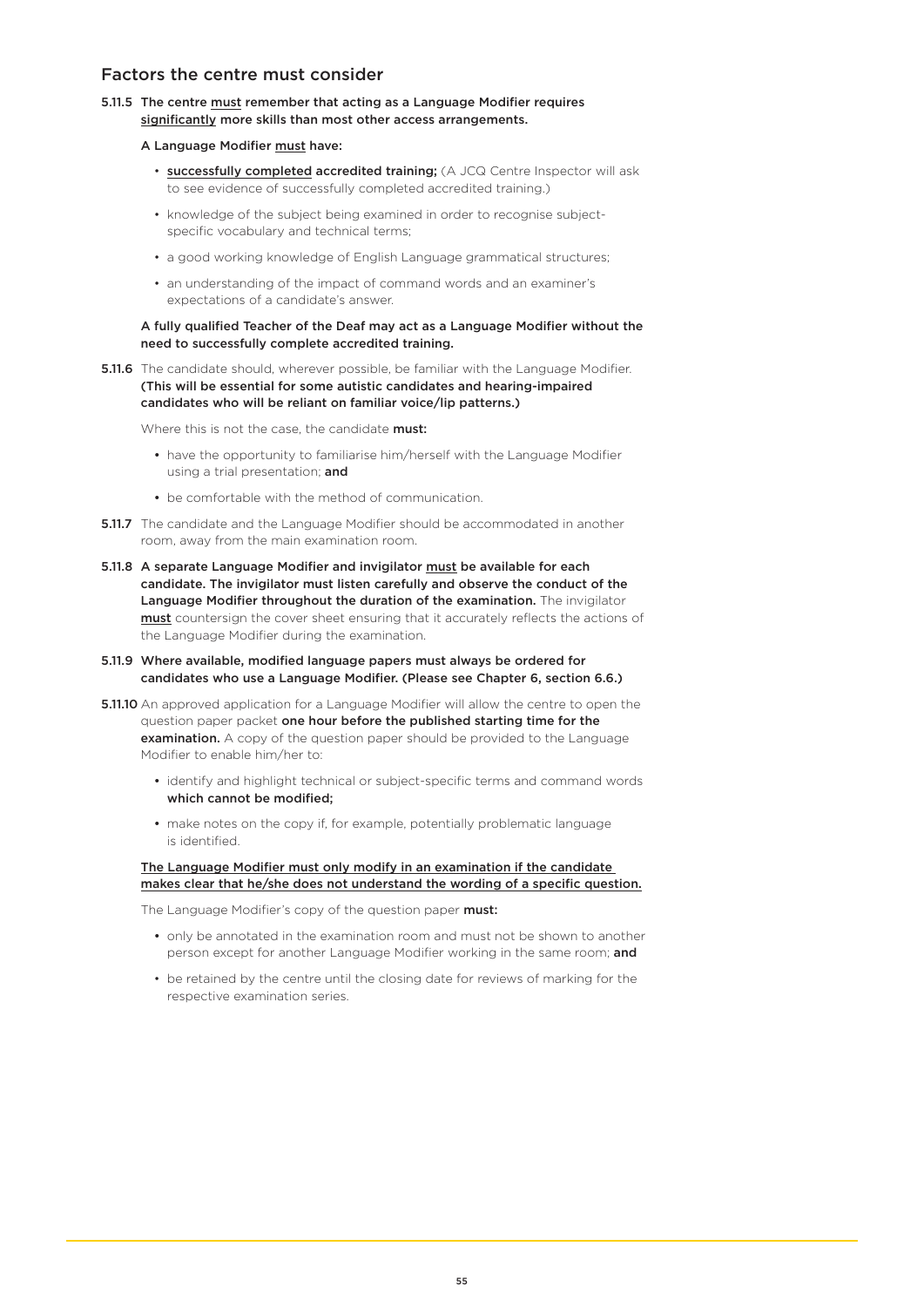## Remember

Aside from ELC qualifications, Form 6A (Language Modifier cover sheet) must be printed from the JCQ website:

http://www.jcq.org.uk/exams-office/access-arrangements-and-special-consideration/ forms

For ELC qualifications Form 13 must be downloaded from the Centre Admin Portal <sup>2</sup> can be accessed via any of the awarding bodies' secure extranet sites.

Form 6A or Form 13 must be placed inside the candidate's completed script.

### The rules - the use of a Language Modifier

- may go through the instructions/rubric and read the questions to the candidate; (Where permitted, reading to a candidate is part of the role of a Language Modifier.)
- must only re-phrase or explain the carrier language of a question paper when a candidate indicates a specific need for help;
- must not re-phrase or explain technical or subject specific terms as this could advantage or disadvantage the candidate;
- must not change source material which is testing the ability of the candidate to comprehend the information. Source material is often an extract and may have an acknowledgement of the original source;
- must take great care if modifying 'command' words in questions such as *describe, explain* and *suggest* as changing such words may change the nature of the question and disadvantage the candidate. In most cases command words should not be modified;
- must ensure that the method of communication used reflects normal classroom practice. This may include saying the word or phrase, manually coded English, i.e. finger spelling or Signed Supported English (SSE), the use of Cued Speech, the use of BSL or the use of writing to explain the meaning of a word or phrase;
- must record on the LM cover sheet any re-phrasing or explaining. Where no re-phrasing or explaining took place this **must** also be noted on the cover sheet;
- must underline at the end of the examination any words or phrases on the candidate's question paper which were re-phrased or explained. If the question paper is separate from the answer booklet, it **must** be attached to the candidate's answer booklet:
- must ensure that a note of the method of communication used, e.g. spoken, written, BSL, is made on the LM cover sheet.

A suggested memory aid for a Language Modifier can be found at Appendix 3.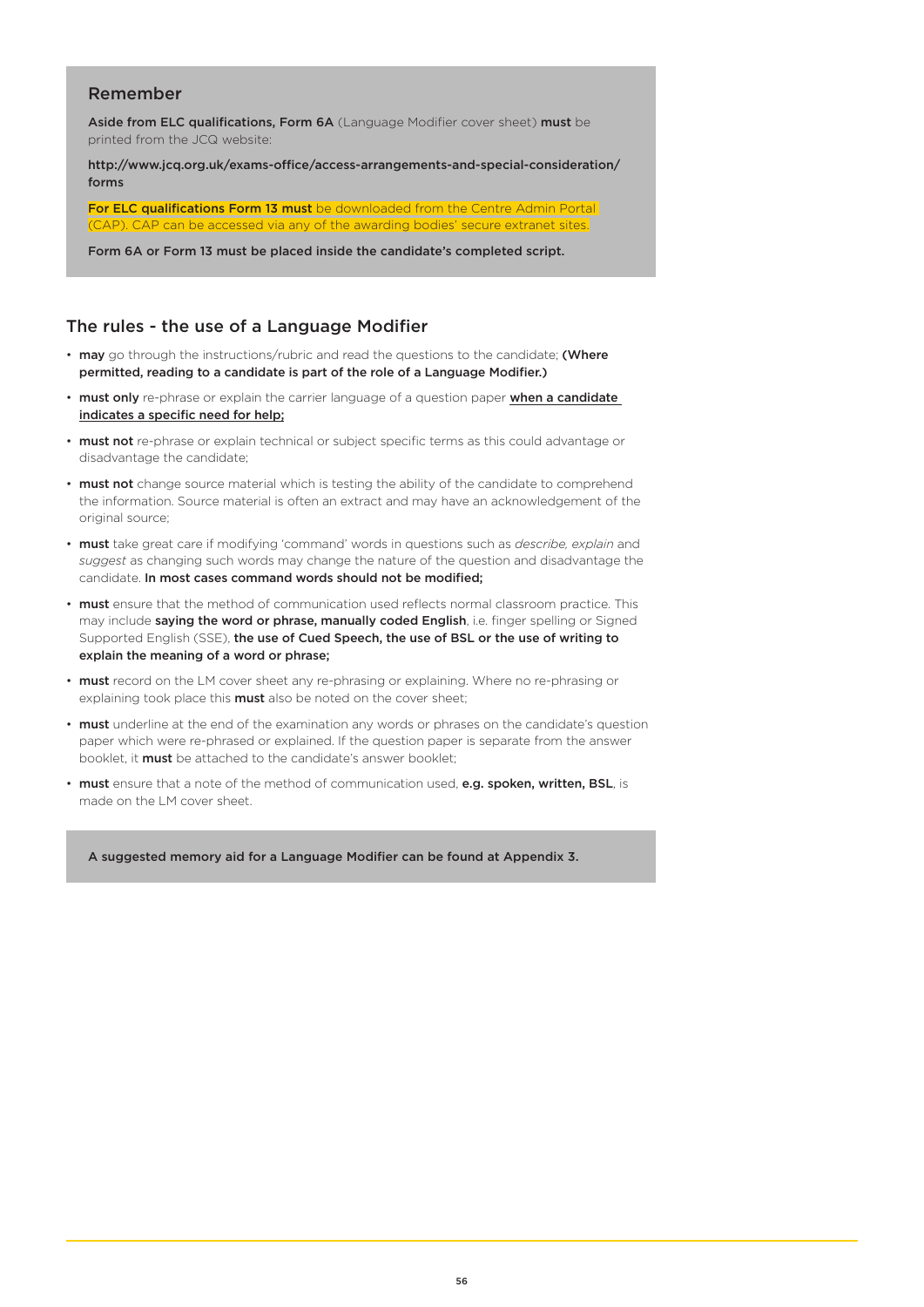\*There is not a requirement to process an application for a Live Speaker using *Access arrangements online*. No evidence is needed to support the arrangement for inspection purposes.

- 5.12.1 The SENCo is allowed to provide a live speaker for pre-recorded examination components, e.g. MFL Listening examinations, to a candidate where it is their normal way of working within the centre. The candidate will have persistent and significant difficulties in following speech at normal speed.
- **5.12.2** For aural tests, clear amplification may be necessary to improve the candidate's ability to hear, or a transcript of a listening test may be read to enable the candidate to also lip/speech-read. (See Chapter 6, paragraph 6.6.5 for further information on ordering transcripts of tests). The SENCo may need to consult a specialist teacher, i.e. a qualified Teacher of the Deaf, to identify the most appropriate arrangement for a candidate with hearing loss.
- **5.12.3** The live speaker will speak, read aloud or cue in the language being assessed, e.g. Cued French, the contents of the CD in a Listening examination.
- 5.12.4 Where the initial letters of words could be easily confused, e.g. deux fois and neuf fois, the live speaker may:
	- hold up a card with the initial letter, i.e. 'd' or 'n';
	- write 'n' or 'd' on a board;
	- finger spell or cue the initial letter of the word.
- **5.12.5** The live speaker should, wherever possible, be the candidate's subject or specialist teacher. However, an invigilator must always be present in the examination room.
- 5.12.6 Ideally a live speaker should work with one candidate. The centre must always consider the abilities of the candidates as lip/speech readers when requiring them to share a live speaker. There must never be more than six candidates to one live speaker, who should be seated to gain maximum benefit from the live speaker.
- 5.12.7 Where CDs or transcripts of tests are used, the live speaker should be allowed access to the CD or the transcript, one hour before the published starting time for the examination.

This is to allow time for the live speaker to prepare. It may be necessary to delay the start of the examination for the candidate(s) concerned. The candidate(s) must be placed under centre supervision whilst the live speaker prepares for the examination.

5.12.8 Additional repetition is allowed, if necessary, to take into account persistent loss of concentration or to enable the candidate to process the information more easily.

Due to the additional repetition which may be required, 25% extra time may also be needed in light of the candidate's persistent and significant difficulties in following speech at normal speed. (See Chapter 5, paragraph 5.2.3).

In very rare and exceptional circumstances the candidate may require up to 50% extra time. (See Chapter 5, section 5.3).

#### An application for extra time must always be processed on-line.

**5.12.9** If the recording involves the use of two or more characters, a separate live speaker could be used for each role. However, if it is felt desirable to only use one live speaker for the entire test, the live speaker must make it clear which character is speaking.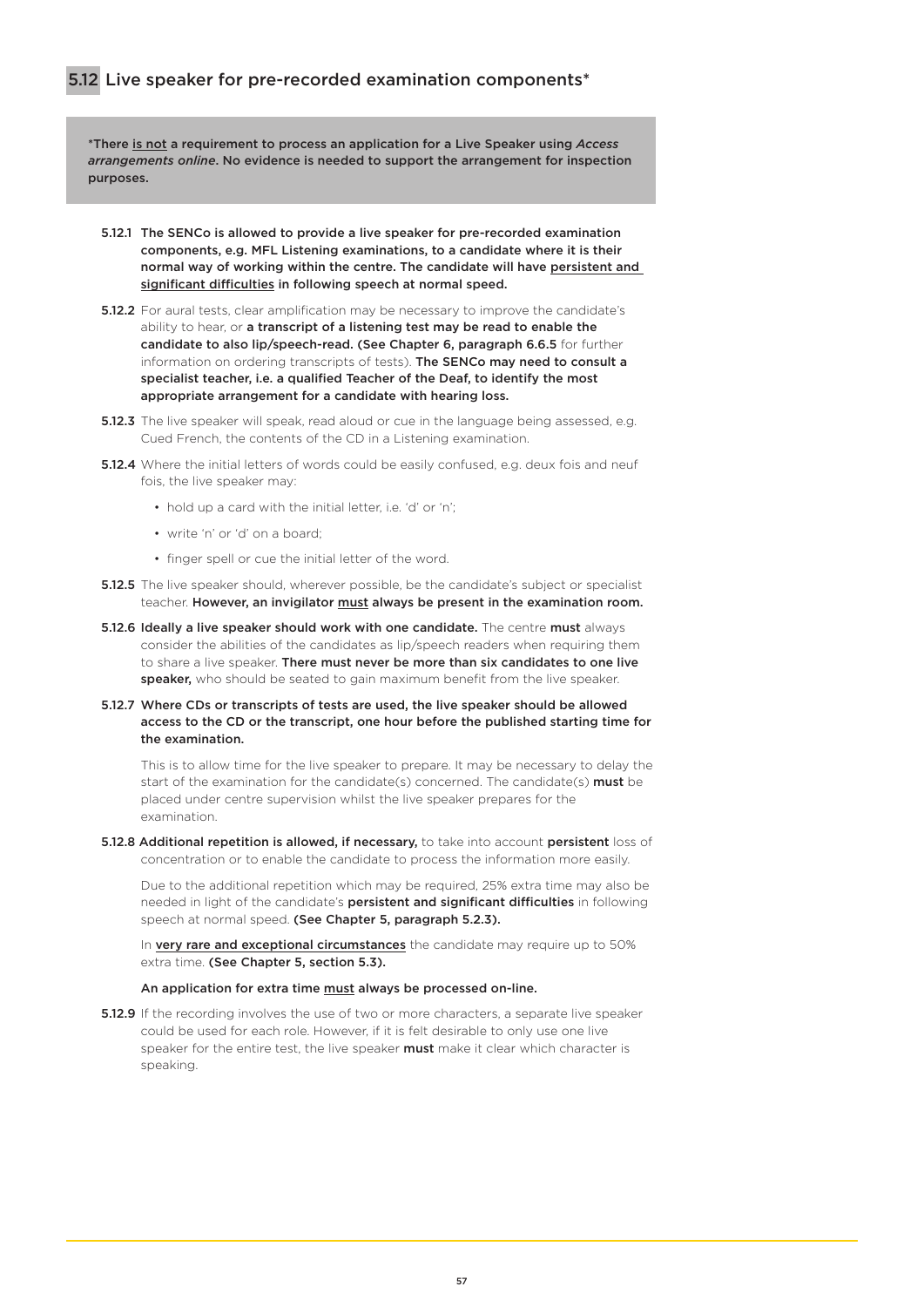### 5.13 Communication Professional

## (for candidates using Sign Language)\*

\*There is not a requirement to process an application using *Access arrangements online* or to record the use of the arrangement. No evidence is needed to support the arrangement.

5.13.1 The SENCo is allowed to provide a Communication Professional to a candidate whose normal way of working within the centre is to use Sign Language.

### A Communication Professional

- 5.13.2 The role of a Communication Professional is to present the questions in a different language without:
	- changing the meaning;
	- providing any additional information; or
	- providing an explanation as to what the question requires of the candidate.
- 5.13.3 A Communication Professional will work 'live' in the presence of the candidate during the examination in order to allow for the candidate's regional variations in BSL/ISL signs. Consequently, this cannot be checked by the awarding body for accuracy. Great care must be taken not to disadvantage or advantage the candidate. Centres should video the signing of the Communication Professional to demonstrate accuracy.

## The rules – the use of a Communication Professional

- **5.13.4** The Communication Professional **must** be proficient in the use of the candidate's sign language, ideally being qualified to a minimum of BSL/ISL at Level 3 (and aspiring towards Level 6). The Communication Professional must be at an appropriate level for the examination. It is advisable that the Communication Professional should also be a qualified Language Modifier. The Communication Professional **must** be familiar to the candidate and **must** always work at the candidate's pace.
- **5.13.5** The Communication Professional must be familiar with the subject being examined and the candidate's normal way of working. This will ensure that the meaning of the question is not changed and that technical and subject specific terms are recognised and finger spelt. (Technical and subject specific terms must not be signed.)

(The candidate's ability to recognise and understand the English version of the technical or subject specific terms within a subject is part of the assessment. If such terms are signed instead of finger spelt, then the demands of the question will have been compromised. This will constitute malpractice.)

- 5.13.6 A Communication Professional is not a reader. However, the same person may act as a Communication Professional and a reader. Permission must have been given for the use of a Communication Professional and a reader. The regulations for the use of each arrangement must be strictly adhered to. (See Chapter 5, section 5.5, for the rules on the use of a reader.)
- **5.13.7** The Communication Professional can sign the instructions and questions to candidates taking written papers except in Modern Foreign Languages or English, Irish or Welsh Language examinations.
- 5.13.8 In Modern Foreign Languages or English, Irish or Welsh Language examinations the Communication Professional can only sign the instructions/rubric, and not the questions.
- 5.13.9 The Communication Professional **must not** sign texts/source material or literary extracts.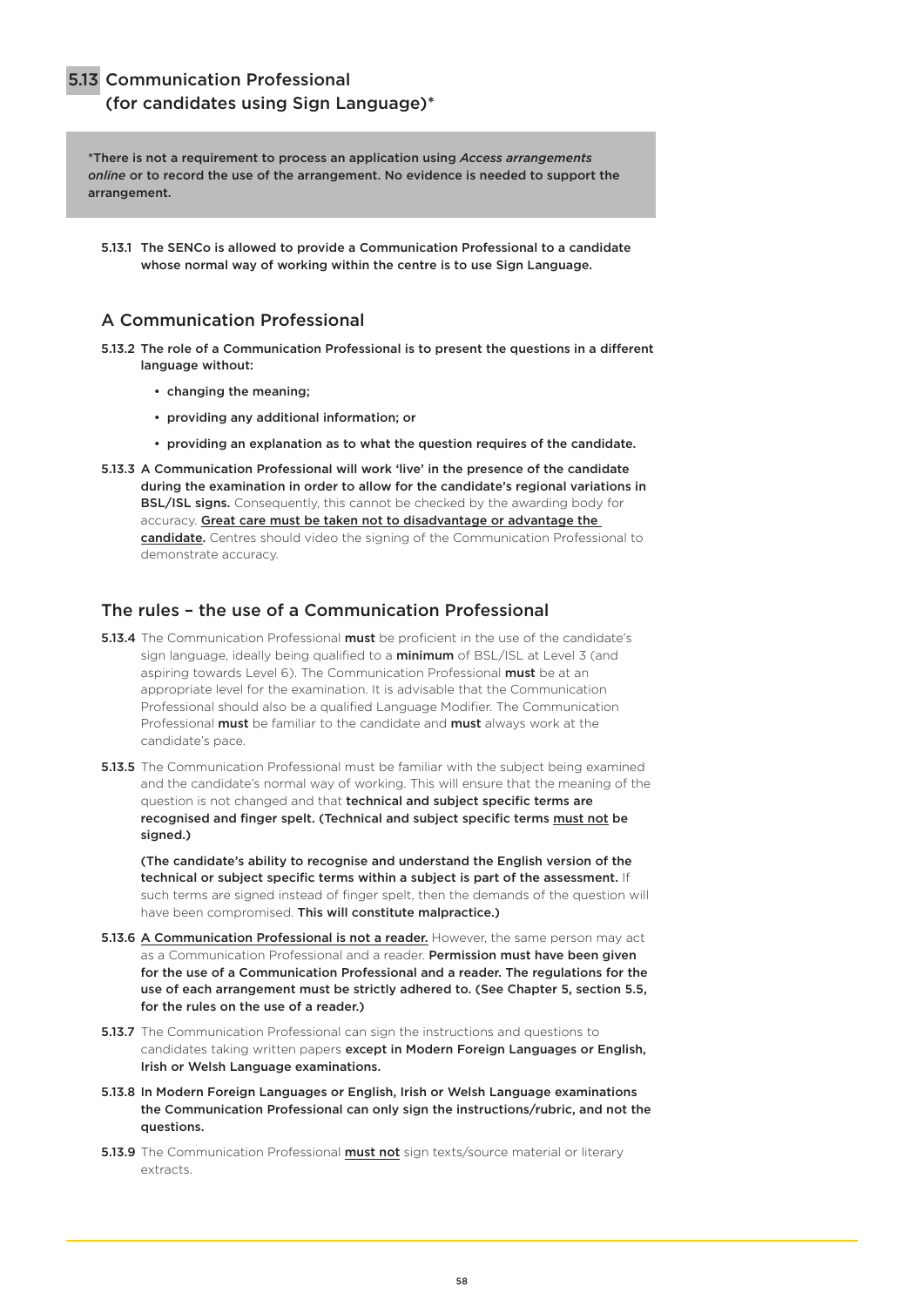- **5.13.10** The Communication Professional may use repetition if requested to do so by the candidate. An alternative signing of the carrier language may be provided. However, under no circumstances may an explanation of the question or clarification of the carrier language be given. These actions would be deemed as giving the candidate an unfair advantage and may constitute malpractice.
- 5.13.11 Candidates may only sign their answers in question papers or in non-examination assessment where it is possible to finger spell the answers or where the answers involve single words.

A suggested memory aid for a Communication Professional can be found at Appendix 4.

## Factors to consider

- **5.13.12** Due to the additional repetition which may be required, 25% extra time may also be needed due to the candidate's persistent and significant difficulties. (See Chapter 5, paragraph 5.2.3.)
- 5.13.13 Where available, modified language papers must always be ordered for candidates who will be using a Communication Professional (see Chapter 6, section 6.6).
- **5.13.14** The question paper packet may be opened one hour before the published starting time for the examination. A copy of the question paper should be provided to the Communication Professional to allow him/her to prepare for the examination. The content of the paper must not be discussed with or shown to any other person during this time as this would constitute malpractice.
- **5.13.15** Candidates requiring the use of a Communication Professional may need to be accommodated in another room, away from the main examination room, in which case a separate invigilator will be required.

# Entry Level Certificate (ELC) qualifications

In English, Irish and Welsh Speaking and Listening Tests a Communication Professional must not be used.

Communication Professionals will not be permitted in English, Irish and Welsh written papers except for the instructions of the question papers, unless specifically permitted by the specification at certain levels.

In reading tests in English, Irish and Welsh no part of an assessment may be signed to a candidate. However, the candidate may indicate using sign language to show that he or she has read the passage correctly. Please consult the awarding body for advice.

## Remember

Aside from Entry Level Certificate qualifications, Form 6 (Communication Professional cover sheet) must be printed from the JCQ website:

[http://www.jcq.org.uk/exams-office/access-arrangements-and-special-consideration/](http://www.jcq.org.uk/exams-office/access-arrangements-and-special-consideration/forms) [forms](http://www.jcq.org.uk/exams-office/access-arrangements-and-special-consideration/forms)

For Entry Level Certificate qualifications, Form 13 must be downloaded from the Centre Admin Portal (CAP). CAP can be accessed via any of the awarding bodies' secure extranet sites.

Form 6 or Form 13 must be placed inside the candidate's completed script.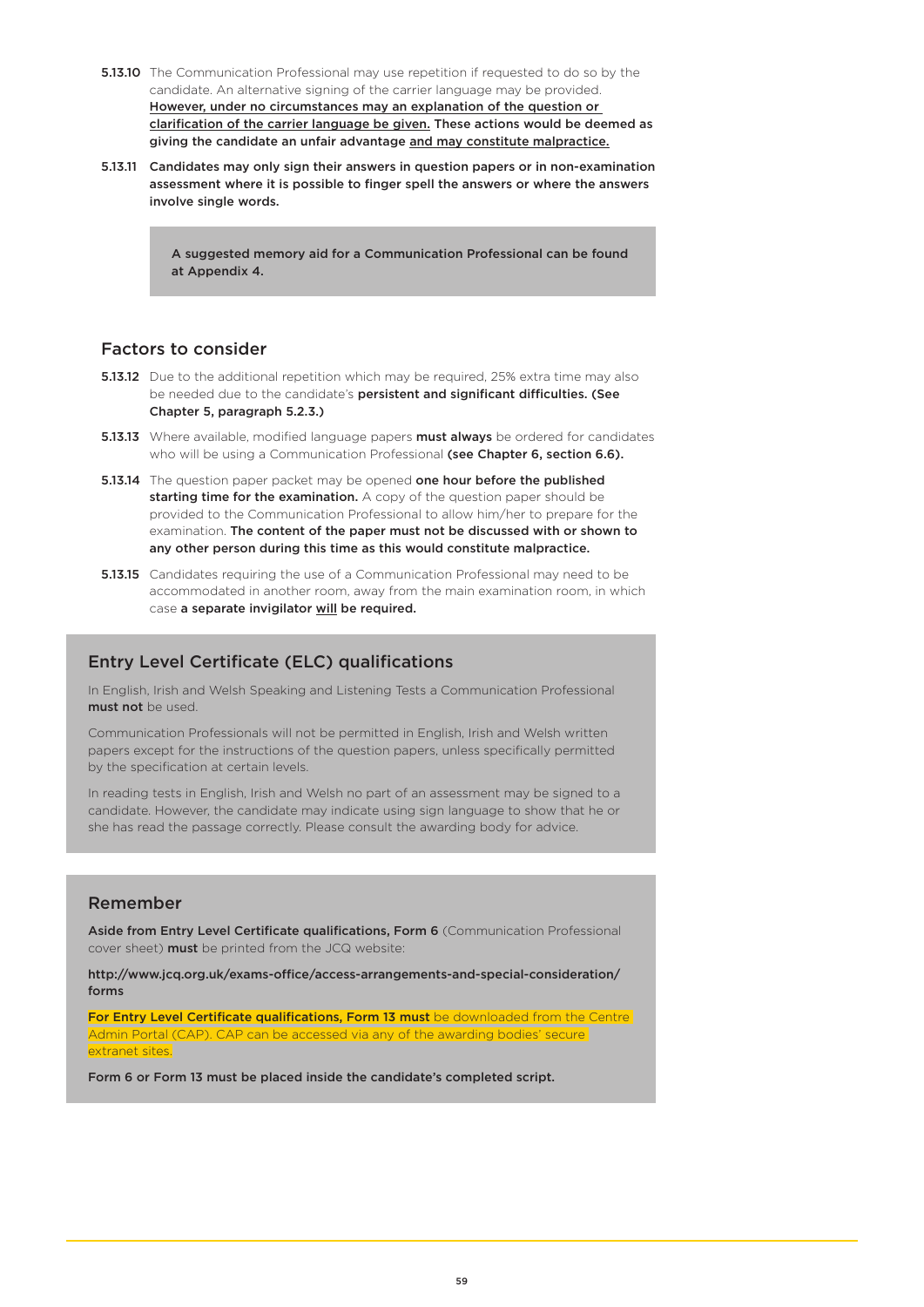# 5.14 Practical assistant

# Processing applications

- 5.14.1 For those qualifications listed within the Deadlines section, page 2, an application must be processed using *Access arrangements online.*
- 5.14.2 *Access arrangements online* will automatically reject applications for the use of a practical assistant.

However, the centre will be able to refer the case to the relevant awarding body. Detailed information must be provided listing the tasks which the practical assistant would perform. This will allow the awarding body to ensure that the assessment objectives are not compromised, particularly in subjects such as Geography, Mathematics and the Sciences.

- 5.14.3 A practical assistant must not be allowed to carry out physical tasks or demonstrate physical abilities where they form part of the assessment objectives. A practical assistant will not normally be permitted in subjects such as Art & Design, Design & Technology and Music.
- 5.14.4 Where approved, the practical assistant will carry out practical tasks at the instruction of the candidate.

(See The rules – the use of a practical assistant within this section.)

#### For example:

A candidate with very poor motor co-ordination may need help in holding a ruler, placing a ruler in the correct place for a line to be drawn or turning the pages of the script. The candidate may also need help when using Mathematical equipment.

A candidate with a severe vision impairment may need his or her hand to be guided to the relevant page or section of text in a paper. Care must be taken not to direct the candidate to the answer.

A Blind candidate may require a practical assistant to record the position of points or lines indicated on a tactile graph by means of pins and elastic bands.

## Factors the centre must consider

- 5.14.5 A practical assistant is not a reader or a scribe. The same person may act as a practical assistant, a reader and/or a scribe if permission has been given for these arrangements. The regulations for the use of each arrangement must be strictly adhered to.
- 5.14.6 Candidates using a practical assistant may need to be accommodated in another room, away from the main examination room.

Where the candidate and practical assistant are accommodated in another room, on a one to one basis, the invigilator may additionally act as the practical assistant.

5.14.7 The practical assistant must be made aware, prior to the examination, of the task(s) he/she will be performing as specifically approved by the awarding body.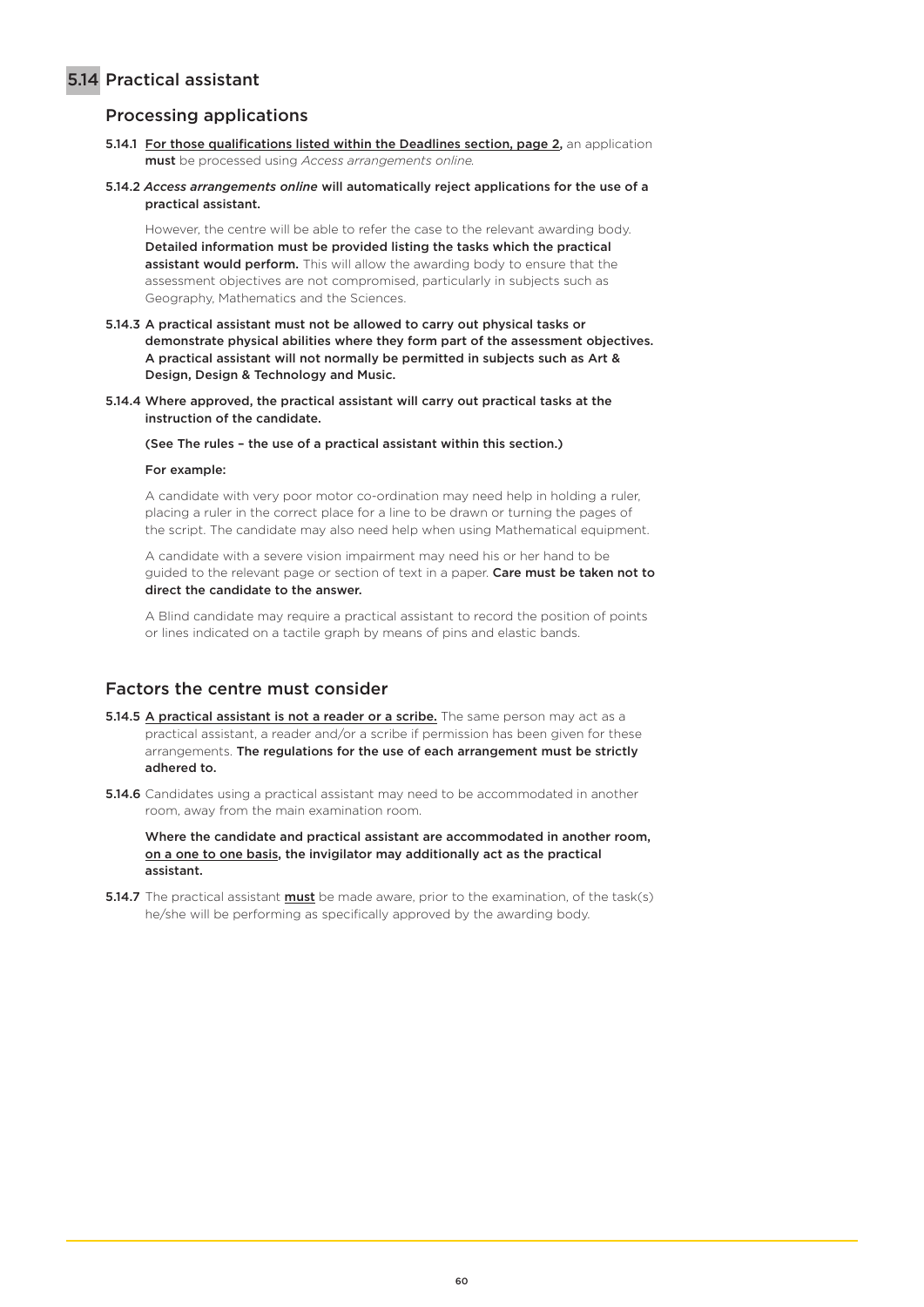### The rules – the use of a practical assistant

- must perform practical tasks as specifically approved by the awarding body and according to the candidate's instructions, unless the skill to be performed is the focus of the assessment, (in which case the practical assistant will not be permitted) or the procedure would be unsafe;
- must immediately refer any problems in communication during the assessment to the invigilator or examinations officer;
- must abide by the regulations since failure to do so could lead to the disqualification of the candidate;
- must ensure the safety of the candidate and those around him/her;
- must not give factual help to the candidate or indicate when the task is complete;
- must not advise the candidate on which questions to do, when to move on to the next question, or the order in which questions should be answered;
- may ask the candidate to repeat instructions where these are not clear.

### Remember

Where an application is processed using Access arrangements online, e.g. GCSE and GCE qualifications, a pre-populated Practical Assistant cover sheet must be printed from the system and must be placed inside the candidate's script.

For Entry Level Certificate qualifications, Form 13 must be downloaded from the Centre Admin Portal (CAP). CAP can be accessed via any of the awarding bodies' secure extranet sites.

#### Form 13 must be placed inside the candidate's script.

A cover sheet **must** be **securely** attached to any non-examination assessment completed with the aid of a practical assistant. The work **must** be sent to the moderator in addition to the sample requested.

Cover sheets **must** indicate the level of assistance given by the practical assistant.

The cover sheet **must** be signed by the practical assistant and countersigned by the head of centre or examinations officer.

### Examples - practical assistant

- A candidate has hemiplegia affecting his left side. He is right-handed. He only needs a practical assistant in GCSE Science to hold equipment still while he performs practical tasks. The practical assistant is acting as a second hand where two hands are needed. The candidate does not lose any marks for implementation because he performs by himself those skills which are being assessed
- A candidate has severe cerebral palsy with no use of his hands. He wants to be entered for a GCSE Design & Technology course but cannot perform any design making skills. His teacher helps him during the course. As he will not be able to be credited with any marks for skills performed by a practical assistant, it is decided that he should complete the course without being entered for the specification.
- A candidate wants to be entered for GCSE Art & Design but cannot perform any practical skills independently. The centre requests permission to use a practical assistant. This is refused. It is realised that there are other skills required by the specification which he cannot fulfil. The candidate decides to follow the course for his education but is not entered for the specification.
- A candidate studying GCSE Physical Education is a wheelchair user. She can demonstrate her performance skills in track and field events in athletics. She does require the help of a practical assistant to set up her wheelchair and other equipment to maximise her performance. The input from the practical assistant is not deemed to give her an undue advantage and is therefore permitted.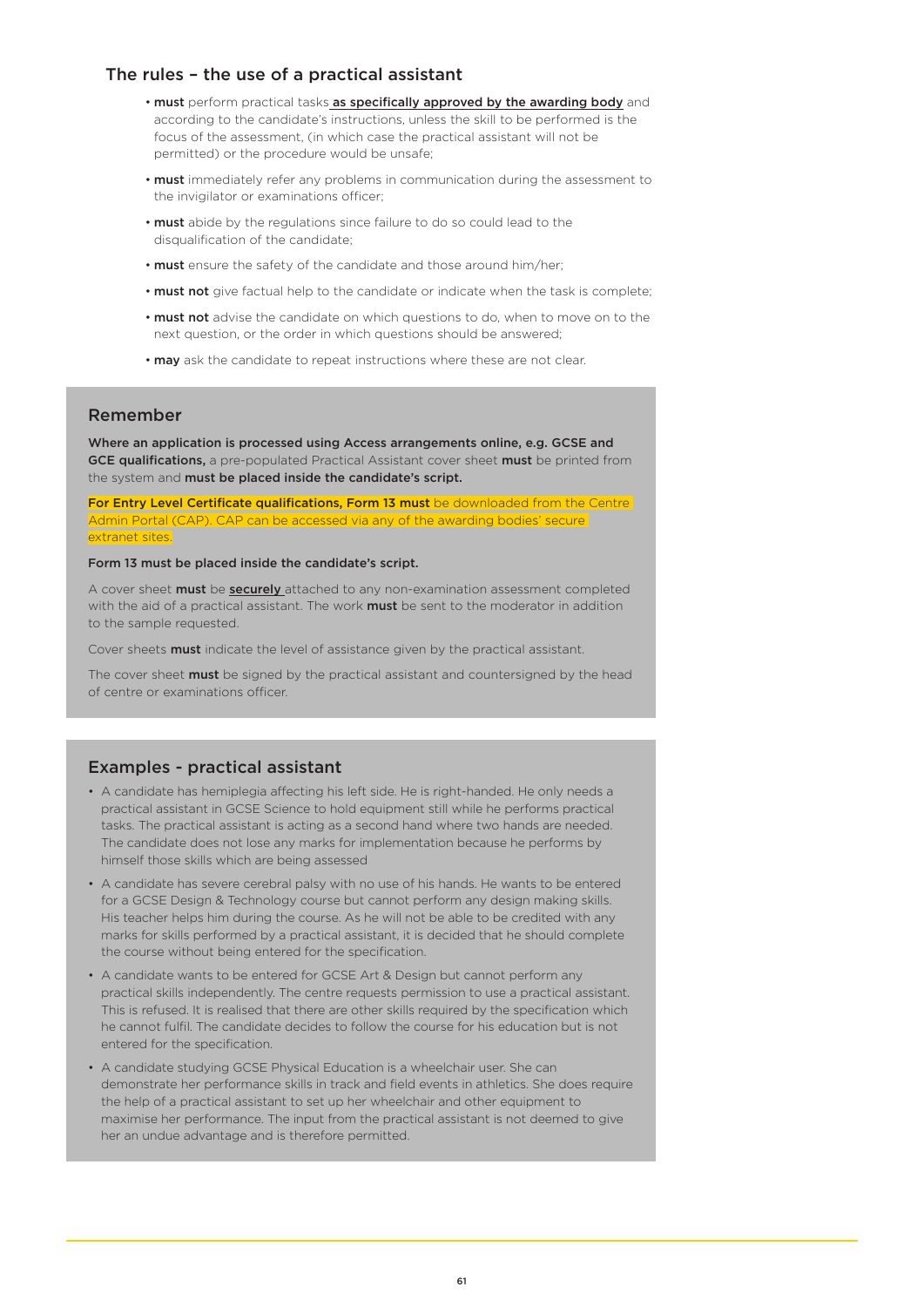# 5.15 Alternative site for the conduct of examinations

#### An alternative site arrangement for the conduct of examinations is permitted for the following qualifications:

AQA Applied General qualifications, AQA Level 1, Level 2 and Level 3 Technical qualifications, BTEC Firsts, BTEC Nationals, BTEC Tech Awards, Cambridge Nationals, Cambridge Technicals, CCEA Key Skills, ELC, FSMQ, GCE, GCSE, OCR Level 3 Certificates, WJEC Level 1 and Level 2 General qualifications, WJEC Level 1 and Level 2 Vocational qualifications and WJEC Level 3 Applied qualifications.

The SENCo **must** liaise with the examinations officer who will need to refer to the JCQ publication *Instructions for conducting examinations:*

#### <http://www.jcq.org.uk/exams-office/ice---instructions-for-conducting-examinations>

- **5.15.1** The candidate will be sitting his/her examination(s) at a residential address or at a hospital which is a non-registered centre due to, for example:
	- a medical condition which prevents the candidate from taking examinations in the centre; or
	- Social, Mental and Emotional Needs.

The candidate has:

- an impairment which has a substantial and long term adverse effect giving rise to persistent and significant difficulties; or
- a temporary illness or injury at the time of the examination(s).

The SENCo, or a senior member of staff with pastoral responsibilities, must:

- be satisfied that the candidate is able to take examinations;
- produce written evidence confirming the need for an alternative site arrangement to a JCQ Centre Inspector upon request.

There is not a requirement to process an application for an alternative site using *Access arrangements online*. Centres must not process an on-line application using 'Other'.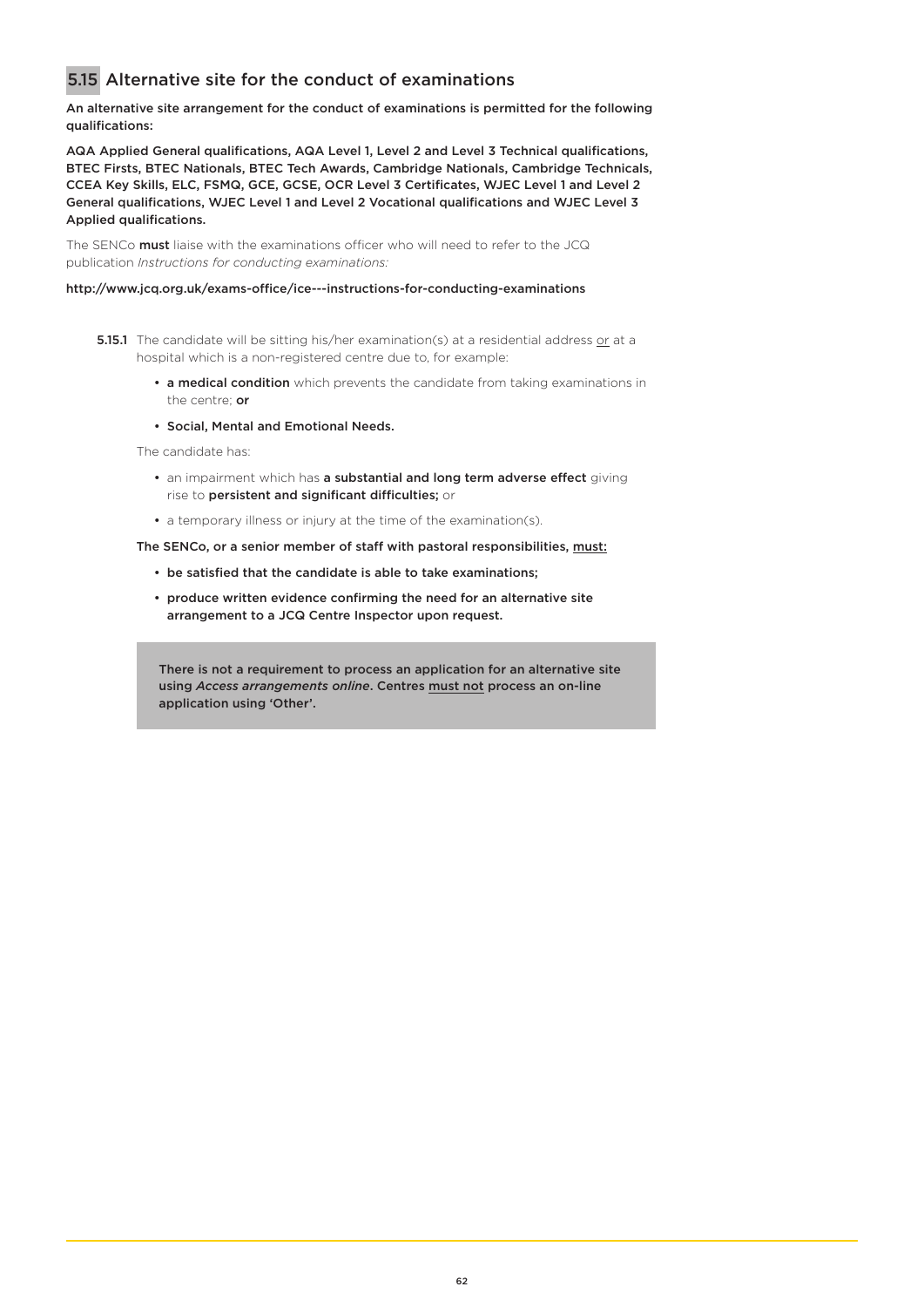\*For the access arrangements detailed below, there is not a requirement to process an application using *Access arrangements online*. No evidence is needed to support the arrangement for inspection purposes.

- Amplification equipment
- Braillers
- Closed circuit television (CCTV)
- Colour naming by the invigilator for candidates who are Colour Blind
- Coloured overlays (this would also include reading rulers, virtual overlays and virtual reading rulers)
- Examination on coloured/enlarged paper
- Low vision aid/magnifier
- Optical Character Reader (OCR) scanners
- Separate invigilation within the centre

The SENCo must make their decision based on:

- whether the candidate has a substantial and long term impairment which has an adverse effect; and
- the candidate's normal way of working within the centre.

For example, in the case of separate invigilation, the candidate's difficulties are established within the centre (see Chapter 4, paragraph 4.1.4) and known to a Form Tutor, a Head of Year, the SENCo or a senior member of staff with pastoral responsibilities.

Separate invigilation reflects the candidate's normal way of working in internal school tests and mock examinations because of a long term medical condition or long term social, mental or emotional needs.

For further information please see Section 14 of the JCQ publication *Instructions for conducting examinations:*

<http://www.jcq.org.uk/exams-office/ice---instructions-for-conducting-examinations>

For further information on coloured/enlarged papers please see Chapter 6, section 6.5.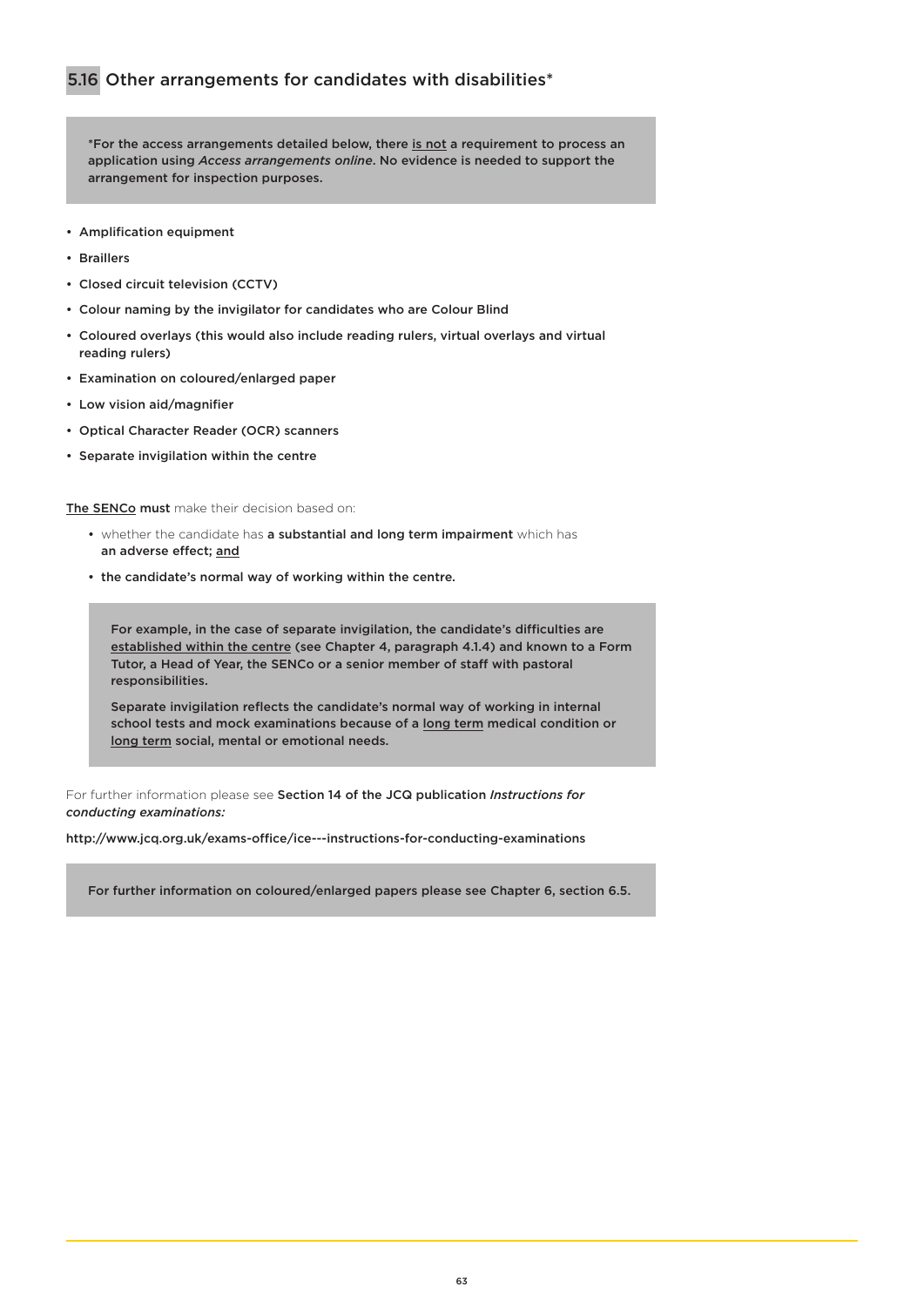# 5.17 Exemptions

5.17.1 An exemption is an agreement reached by an awarding body, before the examination, for a disabled candidate to miss a component or components.

An indication will be placed on the candidate's certificate to show that not all assessment objectives were accessible.

- 5.17.2 An application for an exemption must be submitted in line with the published deadlines listed within this document (see page 2).
- 5.17.3 An exemption must:
	- not undermine the integrity of the qualification;
	- only be granted as a last resort when no other access arrangement is available;
	- only apply to whole components where the candidate cannot demonstrate any of the skills;
	- make up no more than 40% of a linear or unitised GCSE or GCE qualification. For unitised GCE A-level qualifications at least one A2 unit must be completed;
	- only apply in general qualifications (see Chapter 1, section 1.6 and section 1.8 for the list of general qualifications covered by equality legislation in England, Wales and Northern Ireland).

An exemption will not be granted if an alternative and accessible route through a qualification is available to the candidate.

5.17.4 *Access arrangements online* does not include exemptions. However, it enables centres to refer individual applications to awarding bodies.

The centre in the first instance should select 'Other'. This will result in an automatic rejection. The centre must then make a referral to the relevant awarding body.

The centre **must** indicate the candidate's disability in order that an awarding body has the necessary information to hand when considering an application for an exemption. The awarding body **must** be assured that the exemption is an arrangement of the last resort.

#### Additionally, the JCQ form *Application for an Exemption:*

#### [http://www.jcq.org.uk/exams-office/access-arrangements-and-special](http://www.jcq.org.uk/exams-office/access-arrangements-and-special-consideration/forms)[consideration/forms](http://www.jcq.org.uk/exams-office/access-arrangements-and-special-consideration/forms)

must be submitted to the awarding body concerned, along with any other paperwork requested by the awarding body.

5.17.5 In the GCE A-level Biology, Chemistry, Geology or Physics practical endorsement, or the GCSE English Language Spoken Language endorsement where a candidate cannot access the endorsement due to a substantial impairment, an application for an exemption **must** be submitted to the relevant awarding body.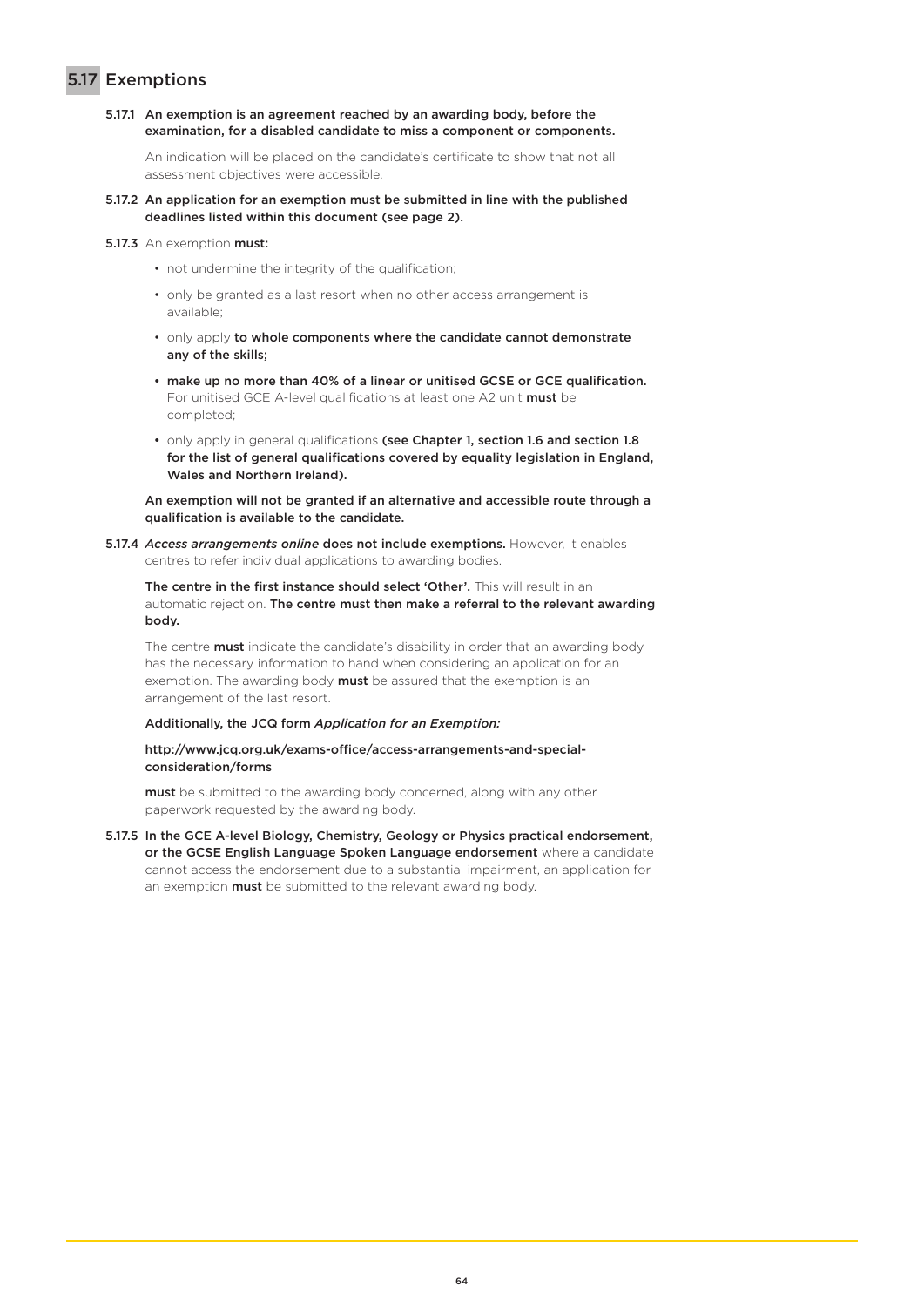There is not a requirement to process an application for a bilingual translation dictionary using *Access arrangements online*. No evidence is needed to support the arrangement for inspection purposes.

For the regulations on the use of a bilingual dictionary please see the JCQ publication *Instructions for conducting examinations:* 

<https://www.jcq.org.uk/exams-office/ice---instructions-for-conducting-examinations>

### Processing applications

5.18.1 Where a bilingual translation dictionary with 10% extra time is to be used in the following Level 1 and Level 2 qualifications, an on-line application must be processed using *Access arrangements online:*

AQA Level 1 and Level 2 Technical qualifications, Cambridge Nationals, Cambridge Technicals (Level 2), GCSE qualifications, WJEC Level 1 and Level 2 General qualifications and WJEC Level 1 and Level 2 Vocational qualifications.

Appropriate evidence of need must be available at the centre for inspection. The evidence must be compiled by the EAL Co-ordinator or the SENCo.

For Entry Level Certificate (ELC) qualifications, please see Chapter 8.

- 5.18.2 A bilingual translation dictionary and 10% extra time is only available to candidates entered for the following Entry Level, Level 1 and Level 2 qualifications, and who meet all of the published criteria in paragraph 5.18.6:
	- AQA Level 1 and Level 2 Technical qualifications;
	- BTEC Firsts;
	- BTEC Tech Awards;
	- Cambridge Nationals;
	- Cambridge Technicals (Level 2);
	- Entry Level Certificate (ELC);
	- GCSE;
	- WJEC Level 1 and Level 2 General qualifications;
	- WJEC Level 1 and Level 2 Vocational qualifications.
- 5.18.3 A bilingual dictionary and 10% extra time is not available to candidates entered for the following Level 3 qualifications:
	- AQA Applied General qualifications;
	- AQA Level 3 Technical qualifications:
	- BTEC Nationals;
	- Cambridge Technicals (Level 3);
	- GCE AS and A-level qualifications;
	- OCR Level 3 Certificates;
	- WJEC Level 3 Applied qualifications.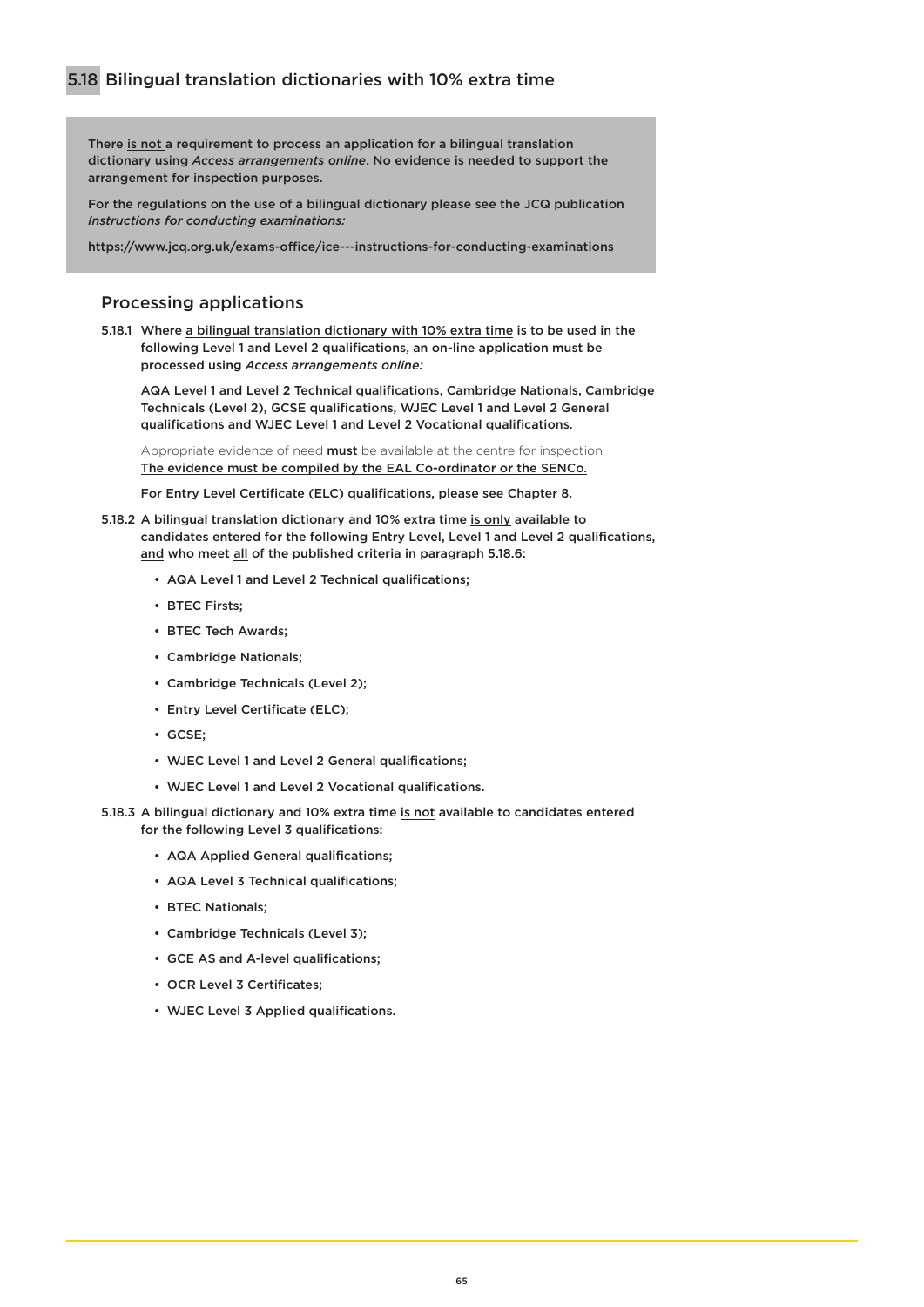5.18.4 The EAL Co-ordinator or the SENCo must determine the needs of the individual candidate. Not all candidates for whom English is an additional language will need to use a bilingual translation dictionary. Very few bilingual translation dictionary users will need to have 10% extra time.

> This is a rare and exceptional arrangement specifically for a candidate who entered the United Kingdom less than three years before the time of the examination(s), with no prior knowledge of the English Language. (Holiday periods are included in the three year rule.)

Centres are reminded that applications processed on-line will automatically give an 'application approved expiry date' 26 months from the date of processing the application and not the date of entry to the United Kingdom. It is the end of the month, three years after the candidate has entered the United Kingdom, which must be adhered to.

5.18.5 In subjects where a dictionary is not permitted, 10% extra time will not be available.

5.18.6 Extra time must only be awarded by the EAL Co-ordinator or the SENCo where all of the following exist:

- the candidate's first language is not English, Irish or Welsh;
- the candidate entered the United Kingdom within three years of the examination(s) with no prior knowledge of the English Language;
- English is not one of the languages spoken in the family home;
- prior to their arrival in the United Kingdom the candidate was not educated in an International school where some or the entire curriculum was delivered in English;
- prior to their arrival in the United Kingdom the candidate was not prepared for or entered for IGCSE qualifications where the question papers were set in English;
- prior to their arrival in the United Kingdom the candidate was not prepared in English for other qualifications, e.g. IELTS qualifications, Preliminary English Tests;
- the candidate has to refer to the bilingual translation dictionary so often that examination time is used for this purpose, delaying the answering of questions;
- the provision of 10% extra time reflects the candidate's usual way of working with the dictionary. (A definition of normal way of working is provided within Chapter 4, paragraph 4.2.5.)

The evidence compiled by the EAL Co-ordinator or the SENCo must confirm all of the above.

5.18.7 Extra time must not be awarded to a candidate using a bilingual translation dictionary in order to compensate for difficulties in reading and writing in English.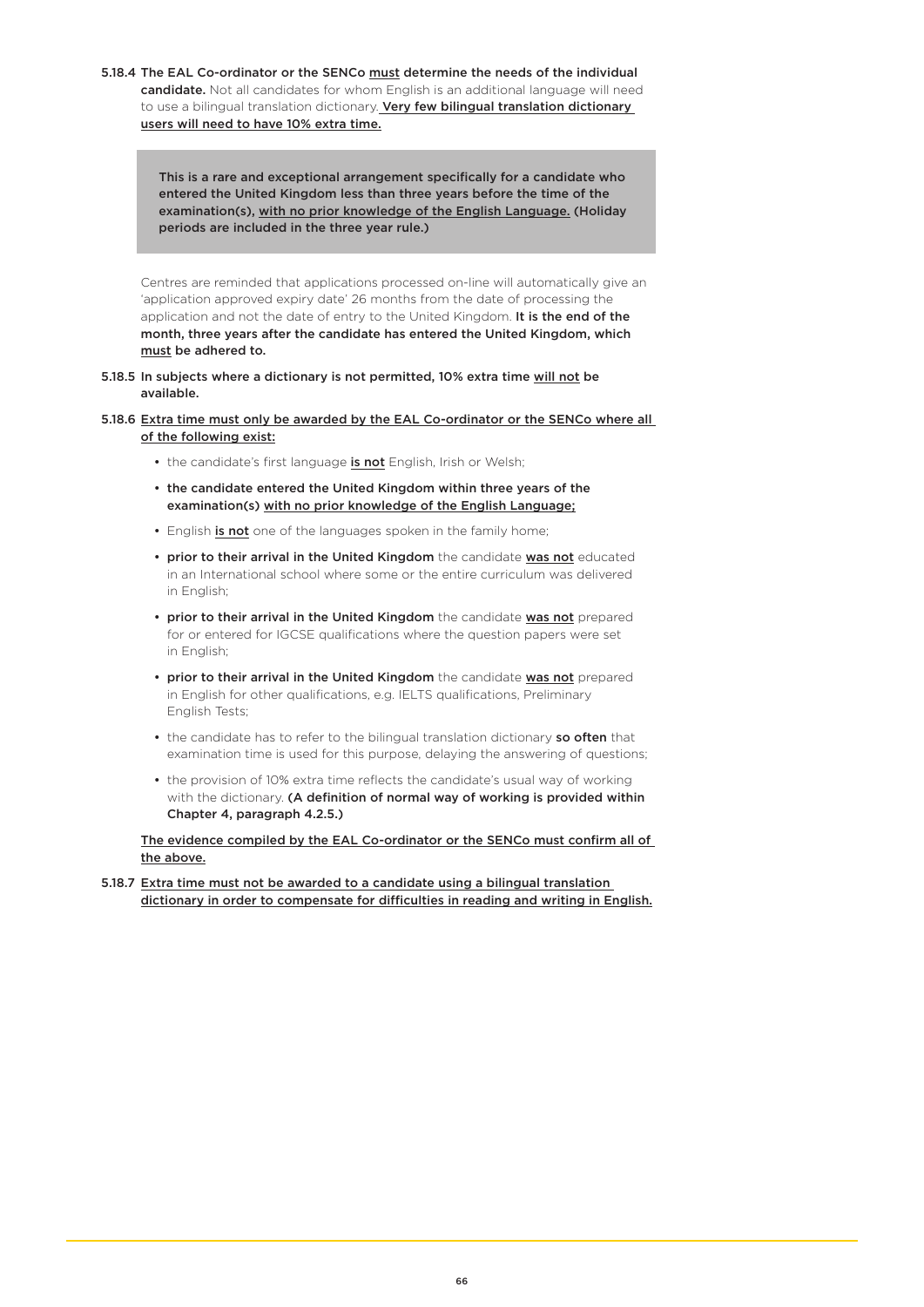# **Chapter 6 Modified papers**

### 6.1 Modified papers – an overview of the process

#### Centres must order modified papers in advance of a specific examination series, no later than the published deadline for the series concerned. (See the deadlines within this Chapter.)

Modified papers are individually prepared for candidates for whom other access arrangements are unsuitable. The modification of papers involves additional resources. Therefore centres are required to provide the awarding bodies with early notification that a candidate will require a modified paper.

Centres must not order modified papers for candidates unless they intend to enter them for the relevant examination series.

*Access arrangements online* allows centres to submit orders for modified papers for the following qualification types:

AQA Applied General qualifications, AQA Level 1, Level 2, Level 3 Technical qualifications, Cambridge Nationals, Cambridge Technicals, ELC, FSMQ, GCE, GCSE, OCR Level 3 Certificates, WJEC Level 1, Level 2 General qualifications, WJEC Level 1, Level 2 Vocational qualifications and WJEC Level 3 Applied qualifications.

There is a separate area within *Access arrangements online* which enables centres to make orders for modified papers. Centres **must not** process an on-line application using 'Other'.

For the adjustment to be effective, the candidate must have had appropriate opportunities to practise using an awarding body's past modified papers before his/ her first examination.

### The standard formats available are:

- A4 modified 18 point bold
- A3 modified 24 point bold
- A4 modified 24 point bold
- A3 modified 36 point bold
- Tactile diagrams with print labels for use with modified enlarged papers
- Braille papers including tactile diagrams with Braille labels
- Modified language (where available)
- Non-interactive electronic (PDF) question paper
- Transcript of listening test/video

Centres should note that the option of an A3 modified enlarged paper, 36 point bold, may not be available in all subjects.

*Access arrangements online* is not linked to awarding bodies' entries systems. It is recommended that centres undertake a check to ensure that orders for modified papers and actual entries made to an awarding body match.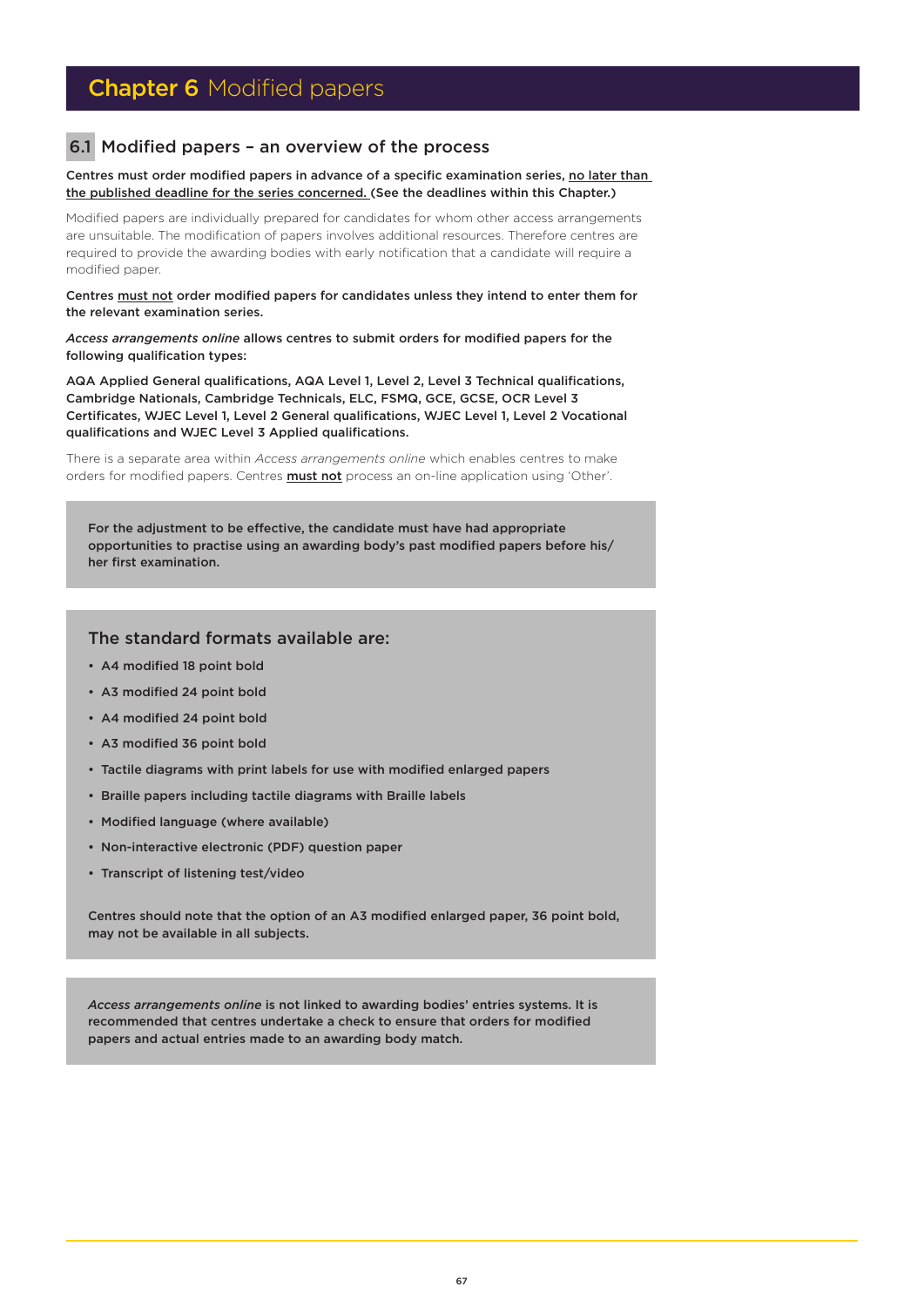### Access arrangement requests

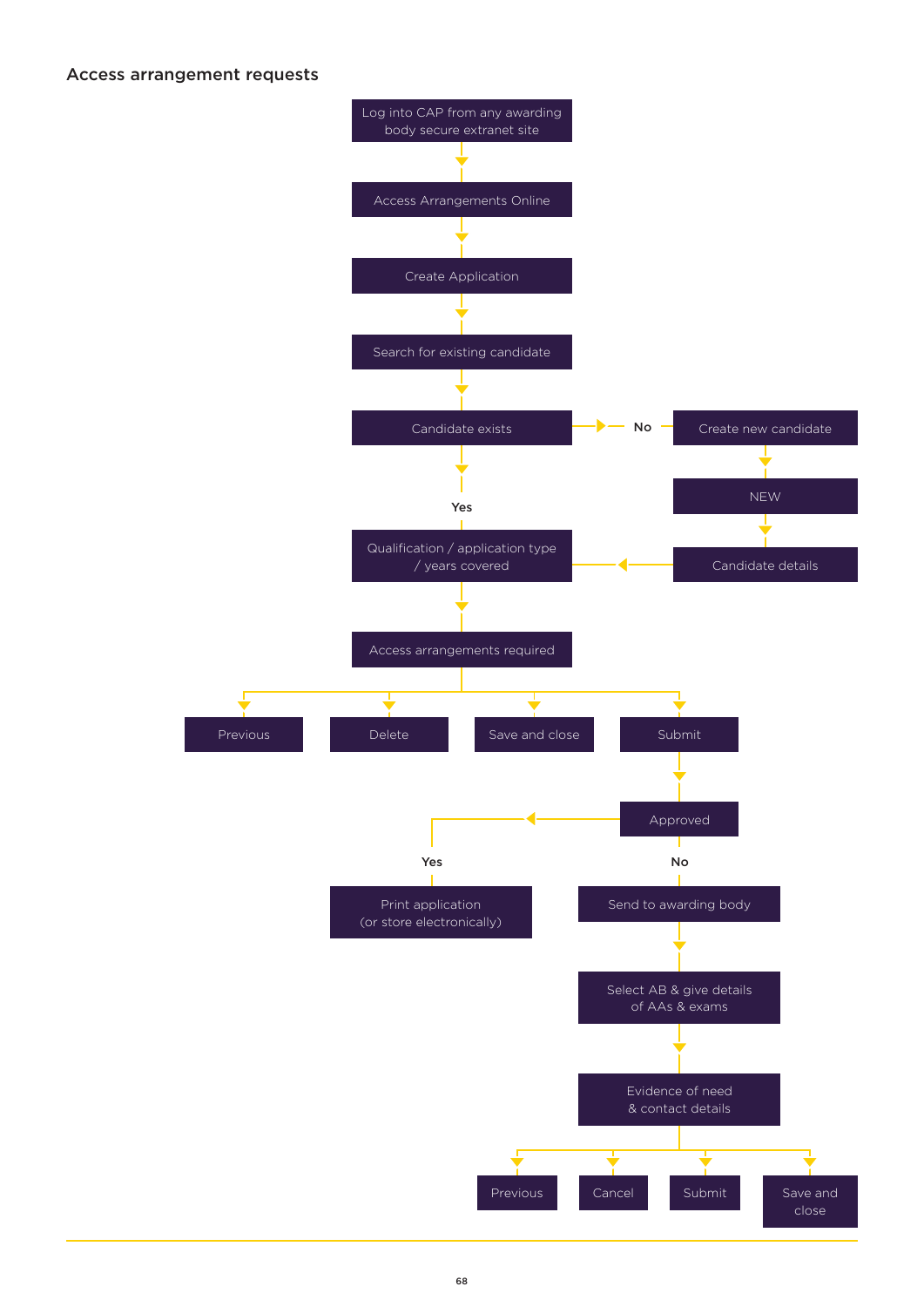## Modified paper requests

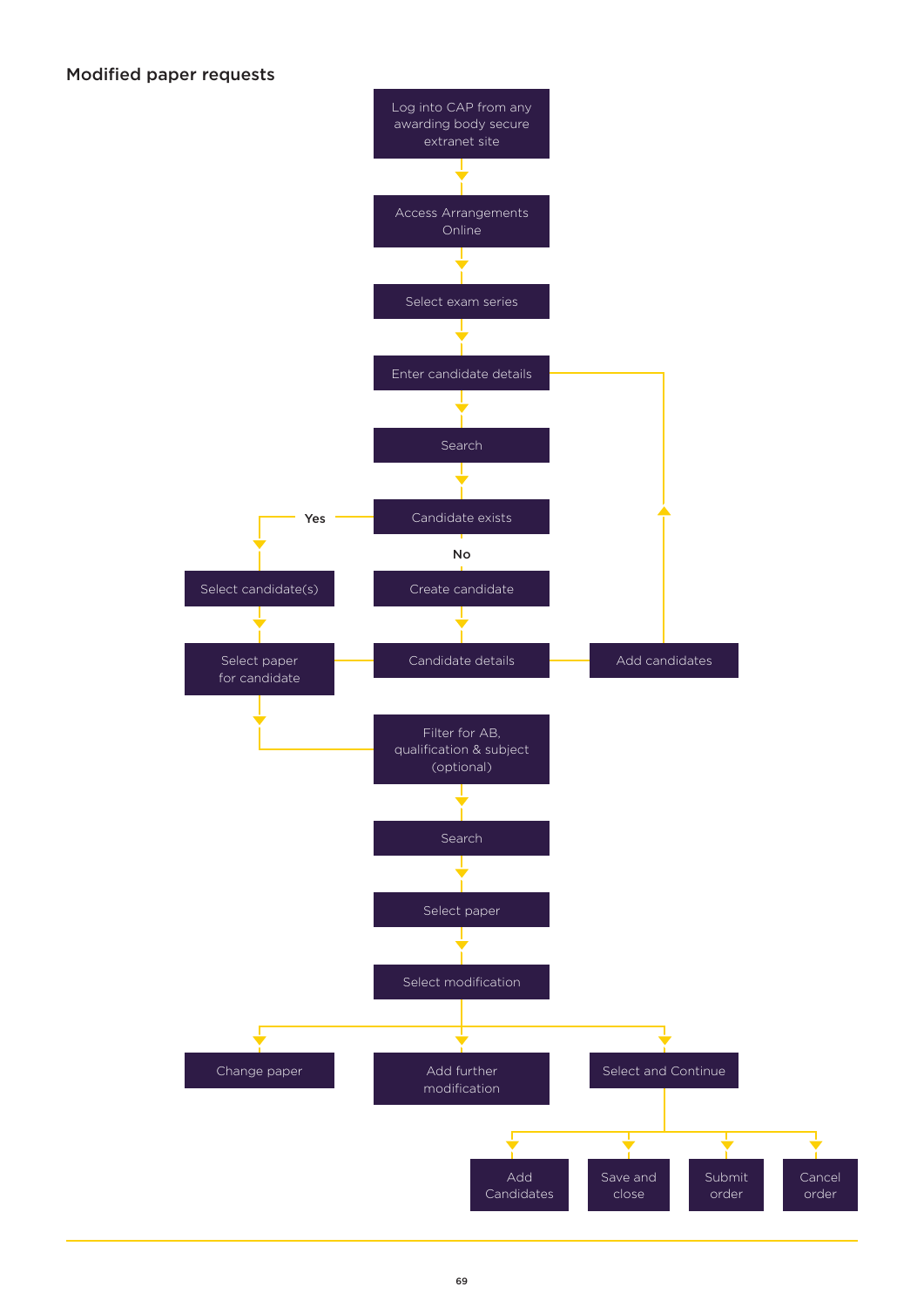The awarding bodies use the UKAAF publication *Best Practice Guidance* for the *Modification and Production of Examination Papers for Candidates with a visual impairment* as a source of reference when producing Braille and modified enlarged papers. This publication may be accessed from the UKAAF website:

#### [www.ukaaf.org](https://www.ukaaf.org/)

SENCos must ensure that candidates are familiar with the format of modified enlarged papers or Braille papers being requested for examinations. If a candidate intends to use a non-interactive electronic (PDF) question paper in their examination(s), the SENCo must ensure he/she is familiar with the format.

## 6.2 Braille papers

- 6.2.1 Braille papers are only produced when applications are made by the deadline. They are not produced automatically. Awarding bodies do not require evidence of the candidate's vision impairment.
- 6.2.2 The standard paper is modified prior to Brailling by a teacher specialised in vision impairments. The layout and presentation of the standard paper is modified accordingly.
- **6.2.3** The modified paper is then sent to a Brailling agency for the content to be transcribed into Grade 2 contracted Unified English Braille (UEB).
- 6.2.4 Tactile diagrams and graphs will be provided where appropriate with the Braille paper. Tactile diagrams do not need to be ordered separately.
- **6.2.5** Centres may be required to provide models in advance for certain types of questions.
- **6.2.6** Videos or films used in assessments may be requested with audio description.



## 6.3 Modified enlarged papers

- 6.3.1 Modified enlarged papers are only produced when orders are made by the deadline. They are not produced automatically. As candidates' needs are on-going and long term, and modification of printed material reflects their normal way of working within the classroom, an assessment of the candidate is not required to determine their need for modified enlarged papers.
- **6.3.2** Modified enlarged papers are intended for candidates who cannot read a standard examination paper. The layout and presentation of the standard paper is modified to remove elements of visual complexity without changing the demands of the assessment. Pictures and diagrams are often re-drawn to make them more visually accessible.
- **6.3.3** Centres should note that sometimes it may be necessary for an awarding body to produce a page in a larger format for diagrams.
- **6.3.4** Centres may be required to provide models in advance for certain types of questions.
- **6.3.5** Some candidates with a severe vision impairment may benefit from using an electronic or optical magnifier with a modified enlarged paper. (Centres do not need to process an on-line application for a magnifier.)
- 6.3.6 Where a centre requires an A4 modified 18 point bold paper in a non-interactive (PDF) electronic format the relevant awarding body/bodies should be contacted.

For some subjects such as Archaeology, Geology, Geography and Music a modified enlarged paper alone may not be a reasonable adjustment for a candidate with a severe vision impairment. A practical assistant and/or a reader may also be required.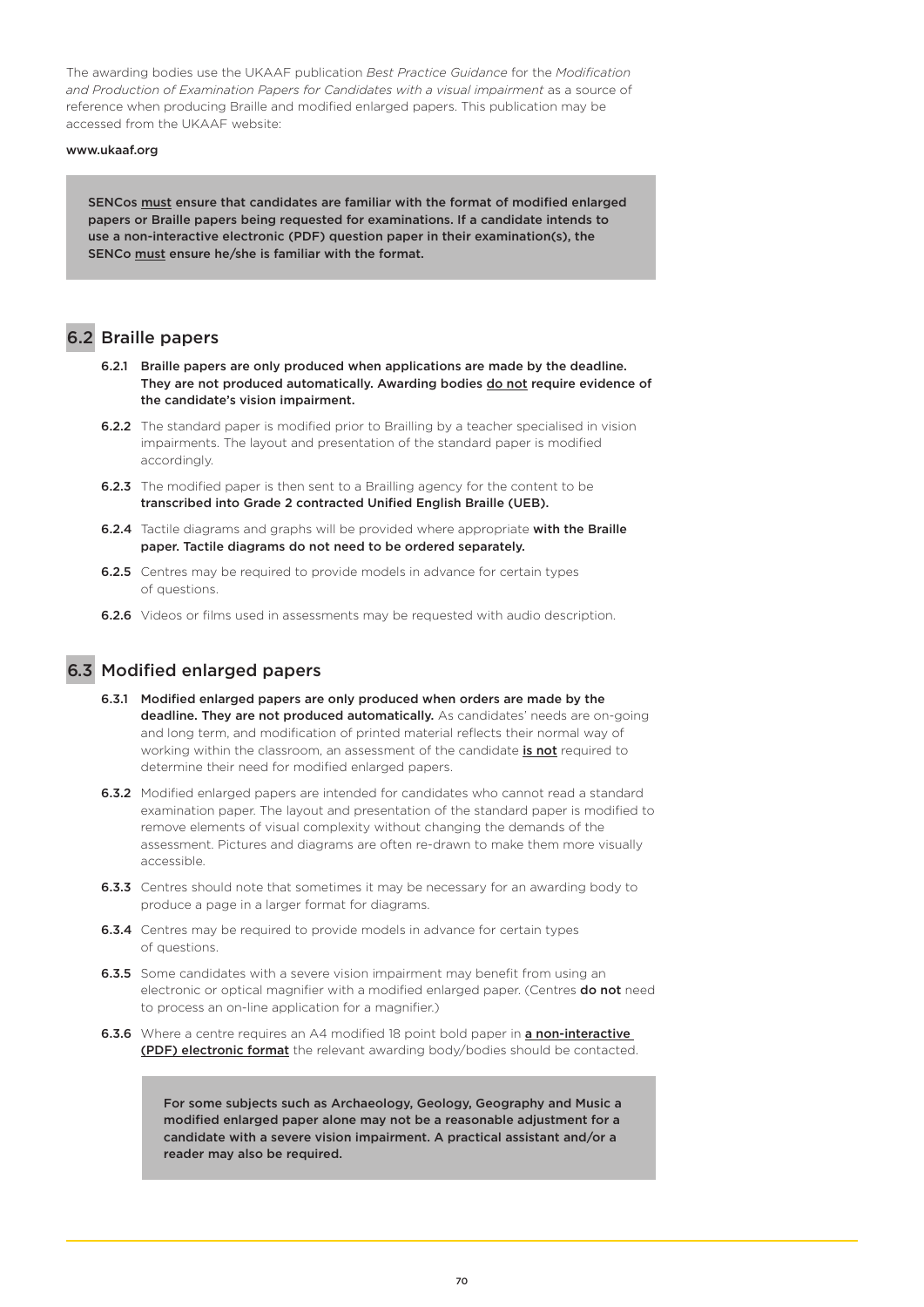### 6.4 Reasonable adjustments – modified enlarged papers

- 6.4.1 The standard modified paper formats will, in the vast majority of cases, enable a candidate with a substantial and long term vision impairment to access his/her examinations.
- 6.4.2 However, in rare and exceptional cases, a candidate with a substantial and long term vision impairment may require question papers in an alternative format. The candidate will require a reasonable adjustment on account of his/her disability.

Alternatively, a candidate with a substantial and long term multi-sensory **impairment** may require question papers where the language has been modified, as well as the layout and presentation of the paper in order to remove elements of visual complexity.

6.4.3 Where a disabled candidate requires question papers in an alternative format the centre **must** discuss his/her requirements at the earliest opportunity with the relevant awarding body's Modified Papers Unit, ideally at the start of the course. The SENCo must demonstrate to the awarding body that all appropriate access arrangements such as a computer reader, an examination reading pen, a magnifier and a reader, alongside the standard modified enlarged paper formats, have been considered and totally exhausted.

The application of the reasonable adjustment, i.e. question papers in an alternative format, will depend on several factors including:

- the needs of the disabled candidate; and
- the effectiveness of the adjustment and its cost.
- 6.4.4 An adjustment will not be approved if it involves unreasonable costs, time frames or affects the security or integrity of the assessment. This is because the adjustment is not 'reasonable'.

### 6.5 Coloured/enlarged paper (e.g. A3 unmodified enlarged papers)

6.5.1 The centre is permitted to open the question paper packet in the secure room within 90 minutes of the published starting time for the examination. Prior permission is not required.

However, it is strongly recommended that a non-interactive electronic (PDF) question paper is ordered, as printing directly from a PDF of the question paper will ensure better print quality and reduce the possibility of human error when collating and stapling.

#### Only the following actions are permissible:

- copy and enlarge the standard paper from A4 to A3; and/or
- copy a question paper onto coloured paper; and/or
- produce a question paper with single sided print.

No further modification is permissible such as re-typing the question paper. Such actions may constitute malpractice.

6.5.2 Centres should be aware that enlarging an examination question paper may affect questions relating to scale. This must be considered in your production process. It is the responsibility of the centre to ensure that the examination question paper is photocopied to a high standard.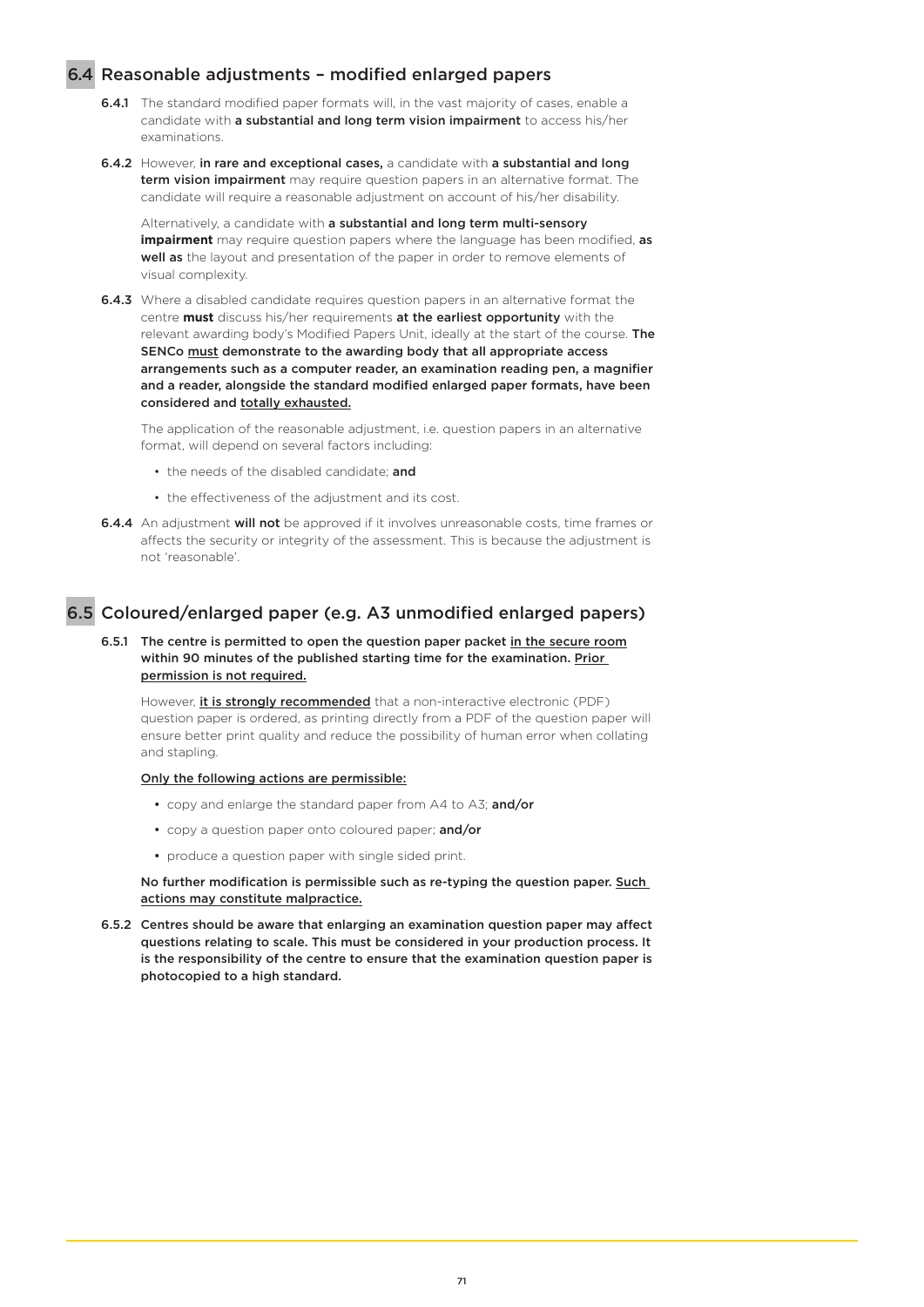### 6.6 Modified language papers and transcript of Listening test/video

### Modified language papers

**6.6.1** Where a paper has not been modified at source (see 6.6.4), awarding bodies will accept an order for a modified language paper for a candidate who is deemed to have persistent and significant difficulties when accessing and processing information.

Awarding bodies do not require evidence of the candidate's difficulties.

- 6.6.2 Modified language papers are only produced for some specifications when orders are made by the deadline. They are not produced automatically.
- 6.6.3 Only the carrier language is modified. The meaning of the questions remains the same and will require the same answers as the standard paper. Any technical and subject specific language will remain unchanged.
- 6.6.4 Many question papers are already language modified since language specialists have been involved in the question paper setting process.

In such circumstances the standard paper is accessible: a modified language paper is not required and cannot be ordered. ('Modified language' will not appear in the drop down list within *Access arrangements online.*)†

†AQA ensures that all standard question papers are checked for accessible language according to the guidelines published by BATOD (British Association of Teachers of the Deaf). AQA does not produce modified language papers.

### Transcript of Listening test/video

6.6.5 In Modern Foreign Language Listening examinations, a transcript of the recording can be requested and read to the candidate, who speech-reads from a live speaker.

A transcript of the Listening CD may also benefit those candidates who have persistent and significant difficulties in following speech at normal speed. The live speaker will read to the candidate separately, but at a pace which enables the candidate to process the information more easily.

(Please see Chapter 5, section 5.12 on the use of a live speaker in pre-recorded examination components.)

**6.6.6** Videos or films used in assessments should be requested with subtitles for a candidate with hearing loss. Advice should be sought from the relevant awarding body.

### 6.7 Non-interactive electronic (PDF) question papers

- 6.7.1 Non-interactive electronic question papers are in PDF format. They can be read on-screen but cannot be typed into. A candidate may require a non-interactive electronic question paper where he/she:
	- requires a coloured/enlarged paper; or
	- requires a computer reader (an approved application for a computer reader being in place); or
	- has a substantial and long term vision impairment and prefers to read on screen, rather than on paper, as part of their normal way of working. This may additionally be in conjunction with an on-screen/virtual coloured overlay.

By ordering a non-interactive electronic (PDF) question paper there is no need for the centre to scan in a question paper for computer reading purposes or photocopy a question paper onto coloured and/or enlarged paper.

Where several candidates will require a non-interactive electronic (PDF) question paper for the same examination, the centre only needs to make one order on-line.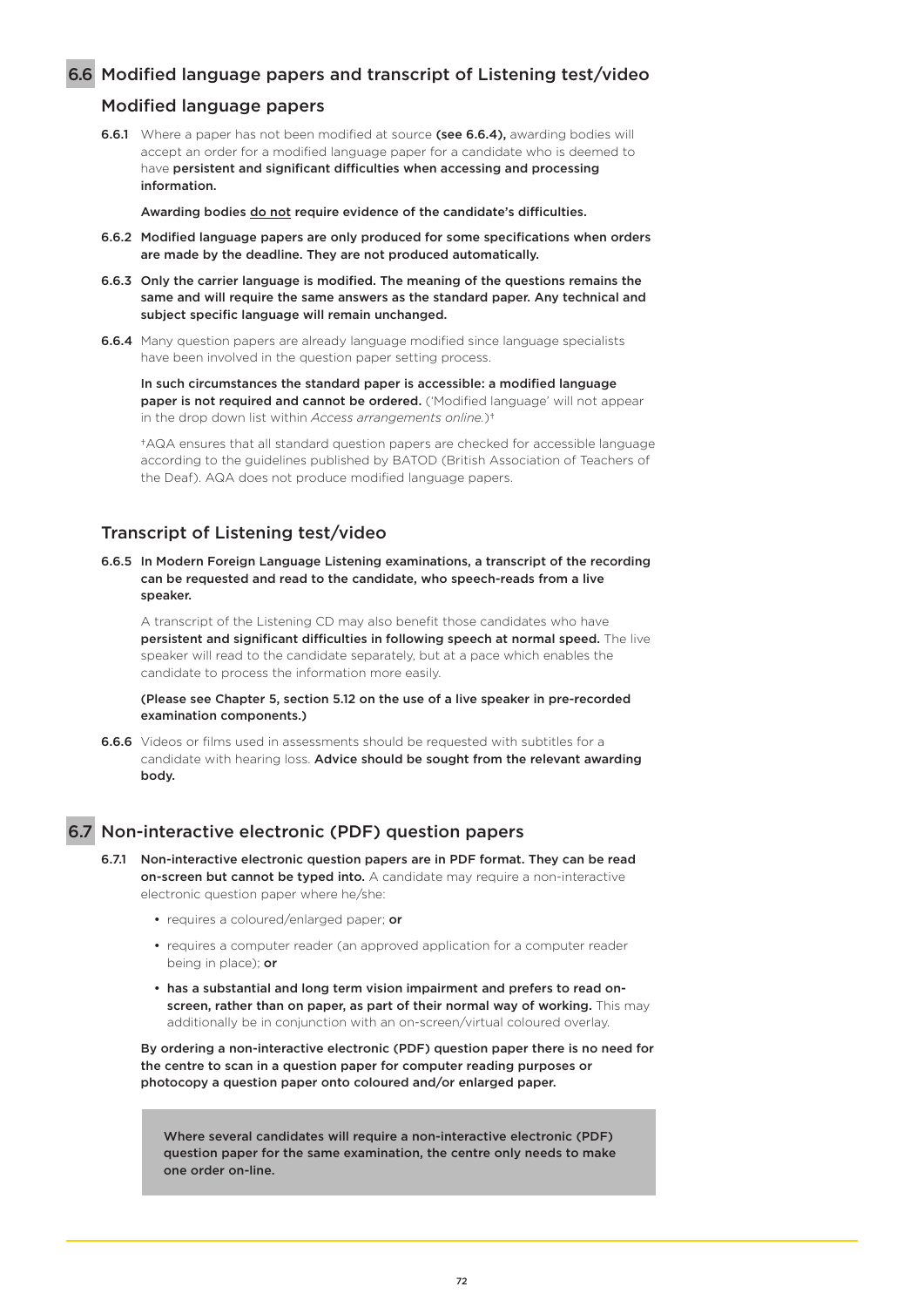#### The centre must:

- maintain the integrity and security of non-interactive electronic (PDF) question papers;
- ensure only authorised members of centre staff have access to non-interactive electronic (PDF) question papers.

#### The centre must not:

- undertake further modification to a non-interactive (PDF) electronic question paper, for example, converting the paper from PDF to Word;
- use software to completely re-format the text and remove diagrams.

Such actions may constitute malpractice.

It is the responsibility of the centre to ensure that the PDF is fully compatible with their chosen software package.

Standard print ready PDFs that were used in previous examination series, and currently available to use as past papers, can be downloaded from awarding body websites.

## 6.8 Ordering modified papers

AQA Applied General qualifications, AQA Level 1, Level 2 and Level 3 Technical qualifications, Cambridge Nationals, Cambridge Technicals, ELC, FSMQ, GCE, GCSE, OCR Level 3 Certificates, WJEC Level 1, Level 2 General qualifications, WJEC Level 1, Level 2 Vocational qualifications and WJEC Level 3 Applied qualifications

- 6.8.1 For the above qualifications (timetabled written components) orders must be made using *Access arrangements online*.
- 6.8.2 Orders must be made for each examination series.
- 6.8.3 Modified papers must be ordered by component code for each subject.
- **6.8.4 The SENCo must** work with teaching staff to identify the most appropriate published format of modified papers which will enable the candidate(s) to access their examinations.

## 6.9 Final deadlines for submitting orders for modified papers

| Exam series   | Last date by which orders<br>must be made |
|---------------|-------------------------------------------|
| November 2020 | 4 September 2020                          |
| January 2021  | 4 October 2020                            |
| June 2021     | 31 January 2021                           |

GCSE January 2021 examination series – GCSE specifications are not available to centres in England.

For those candidates who decide to re-sit GCSE units in June 2021, following the publication of January 2021 GCSE examination results, orders for modified papers must be received no later than 21 March 2021.

(For unitised GCSE qualifications in Northern Ireland in March 2021 please see CCEA's website for information.)

Timely orders for modified papers are essential. Late orders will not be readily accepted as delivery cannot be guaranteed.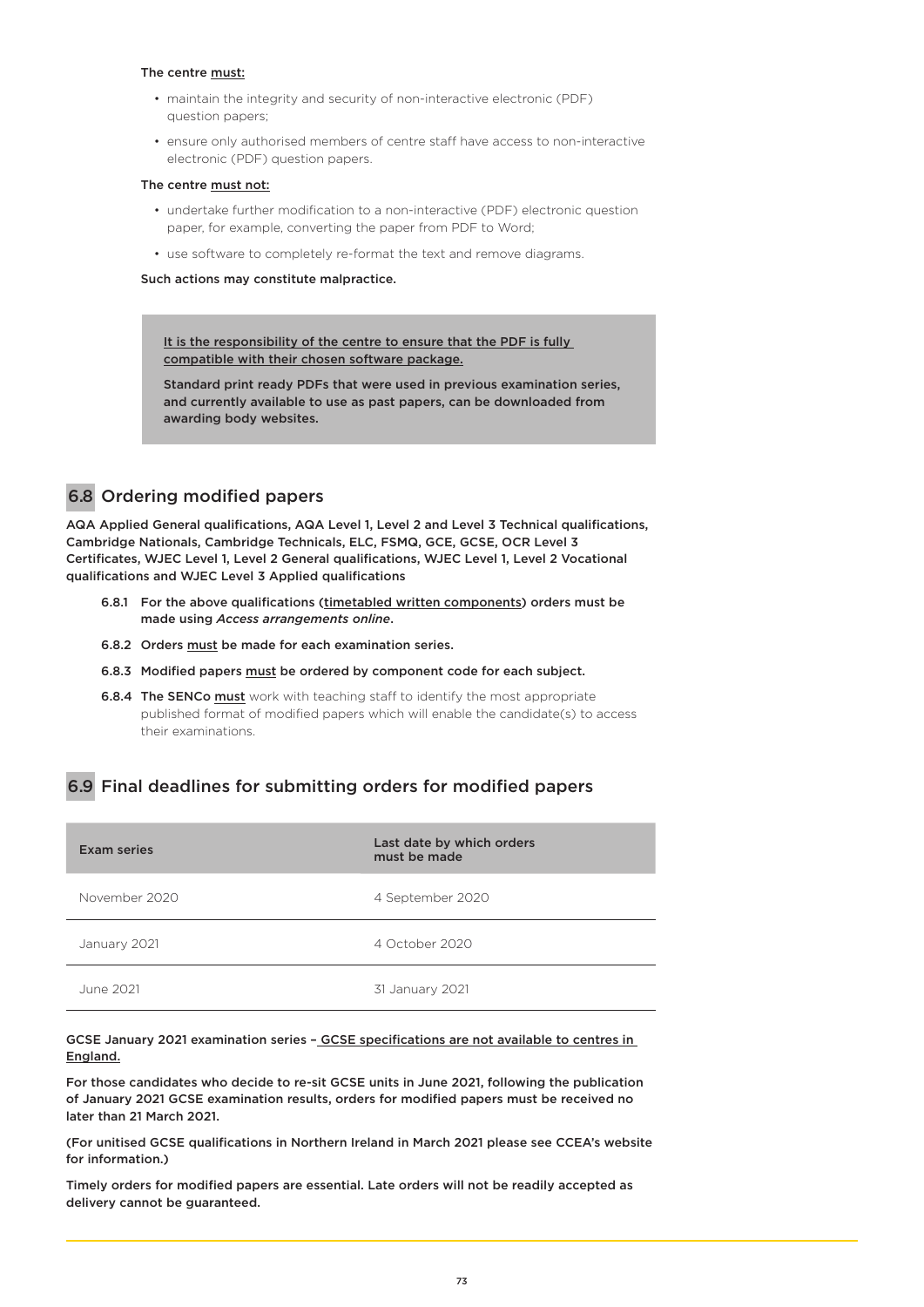### Late requests may not be fulfilled.

The production window, from an awarding body receiving an order for modified papers through to those papers being despatched, is extremely limited. The quality assurance process is even more rigorous for modified papers; there are many more quality checks to undertake

#### An awarding body may apply a financial penalty to the centre for any late orders.

It is unlikely that a penalty will be applied in respect of a late request arising from a temporary injury or impairment, a late diagnosis of a disability or manifestation of an impairment relating to an existing disability, as long as the order is made as soon as is practicable.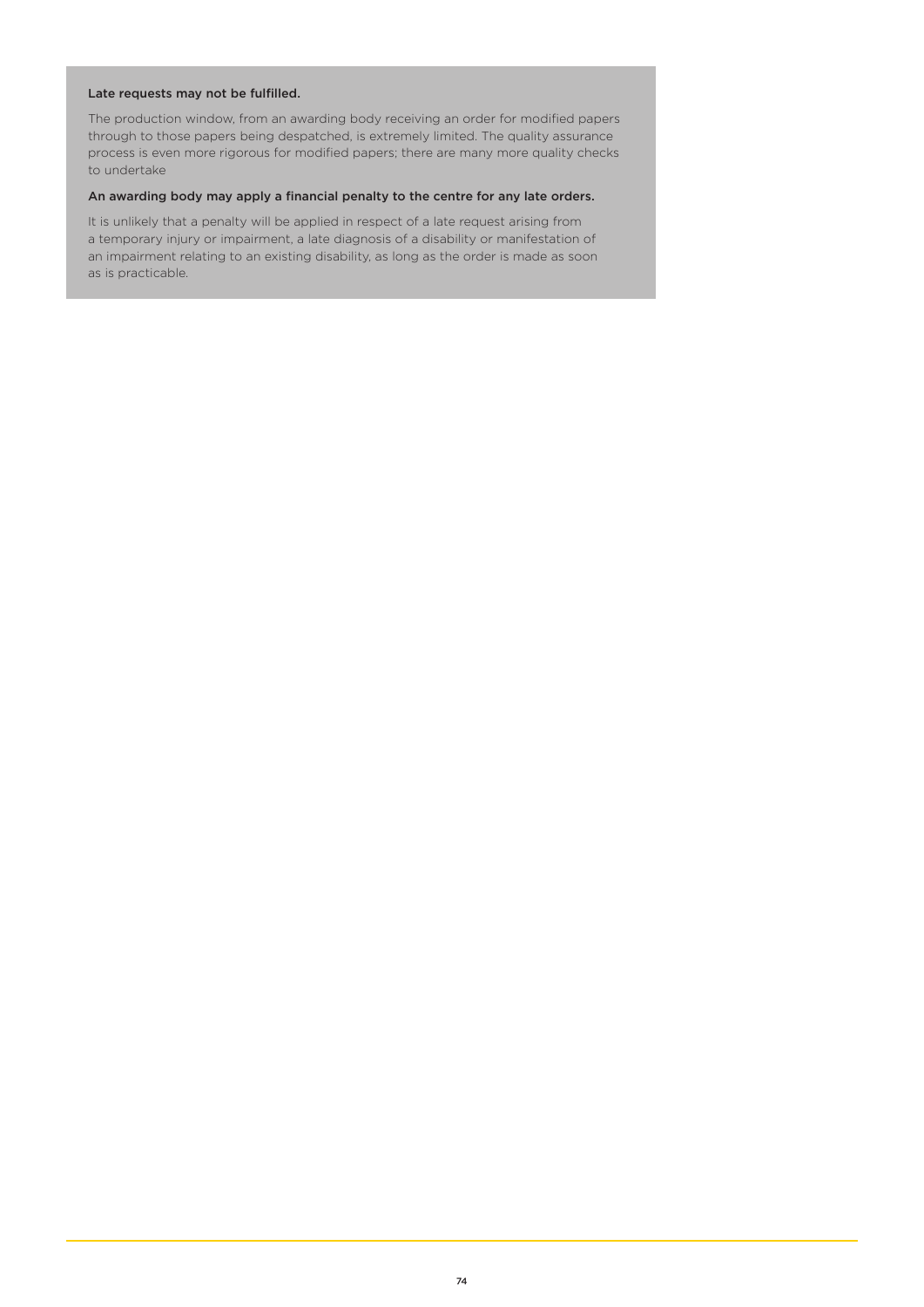# **Chapter 7** Learning difficulties

The range of learning difficulties is extensive: some of the implications for assessment are not always obvious. Candidates must therefore be assessed by an assessor (see paragraphs 7.3.3 and 7.3.4). This ensures that the access arrangements approved allow the candidate to access the assessment, but do not result in the candidate gaining an unfair advantage.

It should be remembered that where assessment objectives (Chapter 3) would be compromised by an access arrangement, the assessment objectives will take precedence and will not be waived. This includes the demonstration of knowledge, understanding and skills required by the specification. The arrangement must not affect the integrity of the assessment.

### 7.1 Accountabilities

#### 7.1.1 The SENCo must:

- ensure that applications are processed on time, no later than the published deadline;
- ensure that the full supporting evidence is in place before an on-line application is processed;
- review the evidence **before** an on-line application is processed, **ensuring that** the candidate does meet the published criteria for the respective arrangement;
- hold all supporting evidence and present such evidence to a JCQ Centre Inspector upon request; and
- ensure that the agreed access arrangement has been put in place **before** the candidate's first examination, e.g. internal school tests and mock examinations.

#### 7.1.2 The assessor must:

- record the results of any tests completed indicating that the impairment has a substantial and long term adverse effect on the candidate's performance;
- only work within their area of expertise and in an ethical fashion;
- use **current editions** of nationally standardised tests appropriate to the candidate;
- report the results of their assessment within Part 2 of Form 8; and
- provide the centre with evidence of their qualification(s) **before assessing any** candidate (see paragraph 7.3.3).
- 7.1.3 It is the responsibility of staff within the JCQ and the awarding bodies to give appropriate advice and information to centres. Staff within the JCQ and the awarding bodies cannot determine whether a candidate has a learning difficulty.

## 7.2 Appropriate adjustments for candidates with learning difficulties which have a substantial and long term adverse effect

Access arrangements are based on an individual candidate's needs. Consideration must be given as to whether the proposed access arrangement is effective and suitable for the candidate's learning difficulty. For example, if a candidate can complete a paper in the normal length of time and never uses the extra time which has been made available, then it is not an effective arrangement. It would not be appropriate to process an application for extra time. Similarly, if a candidate requests the use of a word processor but cannot type comprehensible prose, it is not an effective arrangement to give him or her. However, he or she may require a scribe.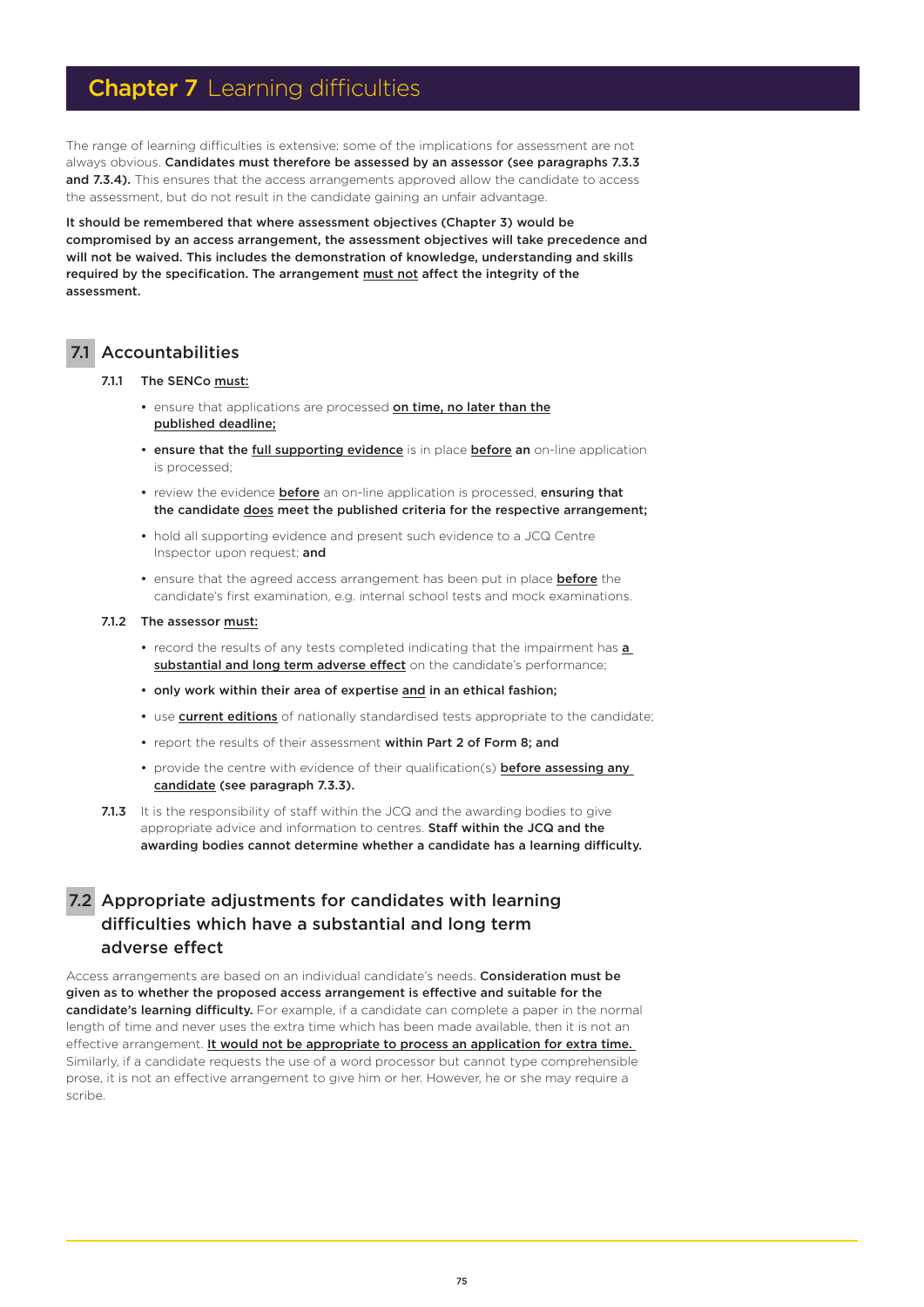### 7.3 Appointment of assessors of candidates with learning difficulties

- 7.3.1 The head of centre is responsible for:
	- the quality of the access arrangements process within his or her centre; and
	- the appointment of assessors, checking the qualifications of those assessing candidates (e.g. photocopy of certificate or printout of screenshot of HCPC or SASC registration).

The JCQ is not able to approve an assessor's qualification(s) and does not maintain a list of appropriate qualifications for assessors.

#### 7.3.2 Heads of centre must satisfy themselves that a professional does have the required level of competence and training.

The professional **must** present evidence of successful completion of a post-graduate course in individual specialist assessment at or equivalent to Level 7.

#### 7.3.3 A head of centre will appoint:

 • an access arrangements assessor who has successfully completed a post graduate course at or equivalent to Level 7, including at least 100 hours relating to individual specialist assessment<sup>\*</sup>. An access arrangements assessor may conduct assessments to be recorded within Part 2 of Form 8; and/or

 \*The reference to at least 100 hours relating to individual specialist assessment would include lecture, seminar and tutorial time, study time, assessment time and time spent completing assignments. Courses which are accredited at AMBDA or APC Level would meet this requirement, as would post-graduate courses at or equivalent to Level 7 which provide a qualification in access arrangements assessment.

- a specialist assessor with a current SpLD Assessment Practising Certificate, as awarded by BDA, the Dyslexia Guild or Patoss and listed on the SASC website, who may conduct assessments to be recorded within Part 2 of Form 8 and where necessary undertake full diagnostic assessments; and/or
- an appropriately qualified psychologist registered with the Health & Care Professions Council who may conduct assessments to be recorded within Part 2 of Form 8 and where necessary undertake full diagnostic assessments.

### 7.3.4 An access arrangements assessor must have successfully completed a postgraduate course at or equivalent to Level 7, including at least 100 hours relating to individual specialist assessment, which must include training in all of the following:

- the theoretical basis underlying psychometric tests, such as the concepts of validity and reliability; standard deviations and the normal curve; raw scores, standard scores, quotients, percentiles and age equivalent scores; the concept of statistically significant discrepancies between scores; standard error of measurement and confidence intervals;
- the appropriate use of nationally standardised tests for the age group being tested;
- the objective administration of attainment tests which can be administered individually. This must include tests of reading accuracy, reading comprehension, reading speed and spelling. Appropriate methods of assessing writing skills, including speed, must also be covered;
- the appropriate selection and objective use of tests of cognitive skills, see paragraph 7.5.12;
- the ethical administration of testing including the ability to understand the limitation of their own skills and experience, and to define when it is necessary to refer the candidate to an alternative professional.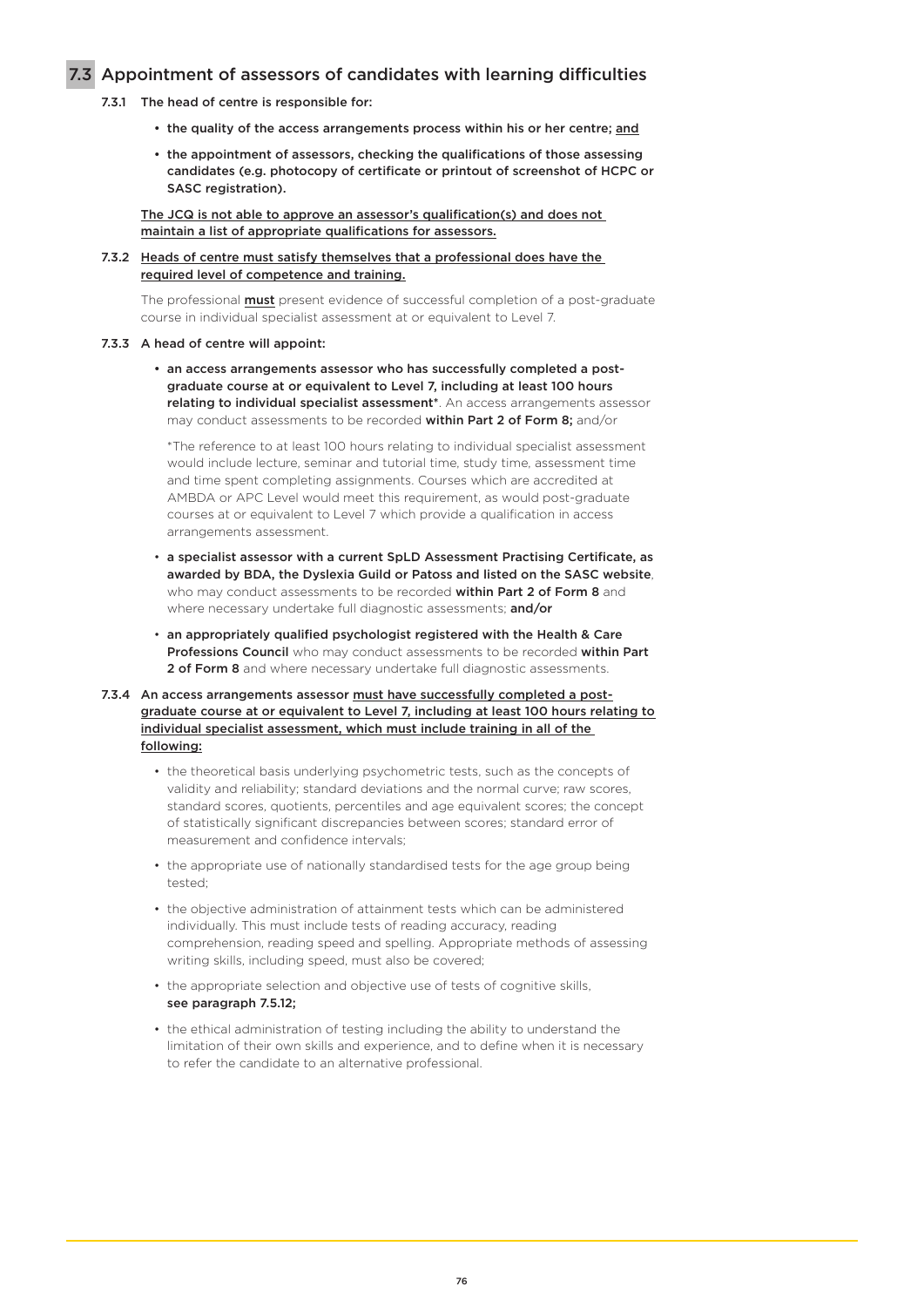#### All assessors must:

- have a thorough understanding of the current edition of the JCQ publication *Access Arrangements and Reasonable Adjustments* and the principles, procedures and accountabilities involved;
- be familiar with the Equality Act 2010 (although it is not their role to determine what is a 'reasonable adjustment', but rather to help identify access arrangements that might assist the candidate);
- either hold an appropriate qualification to teach and make recommendations for secondary aged or adult learners who have learning difficulties or be a HCPC registered psychologist.

The head of centre must ensure that evidence of the assessor's qualification(s) is obtained at the point of engagement/employment and prior to the assessor undertaking any assessment of a candidate.

Evidence of the assessor's qualification(s) must be held on file for inspection purposes and be presented to the JCQ Centre Inspector by the SENCo.

#### 7.3.5 The assessor should ideally be employed within the centre.

#### Alternatively, the assessor is:

- employed at another centre, e.g. within an Academy chain; or
- employed by the Local Authority; or
- an external assessor who has an established working relationship with the centre or, before an assessment, establishes a working relationship with the centre.
- 7.3.6 A privately commissioned assessment carried out without prior consultation with the centre cannot be used to award access arrangements and cannot be used to process an application using *Access arrangements online.*

The SENCo must provide the assessor with at least a 'skeleton' Part 1 of Form 8 prior to the candidate being assessed (Part 2 of Form 8).

(Where a learning difficulty specifically arises as a result of a medical condition please see **paragraph 5.2.3 and section 5.7** - 25% extra time and/or a scribe.)

Where a privately commissioned report, or a report from an external professional, is rejected by a centre, the head of centre or a member of the senior leadership team should provide a written rationale supporting their decision to the parent/carer.

SENCos and assessors working within the centre should always carefully consider any privately commissioned assessment to see whether the process of gathering a picture of need, demonstrating normal way of working within the centre and ultimately assessing the candidate themselves should be instigated.

## 7.4 Reporting the appointment of assessors

- 7.4.1 SENCos must hold on file for inspection purposes evidence that the assessor(s) is/ are suitably qualified.
- 7.4.2 In the case of appropriately qualified psychologists (registered with the Health & Care Professions Council), or specialist assessors holding a current SpLD Assessment Practising Certificate, who are directly employed within the centre, there is no need to record the names of these individuals within *Access arrangements online.*
- 7.4.3 The names of all other assessors, who are assessing candidates studying qualifications as listed within the Deadlines section, page 2, must be entered into *Access arrangements online* to confirm their status. This will include all other professionals working outside the centre.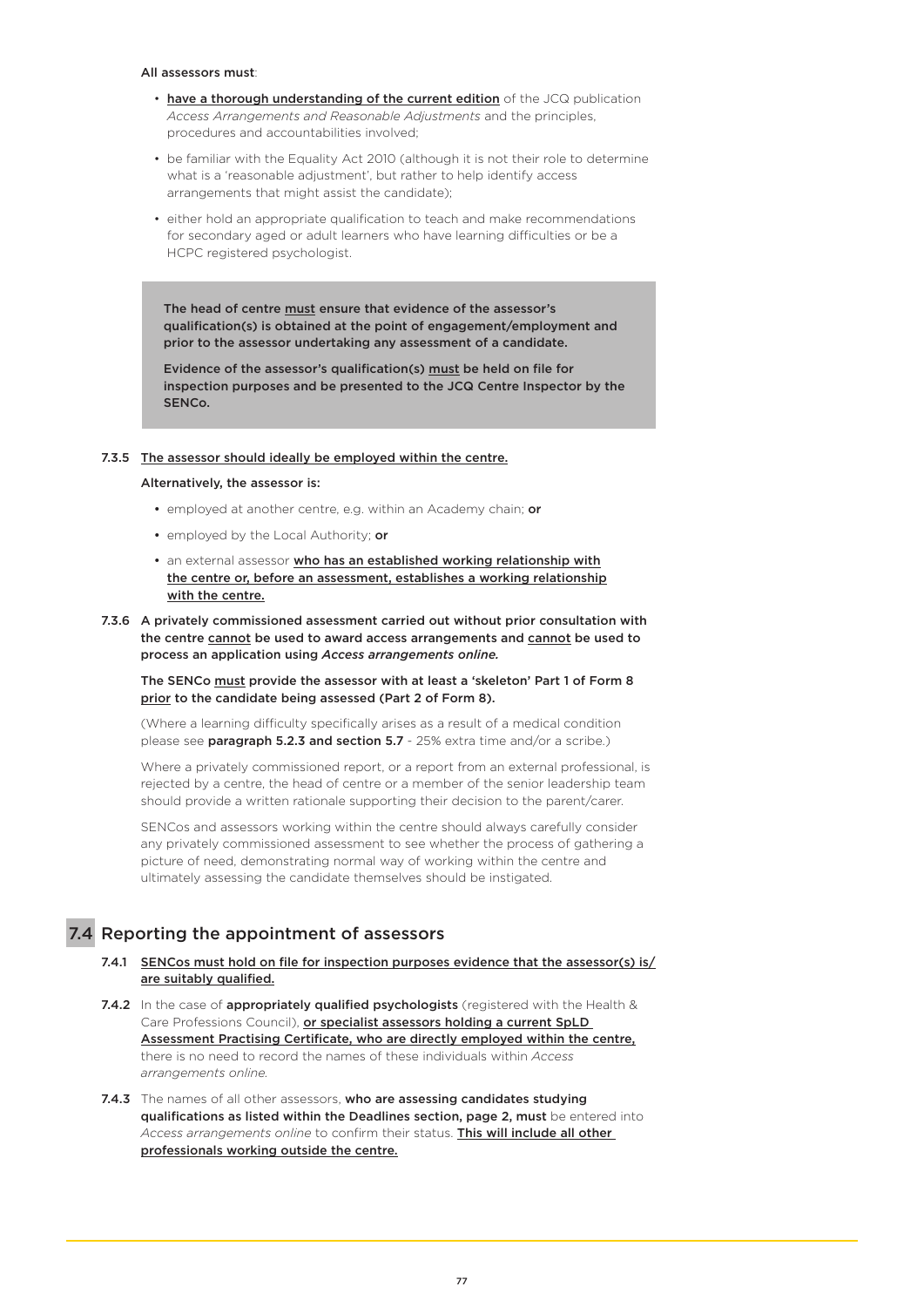## 7.5 Guidelines for the assessment of the candidate's learning difficulties by an assessor

- 7.5.1 The SENCo must arrange for the candidate to be assessed by an assessor.
- 7.5.2 Before the candidate's assessment, the SENCo must provide the assessor with background information, i.e. a picture of need has been painted as per Part 1 of Form 8. The SENCo and the assessor must work together to ensure a joined-up and consistent process.
- 7.5.3 An independent assessor must contact the centre and ask for evidence of the candidate's normal way of working and relevant background information. This must take place before the candidate is assessed.

All candidates must be assessed in light of the picture of need and the background information as detailed within Part 1 of Form 8.

An independent assessor must discuss access arrangements with the SENCo. The responsibility to request access arrangements specifically lies with the SENCo.

- 7.5.4 The assessor is required to establish if the results of tests in literacy and/or cognitive abilities present evidence that the candidate has an impairment which substantially affects their performance.
- 7.5.5 Assessors must personally conduct the assessments. They must not sign off assessments carried out by another professional.
- 7.5.6 The assessor must carry out tests which are relevant to support the application.
- 7.5.7 Current editions of nationally standardised tests which produce standardised scores must be used, where published.
- 7.5.8 The candidate's chronological age must be less than the 'ceiling' of the test, unless there is no published test for the candidate's age.
- 7.5.9 Results must be given as standardised scores which use a mean of 100 and a standard deviation of 15. (These are standard scores.) Standardised scores of 84 or less are described as 'below average'. Standardised scores of 85-89 are described as 'low average'. Test results for Part 2 of Form 8 must not be reported as percentiles, scaled scores, T-scores or age-equivalent scores. Such scores must be converted into standard scores.

#### 7.5.10 Reading skills

**Reading comprehension:** for candidates potentially requiring a Language Modifier (see section 5.11) reading comprehension must be assessed using a recognised test of text or sentence comprehension.

Reading speed: a candidate with a history of reading difficulties, whose reading accuracy (at single word level), or reading comprehension, is within normal limits for his/her age, may read slowly because he/she:

- takes longer than expected to decode the words, leading to slow reading (slow reading speed);
- needs to re-read text many times in order to absorb its meaning (slow reading comprehension speed).

There are various ways of assessing text level **reading speed:** 

- a test which assesses speed at text level (known as reading rate or reading speed);
- a test which combines text level speed and accuracy (sometimes known as reading fluency);
- a test that assesses the time taken to both read the text and to answer questions on what has been read. The test **must** provide a score for **reading** comprehension speed, not just for reading comprehension.

#### These text level assessments of reading speed may be used as evidence for 25% extra time. The results will be recorded within Part 2 of Form 8 under 'Reading Speed'.

Tests which measure single word reading speed and efficiency **are not** appropriate in this context. However, they may contribute to cognitive processing measures for extra time, as recorded within Part 2 of Form 8 under cognitive processing or in 'Other relevant information'.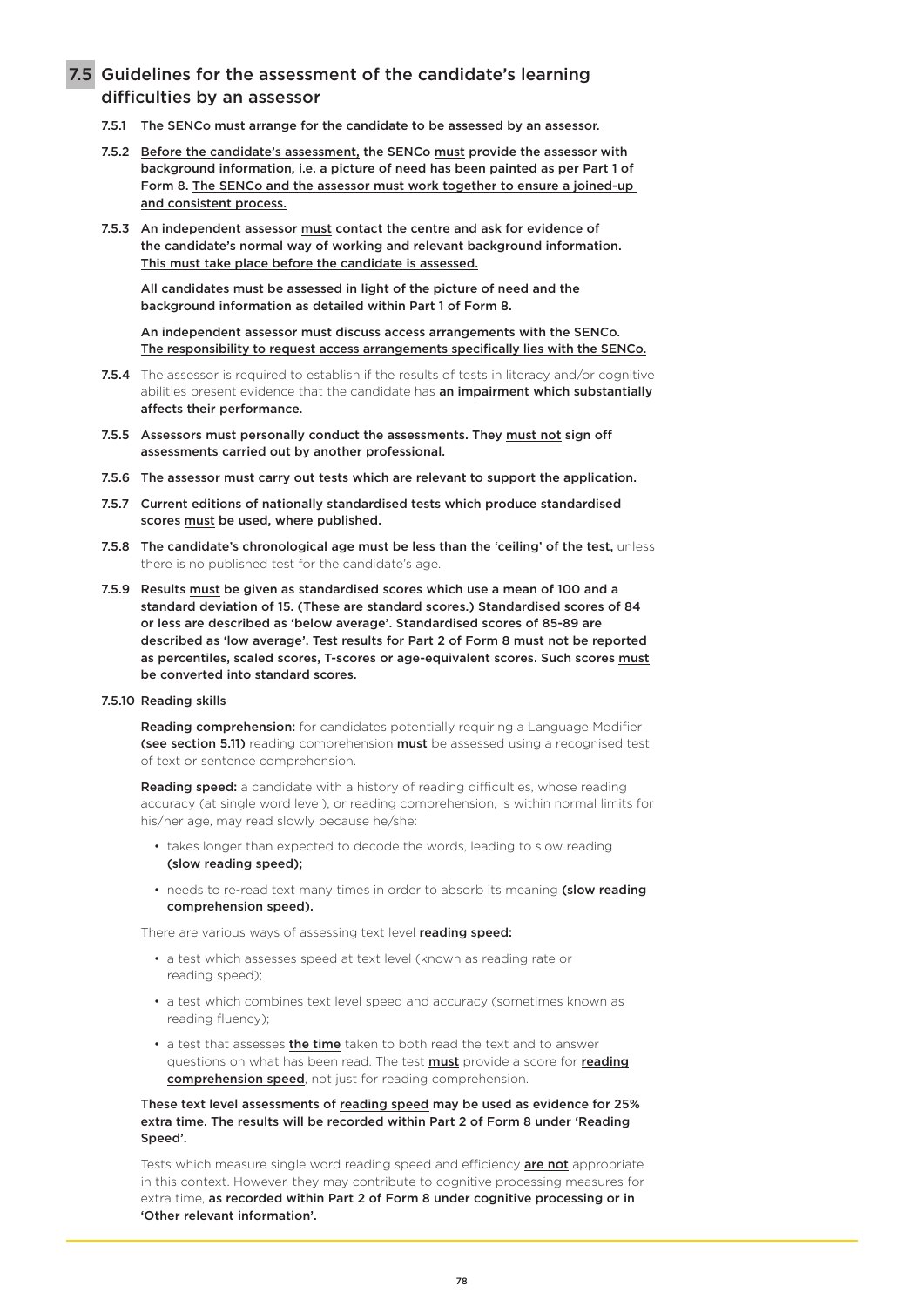The provision of 25% extra time for reading difficulties will depend on whether the candidate's impairment in reading speed has a substantial and long term adverse effect. For examination purposes, a substantial impairment is interpreted as a standardised score in a test of reading speed which falls in the below average range, i.e. a standardised score of 84 or less.

7.5.11 Writing skills

A scribe, a word processor with the spell check enabled, or speech recognition technology will be allowed in certain subjects when a candidate's impairment has a substantial and long term adverse effect.

For examination purposes, a substantial impairment is interpreted as the candidate having:

- a below average standardised spelling accuracy score (a standardised score of 84 or less) with unrecognisable spelling attempts; or
- a below average standardised score for writing speed (a standardised score of 84 or less).

In some cases the candidate's writing is illegible or grammatically incomprehensible but improves significantly when a scribe is used. If these difficulties are not evidenced by a below average standardised spelling accuracy score, or a below average standardised score for writing speed, *Access arrangements online* will not approve the application. The SENCo may then decide to refer the application to the awarding body/bodies.

#### 7.5.12 Cognitive processing

Cognitive processing assessments would include, for example, investigations of short-term or working memory, phonological processing (e.g. phonological awareness, phonological memory and/or rapid naming) visual processing, mathematical processing\*, visual/motor co-ordination difficulties or other measures as determined appropriate for the candidate by an assessor.

\*The time taken to process Mathematical concepts, sometimes known as Mathematical fluency. A timed assessment of Mathematical computation is not acceptable. A mathematical processing measure will only be acceptable as assessment evidence for extra time in Mathematics examinations.

Where a candidate has cognitive processing difficulties which have a substantial and long term adverse impact on their speed of working 25% extra time may be awarded. (See Chapter 5, paragraph 5.2.2.) These difficulties will be demonstrated by tests which result in at least one below average standardised score, i.e. a score of 84 or less.

In rare and exceptional circumstances an awarding body may grant 25% extra time where a candidate has at least two low average standardised scores (85-89) relating to two different areas of speed of working. This may include two different areas of cognitive processing.

An awarding body may grant extra time of up to 50% in very exceptional circumstances - see Chapter 5, paragraph 5.3.2.

#### 7.5.13 Other cognitive ability measures

In most cases there is not a requirement to carry out tests of general cognitive abilities. However, in rare and exceptional circumstances the SENCo may need to refer a candidate to an alternative professional, such as a HCPC registered psychologist or a specialist assessor with a **current** SpLD Assessment Practising Certificate, where further investigation is warranted which may include tests of general cognitive ability. The initial assessment may have indicated specific/global learning needs, mental health or developmental concerns.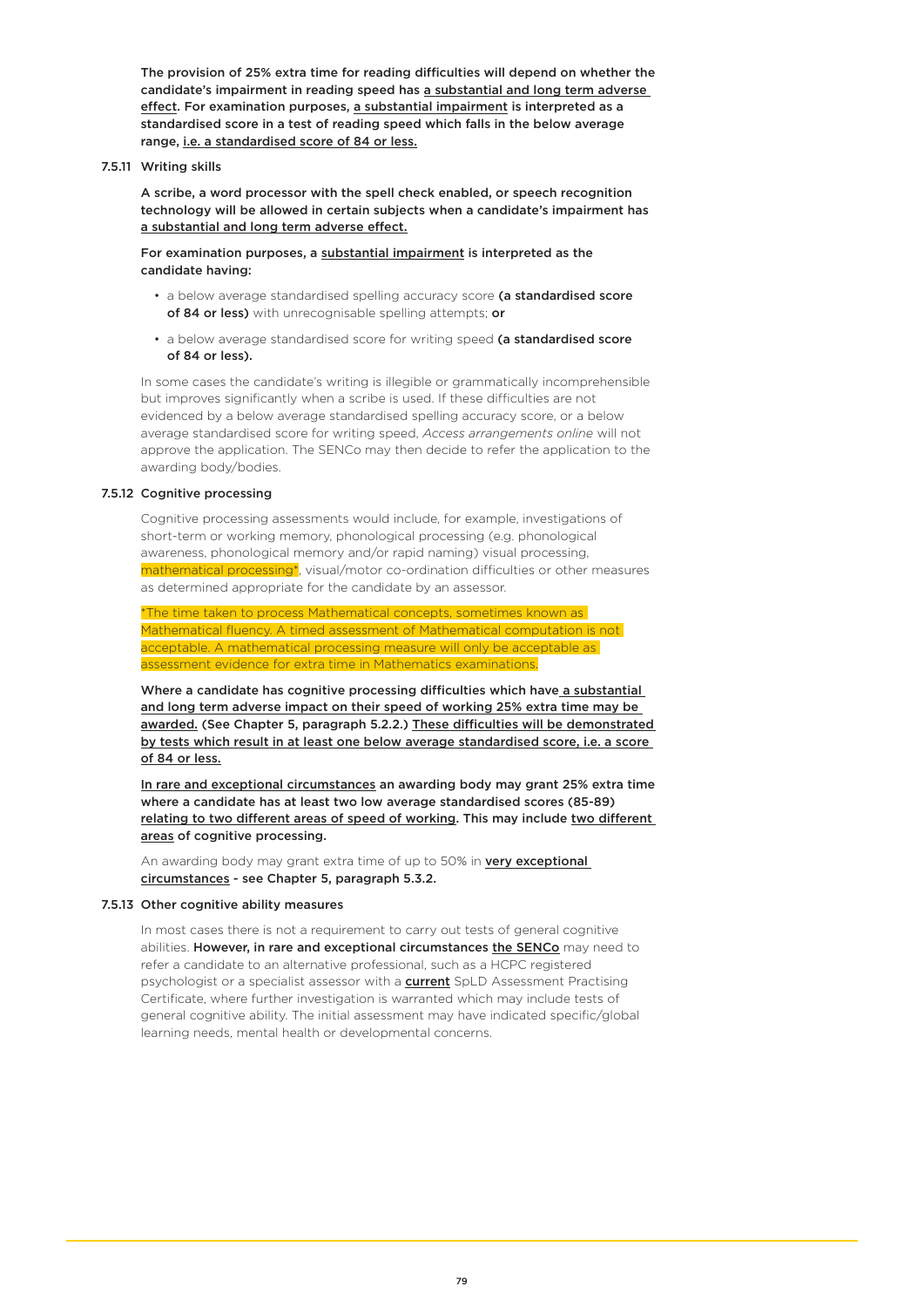## 7.6 Completing Form 8 – JCQ/AA/LD, Profile of Learning Difficulties

Form 8 – JCQ/AA/LD must be used to record information about a candidate's access arrangements and be presented by the SENCo for inspection. The candidate's name must be recorded on every page of Form 8 and the form must be stapled together. The form must only be used for candidates with learning difficulties.

Form 8 - JCQ/AA/LD is available from:

http://www.jcq.org.uk/exams-office/access-arrangements-and-special-consideration/forms

Alternatively, an online version of Form 8 is available to SENCos and assessors employed within the centre through the Centre Admin Portal (CAP). CAP can be accessed through any of the awarding bodies' secure extranet sites.

Only Form 8 is acceptable. Spreadsheets, e-mail messages, centre devised equivalents of Form 8, educational psychologists' reports and other reports are not acceptable for processing and inspection purposes.

7.6.1 A fully completed Form 8 - JCQ/AA/LD acts as a passport to access arrangements if the candidate progresses from GCSE to GCE qualifications (see below).

A Form 8, with Part 2 completed no earlier than the start of Year 9 for GCSE qualifications, may roll forward to GCE qualifications where a candidate requires:

- 25% extra time; and/or
- a scribe.

The rolling forward of a fully completed Form 8 (Parts 1, 2 and 3), signed and dated, from GCSE to GCE qualifications principally applies in an 11 to 18 school setting where a candidate proceeds to the school's Sixth Form. This also includes 11 to 18 schools operating local Sixth Form consortium arrangements for GCE AS and/or A-level qualifications. A FE College or a Sixth Form College must have established working relationships with 'feeder' schools for the Form 8 to roll forward from GCSE to GCE qualifications.

The centre must apply on-line once more for the respective access arrangement(s).

As a minimum, a 'skeleton' Part 1 of Form 8 must be completed prior to the assessment by the SENCo or the assessor working within the centre detailing the candidate's background and history of support. The three questions within Part 1 of Form 8 must be addressed.

Part 1 of Form 8 is a pen portrait of the candidate's needs. It allows the SENCo to 'paint a holistic picture of need', confirming normal way of working bringing together:

- if known, arrangements made for Key Stage 2 tests;
- comments and observations from teaching staff and support staff (i.e. Learning Support Assistants, Teaching Assistants and Communication Support Workers);
- intervention strategies (e.g. individual education/learning plans) in place for the candidate;
- pupil premium indicators;
- screening test results;
- use of baseline data;
- information about any differentiation in the classroom;
- normal way of working in the classroom (where appropriate);
- arrangements made for end of year internal school examinations/mock examinations.

Effective screening and monitoring systems during Years 7 to 9 will enable the SENCo to paint an appropriately detailed picture of need. School tests might identify those candidates who need to be assessed for access arrangements.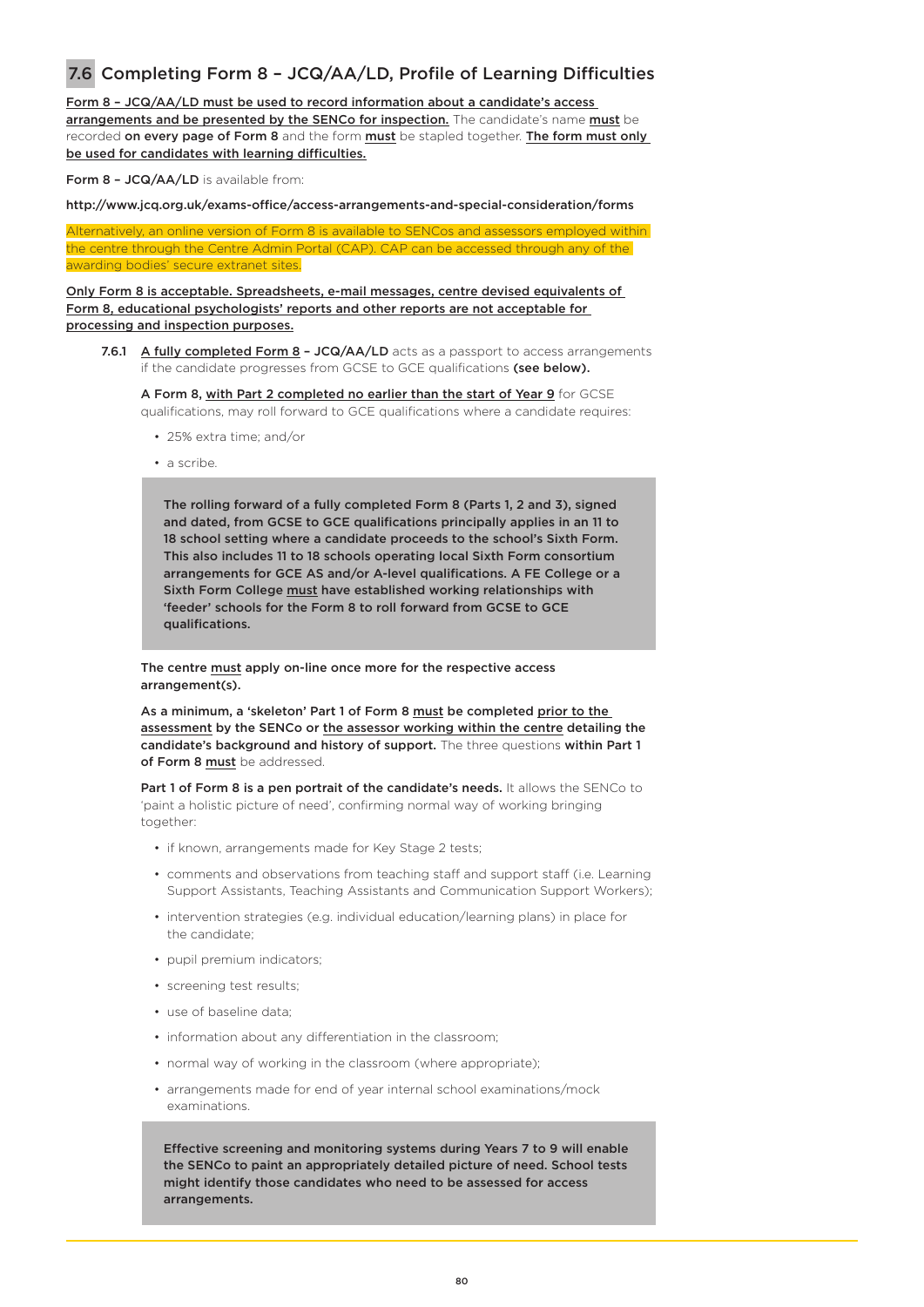#### If very little information is available, a selection from the following can be used by the SENCo to paint a picture of need within Part 1 of Form 8, for example:

- screening test results;
- the candidate's self reported difficulties;
- comments and observations from teaching staff and support staff (i.e. Learning Support Assistants, Teaching Assistants and Communication Support Workers) who have noted the candidate's difficulties;
- comments in school reports and/or pupil tracking data;
- information relayed by telephone, with notes taken, or a photocopy of Form 8, where a candidate has moved, for example, from an 11 to 16 school to a FE College.

Part 3 of Form 8 must be completed by the SENCo once the assessor has completed their testing and confirmed that the candidate has an impairment which substantially affects their performance.

Part 3 of Form 8 must make recommendations for access arrangements taking into account:

- the information from the assessment (Part 2 of Form 8);
- the requirements of the specifications; and
- the candidate's normal way of working in the centre (Part 1 of Form 8).
- 7.6.2 The completion of Form 8, Parts 1, 2 and 3 will enable the JCQ Centre Inspector to see clearly and concisely the candidate's **normal way of working within the centre** and the results of an assessment.
- 7.6.3 All assessors, as appointed by the head of centre and thus having an established relationship with the centre, must use Form 8, Part 2, to record the results of their assessment. At the same time, the assessor must sign and date Part 2.
- 7.6.4 Once Form 8 has been completed, assessors employed within the centre may process the application using *Access arrangements online* (see the qualifications listed within the Deadlines section, page 2). They must keep within the centre for inspection purposes a fully completed Form 8 (Parts 1, 2 and 3), signed and dated. This may be a hard copy paper version or an electronic version.
- 7.6.5 Assessors employed outside the centre must complete Part 2 of Form 8, after receiving Part 1 from the SENCo. This will enable the SENCo to process the application on-line.
- 7.6.6 The assessor **must:** 
	- sign and date Form 8, Part 2;
	- have administered each assessment him/herself.

The assessor must not sign off assessments carried out by a teacher or another professional.

Unsigned and undated assessments cannot be accepted as appropriate evidence. The signature acts as confirmation that the assessor has completed the assessments and supports the recommendation made.

An electronic or typed signature is permissible.

Photocopies of Form 8 are not acceptable for processing and inspection purposes.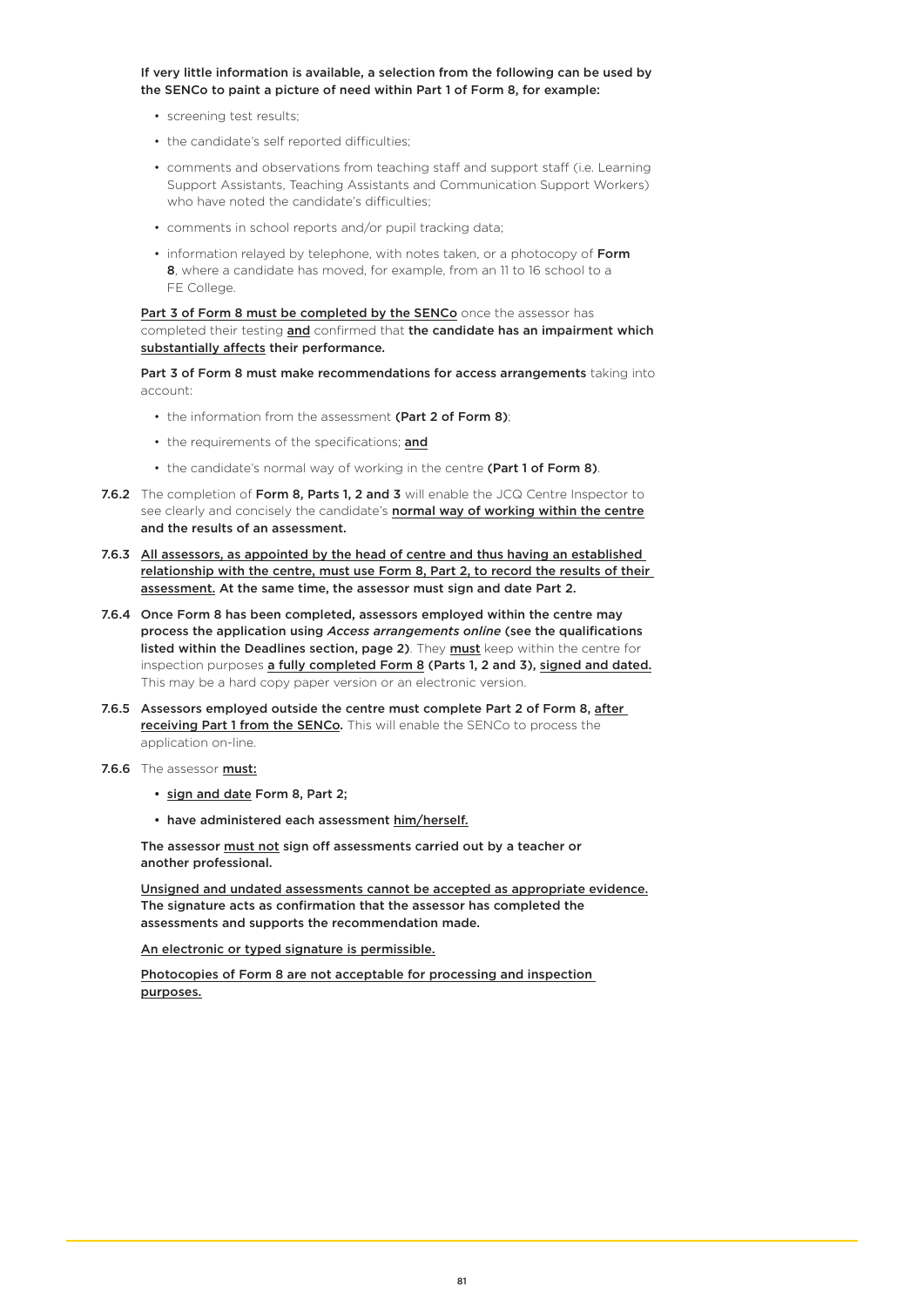## 8.1 General information

For those qualifications listed within the Deadlines section, page 2, *Access arrangements online* enables centres to make a single on-line application for a candidate requiring access arrangements using any of the awarding bodies' secure extranet sites. *Access arrangements online* will provide an instant response and will only allow a maximum of 26 months for any arrangement. Further information on *Access arrangements online* is available from:

<https://www.jcq.org.uk/exams-office/cap/aao---useful-information/>

Extra time of more than 25% (26% to 50%) and/or a Language Modifier must have tests recorded within Part 2 of Form 8 dated within 26 months of the final examination(s).

## 8.2 JCQ regulations and *Access arrangements online*

*Access arrangements online* does not give details of the JCQ regulations or how the JCQ regulations are to be applied. Centres must use the JCQ regulations in conjunction with *Access arrangements online.* Once an arrangement has been approved on-line, it must be put into effect in accordance with these regulations and without affecting the integrity of the qualification.

## 8.3 Late diagnosis of a disability, late manifestation of an impairment or a temporary injury/impairment

Arrangements for a late diagnosis of a disability or late manifestation of an impairment may be processed as the need arises. However, evidence of need will still be required to the same standard as if it was an application being processed by the published deadline. Please see the definition of evidence of need within the Definitions section and the relevant section(s) of Chapter 5 for full details as to what constitutes the core evidence/evidence of need for each access arrangement. It is important that the appropriate evidence is produced and processed with the application. Appropriate documentation (where required), as per Chapter 5, must be held on file to support the access arrangement(s) processed and be available for inspection.

*Access arrangements online* must also be used for those qualifications listed within the Deadlines section, page 2, for candidates with a temporary injury or temporary impairment, such as a broken arm. These arrangements can be processed as the need arises. Appropriate documentation (where required) must be held on file to support any temporary access arrangement made.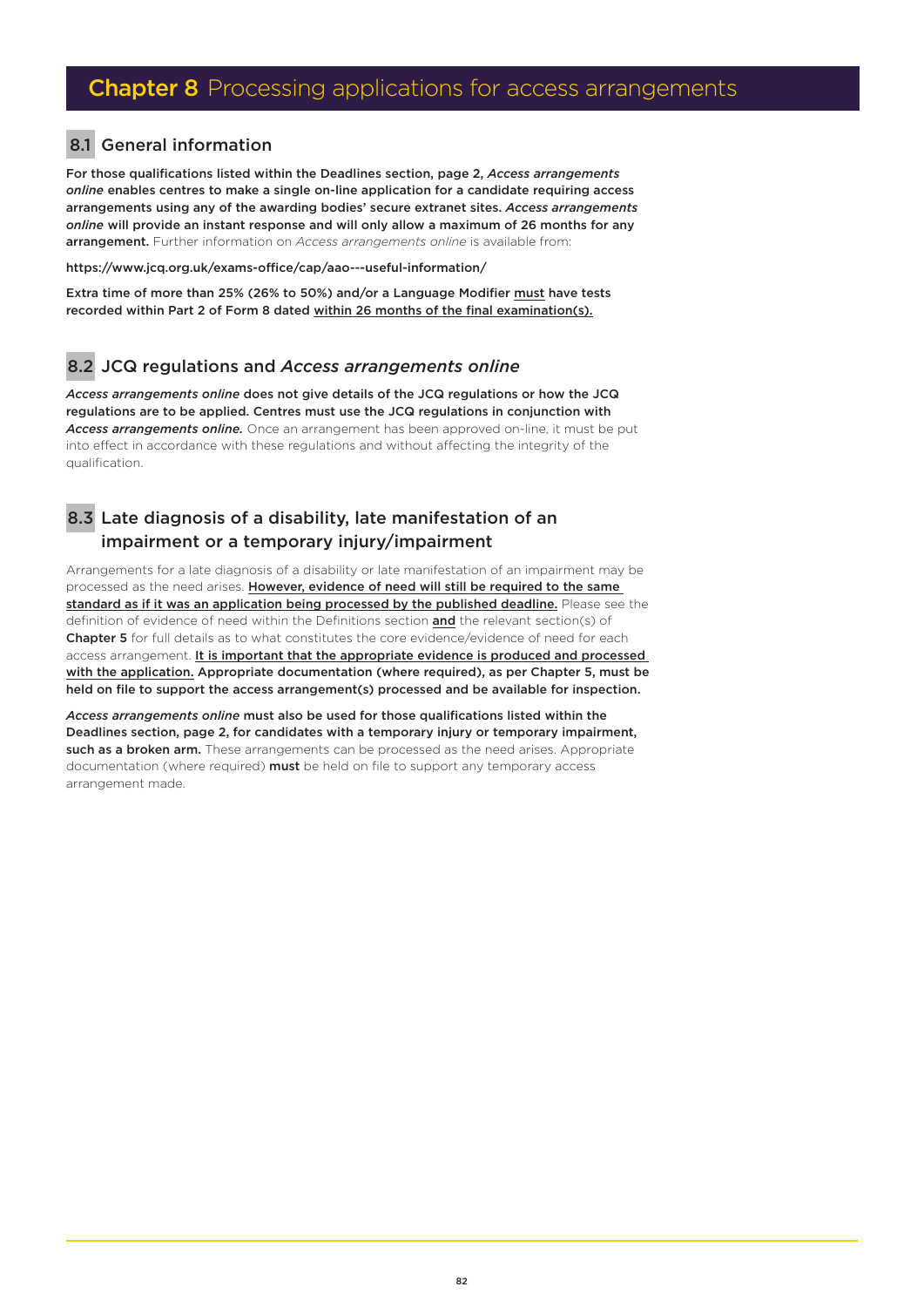### Examples of temporary access arrangements

#### Example 1

A Year 11 GCSE candidate fell off his bike and injured his writing hand a few days before his first GCSE examination. The candidate is unable to write or type. The SENCo processes a temporary application for the use of a scribe using *Access arrangements online* (AAO). As the use of a scribe is not the candidate's normal way of working and he is not entirely comfortable or indeed conversant in dictating his responses to another person, 25% extra time is granted.

The SENCo types a note to support the application for a scribe and 25% extra time and with the approval sheet from AAO, retains on file for inspection purposes. Two days later, the candidate brings a note from his GP which confirms the injury to his hand and this is added to the SENCo's file. Once recovered, the candidate will sign the candidate personal data consent form to confirm his consent for the scribe application.

On the day of his first GCSE examination the candidate becomes highly anxious and stressed, as the use of a scribe is not his normal way of working. In view of this, the exams officer processes an application for special consideration.

#### Example 2

A Year 13 GCE A-level candidate has suffered a back injury playing rugby. The candidate is unable to come to school to sit his examinations. The SENCo liaises with the exams officer as to the candidate sitting his examinations at home through an alternative site arrangement. (See section 11 of the JCQ publication *Instructions for conducting*  **examinations)** In addition, the SENCo allows the candidate supervised rest breaks as sitting for an extended period of time causes him significant discomfort.

The invigilator takes the question paper in a sealed envelope to the candidate's home and conducts the examination as per the JCQ publication *Instructions for conducting examinations*. However, during the examination, the candidate is in severe pain and the invigilator makes a note of this. Having received the invigilator's incident log, the exams officer then submits an on-line application for special consideration to the respective awarding body.

#### Example 3

A Year 11 GCSE candidate arrives in school on the first morning after the Whitsun half term break. He has had chicken pox. The candidate is clearly unwell and possibly contagious so he is sent home. The centre decides that it will arrange for the candidate to take his examinations at home.

In addition, the SENCo grants supervised rest breaks, as sitting for an extended period of time, whilst feeling unwell, may not be conducive to the candidate demonstrating his full potential.

As the candidate has had a contagious disease, the exams officer seeks medical guidance from one of their local GP surgeries, primarily regarding the risk to others, in this case the invigilator. The exams officer also reads the advice in section 11 of the JCQ publication *Instructions for conducting examinations.*

The risks are deemed to be minimal. The invigilator takes the question paper in a sealed envelope to the candidate's home and conducts the examination as per the JCQ publication Instructions for conducting examinations.

However, during the examination, the candidate begins to feel unwell and is unable to continue with the examination for the remaining 45 minutes.

The invigilator makes a note of the fact that the candidate was only able to complete the first hour of the examination.

The exams officer, using the invigilator's incident log, submits an on-line application for special consideration to the awarding body. The awarding body is informed that the candidate did not complete the examination.

The candidate is unable to sit any more examinations that week. The exams officer submits further applications for special consideration.

Whilst the awarding bodies will try to accommodate any arrangements for a late diagnosis or late manifestation, there may be occasions where otherwise reasonable adjustments cannot be made due to the limited time available.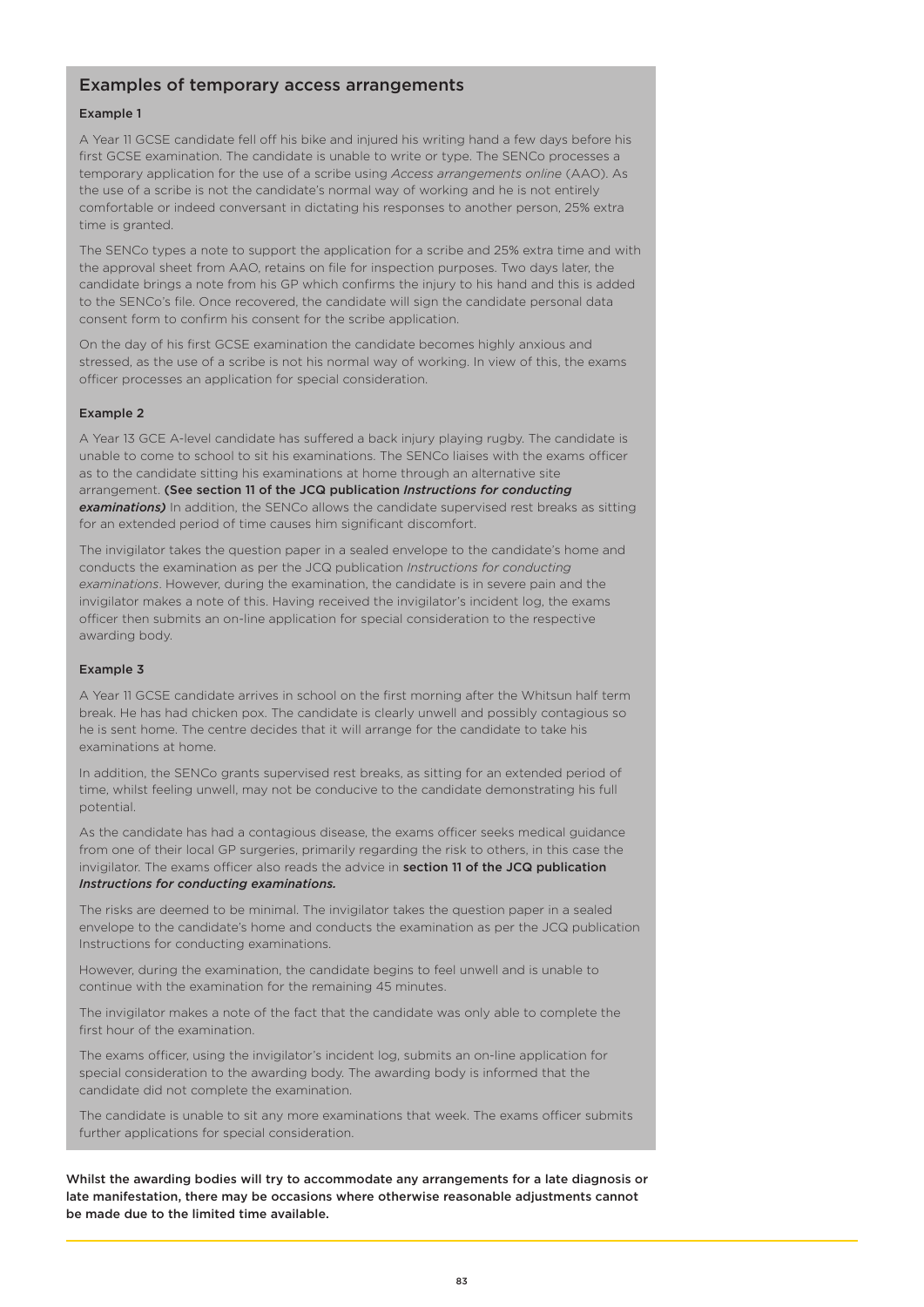## 8.4 Cases which do not gain approval

*Access arrangements online* approves around 90% of all applications made by centres in the United Kingdom, providing centres with a single automated response.

It is inevitable that some individual needs will not be accommodated by a computer system, which cannot deal with every reasonable adjustment which may be required in specific cases. For example, a candidate with a recent brain injury or the need for eye gaze technology.

If a candidate has **very substantial needs** which are not accommodated by the on-line system, it may be because they relate to reasonable adjustments which are not listed. Alternatively, the arrangement(s) may require further exploration in relation to the competence being tested in the specification(s). These cases should be discussed with the relevant awarding body. SENCos should keep a written record of such discussions. Additional paperwork may be required to justify the request being made.

If an application is not approved, the SENCo or the assessor working within the centre must consider whether this is because the candidate does not meet the published criteria for one of the arrangements requested

#### Example 1

A candidate with learning difficulties has used a reader and a scribe throughout her course and has requested these in her examinations. In a spelling test she achieves a below average standardised score of 77. The SENCo, using *Access arrangements online*, keys in the score of 77 for spelling. However, the spelling attempts are phonically plausible and readable. The application is not approved. The SENCo makes a new on-line application for the candidate, this time only for a reader. The application is approved.

#### Example 2

A candidate with dyslexia has persistent difficulties with writing. His subject teachers report that in class his verbal contributions show good understanding of the subject matter. However, his written responses both in class and in examinations are at a level expected of a much younger student and largely grammatically incomprehensible. When he dictates to a scribe the quality of his work improves substantially and is age appropriate.

The candidate is assessed and achieves low average standardised scores on assessments of spelling and writing speed. The SENCo applies for a scribe but the application is not approved as none of the scores are below average. The SENCo decides to refer the application to the awarding bodies. As she can show that the candidate's incomprehensible writing improves substantially when he dictates to a scribe, the awarding bodies approve the use of a scribe.

## 8.5 Pre-planning in advance of examination series

Applications processed and approved on-line can be recorded as a CSV file. By using Excel an instant list of candidates who have access arrangements can be produced. This information will be invaluable for centres. It will enable exam officers, prior to the start of each exam series, to plan and identify:

- the number of additional rooms required within the centre to accommodate candidates with access arrangements;
- invigilation resources; and
- the number of computer readers, readers and scribes which will be needed.

*Access arrangements online* will also enable centres to generate pre-populated cover sheets.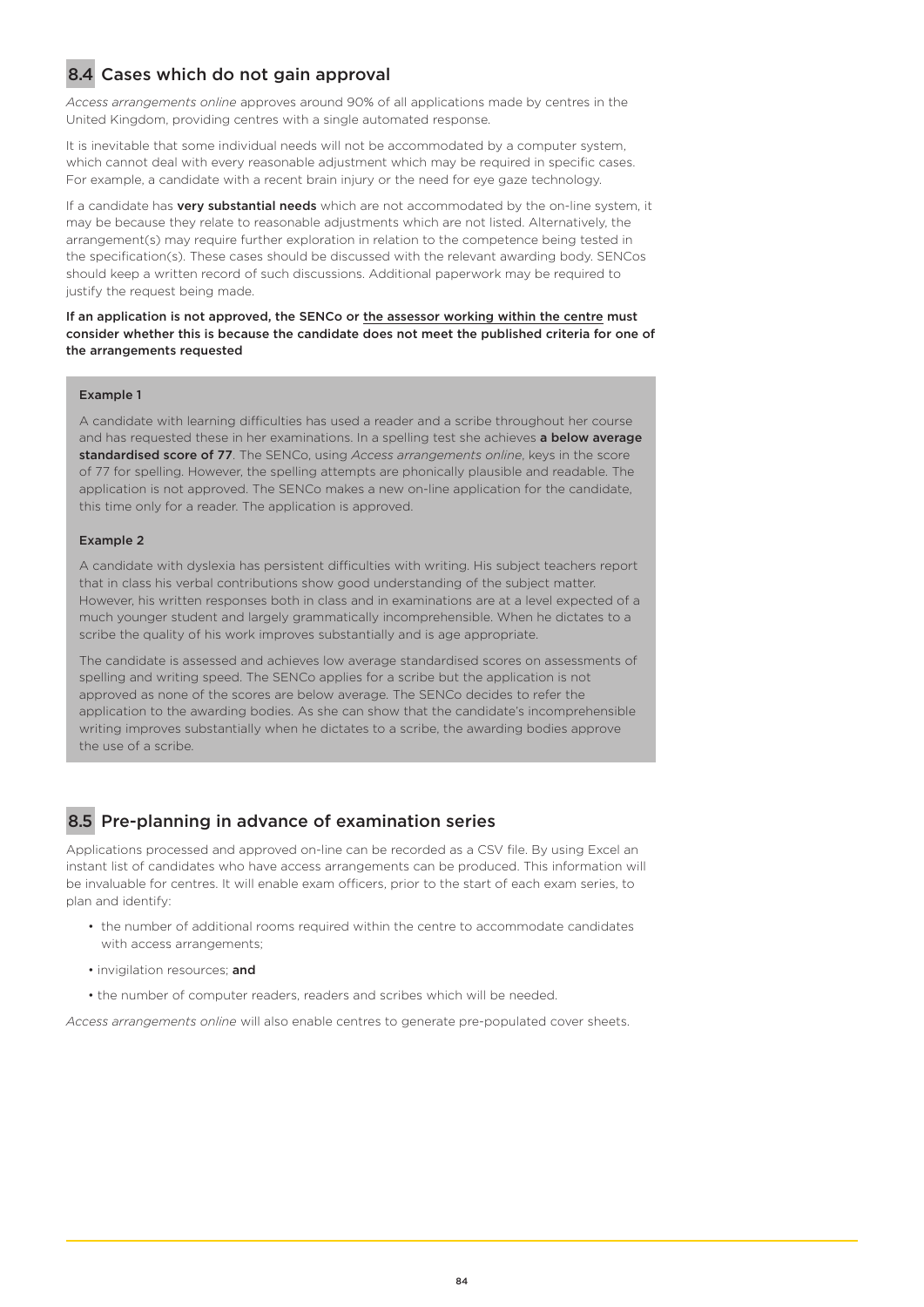*Access arrangements online* must be used for the following qualifications:

AQA Applied General qualifications, AQA Level 1, Level 2, Level 3 Technical qualifications, Cambridge Nationals, Cambridge Technicals, FSMQ, GCE, GCSE, OCR Level 3 Certificates, Welsh Baccalaureate qualification (WBQ), WJEC Level 1, Level 2 General qualifications, WJEC Level 1, Level 2 Vocational qualifications, WJEC Level 3 Applied qualifications

Qualification types other than GCE or GCSE can be selected by clicking 'Other' Qualification Type when processing an on-line application.

### Access arrangements that must be applied for on-line include:

- Bilingual dictionary with 10% extra time (solely for those qualifications listed within Chapter 5, paragraph 5.18.2)
- Computer reader/reader
- 25% extra time
- Extra time over 25%†
- Practical Assistant†
- Scribe/speech recognition technology

†The arrangement will be automatically rejected. Applications should be referred on-line to the relevant awarding body.

### The following arrangements do not need to be processed on-line:

(Please do not select 'Other' when using *Access arrangements online*.)

- Amplification equipment
- Bilingual dictionary
- Braille transcript
- Braillers
- Closed Circuit Television (CCTV)
- Colour naming by the invigilator for candidates who are colour blind
- Coloured overlays
- Communication Professional (for candidates using Sign Language)
- Examination on coloured/enlarged paper
- Live speaker for pre-recorded examination components
- Low vision aid/magnifier
- Optical Character Reader (OCR) scanners
- Prompter
- Read aloud (which can include an examination reading pen)
- Separate invigilation within the centre
- Supervised rest breaks
- Word processor

How to access the *Access arrangements online* system

[www.aqa.org.uk](https://www.aqa.org.uk/) 

[www.ccea.org.uk](https://ccea.org.uk/)

[http://qualifications.pearson.com](https://qualifications.pearson.com/en/home.html) 

[www.ocr.org.uk](https://www.ocr.org.uk/)

[www.wjec.co.uk](https://www.wjec.co.uk/) 

*Access arrangements online* has been specifically designed to provide centres with a user friendly experience across a wide range of the latest versions of internet browsers via PCs and tablets. Centres must always use the most up to date/modern version of their chosen browser and ensure that their internet browser is not set in compatibility view mode. Centres must use IE11 or a current version of Chrome, Safari or Firefox. Please note that the latest version of TLS must be enabled.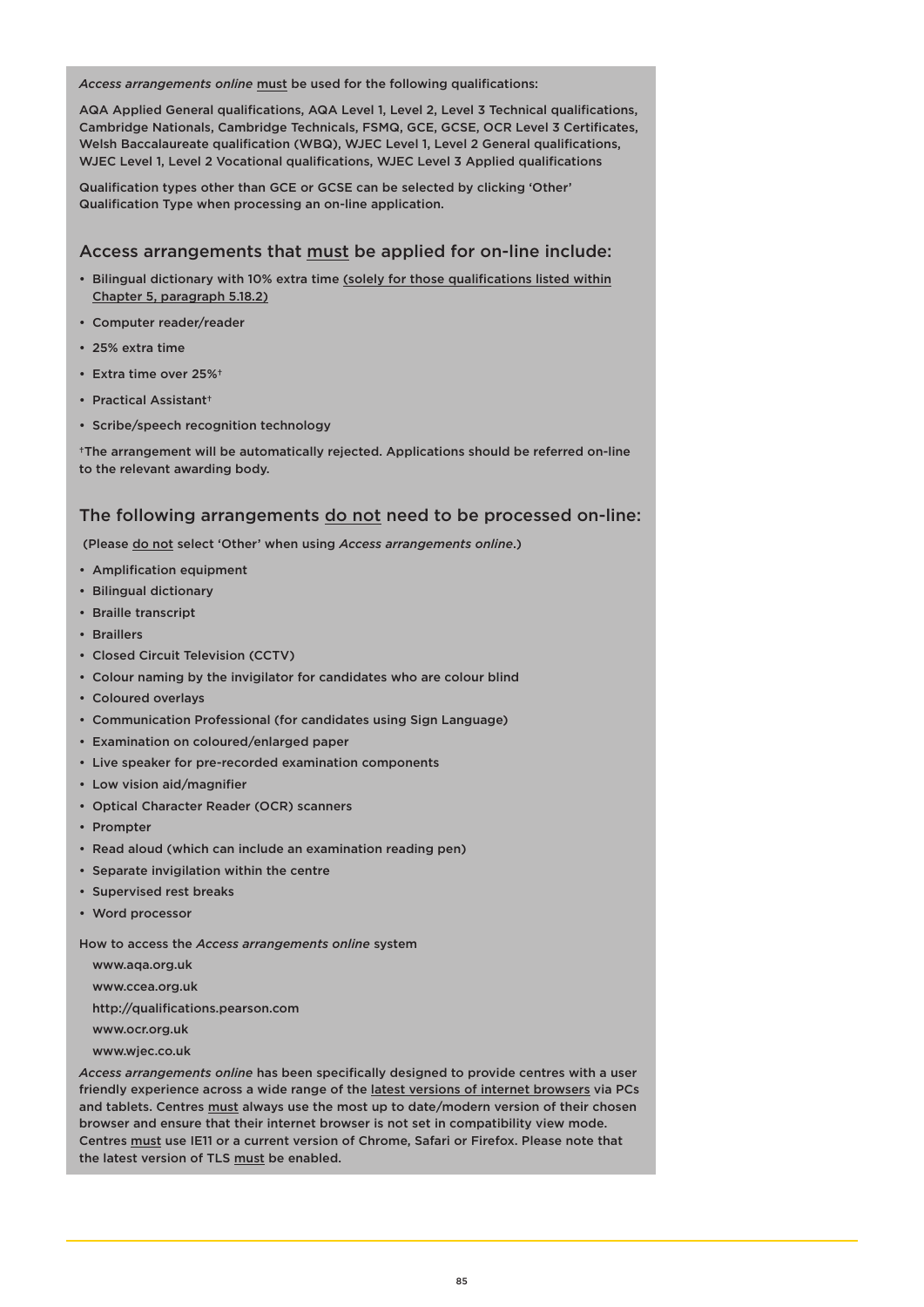## 8.6 How to use *Access arrangements online*

#### Getting started

Before logging in to *Access arrangements online* using one of the awarding bodies' secure extranet sites you will need:

- the candidate's consent (completed candidate personal data consent form) to record their personal data on-line; (When progressing from GCSE to GCE qualifications the candidate will need to sign a new candidate personal data consent form.)
- paperwork determining the candidate's needs;
- your log-in details for an awarding body's secure extranet site, e.g. e-AQA.

The SENCo must keep detailed records, whether electronically or in hard copy paper format, of all the essential information on file. This includes a copy of the candidate's approved application, appropriate evidence of need (where required) and a signed candidate personal data consent form for inspection by the JCQ Centre Inspection Service.

Quick guide to applying for access arrangements using *Access arrangements online:*

#### Step 1 Log-in

Log-in to an awarding body's secure extranet site, e.g. e-AQA and navigate t*o Access arrangements online.* Select the option *Create application* from the home page.

#### Step 2 Candidate details

Enter the candidate's details (\* denotes that input is mandatory).

#### Step 3 Qualification type and application duration

Select the qualification type(s) which is/are relevant to the candidate's application and select either:

- *Long-term condition = lasts duration of a two-year course.*
- *Temporary condition = lasts duration of a single exam series.*

#### Step 4 The academic year

Select the academic year(s) in which the access arrangement(s) will be used.

#### Step 5 Access arrangements

Choose the access arrangement(s) required for the candidate from the list shown. You can select more than one but you **must** have supporting evidence, where required, in each instance to secure approval.

#### Step 6 Evidence of need

Answer all the questions about the evidence you have on file to support the application.

#### Step 7 Assessor's report (Part 2 of Form 8)

Some applications will require you to enter details from Part 2 of Form 8 to substantiate the evidence of need. You **must** specify who carried out the assessment and when.

#### Step 8 Confirmation

Your submission is now complete. Tick the **Confirmation** box to state that you have read and accept the legal statements and click **SUBMIT.** 

#### Step 9 Outcome

The application outcome will now be displayed, along with the details of the application.

If your application has been refused, you can refer it to the relevant awarding body for consideration using the awarding body referral section. However, you must always re-check the JCQ regulations to see if the candidate does meet the published criteria for the arrangement(s).

#### Step 10 Save & Close

Your application has been saved and can be found at any time using the search facility. Click SAVE & CLOSE to return to the Home page.

#### A flow diagram of the process can be found within Chapter 6.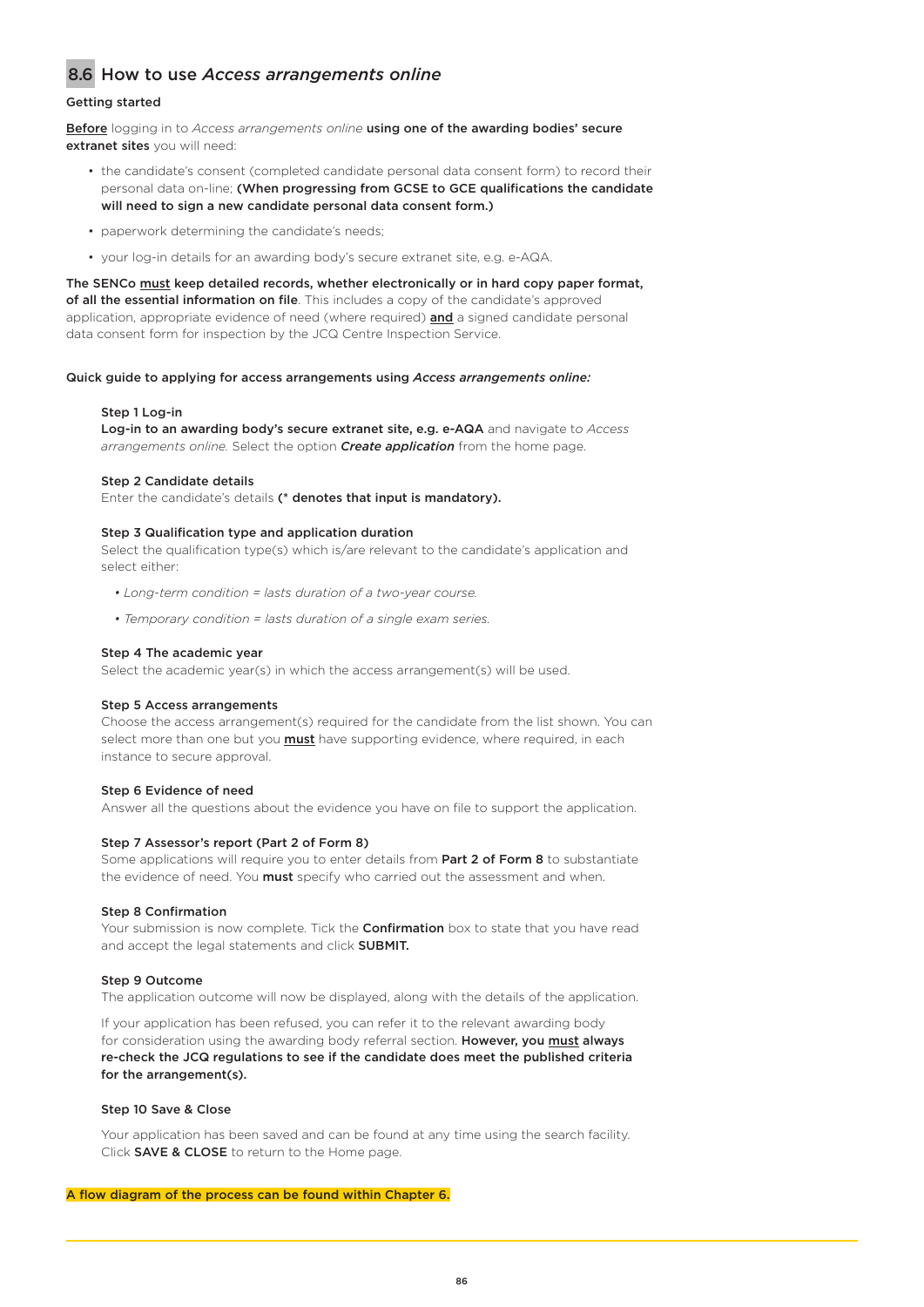Where permitted by the specification, the following arrangements may be granted by the centre and do not need to be recorded. Evidence of need is not required to be held on file.

- Amplification equipment, taped questions and responses
- Bilingual dictionary
- Braille transcript
- Braillers
- Brailling of non-secure assessment material
- Closed Circuit Television (CCTV)
- Colour naming by the invigilator for candidates who are colour blind
- Coloured overlays
- Communication Professional for written questions and responses (but not in MFL Speaking assessments)
- Enlarge or photocopy the question paper on to coloured paper
- Live speaker for pre-recorded examination components
- Low vision aid/magnifier
- Optical Character Reader (OCR) scanners
- Prompter
- Read aloud (which can include an examination reading pen)
- Separate invigilation within the centre
- Supervised rest breaks
- Word processor

Where permitted by the specification, the following arrangements may be granted by the centre without prior approval from an awarding body:

- Bilingual dictionary with 10% extra time (for the use of the dictionary)
- Computer reader/reader
- Extra time in timed components
- Practical Assistant
- Scribe

However, Form 11 – JCQ/EL/NF must be completed on-line.

Form 11 can be assessed on-line through the Centre Admin Portal (CAP). CAP can be accessed via any of the awarding bodies' secure extranet sites.

#### Other adjustments

Where a candidate's disability has a substantial and long term adverse effect, other adjustments, which are not listed, may be required. The centre should, in the first instance, contact the relevant awarding body at the earliest opportunity to discuss the candidate's needs.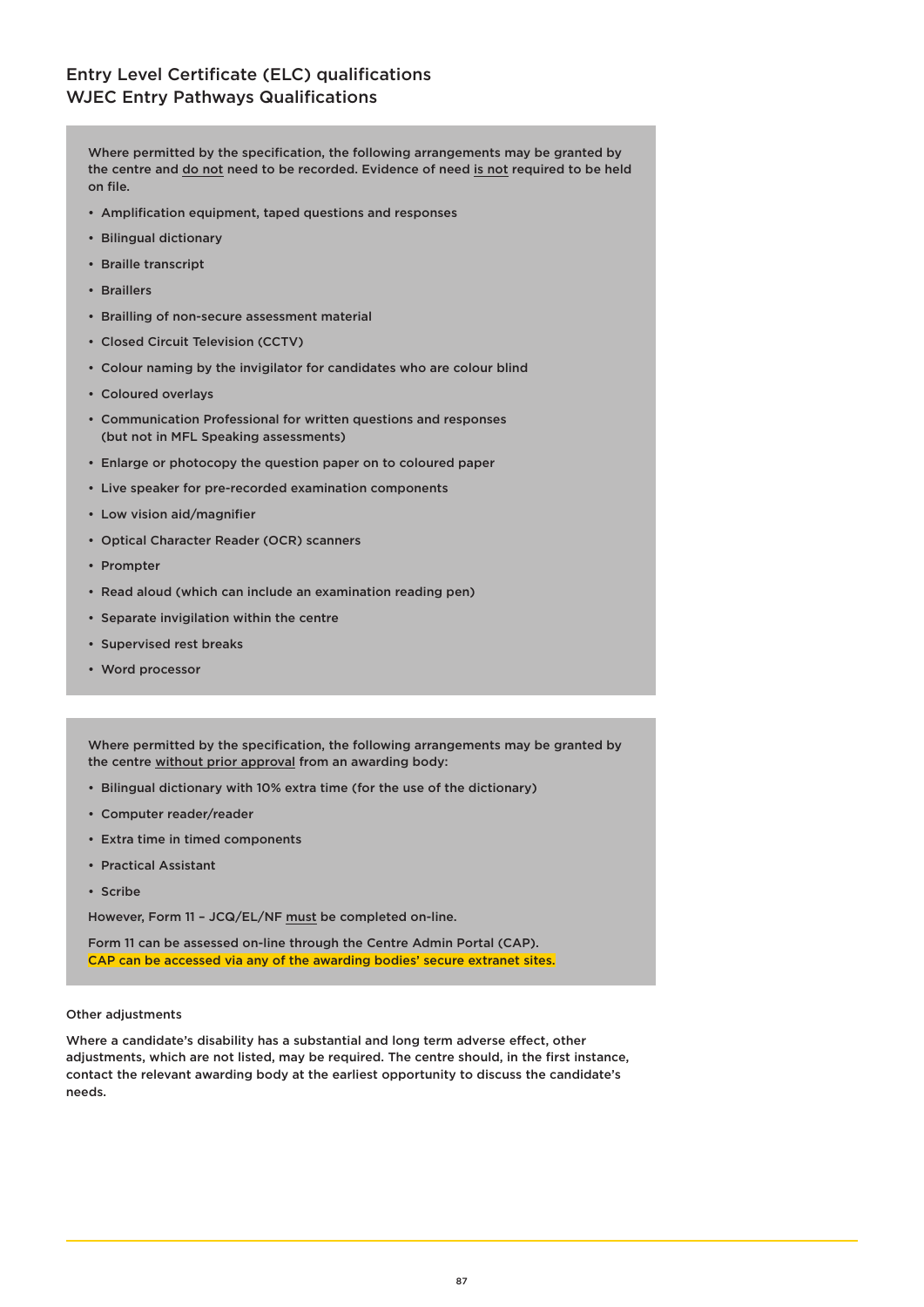## Internally assessed units

Cambridge Technicals

Project qualifications (including the Extended Project)

 8.7 For internally assessed Cambridge Technicals and Project qualifications, centres do not need to apply to the individual awarding body concerned.

Access arrangements must not, however, affect the reliability or validity of assessment outcomes. They must not give the learner an advantage over other learners undertaking the same or similar assessments.

It is recommended that centres discuss the application of access arrangements to internally assessed units with the awarding body concerned.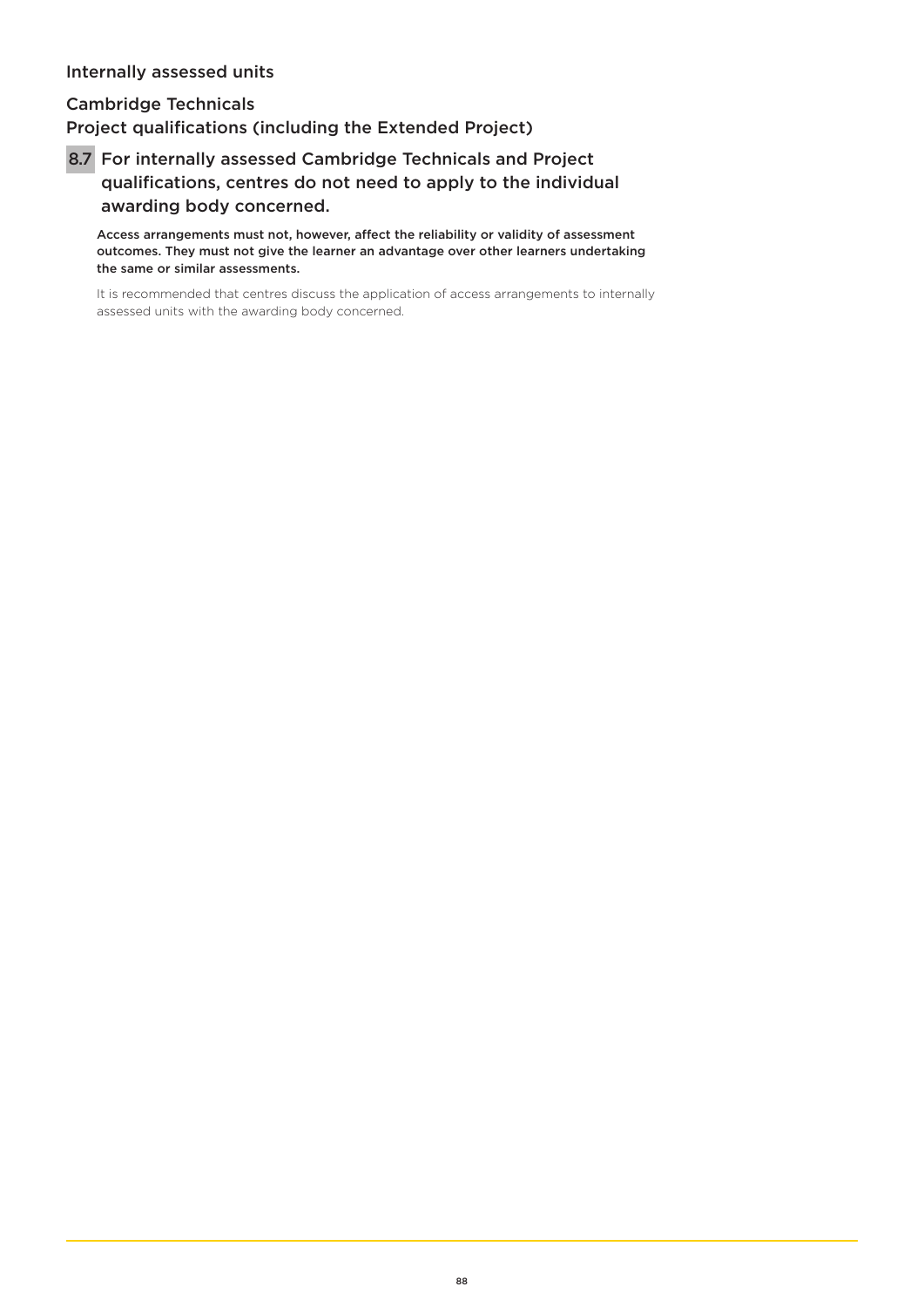

Centres must ensure that both invigilators and those acting as a reader are appropriately trained and familiar with the rules detailed within section 5.5.

It is essential that the candidate is made aware of what a reader can and cannot do in advance of their first examination, e.g. internal school tests or mock exams.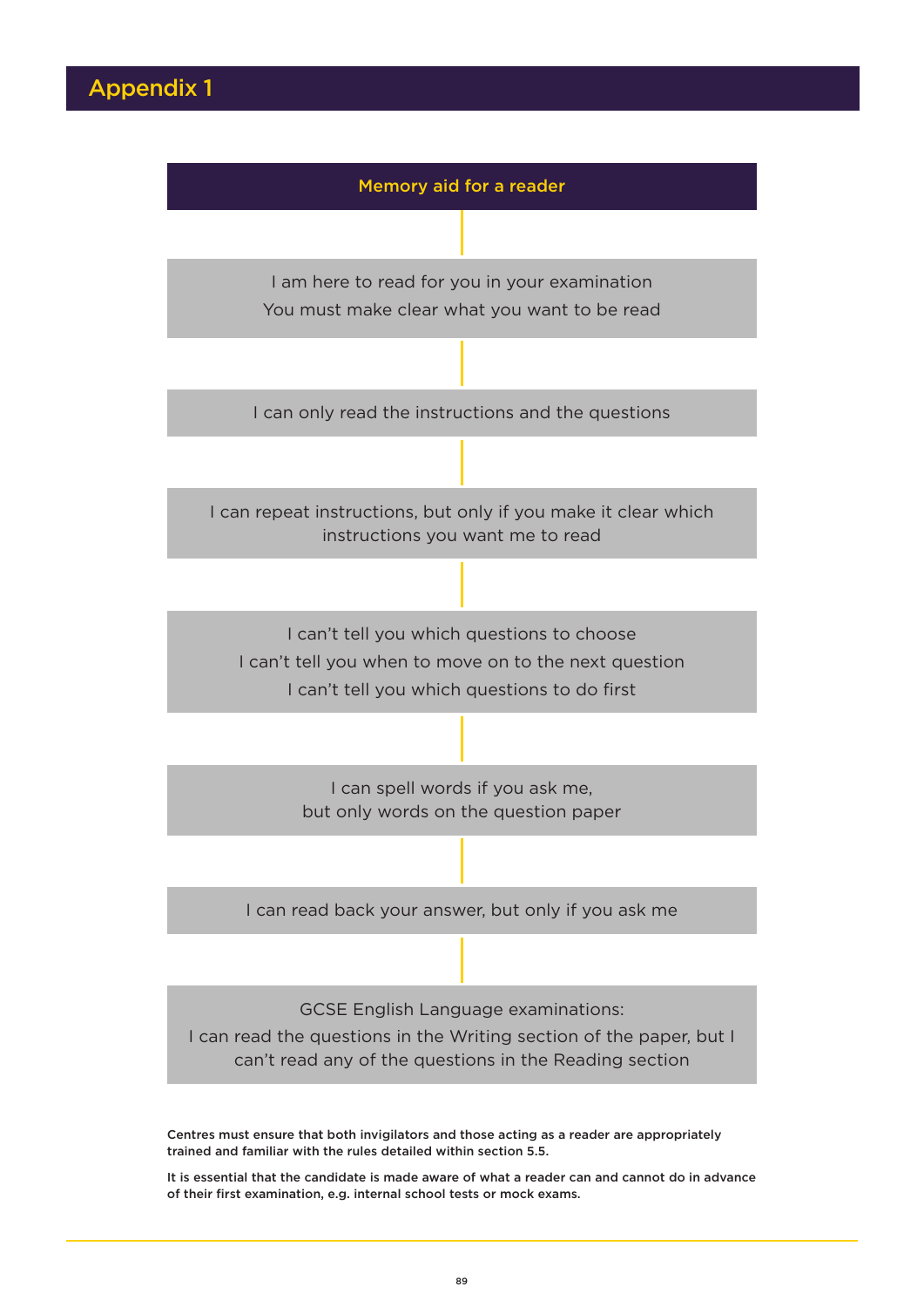

It is essential that the candidate is made aware of what a scribe can and cannot do in advance of their first examination, e.g. internal school tests or mock exams.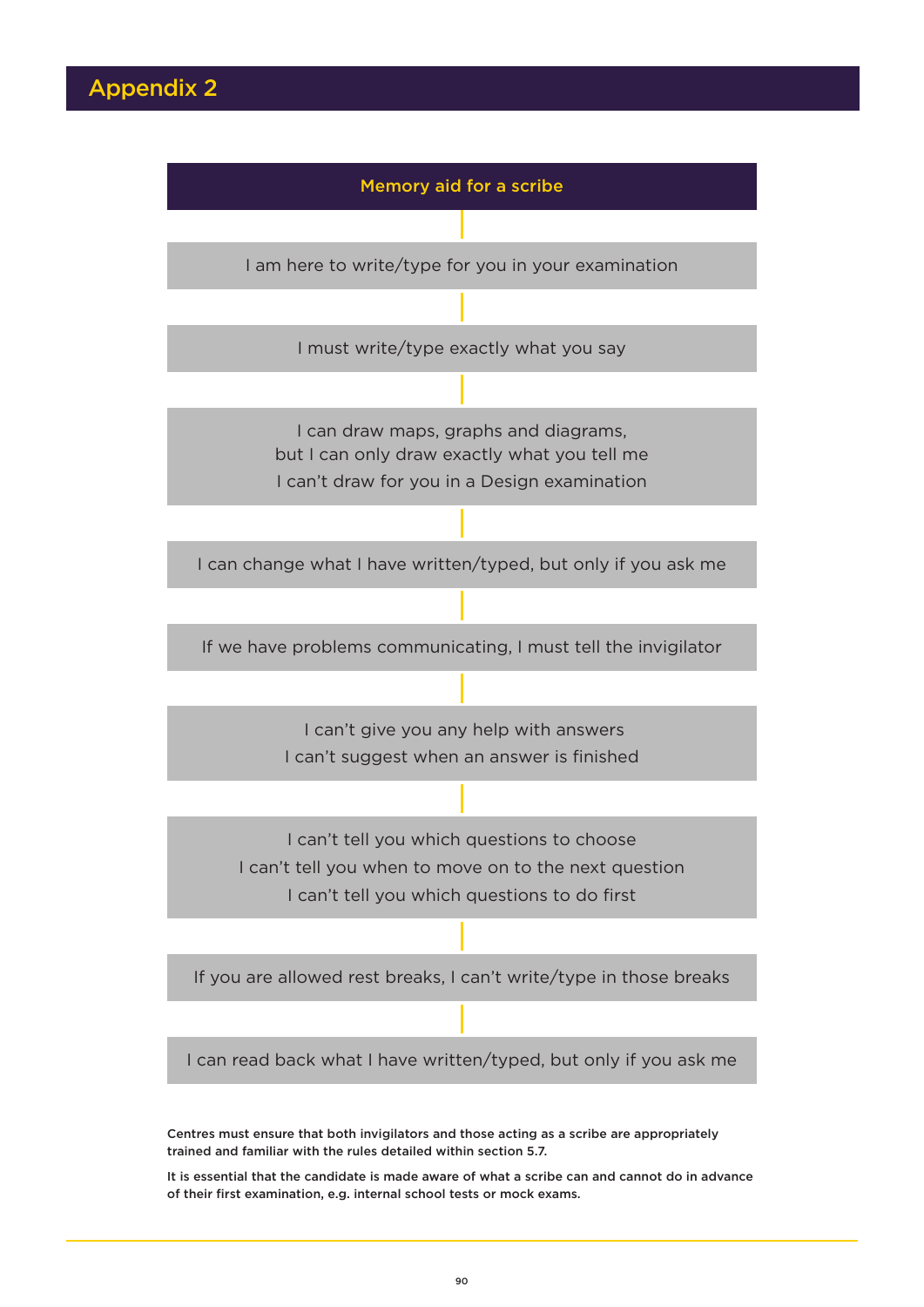

Centres must ensure that both invigilators and those acting as a Language Modifier are appropriately trained and familiar with the rules detailed within section 5.11.

It is essential that the candidate is made aware of what a Language Modifier can and cannot do in advance of their first examination, e.g. internal school tests or mock exams.